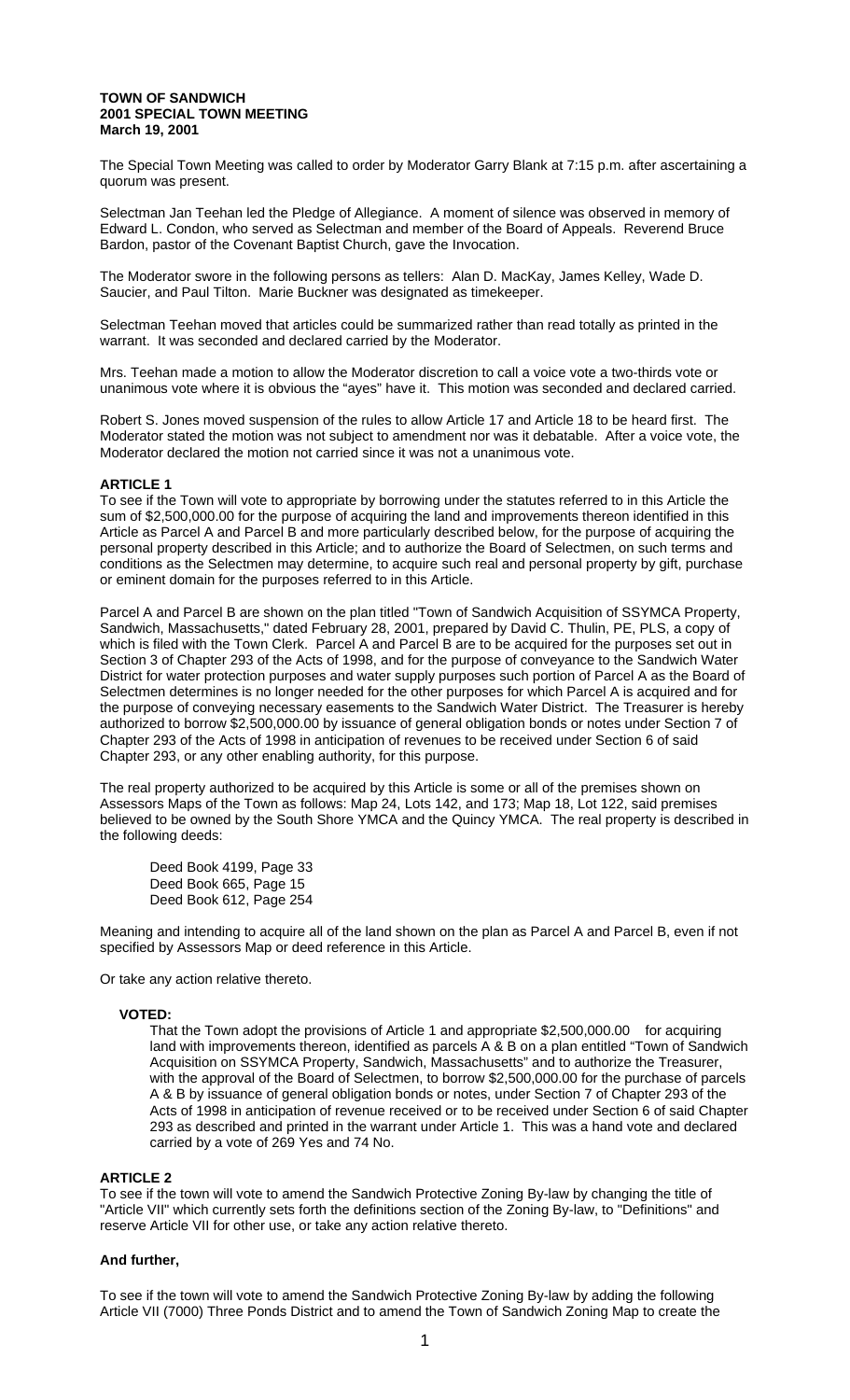Three Ponds District as described herein. The "Three Ponds District" is created pursuant to a District of Critical Planning Concern nomination by the Board of Selectmen and the subsequent designation by the Cape Cod Commission and the Barnstable County Assembly of Delegates.

Or take any action relative thereto.

# **Three Ponds District**

- **7000. Purposes and Objective.** The purpose and objective of the Three Ponds District (the "District") is to accomplish the following:
	- Protect, to the greatest extent possible, surface and groundwater resources and their quality;
	- Preserve rare and endangered species and habitat existing within fragile ecosystems;
	- Preserve the scenic character of the District roads as well as the scenic views of the pond shores and woodlands;
	- Foster carefully planned land uses such as small scale densely clustered residential development with recreational amenities of an appropriate scale;
	- Preserve existing single family homes;
	- Foster existing open space and recreation land uses including summer camps as this is a use that encompasses both recreation and education;
	- Allow for additional recreational uses that are compatible with resource protection;
	- Manage growth in a manner that will not adversely affect municipal infrastructure.
- **7010. Three Ponds District**. The District encompasses approximately 692 acres of land area and approximately 313 acres of pond surface area. The boundaries of the District are shown on a plan entitled "Three Ponds District" prepared by the Cape Cod Commission, dated January 30, 2001 is hereby made a part of this by-law. This plan is on file in the Planning & Development Office. In addition, a natural resources inventory prepared by Horsley & Witten, Inc. and dated October 5, 2000 is on file in the Planning & Development Office.
- **7020. Definitions.** In addition to the definitions contained in the Definition Section of the Sandwich Protective Zoning By-law, the following definitions shall apply to the provisions of this bylaw. In the event of a conflict, the definitions below shall be applied to uses or structures located in the District. Any definition used in this section shall be strictly interpreted by all permit-granting authorities.

**Adult Retirement Development.** (ARD) A self-contained alternative residential community located on a parcel or contiguous parcels that total at least five (5) acres in area. An ARD shall be developed expressly for and specifically limited to use and residency by persons, and their dependents as defined under state and federal regulations, who have achieved a minimum age requirement for residency of at least fifty-five (55) years of age. A resident or occupant of an ARD shall mean a person who has achieved a minimum age of at least 55 years. An ARD shall be established for the following purposes:

- a. to meet the housing needs of an older population;
- b. to provide an attractive and suitable residential environment that is amenable to the needs of an older population;
- c. to encourage creative and innovative site design to enhance the attractiveness and suitability of smaller homes, the preferred housing for the older population; and to preserve open space in perpetuity for the protection of natural resources and the character of the existing land.

An ARD shall be subject to all the provisions of Article VI, Sections 7700 through 7790 inclusive.

**Adult Retirement Development Accessory Uses.** Accessory facilities including but not limited to the provision of services to residents of the Adult Retirement Development, including daily meals, necessary personal services, medical monitoring and supervision. Such accessory facilities shall be of a reasonable size and in no case shall the general public use any facility accessory to an adult retirement development.

**Accessory dwelling unit**. See Section 4130 of these Zoning By-laws.

**Accessory structures to a single-family dwelling.** The following structures may be allowed as of right as accessory to a single-family dwelling. A garage for the storage or keeping overnight of not more than four motor vehicles. Only one of said vehicles may be a commercial vehicle and shall not exceed a gross vehicle weight of twelve thousand five hundred (12,500) pounds or measure more than seven feet, six inches (7'6") from the ground to the top of the roof, or measure more than twenty one feet (21') from the front bumper to the rear bumper. A shed such as a greenhouse, tool shed or playhouse may be allowed.

**Accessory uses to single-family dwelling.** Home occupation, bed and breakfast, stable, accessory dwelling unit.

**Agricultural Use**. The agricultural uses provided for under Massachusetts General Law,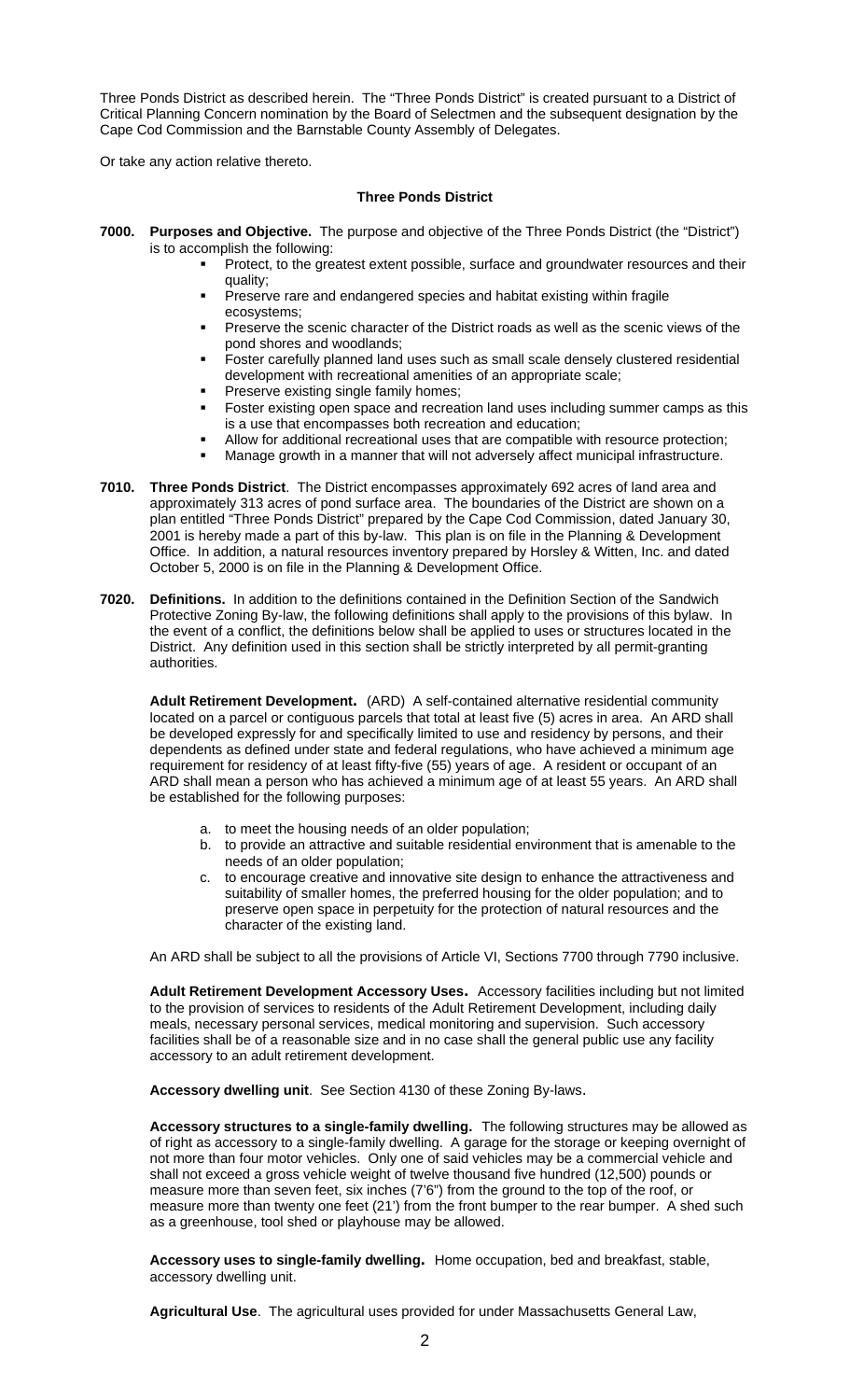Chapter 40A, Section 3 shall be allowed in the District on any parcel or series of contiguous parcels containing at least five acres. Premises, including necessary structures and equipment, containing at least five acres, which are used for gain in the growing of agricultural crops, or the raising of livestock including a stand for the sale of produce, 50% or more of which is raised on the premises upon which the farm stand is located. Structures which house or otherwise contain animals shall be set back a minimum of 100 feet from every lot line and a minimum of 200 feet from every dwelling. Agriculture shall not mean the removal from the District of any natural resource such as minerals, rocks, air, or water.

**Assisted Living Facility.** An assisted living facility shall include: single and/or multi-family dwelling units and accessory facilities designed for independent living that provides continuous protective oversight and assistance with activities of daily living to frail elderly persons or other persons needing such assistance. Assistance with the activities of daily living may include, but is not limited to, bathing, dressing, eating, getting on to and out of bed or chairs, walking, going outdoors, using toilet facilities, laundry, home management, meal preparation, shopping, supervision or medication and housework.

**Assisted Living Accessory Facilities**. Facilities allowed only in conjunction with a duly permitted Assisted Living Facility. Such accessory facilities may include food service, small-scale medical facility, and recreational facility housing for staff. The total floor area of all combined accessory facilities shall not exceed 20% of the total square footage of the assisted living facility. Parking shall be the minimum parking area required by Section 3100 of this Zoning By-law. In no case shall the general public use any facility accessory to an adult assisted living facility.

**Bed and Breakfast.** An owner-occupied dwelling for the rooming and boarding of guests. Food or beverage shall only be served to those who let a room in such a dwelling. A Bed & Breakfast shall not be considered a Home Occupation.

**Boathouse.** A structure erected for the sole purpose of storing only personal property of the boathouse owner such as watercraft and related equipment such as personal flotation devices, oars and other items necessary to the use of personal watercraft. Storage of gasoline, motor oil, engine oil, and all hazardous materials shall be strictly prohibited. A boathouse shall not include permanent sanitary facilities, sleeping quarters, food service of any sort including vending machines, office space, recreational space or any other area or use other than watercraft storage. The minimum lot area required for any principal use to site an accessory boathouse shall be 60 acres and the 60 acres shall have been owned by the owner of the principal use at the time of the passage of this Zoning By-law.

**Campground – Not for Profit.** Premises operated by a not-for-profit organization that is tax exempt under the Internal Revenue Code used for travel trailers, campers, tenting or for temporary overnight facilities of any kind where a fee is charged.

**Camping, Supervised – Not for Profit**. Facilities operated by a not-for-profit organization that is tax exempt under the Internal Revenue Code on a primarily seasonal basis for continuing supervised recreational, health, educational, religious, and/or athletic programs, with persons enrolled primarily for periods of not less than one week, and with a group dining facility only if overnight accommodations are included. Such a camp may erect or maintain one boathouse per pond per camp facility ownership in effect at the time of the passage of this by-law. Such structures shall be permitted only in accordance with the provisions of Section 7550.

**Campground – For Profit**. Premises used for campers, tenting or for temporary overnight facilities of any kind where a fee is charged.

**Camping, Supervised – For Profit**. Facilities operated on a seasonal basis for continuing supervised recreational, health, educational, religious, and/or athletic programs, with persons enrolled for periods of not less than one week, and with a group dining facility if overnight accommodations are included.

**Educational Use.** Use of land and structures within the meaning of M.G.L. Chapter 40A, Section 3.

**Golf Course**. A recreational facility for the practice, instruction and playing of golf. Miniature golf courses and any golf course of more than nine (9) holes shall be prohibited. A nine (9) hole golf course shall be permitted only as an accessory use to a principal use such as a supervised campground or an adult retirement cluster subdivision, and only upon issuance of a special permit. The minimum lot area required for any principal use that desires to construct a nine (9) hole golf course shall be 300 acres owned by the principal use at the time of the passage of this Zoning By-law.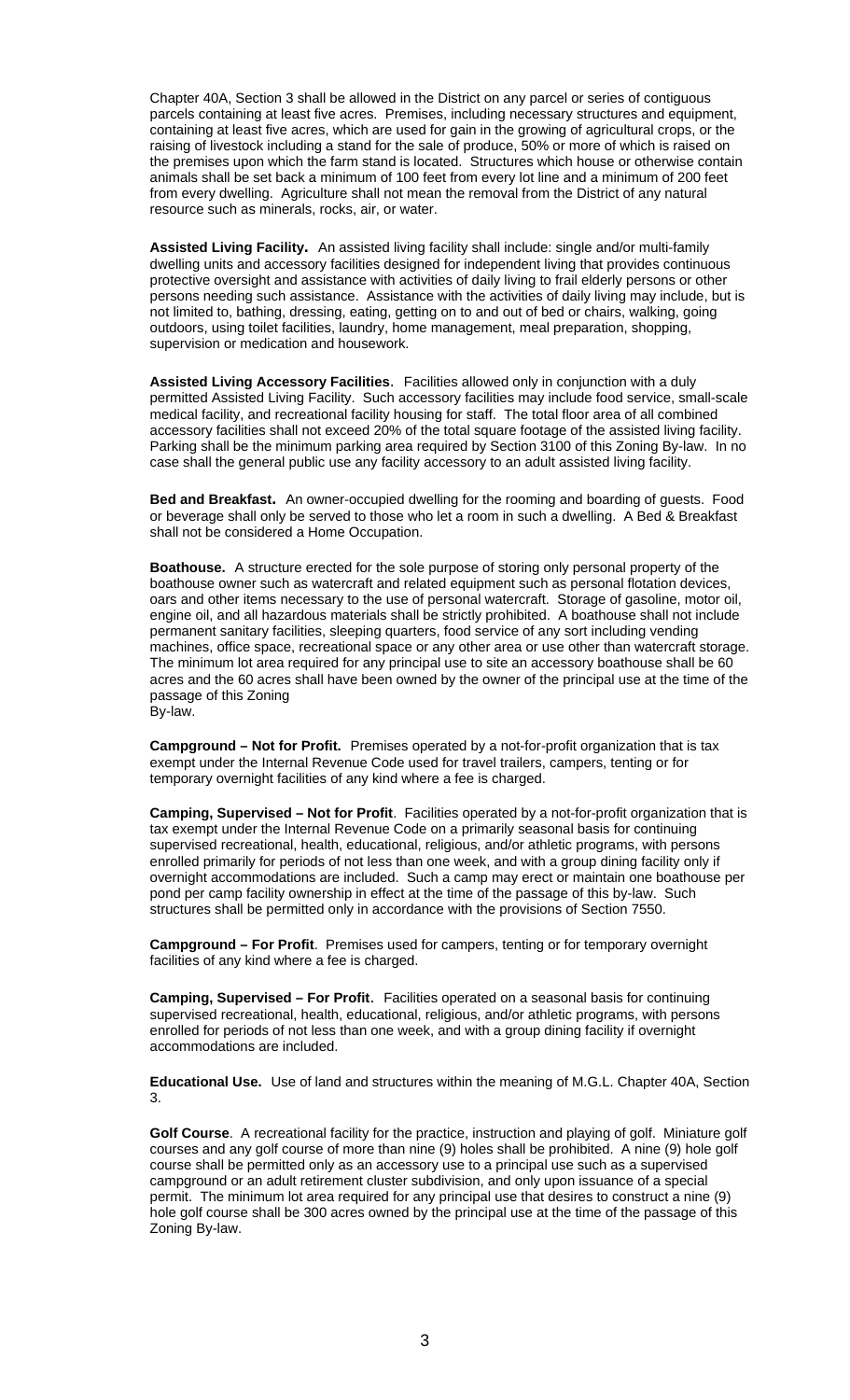**Home Occupation.** A business or profession engaged in within a dwelling by a resident of thereof as a secondary use of the dwelling. Home occupations shall comprise no more than 30% of the floor area of the dwelling. All outdoor storage of equipment shall be prohibited. The provisions of Section 4110 of this Zoning By-law shall apply to all home occupations.

Lot Coverage. For the purposes of this Article, lot coverage shall mean any land surface area covered by an impervious surface. Impervious surfaces shall include, but not be limited to, any roof, concrete or other impervious material or surface, swimming pool, any impervious sport or recreation area such as basketball or tennis courts, driveways constructed with asphalt or other types of impervious paving. The roof(s) of accessory structures shall be included in the maximum lot coverage calculation.

**Municipal Use.** A municipal use shall include any use of land, buildings, and structures by the Town of Sandwich that is compatible with the purpose of the District. No state or municipal entity shall locate a public well within the District without first demonstrating that the water withdrawals proposed by such public supply well will not be a detriment to the ponds, rare or endangered species or any other resource within the District.

**Museum.** Premises for the procurement care and display of inanimate objects of lasting historical or cultural interest and value.

**Nursing home, convalescent home.** An establishment providing housing and general care for the aged or the convalescent including any premises licensed as such by the Massachusetts Department of Public Health under Section 51 or 71 of Chapter 111, Massachusetts General Law.

**Open Space Residential Development**. A form of residential subdivision that encourages variation in development styles and minimizes the impacts of development while providing efficient arrangement of roads and utilities and preserves open space in perpetuity for the protection of natural resources and the character of the District. All parcels or contiguous parcels of land of 80 or more acres seeking subdivision approval shall be subdivided as an Open Space Residential Development through a special permit from the Planning Board.

**Philanthropic Institution**. An endowed or charitably supported, not-for-profit religious, educational or non-sectarian activity maintained for public or semi-public use.

**Preservation Zone**. An area of land depicted on the Three Ponds District Map that is not suitable for development due to the sensitive nature of the natural resources located there. No new development or extension of any existing use or structure shall occur within any Preservation Zone.

**Religious Use.** Section 3. Use of land, buildings, and structures by a religious sect, denomination, or community service organization as defined under M.G.L. c.40A,

**Seasonal Facility.** A facility that offers activities that do not occur and are not designed to occur on a year round basis.

**Single Family Home.** A free standing building located on a separate building lot that is used exclusively for residential use by not more than one family.

**Spa**. A resort that provides services that enhances the health and well being of its guests. Typical spa facilities provide: instruction in exercise, nutrition, general health and fitness; opportunities to access a wide variety of exercise equipment, body work therapists, swimming facilities, outdoor hiking trails and small scale outdoor recreation such as tennis courts, croquet courts, etc. The spa shall consist of a building or group of buildings, a portion thereof designed for serving food in a dining room and containing 15 or more sleeping rooms for overnight guests together with both the indoor and outdoor recreational facilities. All spa facilities shall be for the exclusive use of the overnight guests of the spa. A spa is not allowed on parcels less than 25 acres in area. Setback requirements of the district are doubled for spa lots. The spa lot must maintain a 50' undisturbed vegetated buffer around the lot perimeter.

**Stables.** Premises used for the shelter and feeding of horses.

**Structure**. See Definition section of this Zoning By-law.

**Swimming Pool.** See Definition section of this Zoning By-law.

**Water Dependent Structures.** Any structure that requires direct access to or location on Lawrence, Spectacle or Triangle ponds. Such a structure shall include, but not be limited to, any structure that provides access to the ponds for the purposes of fishing, swimming, diving, boating or other water based recreational activities. Any boardwalk or other walkway constructed for the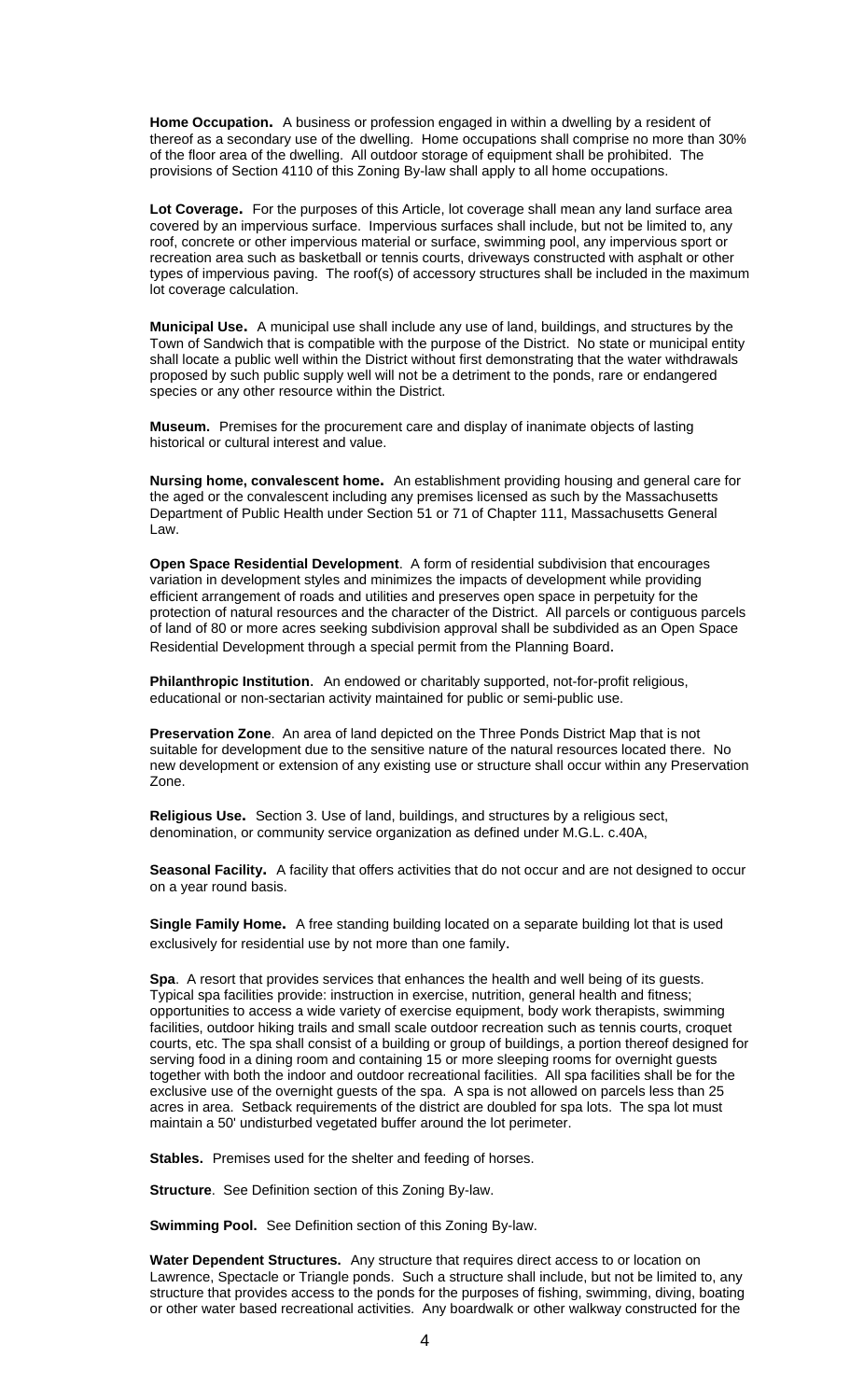purpose of gaining access to the ponds shall be limited to three (3) feet in width, or any greater width required by law. Water dependent uses and structures other than those proposed or used for recreation or education shall be prohibited.

**Wireless Telecommunications Services.** As provided in Section 3800 of this Zoning By-law.

# **7100. Permitted Uses.**

Agricultural Uses on Parcels of more than 5 acres Accessory Structures: Garage, shed, boathouse, or swimming pool Campground by a not-for-profit organization Camping, supervised by a not-for-profit organization Educational Use Home Occupation Municipal Use Religious Use Single Family Home Wireless Telecommunications Services

**Conditional Uses.** A special permit may be granted to allow the following accessory and principal uses, with appropriate conditions. Such a permit shall be granted if, it appears that nuisance, hazard, or congestion will be created by the proposed use or if for other reasons the proposed use would cause substantial harm to the neighborhood or derogate from the intent of this by-law so that the purposes and objectives of the District would not be satisfied. Accessory Uses:

Accessory Dwelling Unit Stables as an accessory to a principal use Swimming Pool as an accessory to a principal use Nine (9) Hole Golf Course as an accessory use to a principal use Adult Retirement Development Assisted Living Facility Bed & Breakfast Campground – For Profit Camping, Supervised – For Profit Nursing home, convalescent home Museum Open Space Residential Development Philanthropic institutions Spa

**Prohibited Uses.** Any use not specifically allowed as of right or by special permit within this district is prohibited.

- **7110. Special Permit Granting Authority**. For the purpose of Article VII, the Planning Board shall serve as the Special Permit Granting Authority (SPGA) unless otherwise indicated in Article VII.
- **7120. Special Permit Application Guidelines.** The issuance of any special permit for any use or structure in the District shall be governed by the requirements of this Article and by the requirements and procedures set forth under Sections 1330 through 1370 of this Zoning By-law. In the event of a conflict between these provisions the stricter provisions shall be applied. The SPGA is authorized, upon receipt of a written request, to waive specific submission requirements of Sections 1330 through Sections 1370 if the SPGA deems a particular requirement to be duplicative or unnecessary.
- **7130. Nonconforming Vacant Lots.** If a vacant lot, protected under M.G.L. Chapter 40A, Section 6 or under Section 2550 of this by-law, is too small to accommodate soil absorption systems, structures and/or stormwater runoff discharge in compliance with any Section of Article VII, these structures shall be located at least 300 feet or the maximum reasonable distance from the shoreline elevation of any pond located in the District.
- **7140. Existing Single Family Homes**. An existing single family home that, at the time of the adoption of this by-law, does not meet the requirements of Article VII shall be allowed to continue to exist. Any additions, alterations, or septic system upgrades shall conform to the provisions of this bylaw. To the extent that this provision is inconsistent with any other portion of this Zoning By-law, this Article shall control. Notwithstanding the foregoing, a landowner shall be allowed to take the following actions:
	- Bring a substandard or failing septic system into compliance with Title V, provided that said system shall be sited at least 300 feet or the maximum reasonable distance from the shoreline elevation of any pond located in the District;
	- b. Add onto any existing residential structure, provided that the cumulative resulting increase in the floor area of the addition does not exceed 60% of the total floor area of the dwelling before the first such addition (such floor area calculation shall include only habitable areas of the existing structure as defined by the Massachusetts Building Code) provided that said addition shall be sited at least 300 feet or the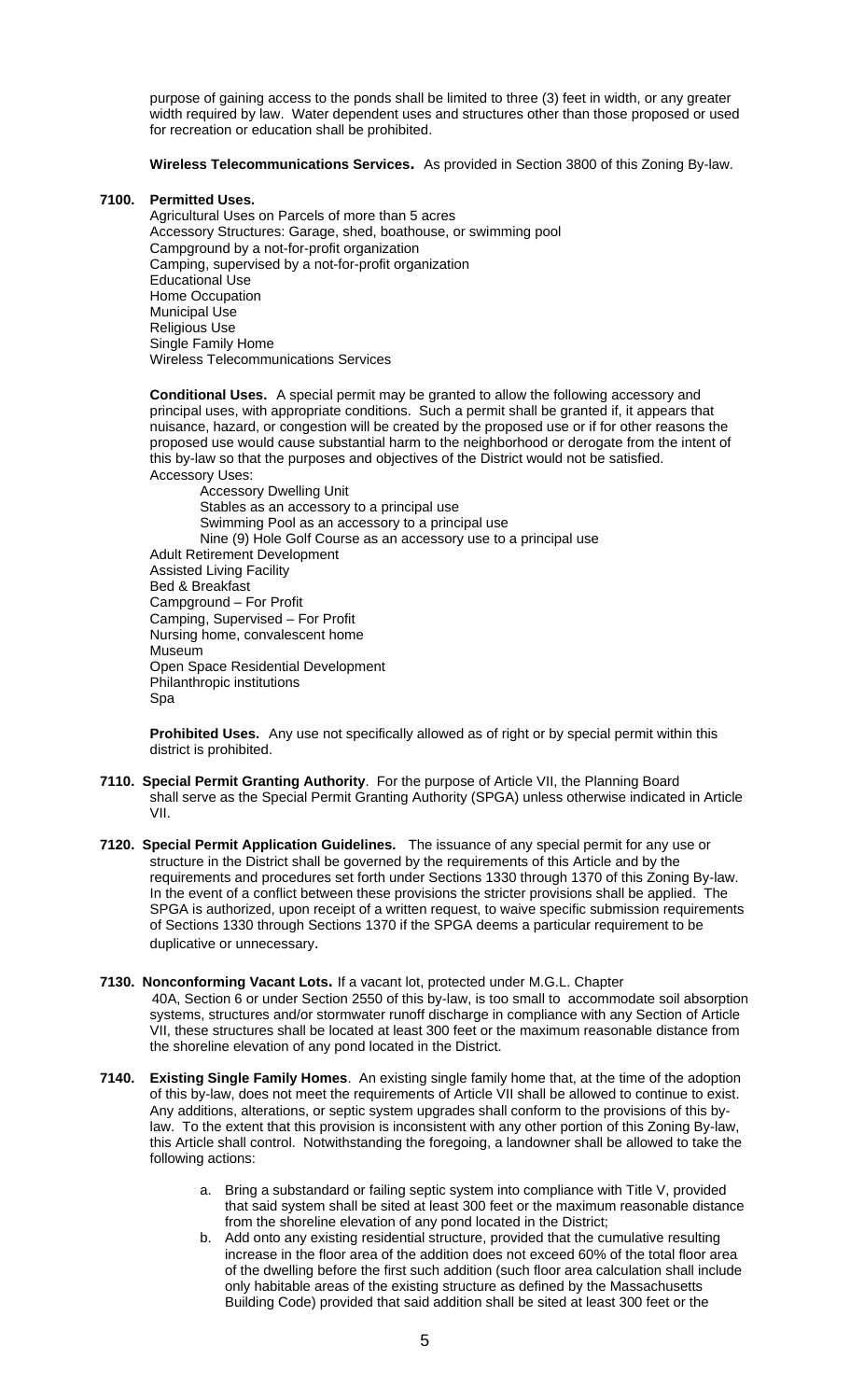maximum reasonable distance from the shoreline elevation of any pond located in the District; or

- c. Site an accessory structure provided that said structure shall be sited at least 300 feet or the maximum reasonable distance from the shoreline elevation of any pond located in the District.
- **7150. Change, Extension or Alteration.** No change, extension or alteration of a pre-existing nonconforming use and no change extension or alteration of a pre-existing non-conforming structure shall be made except upon issuance of a special permit from the SPGA. Such special permit shall be granted only when the SPGA finds that the proposed change, extension or alteration of a pre-existing non-conforming use or the change, extension or alteration of a pre-existing nonconforming structure is not substantially more detrimental to the neighborhood than the existing non-conforming use or non-conforming structure. The following conditions shall apply to any special permit granted under this section:
	- a. Any change, extension or alteration may occur only upon those parcels of land upon which the pre-existing non-conforming use or structure is located.
	- b. Soil absorption systems, structures, including stormwater structures and stormwater discharge, shall be located at least 300 feet or the maximum reasonable distance from the shoreline elevation of any pond located in the District.
	- c. All new construction including any parking, driveways or roadways shall be substantially screened from abutters, District scenic roads, and the ponds located in the District.
	- d. All new construction shall strive to preserve any scenic views from scenic roads or from the ponds located in the District.
	- e. The SPGA may consider proposals to change, extend, alter or relocate a pre-existing non-conforming use or a pre-existing non-conforming structure that provide a clearly demonstrated benefit to the District, the District surface waters and other District's resources. The applicant shall factually demonstrate to the satisfaction of the SPGA using scientific methods that the proposed change, extension or alteration better protects the resources of the District than the existing structure or use does in its present location or configuration.
- **7200. Dimensional Regulations.** Lot size, lot width, set backs, coverage and height regulations shall be as set forth below:

| Minimum Lot Size                    | 2 acres  |
|-------------------------------------|----------|
| Minimum Lot Frontage                | 200 feet |
| Minimum front yard setbacks         | 50 feet  |
| Minimum side and rear yard setbacks | 45 feet  |
| Maximum lot coverage %              | 25%      |
| Maximum building height             | 35 feet  |
|                                     |          |

# **7500. Pond Shoreline Buffer Requirements**

**7510. Shoreline Location.** The pond shoreline location for District's ponds shall be measured from the following elevations as shown on the map "Three Ponds District drawn by the Cape Cod Commission and dated January 30, 2001":

| Pond                 | Elevation |
|----------------------|-----------|
| Lawrence Pond        | 65        |
| Spectacle Pond       | 67        |
| <b>Triangle Pond</b> | ิคค       |

- **7520. Prohibitions**. The following are prohibited within 300 feet of a pond's shoreline:
	- a. Septic Systems (Soil Absorption Systems) and leaching fields.
	- b. Direct discharge of stormwater or stormwater runoff that travels through or upon the 300 feet pond buffer originating from roads, rooftops, developed land areas and any other uses and/or activities.
	- c. Use of pesticides, herbicides and fertilizers, which contain nitrogen and phosphorous, in amounts detrimental to the surface water quality.
	- d. No agricultural animals shall be housed, stored, grazed or herded within the 300-foot shore buffer for any pond located in the District. No agricultural animal waste shall be stored or otherwise located within the 300-foot shore buffer for any pond located in the District.
	- e. All principal and accessory structures, including impervious paving, fencing, walls and water dependent structures except as provided in Section 7020 and 7150.
- **7530. Water Dependent Structures**. Any new water dependent structure or change, extension or alteration to an existing water dependent structure that may be allowed under Section 7150 or under the definitions in Article VII shall be located no closer than 300 feet from the shoreline elevation of any pond located in the District. However, a water dependent structure may be allowed within 300 feet of the shoreline elevation for any pond located in the District by special permit, but only if the following criteria are met:
	- a. Sections 1330 and 7520 subsections a. through d. of the Sandwich Protective Zoning By-law are adhered to;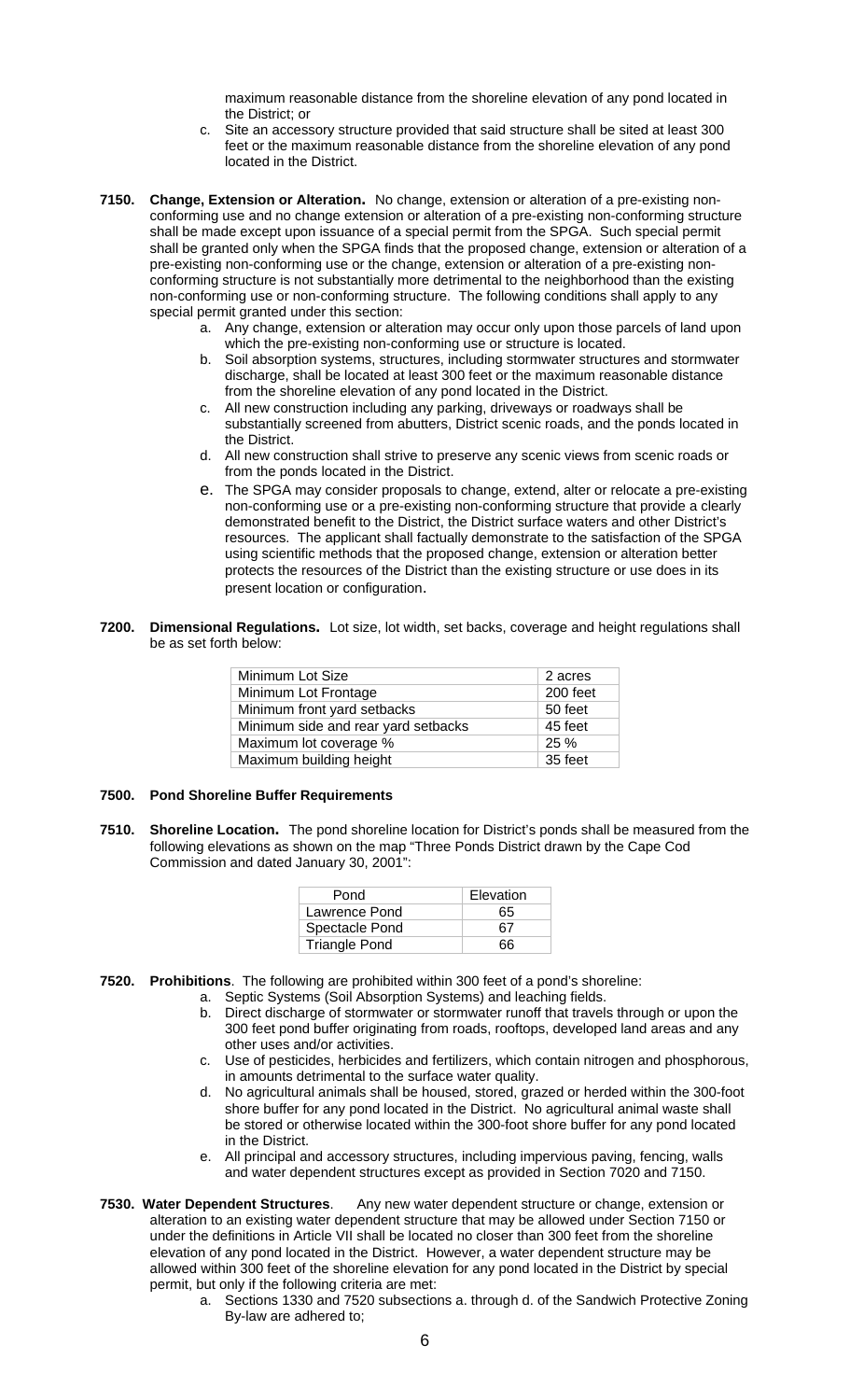- b. The proposed structure shall have a footprint that does not exceed 24' by 30';
- c. The applicant shall demonstrate the need for placing the structure within the 300 foot buffer; and
- d. The applicant shall demonstrate the benefit of placing the structure within the 300 foot buffer.
- **7600. Scenic Road Corridor.** The following regulations shall apply to the following roadways and roadway segments within the District:
	- a. Farmersville Road from the westerly intersection with Stowe Road to the easterly intersection of Stowe Road;
	- b. Pinkham Road from Stowe Road to the northern boundary of the district;
	- c. Great Hill Road from Farmersville Road to Popple Bottom Road; and
	- d. Stowe Road in its entirety.
- **7610. New Structures**. The following criteria shall be met to preserve the character and enhance safe travel on the scenic roadways:
	- a. New structures shall not be located closer than 100 feet from the edge of pavement on any of the roadways or roadway segments described in Section 7600.
	- With the exception of a curb cut for a driveway, a minimum 100 foot buffer of natural vegetation, including over story and under story vegetation, shall be maintained along the frontage of all lots fronting on the roadways and roadway segments described in Section 7610.
	- c. Where a lot in existence at the time of the adoption of this Article is of a size that the 100 foot scenic road buffer and/or the 300 foot pond buffer as required in Section 7500 cannot be met and the lot is protected as buildable under state or local law, development may be allowed provided the following criteria apply:
		- 1. Dense plantings of evergreen vegetation combined with the construction of berms shall be installed to screen new construction from the scenic road. Plant varieties shall be indigenous to the area and may include rhododendron, cedar, white pine, American holly, inkberry, spruce, fir, and sheep laurel.
		- 2. New lawn area shall not be planted within the 100-foot scenic road corridor.
	- d. New subdivisions shall be designed to incorporate the 100-foot scenic road corridor along subdivision roadways as part of the required open space.
- **7620. Shared or Common Driveways.** The following guidelines shall apply to new development and driveway construction on any of the roadways and roadway segments as described in Section 7600.
	- The use of shared driveways is encouraged whenever two lots are being created by any division of land regulated by the Subdivision Control Law including Approval Not Required divisions of land.
	- b. Where 3 to 5 lots are being created as described in Section 7620 subsection a. a special permit from the Planning Board may reduce the frontage required by Section 7200 to a minimum of 100 foot for any lot that is subject to a permanent deed restriction requiring a shared driveway. The deed restriction language shall be submitted with the application for the division of the land and must be of a form and content acceptable to the Planning Board and Town Counsel. The deed restriction shall be recorded with the plan that divides the parcel. This provision shall only apply to the frontage dimensional requirement; no other dimensional requirement shall be lessened through this provision. Common driveway(s) created by such a special permit shall not be used as frontage for any lot.
	- c. Where shared driveways are not feasible, driveways and new subdivision roadways shall be designed to meander or wind to obscure views of new development from the scenic roadway.
	- d. The use of board fencing stained to blend with the natural landscape or natural finish wooden fencing especially split rail fencing is encouraged when installing fencing along front lot lines.
	- e. Landowners and land developers are strongly encouraged to use siding and roofing colors that blend with the natural landscape. Such colors include browns, greys, dark greens and naturally stained building materials.
	- **f.** New structures shall be sited to prevent obstruction of existing views of the ponds located in the District from any scenic roadway located in the District.

# **7700. Special Permit Criteria for Uses Accessory to an Allowed Principal Use**

- 1. Nine (9) Hole Golf Course: The SPGA may grant a special permit for a nine (9) hole golf course in the District, but only after the applicant has demonstrated the following:
	- a. The design and layout of the golf course minimizes to the greatest extent possible impacts to the environment, water bodies, adjacent properties, and the natural habitats of plants and animals. These impacts shall be minimized or eliminated by retaining original land contours; by the installation of monitoring wells to ensure continued protection of the ground water and surface water quality; by conducting a thorough natural resources inventory; and by using encapsulated greens and/or other protective technologies that eliminate any threat to the resources of the District.
	- b. The design and layout of any nine (9) hole golf course shall avoid disturbing, impacting or altering key features of the landscape; natural landforms; plant and/or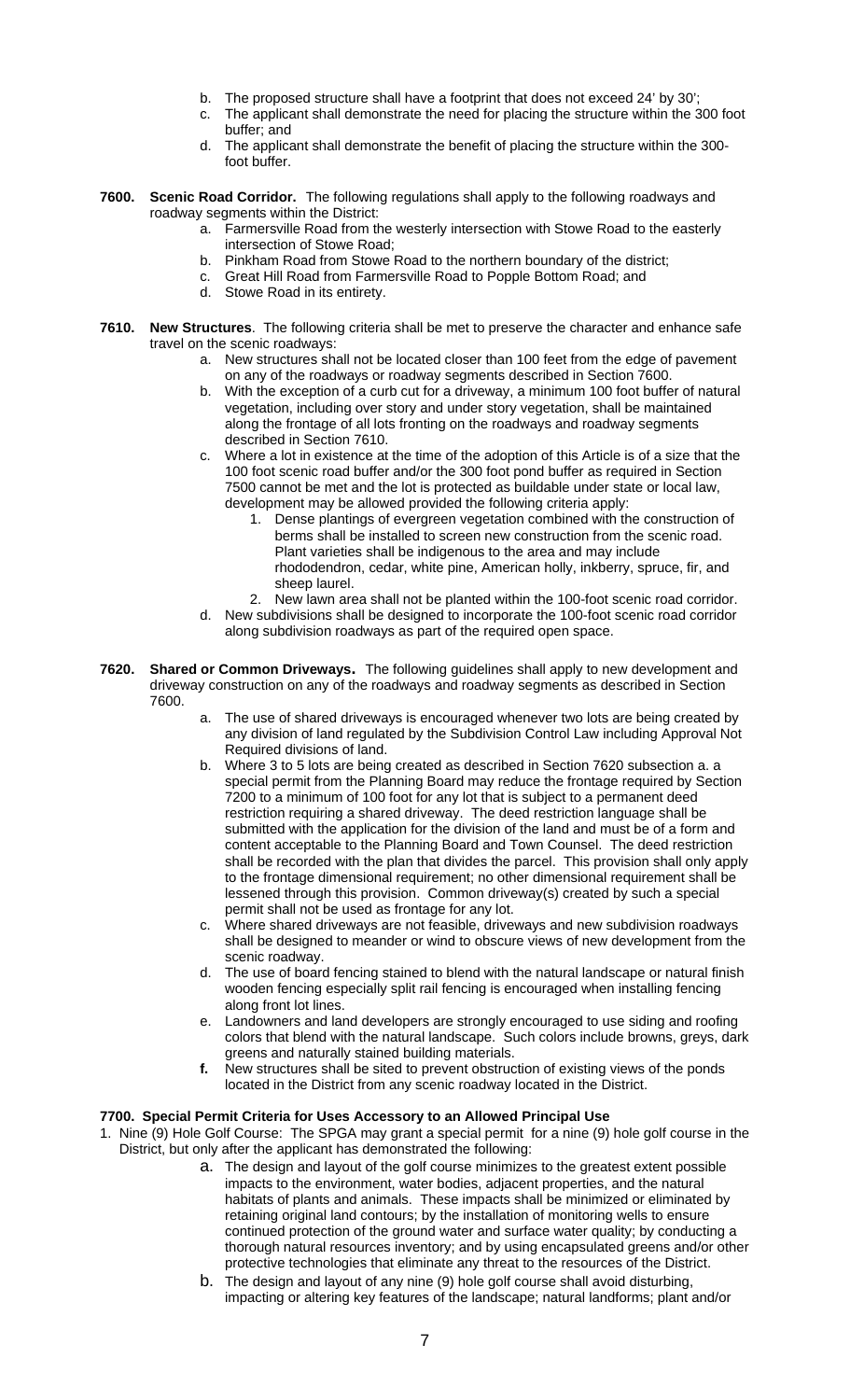animal habitat; unfragmented forest areas; cultural and historical features; existing scenic views of the ponds; surface water bodies; surface and groundwater quality.

- c. The plan shall show large buffer zones around the edges of habitat areas.
- d. The proposal complies with all applicable sections of the Sandwich Protective Zoning By-law.
- e. The proposal includes a thorough description of best management practices for maintenance of the course that includes minimizing or eliminating the use of pesticides, herbicides and fertilizers; installing irrigation systems that reduce water demand and reuses water; and by using drought and disease resistant plants and grasses. Best management practices shall be included as a condition of approval of any special permit.
- f. The land upon which the golf course is to be constructed may include up to 50 acres of adjacent land not owned by the owner of the principal use to which the golf course is accessory. The owner of the principal use shall demonstrate control over any such adjacent property to the satisfaction of the SPGA.
- 2. Stables. The SPGA may grant a special permit for an accessory stable only after the applicant demonstrates the following:
	- a. Stables housing or otherwise containing animals shall be set back a minimum of 100 feet from every lot line and a minimum of 200 feet from every dwelling or other principal structure.
	- b. No animals shall be housed, grazed, or herded within the 300-foot shore buffer for any pond located in the District. No animal waste shall be stored or otherwise located within the 300-foot shore buffer for any pond located in the District.
- 3. Swimming Pools. The SPGA may grant a special permit for an accessory swimming pool after the applicant demonstrates the following:
	- That the installation of the swimming pool does not alter the natural landforms or topography in any way that is detrimental to the surface water quality of the ponds in the District or to any adjacent habitat areas.
	- b. That the erosion control plan submitted for approval by the Town Engineer prevents all erosion during site preparation, construction, installation, use, and maintenance of the swimming pool.
	- c. That the process of draining and/or filling the swimming pool is not detrimental to the pond water quality or to any adjacent habitat areas.
- **7800. Open Space Residential Development (OSRD).** This section is established to permit variation in development styles and minimize the impacts of development while providing efficient provision of roads and utilities and to preserve open space in perpetuity for the protection of natural resources, the character of existing land by a special permit from the Planning Board.
- **7810. Application.** An open space residential development is permitted in the District on upon issuance of a special permit from the Planning Board in accordance with Section 1330 of this Zoning By-law and Section 4400 through Section 4448 and upon issuance of definitive subdivision approval. The applications for a special permit and definitive subdivision approval shall proceed concurrently.
- **7820. Number of Dwelling Units.** In addition to the provisions of Section 4441 of this Zoning By-law, the total number of residential units allowed within an open space residential district shall not exceed the number of units that would be allowed as demonstrated by the submission of an engineered plan of a conventional grid subdivision that conforms to the dimensional requirements of Section 7200 and the requirements of the most recent edition of the Sandwich Planning Board's Subdivision Rules & Regulations.
- **7821. Preservation Zone Transfer Of Development Rights.** The allowed number of dwelling units (density) in an OSRD may include the number of units that could be constructed in any Preservation Zone depicted on the District map. The calculation for the applicable number of dwelling units shall be made in accordance with Section 7830. This number of units transferred to adjacent property shall be under the same ownership.
	- a. No development shall take place within a Preservation Zone.
	- b. The density allowed in the OSRD shall be calculated as the sum of the number of dwelling units transferred from a specifically described portion of a Preservation Zone plus the number of dwelling units allowed on the parcel(s) to be developed.
	- c. Land that is the subject of a permanent conservation restriction or that has been dedicated as open space by any special permit or Development of Regional Impact decision shall not be used in the density calculation/transfer of development rights calculation.
	- d. In no case shall the total density of any development in the District increase over the total allowed as demonstrated by an engineered plan of a conventional grid subdivision for all parcels included in the density calculation/transfer of development rights according to the dimensional requirements of Section 7200 and the requirements of the most recent edition of the Sandwich Planning Board's Subdivision Rules & Regulations.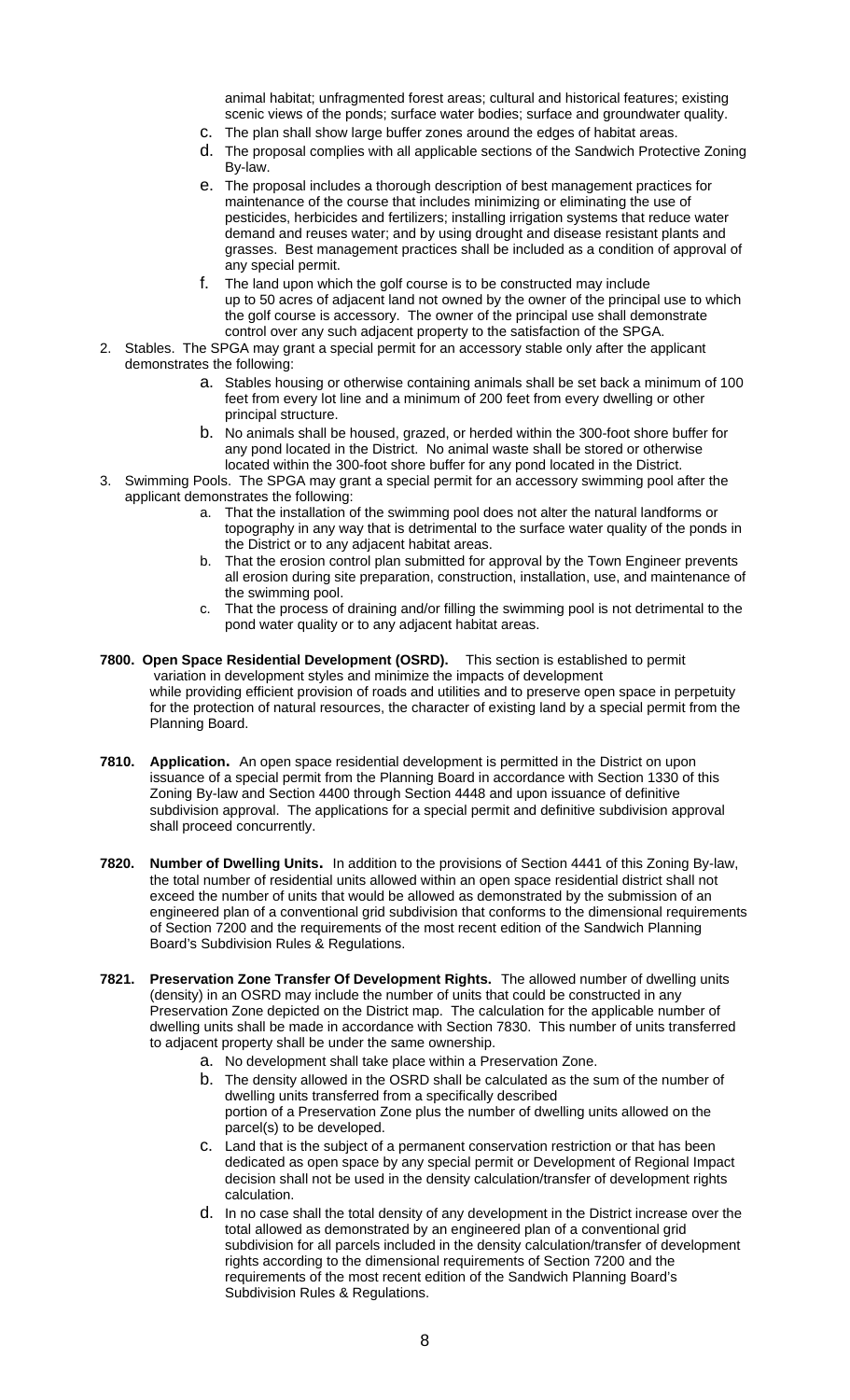**7830. Dimensional Requirements**. OSRD lot coverage, yard, frontage, and lot area regulations shall be as follows in lieu of Section 7200:

| Minimum Lot Area                   | 5,000 SF |
|------------------------------------|----------|
| Minimum Frontage                   | 25 feet  |
| <b>Maximum Frontage</b>            | 100 feet |
| Minimum Front Yard Setback         | 10 feet  |
| Minimum Side and Rear Yard Setback | 0 feet   |
| Maximum Lot Coverage:              |          |
| Lot area $-5000 - 10000$ SF        | 80%      |
| Lot area $-10001 - 20000$ SF       | 70%      |
| Lot area $-20001 - 30000$ SF       | 60%      |
| Lot area $-30001 - 1$ acre         | 50%      |

- **7840. Permitted Uses.** The following uses are permitted in an open space residential development: a. Single Family Dwelling: Detached, single family dwellings.
	- b. Uses and structures accessory to single family homes including a duly permitted wastewater treatment facility.
	- c. Open Space: Common open space, restricted in perpetuity.
	- d. Recreational Facilities; Recreational facilities and activities for the exclusive use by the residents of the open space residential development.
	- e. Commercial Uses: One commercial structure in OSRD's of 50 acres or more in size is allowed by special permit in conjunction with the construction of single or multifamily homes. Such structures shall house only the following uses: a general store that provides groceries, conveniences, sundries, mail center, indoor automatic teller machines, or a combination of these uses. All other commercial uses shall be prohibited. If a use proposed for such commercial structures is expected to generate traffic of more than 300 vehicle trips per day, such use shall be prohibited. Any such commercial structure shall have a maximum square footage of 800SF including all storage areas. Basement areas of the commercial structure may also be used for storage. Public use of basement areas is prohibited. Additionally, a second or third story for such structures may be allowed but shall be dedicated solely to residential use. The architecture of such a commercial structure shall be compatible with the architecture of the area and shall be designed to blend with the OSRD and the surrounding community. A maximum of 6 parking spaces (as defined in the Definition Section of this Zoning By-law) including employee parking and delivery areas may be constructed and shall be located entirely to the rear of the structure. Provisions for on street parking are encouraged. Lighting shall follow the requirements of Section 3470 of this Zoning By-law. Signage shall be limited to two signs per structure with a total area of 16SF painted to blend with the surrounding landscape and architecture.
- **7850. Waste Water.** The OSRD shall comply with the provisions of 310 CMR 15.00 of the State Environmental Code (Title V), as amended, and the onsite wastewater disposal regulations of the Board of Health, as amended, including regulations for the design, operation, and maintenance of small wastewater treatment facilities. Based upon the recommendation of the Board of Health pursuant to Massachusetts General Law Chapter 41, Section 81U, OSRD lots may be developed utilizing a shared waste water system subject to under 310 C.M.R. 15.00 of the State Environmental Code and the wastewater Disposal Regulations of the Board of Health for the Design, Operation and Maintenance of Small Wastewater Treatment Facilities and subject to the following conditions and limitations which apply in addition to the provisions of Article V of this bylaw.
	- a. Any such wastewater system shall comply with all other provisions of this Article and the Zoning By-law.
	- b. The concentration of nitrate resulting from such wastewater disposal system shall not exceed five (5) parts per million (PPM).
- **7860. Common Open Space.** Within an OSRD the balance of the area requirement for lot size shall be provided in common open space, designated as an open space lot or lots on the definitive subdivision plan. Common open space shall be maintained in an open and natural condition, without clearing, in its natural condition for the protection of habitat. The open space shall be used, designed and maintained in accordance with the following standards:
	- a. Purposes: Open space shall be used solely for recreation, conservation, or agricultural purposes by residents of the OSRD and/or the public. A minimum of 80% of the open space shall be left in the undisturbed, natural state existing at the time of the submission of the plan. In no case shall any land within the Preservation Zone be disturbed for any purpose. The proposed use of the open space shall be specified in the application and depicted on the plan. The Planning Board shall reserve the authority to approve or disapprove use(s) proposed for designated open space.
	- b. Recreation lands: Where appropriate to the topography and natural features of the site, the Planning Board may require that 10% of the open space or two acres, whichever is less, shall be of a shape, slope, location and condition to provide an informal field for group recreation or community gardens for the residents of the OSRD.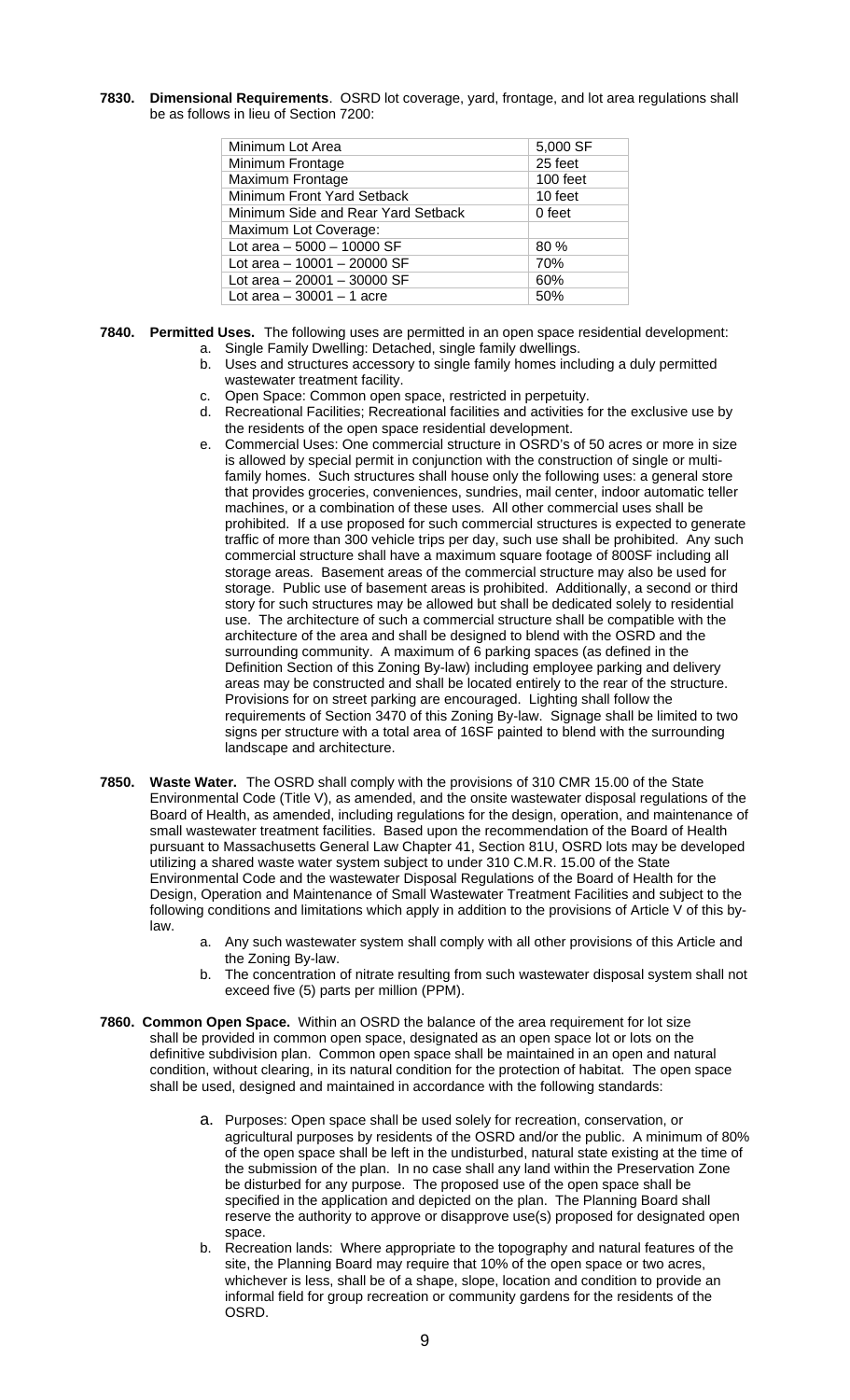- c. Leaching Facilities: Subject to the approval of the Board of Health, as otherwise required by law, the Planning Board may permit a portion of the open space to be used for components of sewage disposal systems serving the OSRD only, where the Planning Board finds that such use will not be detrimental to the character, quality or the use of open space, wetlands, surface water, or rare and endangered species habitat. The Planning Board shall require adequate legal safeguards and covenants that such facilities shall be adequately maintained by the landowners in the OSRD.
- d. Accessory Structures: Up to 5% of the open space may be set aside and designated to allow for the construction of structures and facilities accessory to the proposed use of the open space. The portion of the open space shall be calculated using the definition of maximum lot coverage in Section 7020.
- **7870. Common Open Space Ownership and Management.** The Applicant for the approval of an OSRD special permit shall demonstrate to the Planning Board ownership and control of the open space as specified in the Cluster Special Permit Regulations of the Planning Board.

# **7900. Application Procedures**

- **7910. Pre-Application Review.** To promote better communication and avoid misunderstanding, applicants are encouraged to submit preliminary materials for informal review by the SPGA and the Director of Planning & Development before filing a formal application.
- **7920. Submission**. Proposed Open Space Residential Developments shall comply with the "Cluster Development Special Permit Regulations" of the Sandwich Planning Board. In the case of an application to amend an existing Cluster Special Permit, the procedures in Section 4440 through Section 4448 inclusive shall apply, except as to such materials as the Planning Board may waive as duplicative of materials previously submitted. In the event that the above referenced sections conflict with any portion of this Zoning By-law, the more restrictive provision shall apply.
- **7930. Requirements.** In addition to the provisions of this Article and the Zoning By-law, the OSRD shall comply with the "Cluster Development Special Permit Regulations" of the Sandwich Planning Board and M.G.L. Chapter 40A, Section 9.
- **7940. Open Space Residential Development Criteria for Approval**. Approval of an Open Space Residential Development may be granted upon a determination by the Planning Board that the plan complies with all of the requirements of this Article, the other provisions of this Zoning Bylaw, the Planning Board's Regulations, and that the proposed plan meets or exceeds the following criteria:
	- a. Preserves open space for conservation, recreation and the protection of the resources within the District;
	- b. Utilizes, preserves and enhances the natural features of the land in the District;
	- c. Provides the most efficient arrangement of streets, utilities and other public services in the District;
	- d. Minimizes to the greatest extent possible the impacts of development upon the natural features and resources of the District;
	- e. Enhances the character of the District by preserving scenic vistas, limiting traffic impacts, limiting the height of structures to the height of existing tree canopy and using building materials that blend with existing structures and the surrounding area; and
	- f. Preserves, improves or enhances the surface water quality of the District.
- **7990. Other Conditions.** The SPGA may require the applicant to provide or pay for engineering services, including but not limited to the following: evaluation of submitted proposals; natural resources inventory; evaluation of potential impacts to surface and ground water quality and any other reasonable evaluation for which the SPGA or town staff is not professionally qualified to conduct.

Jan Teehan moved the Article, amending the wording in the printed warrant as follows: To see if the Town will vote to amend the Sandwich Protective Zoning ByLaw by adding the following Article VII (7000) Three Ponds District and to amend the Town of Sandwich Zoning Map to create the Three Ponds District under M.G.L., c 40A. She also amended the wording of 7100 as follows:

7100 under **Conditional Uses** change the word "if" in the beginning of the second sentence to "unless" so that the amended sentence reads "Such a permit shall be granted unless it appears that a nuisance, hazard, or congestion will be created by the proposed use or if for other reasons the proposed use would cause substantial harm to the neighborhood or derogate from the intent of this Zoning ByLaw so that the purposes and objectives of the District would not be satisfied.

# And

7130 A. **Protections under M.G.L**. c.40A, §6. All of the protections afforded under M.G.L. c.40A, §6 shall apply to the land within the District.

B**. Nonconforming Vacant Lots.** If a vacant lot, protected under either M.G.L. c.40A, §6 as a separate lot or under Section 2550 of this Zoning ByLaw, is too small to conform with any particular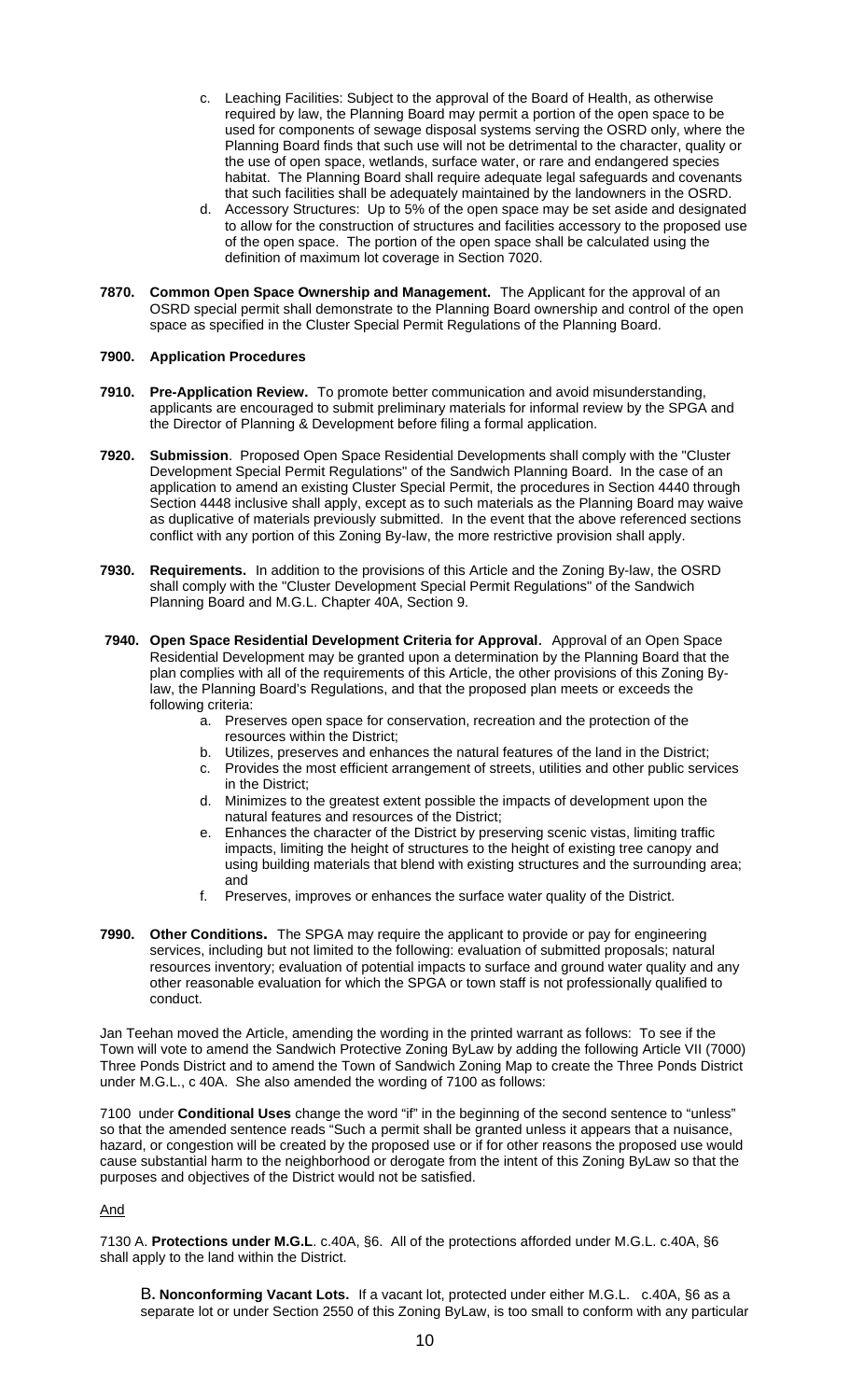requirement set forth under this Article than any resulting structure, including a soil absorption system or stormwater discharge, shall be located at least 300 feet or the maximum reasonable distance from the shoreline elevation of any pond located in the District.

# **VOTED:**

That the Town amend the Sandwich Protective Zoning ByLaw by adding the following Article VII (7000) Three Ponds District and to amend the Town of Sandwich Zoning Map to create the Three Ponds District under M.G.L. c.40A as described in the warrant under Article 2 with the following amendments:

7100 under Conditional Uses change the word "if" in the beginning of the second sentence to "unless" so that the amended sentence reads "Such a permit shall be granted unless it appears that a nuisance, hazard, or congestion will be created by the proposed use or if for other reasons the proposed use would cause substantial harm to the neighborhood or derogate from the intent of this Zoning ByLaw so that the purposes and objectives of the District would not be satisfied."

and

7130 A. Protections under M.G.L. c.40A, §6. All of the protections afforded under M.G.L. c.40A, §6 shall apply to the land within the District.

> B. Nonconforming Vacant Lots. If a vacant lot, protected under either M.G.L c.40A, §6 as a separate lot or under Section 2550 of this Zoning ByLaw, is too small to conform with any particular requirement set forth under this Article then any resulting structure, including a soil absorption system or storm water discharge, shall be located at least 300 feet or the maximum reasonable distance from the shoreline elevation of any pond located in the District.

### **VOTED: This was a voice vote and declared carried by the necessary two-thirds majority by the Moderator.**

# **ARTICLE 3**

To see if the Town will vote to amend the Sandwich Town Bylaws by adopting the following as a new Chapter 9, Boat Operations and Use of Waterways, or take any action relative thereto.

# **Chapter 9**

# Boat Operations and Use of Waterways

# **Section 9.01 Purpose**

The purpose and intent of this bylaw is to protect the health, safety and well being of the citizens and visitors using Sandwich's waterways and to protect the quality and viability of the Town's natural resources by the reasonable regulation of the operation of watercraft.

# **Section 9.02 Definitions**

**Great Pond** shall mean a natural pond the area which is twenty (20) acres or more.

**Headway Speed** shall mean the minimum speed at which a vessel may be operated and maintain steerage way, but not to exceed six (6) miles per hour.

. **Horsepower** shall mean the aggregate rated horsepower of all propellant machinery at maximum operating revolutions per minute.

**Licensed Docks and Piers** shall mean docks and piers that have a valid Order of Conditions from the Sandwich Conservation Commission and a valid license from the Massachusetts Department of Environmental Protection, to install and maintain the dock or pier.

**Limited Operation Zone** shall mean the area of the waterbody, as measured three hundred (300) feet from the shoreline being used as a public or private swimming beach, towards the center of the particular waterbody.

**Motorboat** shall mean any vessel propelled by machinery whether or not such machinery is the principal source of propulsion.

**Nighttime** shall mean the period from sunset to sunrise as determined by the chart attached in Appendix 1.

**Overloaded** shall mean the number of persons aboard or cargo being carried, exceeds the manufacturer's recommended limit for such vessel or is excessive given wind, water and weather conditions.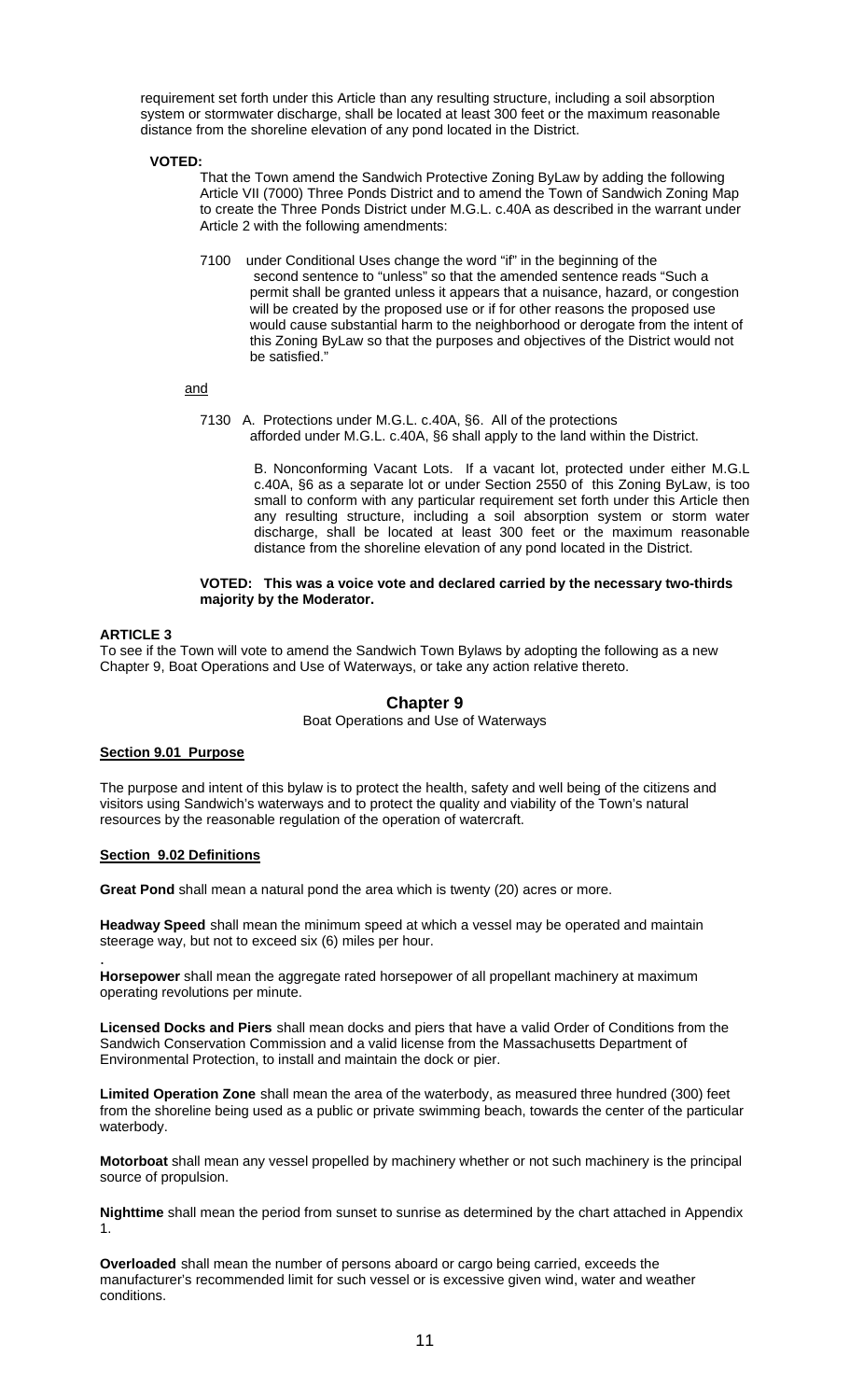**Owner** shall mean the person to whom the vessel is registered, or to whom the vessel mooring is registered. In the case of an unregistered vessel, the last registered owner/purchaser shall be considered the owner.

**Personal Watercraft** shall mean a vessel, by whatever name, propelled by a water jet pump or other machinery as its principal source of motor propulsion which is designed to travel over water and to be operated by a person sitting, standing or kneeling on the vessel rather than being operated in the conventional manner by a person sitting or standing inside the vessel, including but not limited to, jet skis, surf jets, and wet bikes.

**Shoreline Safety Zone** shall mean the area of the waterbody, as measured, one hundred fifty (150) feet from a shoreline, which is being used as a public or private swimming area or the area of the waterbody, as measured, seventy five (75) feet from the waterside boundary of a public or private swimming area, if designated by markers, floats, or otherwise, towards the center of the particular waterbody.

**Similar Device** when used in connection with the words "water skis" and "surfboard" shall mean any object used in the towing of a person or persons by a motorboat whether the person or persons ride on the device or hold onto it.

**Sunrise – Sunset** shall be determined by the chart set forth in the current issue of Eldridge's Tide and Pilot Book.

**Town** shall mean the Town of Sandwich, Massachusetts.

**Town Hall Annex** shall mean the building at 145 Main Street Sandwich, Massachusetts.

**Town Office Building** shall mean the building at 16 Jan Sebastian Drive, Sandwich, Massachusetts.

**Vessel** is a watercraft of every description used or capable of being used as a means of transportation on water, except a seaplane on the water.

**Wake - Wash** shall mean the discharge from the stern portion of a motorboat or personal watercraft or other vessel which causes excessive rocking to other vessels, rafts, or floats.

**Water Skiing** shall mean the towing of a person or person(s) on water skis, or manipulation of a person or person(s) on water skis, or on a surfboard or other similar device behind a vessel.

### **Section 9.03 VESSEL SPEED**

- (1) Vessel speed shall not exceed headway speed and no wake wash shall be created on any pond not a Great Pond.
- (2) Vessel speed shall not exceed headway speed and no wake wash shall be created on the following Great Ponds: Lower Shawme Pond, and Upper Shawme Pond, or other Great Pond of less than seventy five (75) acres in size.
- (3) Vessel speed shall not exceed headway speed and no wake wash shall be created in areas posted by the Town, within marked channels, nor within one hundred fifty (150) feet of individual bathers, divers, small vessels propelled by means other than machinery (e.g. rowboats, sailboats), mooring areas, public and private boat launch areas, floats, marinas, licensed docks and piers, vessels not underway, nor within a limited operation zone.
- (4) No vessel shall be operated at any time on any pond at a speed greater than is reasonable and proper having regard for the lives and safety of the public; the state of visibility; the traffic density; the maneuverability of the vessel; the state of wind, water and current; and the proximity of navigational hazards.
- (5) Vessels operating on Peters Pond shall not exceed thirty five (35) miles per hour.

# **Section 9.04 HORSEPOWER**

- (1) Horsepower of internal combustion engines shall not exceed six (6) horsepower on any pond not a Great Pond, and on the following ponds: Lower Shawme Pond and Upper Shawme Pond.
- (2) Horsepower of internal combustion engines shall not exceed ten (10) horsepower on Pimlico Pond.
- (3) Horsepower of internal combustion engines shall not exceed fifteen (15) horsepower on the following Great Ponds: Lawrence Pond; Triangle Pond; Spectacle Pond; Snake Pond.
- (4) There shall be no horsepower limitation on Peters Pond.
- (5) Notwithstanding the other provisions of Chapter 8, the Board of Selectmen or their designee shall permit persons operating larger horsepower engines on Town waterways, prior to January 2001, to continue to operate larger horsepower engines, but not including personal watercraft, on Lawrence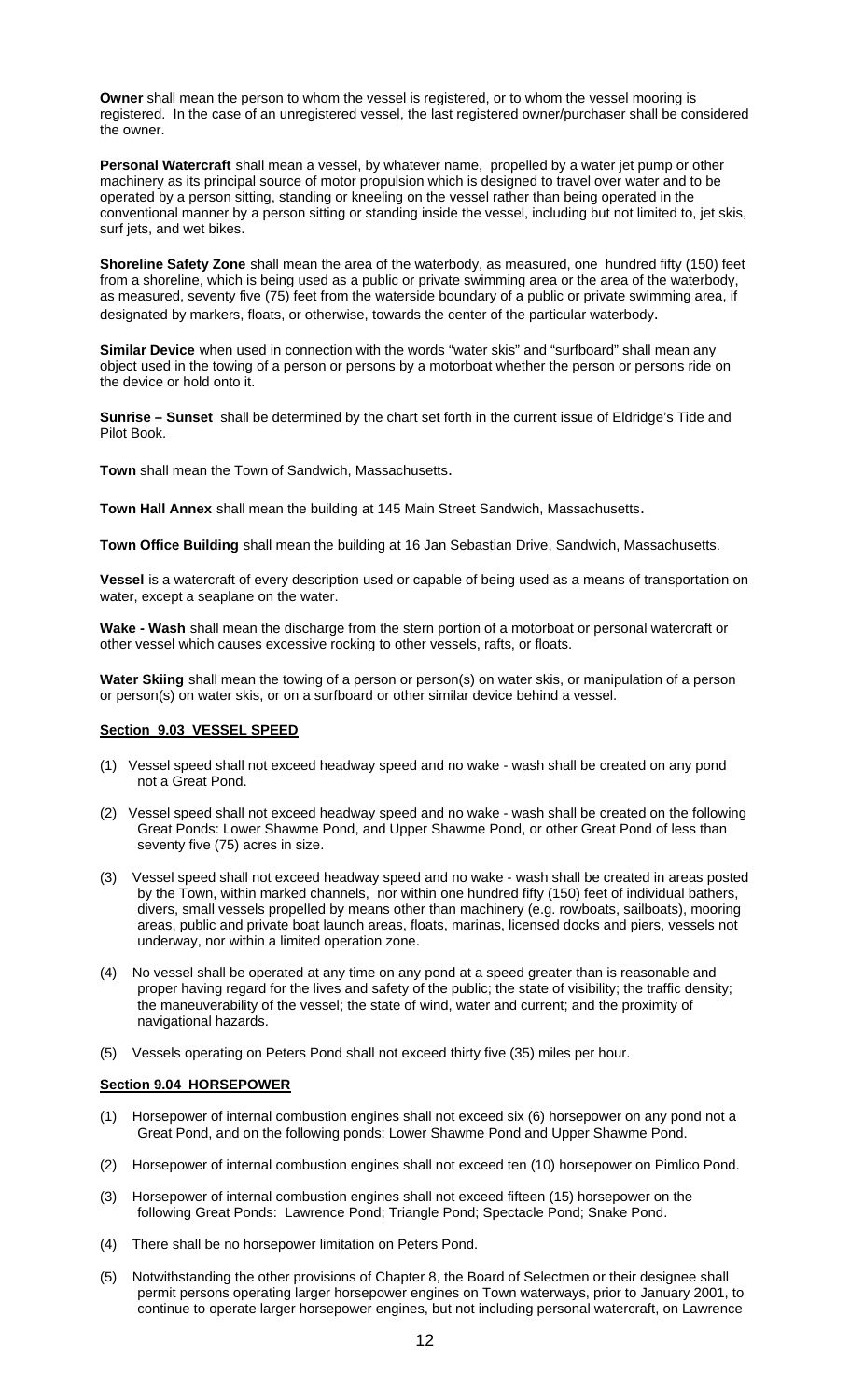Pond, Spectacle Pond, and Snake Pond, for a period of seven (7) years from the date of the approval of the Director of the Division of Law Enforcement and the Attorney General of Chapter 8, but no later than December 31, 2008, provided such persons shall provide proof of such use to the Conservation Officer, and provided that such persons meet the guidelines promulgated by the Board of Selectmen concerning the requirements for continuation of the use of larger horsepower engines. These guidelines shall be promulgated by the Board of Selectmen within one hundred twenty (120) days of the receipt of the approval of the Director of the Division of Law Enforcement and the Attorney General of Chapter 8.

- (6) Notwithstanding the other provisions of Chapter 8 and recognizing that some long standing nonprofit organizations have utilized various waterbodies for instructional purposes, the Board of Selectmen may permit these non-profit organizations continued use of larger horsepower engines for transport or safety vessels, not to exceed fifty (50) horsepower, within set guidelines. These guidelines shall be promulgated by the Board of Selectmen within one hundred twenty (120) days of the receipt of the approval of the Director of the Division of Law Enforcement and the Attorney General of Chapter 8. The non-profit organization shall submit an application which is available at the Conservation Department. Following a public hearing on the application, the Board of Selectmen may issue a permit to allow the continued use of larger horsepower engines. Any permit issued shall expire five (5) years from the date of issue. Violations of the permit conditions may be cause for revocation.
- (7) Sections 8.04 (3), (5) & (6) shall not be enforced until the guidelines referenced in 8.04 (5) & (6) are promulgated by the Board of Selectmen.

# **Section 9.05 OPERATION**

- (1) Vessels shall not be operated on any pond at greater than headway speed and create no wake wash, between the hours of sunset to sunrise.
- (2) No vessel shall be operated at any time on any pond in an overloaded condition.
- (3) Motorboats and Personal Watercraft shall not be operated within a shoreline safety zone except for the purpose of launching or retrieving such vessel provided they remain outside of the designated swimming area(s), and operate at headway speed, only within the shoreline safety zone.
- (4) Personal Watercraft operation is prohibited on Peters Pond, after the hour of 7:00 PM or after sunset, whichever occurs first, daily.
- (5) Personal Watercraft operation is prohibited on Peters Pond, when vision is unduly restricted by weather.

# **Section 9.06 SCUBA DIVING**

**(**1) Any person SCUBA diving or group of SCUBA divers while swimming on or under the surface of the waters of Sandwich shall display for each diver or group of divers as a warning device to boat operators, a diver's flag, so called, constructed of rigidly supported material, at least twelve (12) inches by fifteen (15) inches in area of red background with a white diagonal stripe. Such diver's flag shall be displayed on a boat or surface float and shall extend a minimum distance of three (3) feet from the surface of the water. Divers shall remain in an area within one hundred (100) feet of such displayed diver's flag while at or near the surface of the water. A boat operator within sight of a diver's flag shall proceed with caution and within a radius of one hundred (100) feet of such flag shall proceed at a speed not to exceed headway speed.

### **Section 9.07 POLLUTION**

(1) The discharge or disposal of oil, sewage, dead fish, fish parts, garbage, waste, rubbish or debris from vessels on or into the waters or onto the shores of Sandwich, is prohibited.

### **Section 9.08 ENFORCEMENT**

- (1) The provisions of this bylaw shall be enforced by the Conservation Officer, Harbormaster, Assistant Harbormasters, or by a Police Officer of the Town assigned to patrol Town waterways.
- (2) All persons shall stop when directed to do so by an officer empowered to enforce this bylaw.

### **Section 9.09 PENALTIES**

- (1) Whoever violates any of the provisions of this bylaw and refuses or neglects to obey the lawful and reasonable order of those empowered to enforce the same, or resists them in the discharge of their duties, shall be fined not more than three hundred (300) dollars or in the case of non-criminal enforcement, fifty (50) dollars for the first offense and two hundred (200) dollars for every violation, thereafter. Each day or portion thereof during which a violation continues shall constitute a separate offense and each provision of the bylaw violated shall constitute a separate offense.
- (2) As an alternative to criminal prosecution, the enforcing agent may elect to utilize the non-criminal disposition procedure set forth in M.G.L. Chapter 40, Section 21D as adopted by the Town of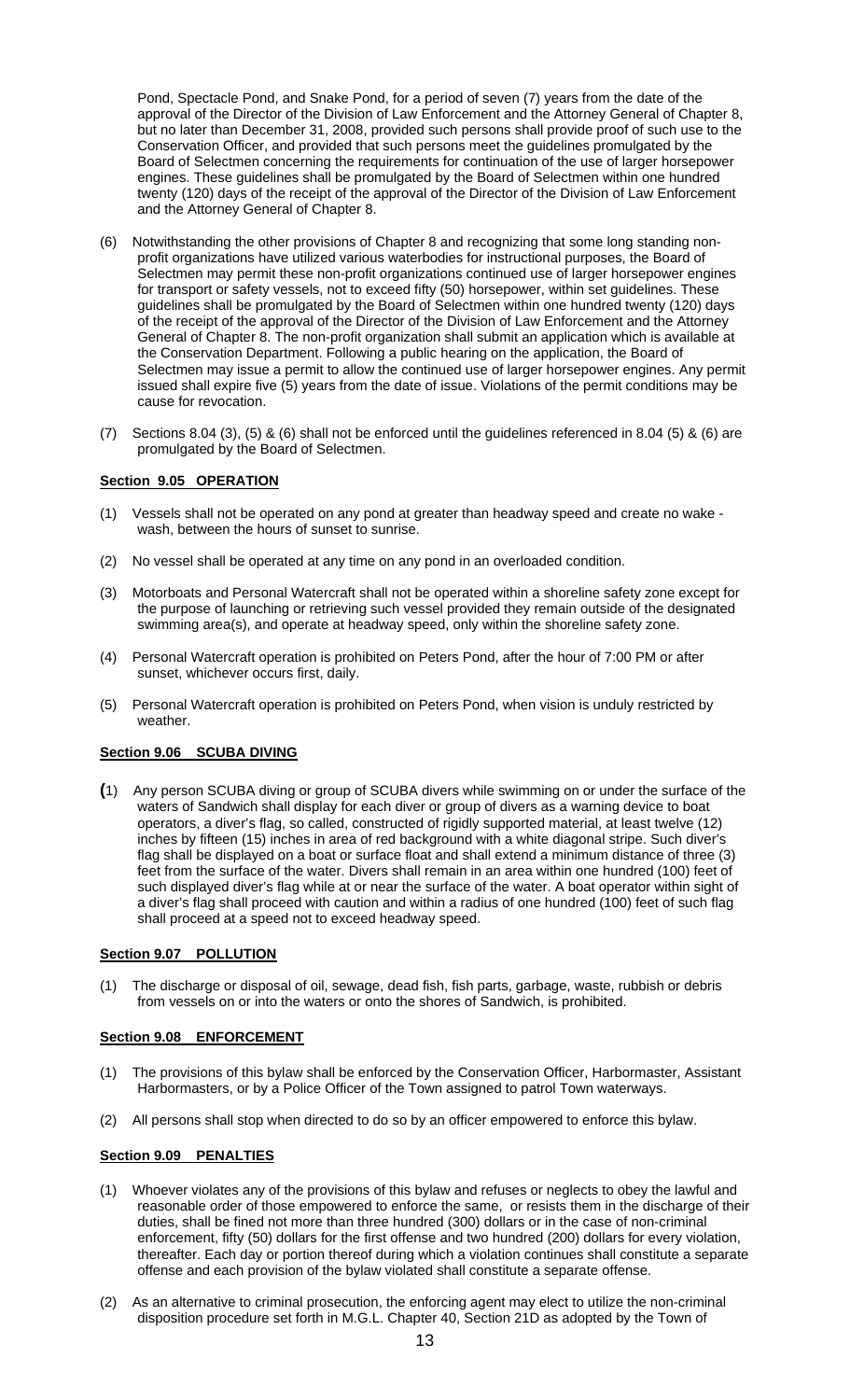Sandwich.

# **Section 9.10 JURISDICTION**

(1) Nothing contained herein shall be held or construed to supersede or conflict with or interfere with or limit jurisdiction of the United States Government with respect to the enforcement of the navigation, shipping, anchorage and associated laws of the United States, or any lawful regulation of the Massachusetts Division of Waterways, or the Division of Law Enforcement, or to conflict with any laws or regulations of the Commonwealth of Massachusetts. Vessels operated by public safety agencies of the Town, State or the United States Government are exempt from complying with the provisions of this bylaw.

# **Section 9.11 SEVERABILITY**

**(**1) The invalidity of any provision of this bylaw shall not invalidate any other provision thereof.

Jan Teehan moved the Article, amending the wording as follows: Section 9.05 (4) After the word "first," insert the words "and before sunrise." This should now read: Personal watercraft operation is prohibited on Peters Pond, after the hour of 7:00 P.M. or after sunset, whichever occurs first, and before sunrise, daily.

George H. Dunham, Town Administrator, noted a typographical error in the Warrant, stating that all references to Chapter 8 or Section 8 should be Chapter 9 or Section 9.

Charles W. Kleekamp offered the following amendment: Delete paragraph (1) of Section 9.04 HORSEPOWER and replace it with the following paragraph:

(1) Horsepower of internal combustion engines shall not exceed six (6) horsepower on any pond not a great pond; however, no internal combustion engines shall be operated on the Upper and Lower Shawme Ponds except for emergency watercraft or town-authorized maintenance vessels. An electric motor, commonly known as an electric trolling motor, may be used for propulsion on the Upper and Lower Shawme Ponds.

A voice vote was taken on the amendment and the Moderator declared it carried.

Matthew S. Crocker offered the following amendment: Amend Article 3, Chapter 9, Section 9.04 (3) which states horsepower not to exceed fifteen horsepower to exclude Snake Pond and include Snake Pond in Section 9.04 (4) which would impose no limitation of horsepower.

A voice vote was taken on the amendment and the Moderator declared it was defeated.

Another amendment was offered as follows: 9.04 (3) to read: horsepower of internal combustion engines shall not exceed 15 horsepower on the following great ponds: Triangle Pond, Spectacle Pond, and Snake Pond, and 9.04 (4) to read: There shall be no horsepower limitation on the following ponds: Peters Pond, Lawrence Pond.

A voice vote was taken on the amendment and the Moderator declared it was defeated.

Back to the main motion as amended.

**VOTED:** That the Town amend the Sandwich Town ByLaws by adopting Chapter 9, "Boat Operations and Use of Waterways" as follows:

# **Chapter 9**

Boat Operations and Use of Waterways

### **Section 9.01 Purpose**

The purpose and intent of this bylaw is to protect the health, safety and well being of the citizens and visitors using Sandwich's waterways and to protect the quality and viability of the Town's natural resources by the reasonable regulation of the operation of watercraft.

### **Section 9.02 Definitions**

**Great Pond** shall mean a natural pond the area which is twenty (20) acres or more.

**Headway Speed** shall mean the minimum speed at which a vessel may be operated and maintain steerage way, but not to exceed six (6) miles per hour.

**Horsepower** shall mean the aggregate rated horsepower of all propellant machinery at maximum operating revolutions per minute.

**Licensed Docks and Piers** shall mean docks and piers that have a valid Order of Conditions from the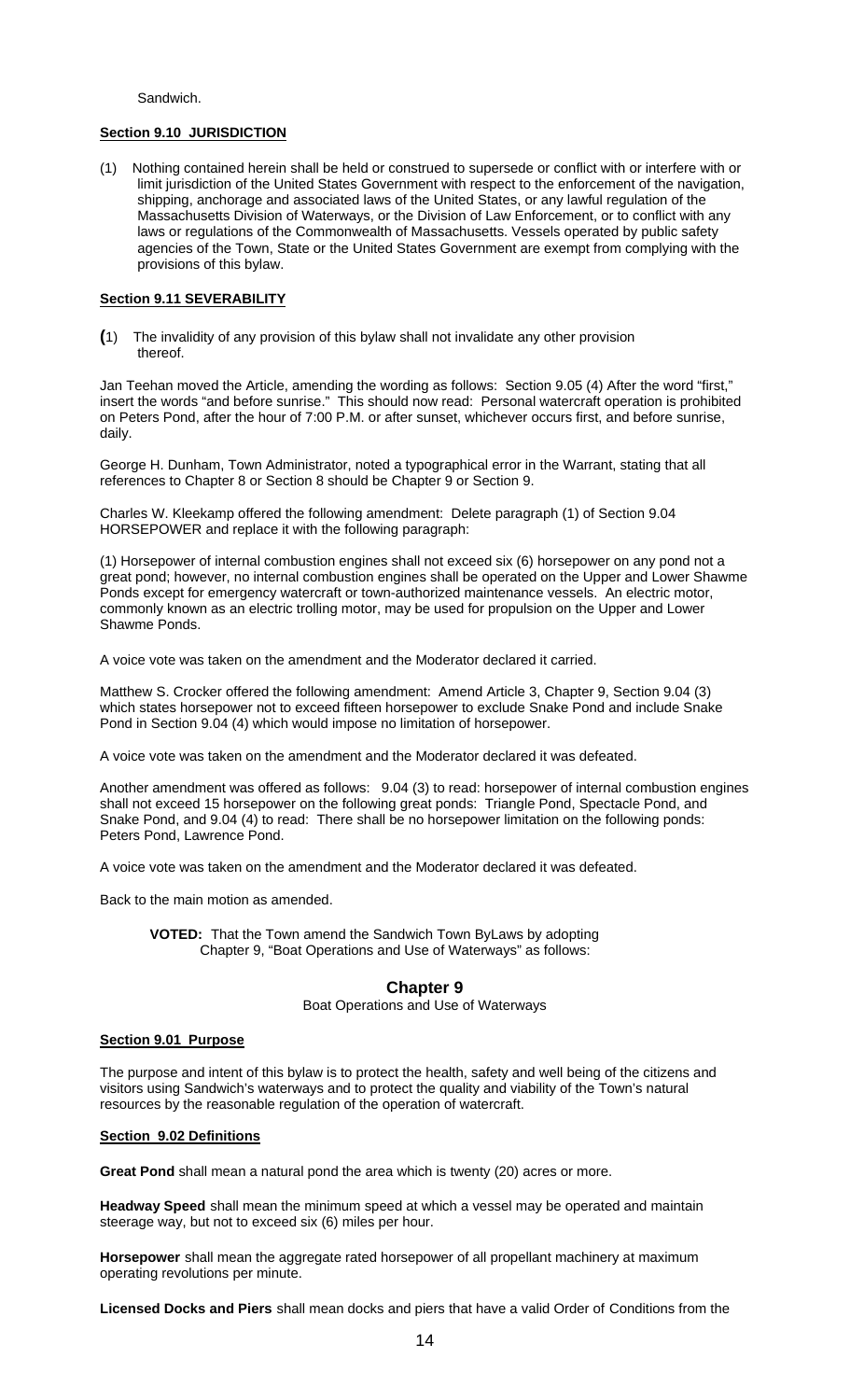Sandwich Conservation Commission and a valid license from the Massachusetts Department of Environmental Protection, to install and maintain the dock or pier.

**Limited Operation Zone** shall mean the area of the waterbody, as measured three hundred (300) feet from the shoreline being used as a public or private swimming beach, towards the center of the particular waterbody.

**Motorboat** shall mean any vessel propelled by machinery whether or not such machinery is the principal source of propulsion.

**Nighttime** shall mean the period from sunset to sunrise as determined by the chart attached in Appendix 1.

**Overloaded** shall mean the number of persons aboard or cargo being carried, exceeds the manufacturer's recommended limit for such vessel or is excessive given wind, water and weather conditions.

**Owner** shall mean the person to whom the vessel is registered, or to whom the vessel mooring is registered. In the case of an unregistered vessel, the last registered owner/purchaser shall be considered the owner.

**Personal Watercraft** shall mean a vessel, by whatever name, propelled by a water jet pump or other machinery as its principal source of motor propulsion which is designed to travel over water and to be operated by a person sitting, standing or kneeling on the vessel rather than being operated in the conventional manner by a person sitting or standing inside the vessel, including but not limited to, jet skis, surf jets, and wet bikes.

**Shoreline Safety Zone** shall mean the area of the waterbody, as measured, one hundred fifty (150) feet from a shoreline, which is being used as a public or private swimming area or the area of the waterbody, as measured, seventy five (75) feet from the waterside boundary of a public or private swimming area, if designated by markers, floats, or otherwise, towards the center of the particular waterbody.

**Similar Device** when used in connection with the words "water skis" and "surfboard" shall mean any object used in the towing of a person or persons by a motorboat whether the person or persons ride on the device or hold onto it.

**Sunrise – Sunset** shall be determined by the chart set forth in the current issue of Eldridge's Tide and Pilot Book.

**Town** shall mean the Town of Sandwich, Massachusetts.

**Town Hall Annex** shall mean the building at 145 Main Street Sandwich, Massachusetts.

**Town Office Building** shall mean the building at 16 Jan Sebastian Drive, Sandwich, Massachusetts

**Vessel** is a watercraft of every description used or capable of being used as a means of transportation on water, except a seaplane on the water.

**Wake – Wash** shall mean the discharge from the stern portion of a motorboat or personal watercraft or other vessel which causes excessive rocking to other vessels, rafts, or floats.

**Water Skiing** shall mean the towing of a person or person(s) on water skis, or manipulation of a person or person(s) on water skis, or on a surf board or other similar device behind a vessel.

# **Section 9.03 VESSEL SPEED**

- **(**1) Vessel speed shall not exceed headway speed and no wake wash shall be created on any pond not a Great Pond.
- (2) Vessel speed shall not exceed headway speed and no wake wash shall be created on the following Great Ponds: Lower Shawme Pond, and Upper Shawme Pond, or other Great Pond of less than seventy five (75) acres in size.
- (3) Vessel speed shall not exceed headway speed and no wake wash shall be created in areas posted by the Town, within marked channels, nor within one hundred fifty (150) feet of individual bathers, divers, small vessels propelled by means other than machinery (e.g. rowboats, sailboats), mooring areas, public and private boat launch areas, floats, marinas, licensed docks and piers, vessels not underway, nor within a limited operation zone.
- (4) No vessel shall be operated at any time on any pond at a speed greater than is reasonable and proper having regard for the lives and safety of the public; the state of visibility; the traffic density; the maneuverability of the vessel; the state of wind, water and current; and the proximity of navigational hazards.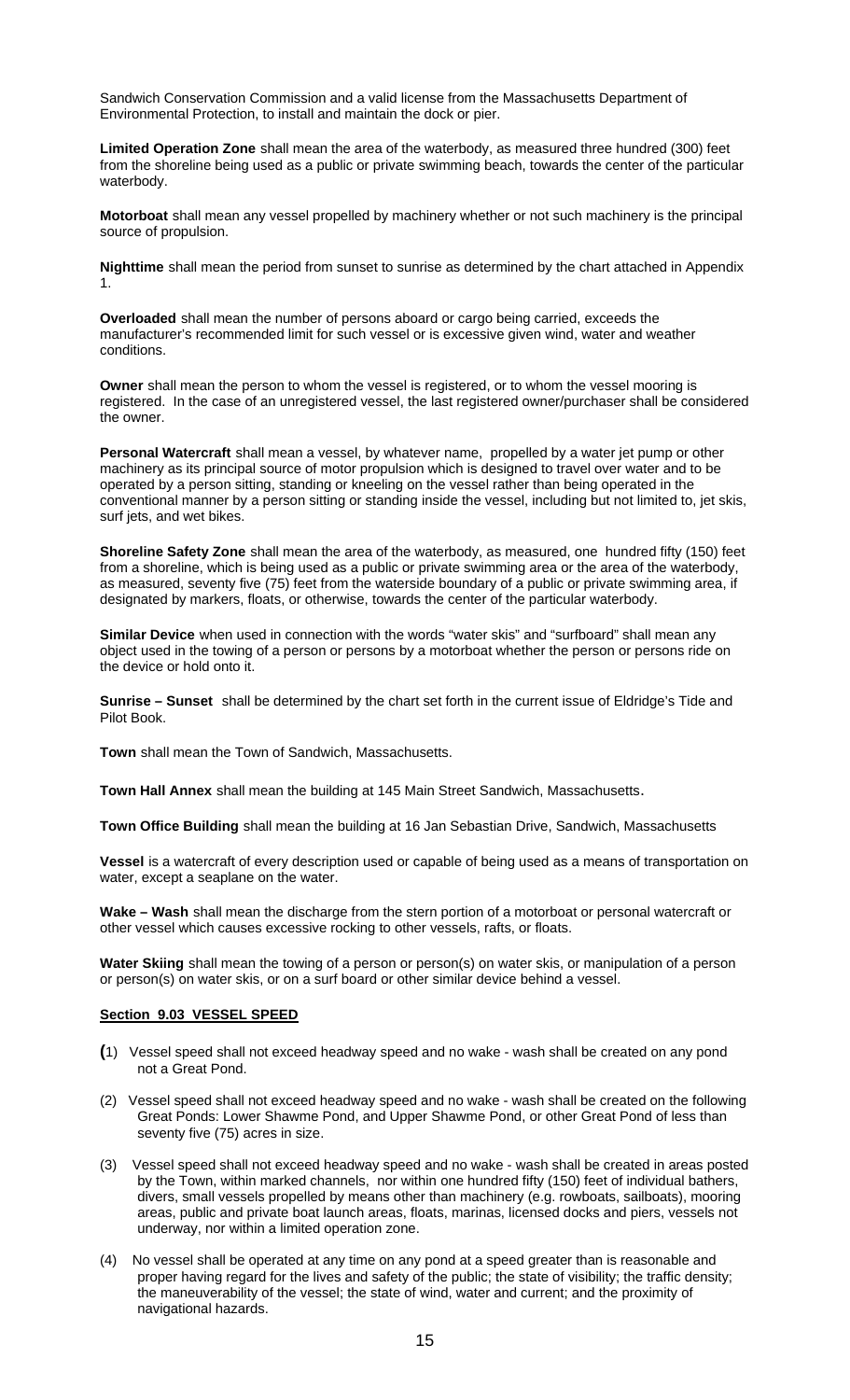(5) Vessels operating on Peters Pond shall not exceed thirty five (35) miles per hour.

# **Section 9.04 HORSEPOWER**

- (1) Horsepower of internal combustion engines shall not exceed six (6) horsepower on any pond not a Great Pond; however, no internal combustion engines shall be operated on the Upper and Lower Shawme Ponds except for emergency watercraft or town-authorized maintenance vessels. An electric motor, commonly known as an electric trolling motor, may be used for propulsion on the Upper and Lower Shawme Ponds.
- (2) Horsepower of internal combustion engines shall not exceed ten (10) horsepower on Pimlico Pond.
- (3) Horsepower of internal combustion engines shall not exceed fifteen (15) horsepower on the following Great Ponds: Lawrence Pond; Triangle Pond; Spectacle Pond; Snake Pond.
- (4) There shall be no horsepower limitation on Peters Pond.
- (5) Notwithstanding the other provisions of Chapter 9, the Board of Selectmen or their designee shall permit persons operating larger horsepower engines on Town waterways, prior to January 2001, to continue to operate larger horsepower engines, but not including personal watercraft, on Lawrence Pond, Spectacle Pond, and Snake Pond, for a period of seven (7) years from the date of the approval of the Director of the Division of Law Enforcement and the Attorney General of Chapter 9, but no later than December 31, 2008, provided such persons shall provide proof of such use to the Conservation Officer, and provided that such persons meet the guidelines promulgated by the Board of Selectmen concerning the requirements for continuation of the use of larger horsepower engines. These guidelines shall be promulgated by the Board of Selectmen within one hundred twenty (120) days of the receipt of the approval of the Director of the Division of Law Enforcement and the Attorney General of Chapter 9.
- (6) Notwithstanding the other provisions of Chapter 9 and recognizing that some long standing nonprofit organizations have utilized various waterbodies for instructional purposes, the Board of Selectmen may permit these non-profit organizations continued use of larger horsepower engines for transport or safety vessels, not to exceed fifty (50) horsepower, within set guidelines. These guidelines shall be promulgated by the Board of Selectmen within one hundred twenty (120) days of the receipt of the approval of the Director of the Division of Law Enforcement and the Attorney General of Chapter 9. The non-profit organization shall submit an application which is available at the Conservation Department. Following a public hearing on the application, the Board of Selectmen may issue a permit to allow the continued use of larger horsepower engines. Any permit issued shall expire five (5) years from the date of issue. Violations of the permit conditions may be cause for revocation.
- (7) Sections 9.04 (3), (5) & (6) shall not be enforced until the guidelines referenced in 9.04 (5) & (6) are promulgated by the Board of Selectmen.

# **Section 9.05 OPERATION**

- (1) Vessels shall not be operated on any pond at greater than headway speed and create no wake wash, between the hours of sunset to sunrise.
- (2) No vessel shall be operated at any time on any pond in an overloaded condition.
- (3) Motorboats and Personal Watercraft shall not be operated within a shoreline safety zone except for the purpose of launching or retrieving such vessel provided they remain outside of the designated swimming area(s), and operate at headway speed, only within the shoreline safety zone.
- (4) Personal Watercraft operation is prohibited on Peters Pond, after the hour of 7:00 PM or after sunset, whichever occurs first, and before sunrise, daily.
- (5) Personal Watercraft operation is prohibited on Peters Pond, when vision is unduly restricted by weather.

# **Section 9.06 SCUBA DIVING**

**(**1) Any person SCUBA diving or group of SCUBA divers while swimming on or under the surface of the waters of Sandwich shall display for each diver or group of divers as a warning device to boat operators, a diver's flag, so called, constructed of rigidly supported material, at least twelve (12) inches by fifteen (15) inches in area of red background with a white diagonal stripe. Such diver's flag shall be displayed on a boat or surface float and shall extend a minimum distance of three (3) feet from the surface of the water. Divers shall remain in an area within one hundred (100) feet of such displayed diver's flag while at or near the surface of the water. A boat operator within sight of a diver's flag shall proceed with caution and within a radius of one hundred (100) feet of such flag shall proceed at a speed not to exceed headway speed.

# **Section 9.07 POLLUTION**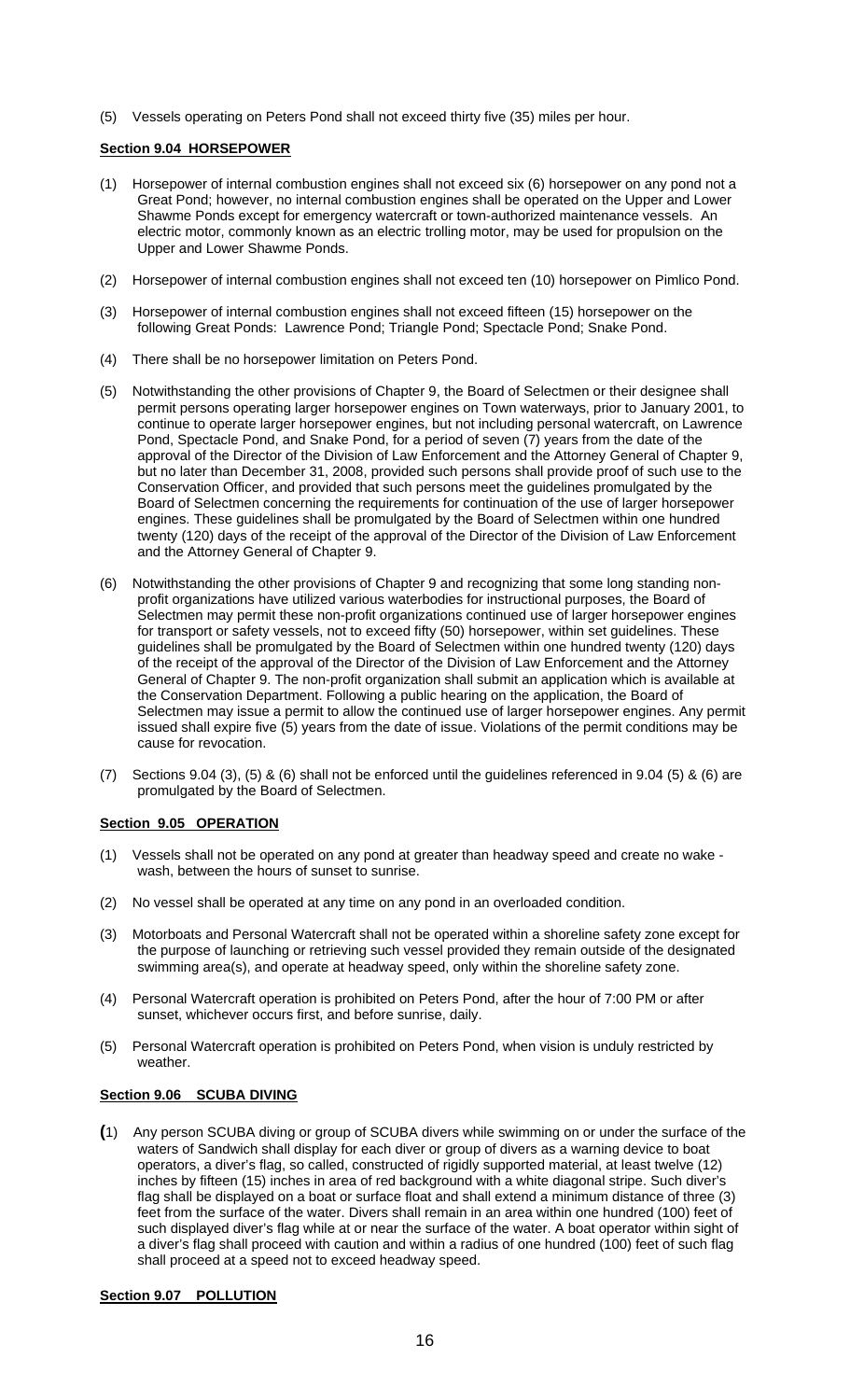(1) The discharge or disposal of oil, sewage, dead fish, fish parts, garbage, waste, rubbish or debris from vessels on or into the waters or onto the shores of Sandwich, is prohibited.

# **Section 9.08 ENFORCEMENT**

- (1) The provisions of this bylaw shall be enforced by the Conservation Officer, Harbormaster, Assistant Harbormasters, or by a Police Officer of the Town assigned to patrol Town waterways.
- (2) All persons shall stop when directed to do so by an officer empowered to enforce this bylaw.

# **Section 9.09 PENALTIES**

- (1) Whoever violates any of the provisions of this bylaw and refuses or neglects to obey the lawful and reasonable order of those empowered to enforce the same, or resists them in the discharge of their duties, shall be fined not more than three hundred (300) dollars or in the case of non-criminal enforcement, fifty (50) dollars for the first offense and two hundred (200) dollars for every violation, thereafter. Each day or portion thereof during which a violation continues shall constitute a separate offense and each provision of the bylaw violated shall constitute a separate offense.
- (2) As an alternative to criminal prosecution, the enforcing agent may elect to utilize the non-criminal disposition procedure set forth in M.G.L. Chapter 40, Section 21D as adopted by the Town of Sandwich.

# **Section 9.10 JURISDICTION**

**(**1) Nothing contained herein shall be held or construed to supersede or conflict with or interfere with or limit jurisdiction of the United States Government with respect to the enforcement of the navigation, shipping, anchorage and associated laws of the United States, or any lawful regulation of the Massachusetts Division of Waterways, or the Division of Law Enforcement, or to conflict with any laws or regulations of the Commonwealth of Massachusetts. Vessels operated by public safety agencies of the Town, State or the United States Government are exempt from complying with the provisions of this bylaw.

# **Section 9.11 SEVERABILITY**

**(1) The invalidity of any provision of this bylaw shall not invalidate any other provision thereof.** 

### **This was a hand vote, 177 Yes and 147 No, and declared carried by the Moderator.**

### **ARTICLE 4**

To see if the Town will vote to hear the report of the Capital Improvement Planning Committee, or take any action relative thereto.

The Capital Planning Committee Report dated March 19, 2001 was given by Susan James as follows: At the last May's annual Town meeting the Capital Planning Committee asked to defer its final annual report because the consulting engineer's figures on the Town building maintenance costs had not yet been finalized. I am here this evening to give the Committee's delayed report.

Since its inception two years ago, the Committee has had three primary objectives: (1)To initiate a capital budgeting process for equipment replacement and maintenance that would be consistent, collaborative, and efficient. (2) To develop a long-term capital plan that could forecast major non-recurring capital expenditures and their effect on the tax rate. (3) To complete a comprehensive assessment of Town-owned buildings, make recommendations for rectifying problems caused by deferred maintenance, and institute a regular maintenance program.

Committee members, along with the Town administrators, have put in place a process by which the capital budget can be collaboratively developed annually. Capital request forms are distributed to Department Heads in early fall and are returned to the Committee with their requests. These forms ask Department Heads to consider the current condition of equipment, the cost of the equipment or department project, the recommended method for funding the project, and whether the request relates to any of a number of priorities (public health and safety, to meet regulatory requirements, improve operational efficiency, etc.). These capital requests are then collated and put into a preliminary Townwide five-year plan. The Capital Planning Committee, along with the Town Administrators, then review the plan and decide on a total allocation amount for the year. The objective is to sensibly plan for regular equipment replacement and maintenance, while not overburdening the taxpayers. After the allocation amount is identified, the Town Administrators hold several meetings with Department Heads where they look at the needs and requests from all departments and collaboratively decide on the plan for the year. The process appears to be working well. For the last few years, approximately \$400,000 per year has been appropriated for the capital plan.

Last fall, after much consultation with Town departments, the Committee developed a preliminary capital forecast, which looks at likely upcoming major non-recurring capital expenditures and their potential financial impact on the Town's tax rate. Because the Town can now estimate its build-out population, the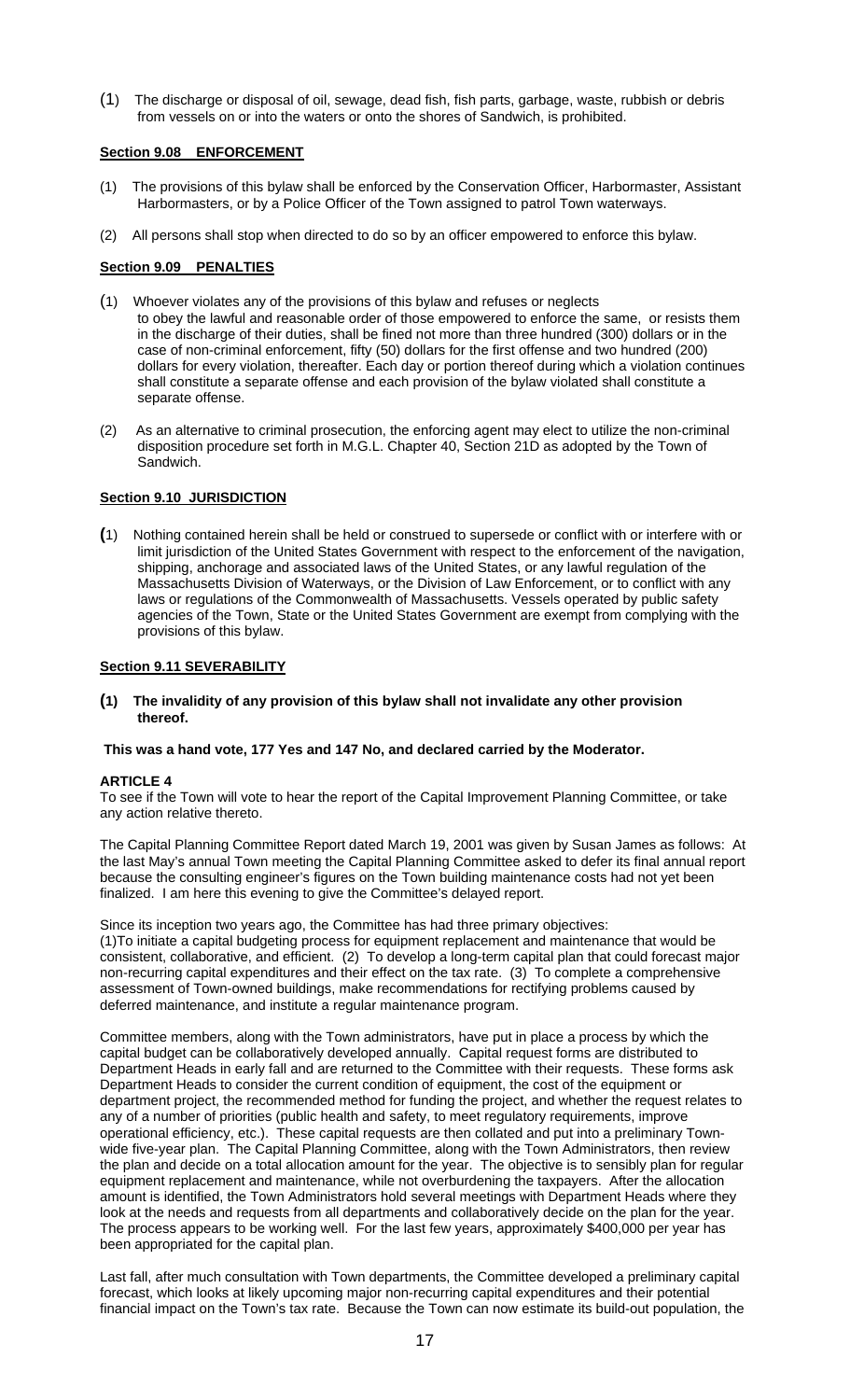Committee has been better able to estimate the infrastructure that would be required to service that population. Space, required for efficient government functions, schools, and recreation is certainly an important issue. Maintaining the road infrastructure is also critical. The Town is in the process of looking at various plans for addressing these needs. As a result of the framework the Committee has developed, the Town is now able to begin to plan for the long term and forecast tax rate impacts under a variety of timetables and underlying assumptions.

Finally, the Committee is pleased to report that the building engineering study that began over a year ago has been completed. The good news is that the Town buildings for the most part have not suffered severe neglect as a result of the tight financial times of the late 1980s and early 1990s. However, a fairly substantial amount of money will be required over the next five years to complete deferred maintenance and bring the buildings' condition to a point that routine maintenance will prevent further deterioration. The consulting engineer made many detailed recommendations for each building. These recommendations were given to Department Heads for their review and discussion. Feedback to the Committee has resulted in a list of projects that are recommended for this year and deferred maintenance projects for the upcoming four years. The Committee and Department Heads have identified approximately \$2 million over the next five years to complete this deferred maintenance. It is important for the Townspeople to understand that maintenance is essential on Town buildings that may possibly be replaced by a municipal building project because such a project could not be completed for several years and the buildings need maintenance now. The Committee also believes that the Townspeople should be given the opportunity to make a commitment to the continuing regular maintenance and repair of Townowned buildings by doing what they would do for their own property maintenance; that is, to put aside money regularly for maintenance and repair. This is why the Capital Planning Committee at this time is advising the Town that it will be coming to the Annual Town Meeting in May with a request for an override of \$500,000 for extraordinary maintenance. This sum will be used by the Town to complete deferred maintenance projects and to properly maintain the buildings in the future.

**VOTED**: To hear the report of the Capital Improvement Planning Committee. This was a voice vote and declared carried by the Moderator.

# **ARTICLE 5**

To see if the Town will vote in accordance with M.G.L. c.59, §38H and the regulations issued by the Department of Revenue in the Informational Guideline Release No. 98-403 to accept the terms and conditions of the Memorandum of Understanding between the Town of Sandwich and Southern Energy Canal, L.L.C. dated July 20, 2000 and entitled "Tax Valuation Agreement", a copy of which is attached to the warrant as Addendum A, or take any action relative thereto.

Edward L. Childs, Principal Assessor, gave the following report: Presentation for Southern Canal Tax Valuation Agreement.

Canal Unit 1 was constructed in 1968, Unit 2 followed in 1975. In the time since the second unit came on line, these machines and the 136 acres that hold them have paid an average of just over two million dollars per year in total taxes.

Over the course of time, there have been some sizable threats to the valuation treatment of the Canal Unit. Most notably in the mid-nineties, when the former owners filed in the Appellate Tax Board against the Town on three years of valuation, attempting to have the valuation cut by more than half. The Town stayed the course and eventually the matter was dismissed.

Currently, the Town is in the middle of a six-year agreement with Southern Canal, now known as Mirant. During this time a plan to build a new unit three was developed, and subsequently changed to a plan to refire Unit 2, adding 665 megawatts.

In the ensuing months, the Assessing Department, with the assistance of the law firm of Bernstein, Cushner, and Kimmell, and in consultation with other host communities, developed value and assessment criteria that blended the new equipment in with the existing equipment to be kept on site. Further analysis was done to weigh and allocate consistent and proper market, and pollution control exemption factors to the machinery, as well as the land site. From this research and numerous negotiations, the agreement labeled "Addendum A" in the Special Town Meeting warrant was crafted. I would like to review the highlights of this agreement and their significance to the residents of Sandwich.

- 20-Year Term for Land (real estate) and Generation Units (personal property). Twenty-year agreements are being seen in many host communities, both statewide and nationally. In Massachusetts, communities such as Agawam, Bellingham, Blackstone, Charlton, Dighton, Dracut, Everett and Weymouth, have 20-year agreements in place with power generators. This term provides a stable economic platform to move through the inconsistencies of a newlyderegulated marketplace. Through the wide fluctuations of fuel costs that plague us all. Power generator is not the only type of industry to have developed long-term agreement. Through Tax Increment financing programs, 20-year agreements increased economic viability for cities and towns such as Middleboro (with the Christmas Tree Shops distribution center) and Brockton (Footjoy). The end of the agreement will not signal an end to taxation of the property. After the twenty years the Town may a) enter into another agreement or b) assess "as is" in accordance to assessing laws and statute.
- Average Tax Payment of \$5.9 million/year. Current projected is 2.4 million/year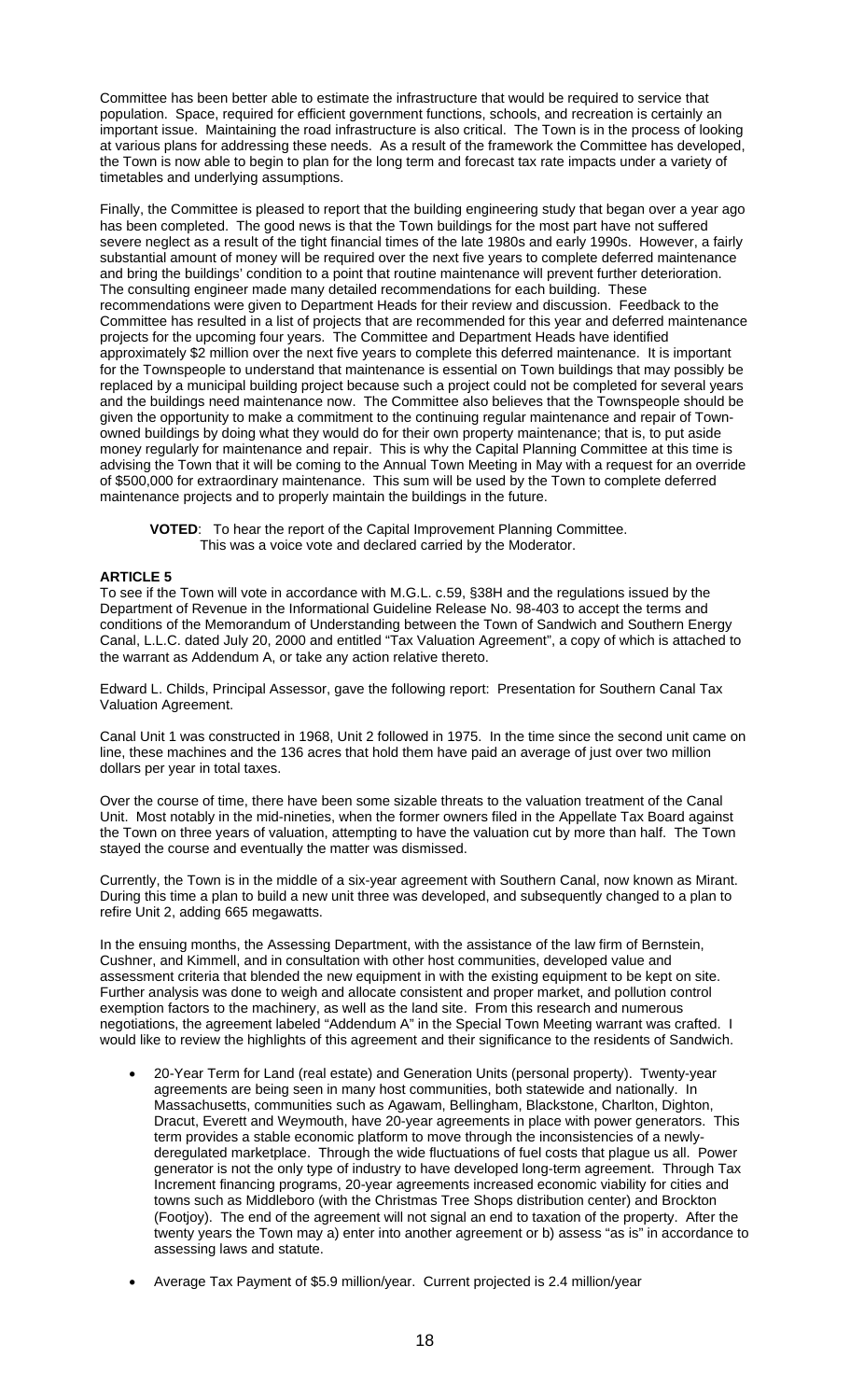- Average Increase of \$3.5 million/year over term. Our tax revenue forecasts, based on the value schedule in section 4 of the agreement, will increase the tax contribution of the Units by 3.5 million per year, or 70 million dollars over the term of the agreement. With no risk of value challenges in the Appellate.
- Agreement adjusts for new construction past normal maintenance
- Agreement calls for full disclosure of Personal Property items annually. Before deregulation, all power generators submitted a Form of List to the Assessors. This form, in line with a federal report for regulated utilities (FERC1) listed every component that comprises the generation unit. Deregulation would have ended this requirement. Under Section 5 of the Agreement, Mirant will make a full disclosure to the Assessors. Section 6 states that improvements beyond normal maintenance are subject to revision in value. Projects that would increase the value of the machinery or the site will be added, and the Assessment increased accordingly. This means the value schedule is not static, it is flexible.
- Will represent 20 per cent of the entire tax base at outset. In the first year of refiring, Mirant's valuation will be one-fifth of the projected total value of the Town (based on Fiscal 2003). This from a property that sits on half of one per cent of the Town's land area.
- Total value equal to ~2500 average homes, 50 commercial plaza. To portray the significance of the proposed value of the Units, consider that at first year, it will equal almost one-third the value of all single-family dwellings in Sandwich. It will equal over 50 commercial plaza of the size of the Stop and Shop Plaza on Route 6A. That includes all of the plaza, not just the supermarket.
- New equipment will create \$3.4 million in growth revenue (typical year yields \$500,000) Since 1980, under Proposition 2 ½, a town may only increase it's tax levy by 2 and ½ per cent plus new growth. New growth accounts for new construction and personal property addition from the past calendar year. The levy for Fiscal 2001 is 27.3 million dollars. The average growth figure for the past ten years is near \$500,000. Estimates for the refiring project indicate that \$3.4 million dollars in growth will be created. That is almost seven times that normal growth of all new construction in town.
- Economic Expansion of over \$220 million to C/I/P tax base. This project will increase the commercial, industrial, personal property tax base, value wise, by almost 60 per cent. Many residents have expressed a desire to enhance the economic base of this heavily residential town. This agreement does just that.
- Estimated offset over \$250/year per homeowner. The tax reduction per year, per homeowner with the inclusion of this agreement.
- In conclusion, this is an agreement that was conducted with respect to what is possible, what is legal and defendable, assessment and appraisal-wise. When refired, the Mirant property will provide \$118 million in total tax revenue to the Town, an estimated increase of 70 million over the period. The agreement has been approved by unanimous vote of both the Assessors and Selectmen. In its totality, the agreement is a good one and makes sense for the Town.
	- **VOTED:** That the Town accept the terms and conditions of the agreement between the Town of Sandwich and Southern Energy Canal, L.L.C. entitled "Tax Valuation Agreement" and dated July 20, 2000. This was a hand vote, 196 Yes and 65 No, and declared carried by the Moderator.

# **ARTICLE 6**

To see if the Town will vote to transfer and appropriate \$200,000.00 from the Stabilization Fund, said funds to be expended under the direction of the Board of Selectmen, for the purpose of completing repairs and improvements to the Sandwich Boardwalk, and further, to authorize that any proceeds from the sale of Boardwalk planks or any other funds received by the Sandwich Boardwalk Committee be placed directly into the Stabilization Fund as reimbursement for the \$200,000.00 appropriated under this Article, with any additional proceeds or any other funds in excess of the \$200,000.00 appropriated under this Article placed in the Sandwich Boardwalk Repair and Donation Account, or take any action relative thereto.

 **UNANIMOUSLY VOTED:** That the Town transfer and appropriate \$200,000.00 from the Stabilization Fund, to be expended under the direction of the Board of Selectmen, for completing repairs and improvements to the Sandwich Boardwalk and authorize proceeds from the sale of Boardwalk planks or other funds received by the Sandwich Boardwalk Committee to be placed directly into the Stabilization Fund up to \$200,000.00, with any additional funds over \$200,000.00 to be placed in the Sandwich Boardwalk Repair and Donation Account.

### **ARTICLE 7**

To see if the Town will vote to transfer and appropriate \$94,725.00, received or to be received, under the Chapter 70 Education Reform Act Program, said funds to be expended under the direction of the School Committee, for School Department purposes during FY'01, or take any action relative thereto.

**UNANIMOUSLY VOTED:** That the Town transfer and appropriate \$94,725.00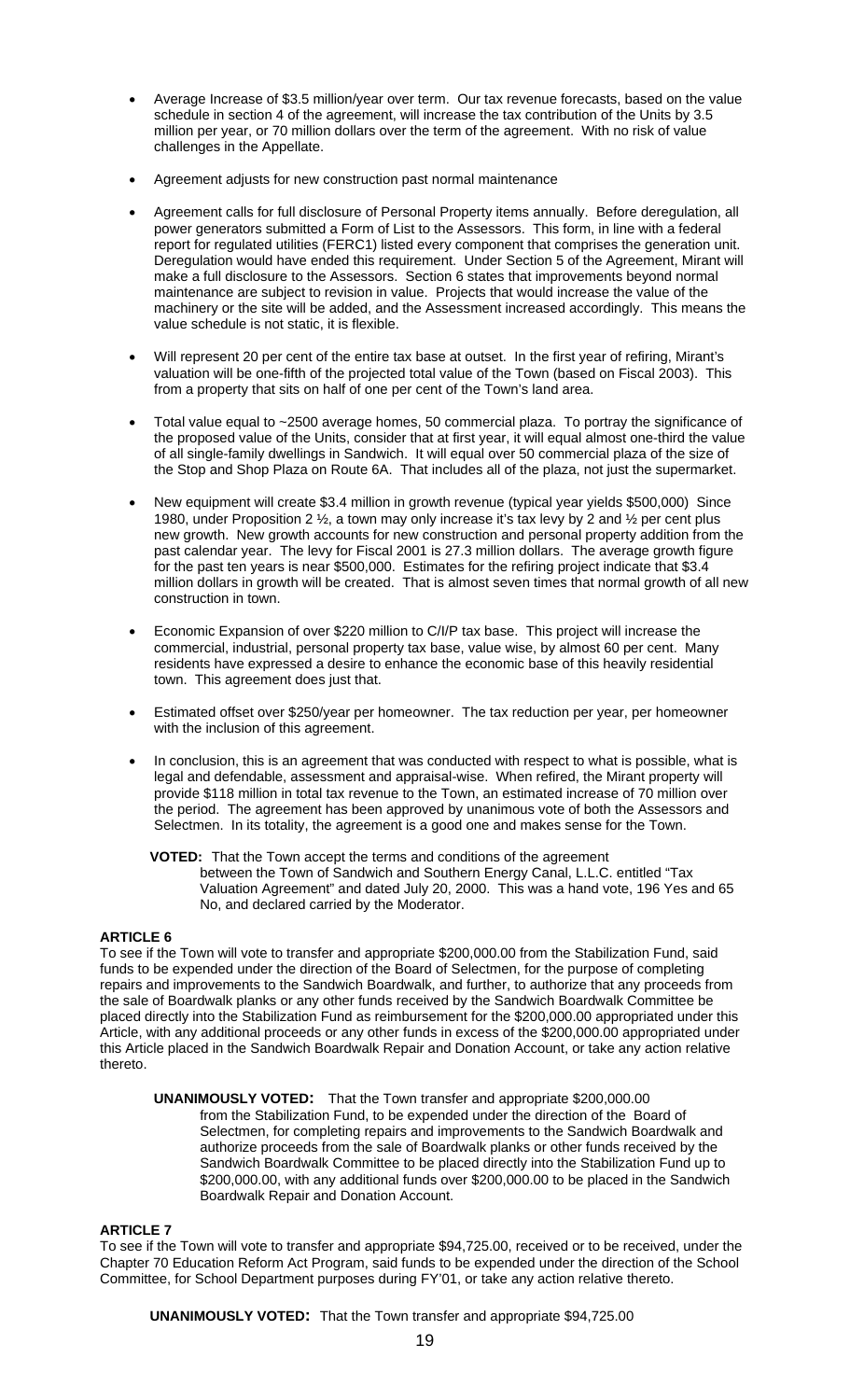received under the Chapter 70 Education Reform Act program, to be expended under the direction of the School Committee for School Department purposes for FY 2001.

# **ARTICLE 8**

To see if the Town will vote to raise and appropriate or transfer from available funds a sum of \$6,591.00, to be expended under the direction of the Board of Selectmen, for the purpose of increasing the salary of the following Elected Officials for Fiscal Year 2001 in accordance with the following list, as provided in M.G.L. c.41, §108, or take any action relative thereto.

| <b>Tax Collector</b> | 4,750.00 |
|----------------------|----------|
| Town Clerk           | 1,841.00 |

**UNANIMOUSLY VOTED:** That the Town transfer and appropriate \$6,591.00 from Surplus Revenue, to be expended under the direction of the Board of Selectmen, to increase the salary of the Tax Collector and Town Clerk for FY 2001 as provided in Massachusetts General Laws Chapter 41, Section 108, as follows:

| <b>Tax Collector</b> | \$4,750.00 |
|----------------------|------------|
| Town Clerk           | 1,841.00   |

# **ARTICLE 9**

To see if the Town will vote to transfer and appropriate a sum of \$5,000.00 from the Ambulance Fund, to be expended under the direction of the Board of Selectmen, for the purpose of completing repairs and improvements to the Fire and Police Department phone systems, or take any action relative thereto.

**VOTED:** That the Town transfer and appropriate \$5,000.00 from the Ambulance Fund, to be expended under the direction of the Board of Selectmen, for completing repairs and improvements to the Fire and Police Department phone systems. This was a voice vote and declared carried by the Moderator.

# **ARTICLE 10**

To see if the Town will vote to transfer and appropriate a sum of \$14,000.00 from the Ambulance Fund, to be expended under the direction of the Board of Selectmen, for Fire Department purposes during FY'01, or take any action relative thereto.

**UNANIMOUSLY VOTED**: That the Town transfer and appropriate \$14,000.00 from the Ambulance Fund, to be expended under the direction of the Board of Selectmen, for Fire Department purposes for FY 2001.

### **ARTICLE 11**

To see if the Town will vote to raise and appropriate or transfer from available funds a sum of \$50,000.00, to be expended under the direction of the Board of Selectmen, for the purpose of providing the Town's matching share of a Coastal Zone Management Coastal Pollution Remediation grant for Town Neck drainage improvements and construction, or take any action relative thereto.

**UNANIMOUSLY VOTED**: That the Town transfer and appropriate \$50,000.00 from Surplus Revenue, to be expended under the direction of the Board of Selectmen, to provide the Town's matching share of a Coastal Zone Management Coastal Pollution Remediation grant for Town Neck drainage improvements and construction.

# **ARTICLE 12**

To see if the Town will vote to appropriate a sum of \$200,000.00, received or to be received, for the purpose of financing the following water pollution abatement facility projects: repair, replacement and/or upgrade of septic systems, pursuant to agreements with the Board of Health and residential property owners, as authorized by General Laws, Chapter 111, Section 127B 1/2, including without limitation all costs thereof as defined in Section 1 of Chapter 29C of the General Laws; to determine whether this appropriation shall be raised by borrowing from the Massachusetts Water Pollution Abatement Trust or otherwise; or take any action relative thereto.

**UNANIMOUSLY VOTED**: That the Town appropriate \$200,000.00 for financing

water pollution abatement facility projects: repair, replacement and/or upgrade of septic systems as authorized by Massachusetts General Laws Chapter 111, Section 127B ½, including all costs thereof as defined in Section 1 of Chapter 29C of the General Laws, and further to authorize the Treasurer, with the approval of the Board of Selectmen, to borrow from the Massachusetts Water Pollution Abatement Trust the sum of \$200,000.00

### **ARTICLE 13**

To see if the Town will vote to raise and appropriate or transfer from available funds a sum of \$55,080.00, to be expended under the direction of the Board of Selectmen, for the purpose of paying for the borrowing costs associated with the Sandwich High School construction loan, or take any action relative thereto.

**VOTED:** To indefinitely postpone Article 13. This was a voice vote and declared carried by the Moderator.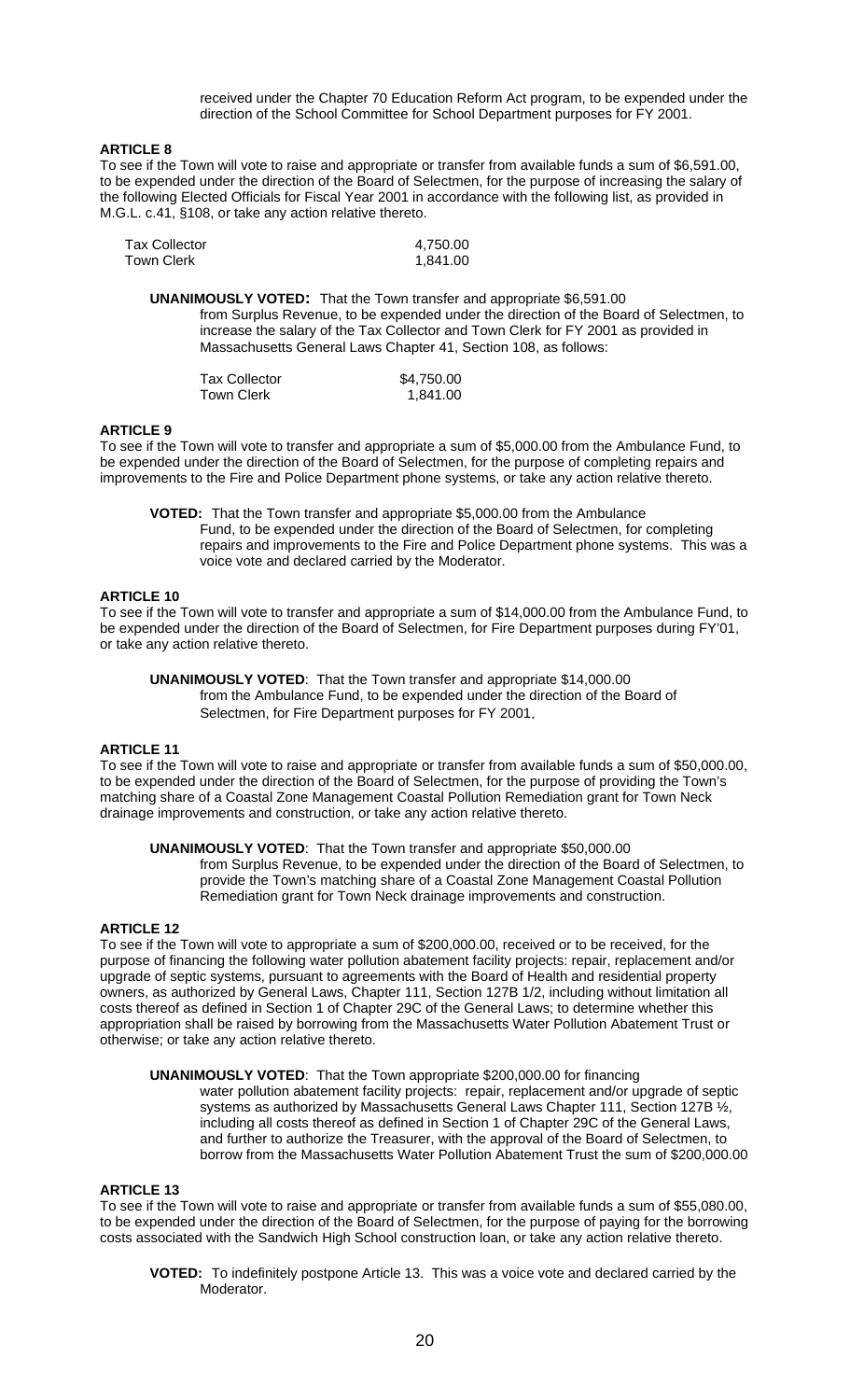# **ARTICLE 14**

To see if the Town will vote to accept the layout of Route 130 and easements adjacent to Route 130 and Pimlico Pond Road for the Route 130, Snake Pond Road, Pimlico Pond Road intersection improvement project as laid out and recommended by the Board of Selectmen, in accordance with the plans thereof entitled "County of Barnstable, Massachusetts, Plan of Forestdale Road (Route 130) in the Town of Sandwich as altered" as prepared by Vanasse Hangen Brustlin, Inc. and dated June 15, 2000, as approved by the Town Engineer, and further, to see if the Town will vote to authorize and instruct the Board of Selectmen to take by eminent domain on behalf of the Town such land as may be necessary therefore, and to raise and appropriate a sum of \$1.00 for said purpose, or take any action relative thereto.

**UNANIMOUSLY VOTED:** That the Town accept the layout of Route 130 and easements adjacent to Route 130 and Pimlico Pond Road for the Route 130, Snake Pond Road, Pimlico Pond Road intersection improvement project, as laid out and recommended by the Board of Selectmen and authorize the Board of Selectmen to take by eminent domain on behalf of the Town such land as may be necessary thereof, and to appropriate \$1,000 from Surplus Revenue for said purpose

# **ARTICLE 15**

To see if the Town will vote to authorize the Board of Selectmen, on such terms and conditions as the Selectmen may determine, to acquire by gift the fee ownership interest in the following property, for the purposes of conservation, agriculture and historical preservation and for the purpose of leasing the property and granting restrictions and easements on the property, said property being known as the Roberti Farm, and described as follows:

Lot B containing 275,498 square feet (6.325 acres) as shown on a plan of land entitled "Plan of Land in Sandwich, Massachusetts, Prepared for: Tedeschi Realty, Prepared by: Vanasse Hangen Brustlin, In Bahawich, Massachusette, Prepared Information Power Present Present Plan Book 552, Page 10, being all or a portion of the land described in the deed recorded with said Deeds in Book 10310, Page 48.

And further to authorize the Board of Selectmen to petition the General Court to the end that legislation be adopted precisely as follows. The General Court may make clerical or editorial changes of form only to the bill, unless the Board of Selectmen approves amendments to the bill before enactment by the General Court. The Board of Selectmen is hereby authorized to approve amendments which shall be within the scope of the general public objectives of this petition:

Section 1. Notwithstanding the provisions of chapter 30B, sections 38A½ - O of chapter 7, section 39M of chapter 30, sections 26 through 37 of chapter 149, and sections 44A through 44M of chapter 149, or any other special or general law relating to designer selection, bidding of public construction contracts or the payment of prevailing wages on construction contracts, and notwithstanding that the Town of Sandwich may hold the fee ownership interest or an option or a right of reverter with respect to the real property described in this act, a lessee or owner of such real property which would not be subject to such laws if the Town of Sandwich did not hold such fee, option or right of reverter, shall not be subject to such laws.

Section 2. This act applies to the land and improvements thereon located in the Town of Sandwich known as the Roberti Farm, shown as Lot B containing 275,498 square feet (6.325 acres) as shown on a plan of land entitled "Plan of Land in Sandwich, Massachusetts, Prepared for: Tedeschi Realty, Prepared by: Vanasse Hangen Brustlin, Inc." dated August 23, 1999 recorded in Barnstable County Registry of Deeds in Plan Book 552, Page 10, being all or a portion of the land described in the deed recorded with said Deeds in Book 10310, Page 48.

Section 3. This act shall take effect upon its passage.

or take any action relative thereto.

**VOTED:** That the Town authorize the Board of Selectmen to acquire by gift the fee ownership for the property known as the Roberti Farm, as described in the warrant in Article 15, for the purposes of conservation, agriculture and historical preservation and for the purpose of leasing the property, and to further authorize the Board of Selectmen to enter into such leases and grant such restrictions and easements with respect to the property as the Board may determine, and to further authorize the Board of Selectmen to petition the General Court that legislation be adopted to except any improvements to the property from designer selection, public bidding, and prevailing wage requirements, as printed in the warrant under Article 15. This was a voice vote and declared carried by the Moderator.

### **ARTICLE 16**

To see if the Town will vote to appropriate by borrowing under the statutes referred to in this Article a sum of money for the purpose of acquiring the land and improvements thereon identified as Assessors Map 29, Lot 37 consisting of approximately 31.52 acres off Service Road, said premises believed to be owned by Alfred C. Fish, Jr.; and to authorize the Board of Selectmen, on such terms and conditions as the Selectmen may determine, to acquire such real and personal property by gift, purchase or eminent domain for the purposes set out in Section 3 of Chapter 293 of the Acts of 1998; and to authorize the Treasurer to borrow a sum of money by issuance of general obligation bonds or notes under Section 7 of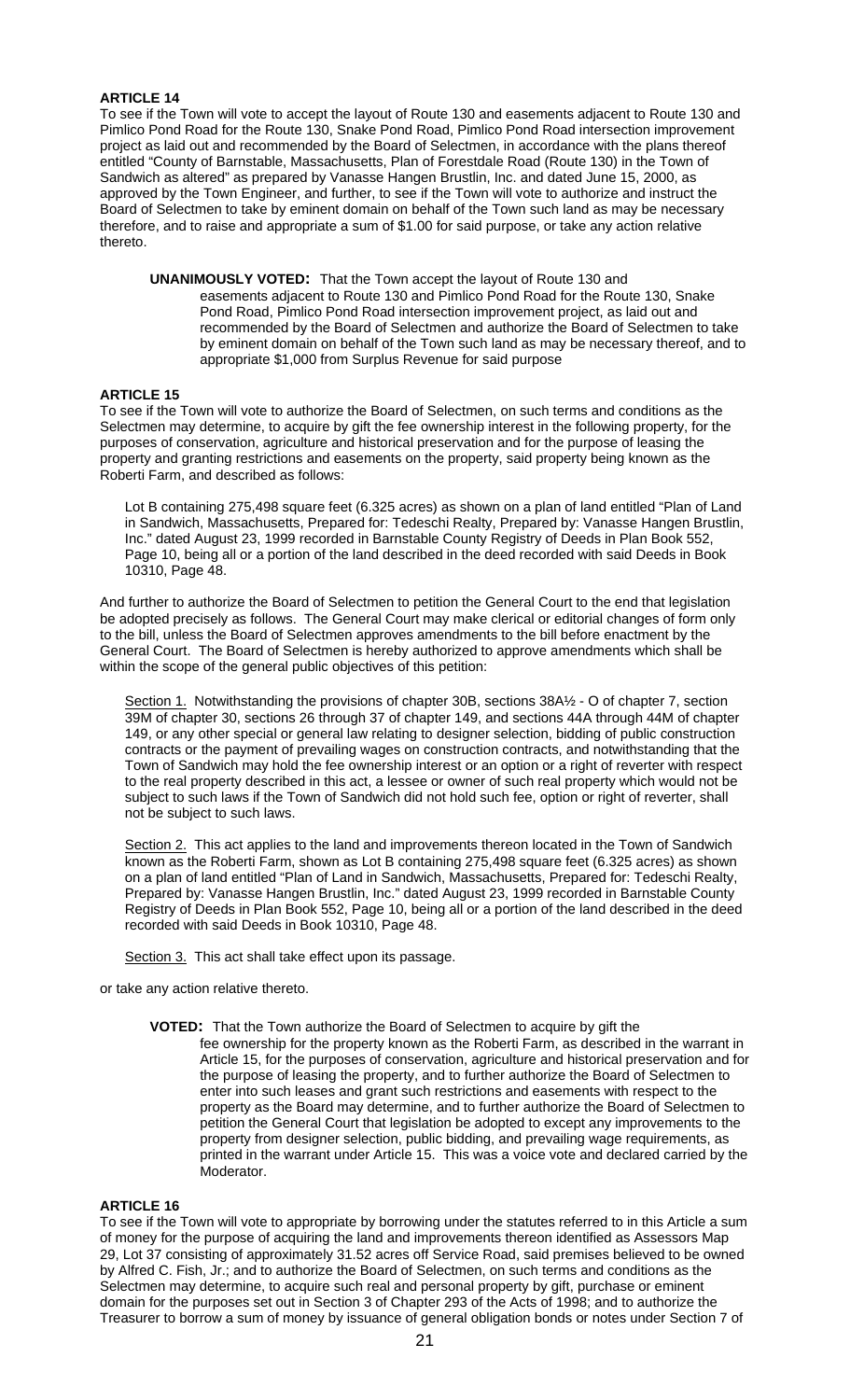Chapter 293 of the Acts of 1998 in anticipation of revenues to be received under Section 6 of said Chapter 293, or any other enabling authority, for this purpose, or take any action relative thereto.

# **UNANIMOUSLY VOTED**: That the Town appropriate \$200,000.00 for acquiring

the land and improvements thereon identified on Assessors Map 29, Lot 37, consisting of approximately 31.52 acres off the Service Road and further, to authorize the Treasurer, with the approval of the Board of Selectmen, to borrow a sum of money by issuance of general obligation bonds or notes under Section 7 of Chapter 293 of the Acts of 1998 in anticipation of revenues received or to be received under Section 6 of said Chapter 293, as printed in the warrant under Article 16.

### **ARTICLE 17**

To see if the Town will vote to hear the report of the Charter Review Committee, or take any action relative thereto.

Hank Sennott, Chairman of the Charter Review Committee, gave the following report: Three years ago, the Board of Selectmen convened the Charter Review Committee from a group of volunteers. We were charged with the task of reviewing town operations, procedures and bylaws and to present a Charter to the Board, if we believed one was needed.

As you know, Sandwich is the only community on the Cape and one of the few in the Commonwealth without such a document. Like the state or federal constitution, a charter clearly outlines the roles and responsibilities of the various parts of government.

I should point out, Mr. Moderator, that the members of the Charter Review Committee have a significant experience in government on all levels. Some of us have been active in town affairs for years; others have held elected office in other communities, still others held or continue to hold positions of significant responsibility in state and federal government.

For the last three years, the Charter Review Committee has spent literally hundreds, if not thousands, of hours on our assignment. We have met with the town's elected and appointed officials and boards; Town Counsel, and representatives from other communities from on and off Cape to either discuss their recent charter experience or the forms of government they have. We have attempted to reach out to the public through public hearings; we even held one on a Saturday morning for those who could not attend an evening session. A draft copy of the Charter was distributed at May Town Meeting and a copy of the document contained in this evening's warrant was mailed to every postal address in the community. Our meetings were posted, open and noted in the local press.

This Charter is a consensus document. Every member of the Committee can point to sections that they might like to see written a little differently. Some of us argued passionately for certain proposals that are not included. In the end, however, we came together to forward to the Selectmen a strong and effective document that in our judgment is good for the Town.

However, Mr. Moderator, within the last few days, certain town boards and commissions have begun expressing concern about individual provisions in the Charter. In addition, we have believed for three years that this document was an "all or nothing proposition" when it came to a vote. This is something we have stated publicly over and over again at meetings, during public hearings, in speaking with the local press and with our friends and neighbors.

On Friday afternoon, we were informed by Town Counsel that the Charter could, in fact, be amended on Town Meeting floor; a startling piece of information running contrary to what we had been led to believe and, more importantly, what the public has been told over the last three years.

Coming as it did at the last minute, there was no way to notify the public of this significant change. We have no way to know how many people interested in the Charter stayed home tonight believing it was an all or nothing proposition.

A majority of the Charter Review Committee is deeply concerned that bringing the Charter to a vote tonight under these new circumstances would simply be unfair to the public and to the integrity of the document.

It will be with much regret that, on behalf of a majority of the Charter Review Committee, I will move that Article 18 be indefinitely postponed. Thank you, Mr. Moderator.

**VOTED:** That the Town hear the report of the Charter Review Committee. The Moderator declared to hear the report.

### **ARTICLE 18**

To see if the Town will vote to adopt a charter for the Town of Sandwich as follows, and further, to authorize the Board of Selectmen to petition the General Court to the end that legislation be adopted precisely as follows in accordance with the special act charter process. The General Court may make clerical or editorial changes of form only to the bill, unless the Board of Selectmen approves amendments to the bill before enactment by the General Court. The Board of Selectmen is hereby authorized to approve amendments which shall be within the scope of the general public objectives of this petition, or take any action relative thereto: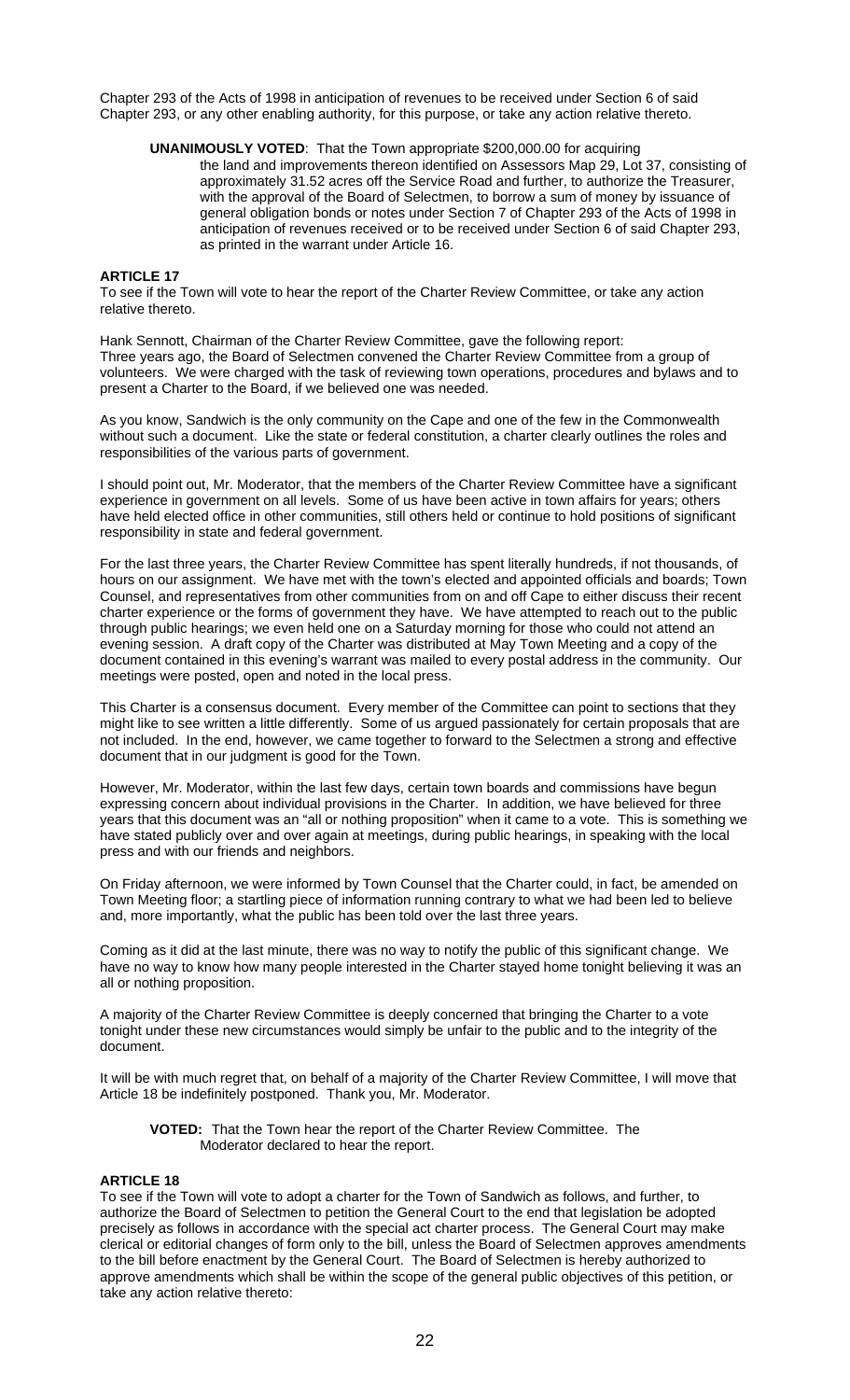## **TOWN OF SANDWICH CHARTER**

### PREAMBLE

Good government can only be defined as that which is wholly and justly participated in by the people who are under its jurisdiction. For that purpose the citizens of Sandwich, in exercising their rights of selfgovernment, do ordain the provisions set forth in the ensuing Charter of this town.

# **ARTICLE I**

# INCORPORATION, FORM OF GOVERNMENT

#### Section 1.1 **INCORPORATION**

The inhabitants of the Town of Sandwich, Barnstable County, Massachusetts, residing within its corporate boundaries as heretofore established, are hereby constituted and shall continue to be a body politic and corporate in perpetuity under the name of "The Town of Sandwich."

# Section 1.2 FORM OF GOVERNMENT

The municipal form of government provided by this Charter shall consist of a Representative Town Meeting, members elected by the people; a Board of Selectmen, elected by the people and accountable to the people; and a Town Administrator, appointed by and accountable to the Board of Selectmen for proper administration of the affairs of the town.

# **ARTICLE II**

# POWERS OF THE TOWN

a) The town shall have all the powers granted to towns by the Constitution and General Laws of the Commonwealth of Massachusetts together with all of the implied powers necessary to execute such granted powers.

b) The powers of the town under the Charter shall be construed and interpreted liberally in favor of the town, and the specific mention of any particular power is not intended to limit in any way the general powers.

The town may enter into agreements with any other agency of municipal government, agency of the Commonwealth, other states, or the United States government to perform jointly, by contract, or otherwise, any of its powers or functions and may participate in the financing thereof.

# **ARTICLE III**

# LEGISLATIVE BRANCH

### Section 3.1 COMPOSITION

a) The legislative body of the town shall be a Representative Town Meeting. The members shall be elected to meet, deliberate, act and vote in the exercise of the corporate powers of the town.

There shall be twenty-one (21) Town Meeting Members from each Precinct in the town. They shall be so elected that the term of office of one-third of the members shall expire each year.

Section 3.2 ESTABLISHMENT OF PRECINCTS

The Board of Selectmen shall divide the town into a number of voting precincts in accordance with the provisions of the General Laws of the Commonwealth.

Section 3.3 TOWN MEETING MEMBERSHIP

Eligibility - any registered voter shall be eligible to be a candidate, to be elected, and to serve as a Town Meeting Member.

b) Nomination Procedures - nomination of candidates for Town Meeting Member shall be made by nomination papers signed by not less than ten (10) voters of the precinct in which the candidate resides and from which he seeks election. The nomination papers shall be filed with the Town Clerk at least forty-nine (49) days preceding the date of the town election.

### Section 3.4 ELECTION AND TERMS

a) The voters in every precinct shall, at the first annual town election held following any precinct revision that affects them, elect by ballot the number of voters of the precinct prescribed in this article to be Town Meeting Members. The first third in order of votes received shall serve for three years; the second third in such order shall serve for two years; and the remaining third in such order shall serve for one year from the date of the annual town election. In case of a tie vote affecting the division into thirds,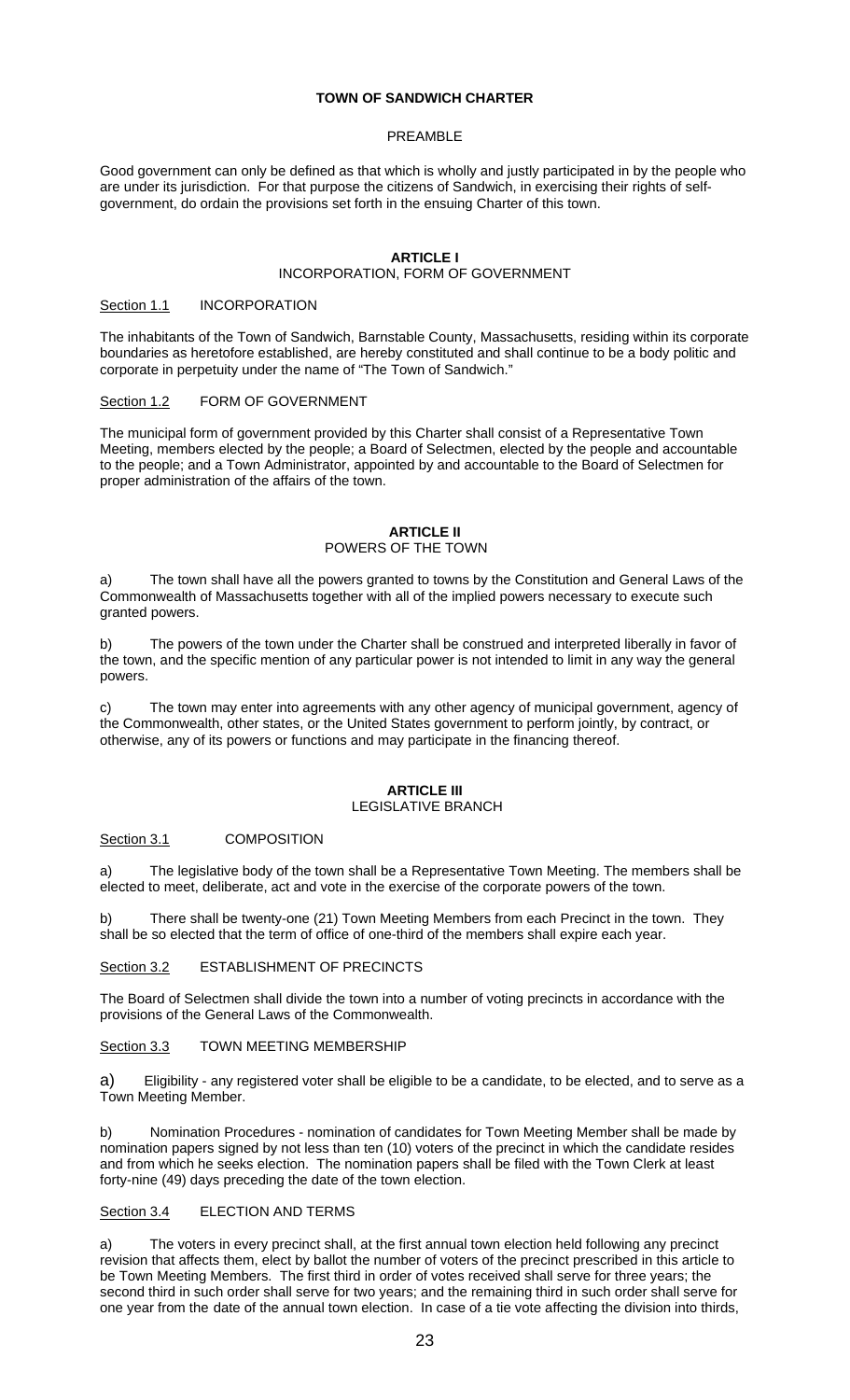the members elected from the precinct shall determine the same by ballot. Thereafter, except as otherwise provided herein, at each annual election the voters of each precinct shall, in like manner, elect for three-year (3) terms one-third (1/3) of the number of Town Meeting Members to which that precinct is entitled, and shall fill for the unexpired terms any vacancies then existing.

b) In the event of a tie vote for the office of Town Meeting Member the Town Clerk shall, within seven (7) days following the election, call all of the Town Meeting Members of that precinct together at a convenient place. Under the supervision of the Town Clerk, any such tie shall then and there be broken by ballots cast by the elected Town Meeting Members present.

### Section 3.5 VACANCIES

a) Resignation - a Town Meeting Member may resign by filing a written resignation with the Town Clerk, such resignation taking effect upon the date of such filing unless a later date certain is specified therein when it shall take effect.

b) Removal from Town or Precinct - a Town Meeting Member who changes legal residence from the town shall forthwith cease to be a Town Meeting Member. A town Meeting Member who removes from one precinct to another, or who is so removed by a revision of precinct lines, may continue to serve as a Town Meeting Member from the precinct from which he was elected until the next annual town election at which the remainder of his term, if any, shall be filled by ballot. Any person so removed from office may be elected at the same election as a Town Meeting Member from the precinct in which he resides.

c) Filling of Vacancies - any vacancy in the full number of Town Meeting Members from any precinct shall be filled until the next annual town election by the remaining Town Meeting Members from the precinct, from among the voters thereof. The balance of the un-expired term, if any, shall be filled at such annual town election.

Section 3.6 COMPENSATION

Town Meeting Members shall serve without salary.

Section 3.7 PRESIDING OFFICER

A Moderator, chosen in accordance with the provisions of Section 4.4 shall preside at all sessions of the town meeting

Section 3.8 CLERK OF THE MEETING

The Town Clerk shall serve as the clerk of the town meeting. In the event that the Town Clerk is absent, the Assistant Town Clerk will serve.

# Section 3.9 GENERAL POWERS AND DUTIES

All legislative powers of the town shall be vested in the Representative Town Meeting, except as otherwise provided by the General Laws of the Commonwealth or this Charter.

Section 3.10 PARTICIPATION BY NON-TOWN MEETING MEMBERS

a) All appointed town officers, the Town Administrator, department heads, Chairpersons of multimember bodies or their designated representatives shall attend Town Meeting sessions when the warrant includes articles relating to their office or function.

b) Registered voters, residents and taxpayers of the town may speak on any article in the warrant in accordance with such provisions or procedures adopted by the Town Meeting. Persons who are not voters, residents or taxpayers of the town may address the Meeting only with the consent of a majority of the Town Meeting Members present.

# Section 3.11 ESTABLISHMENT OF STANDING COMMITTEES

The Town Meeting may from time to time, by By-law, establish standing committees to which shall be referred warrant articles for study, review and report in advance of the sessions of the Town Meeting.

# Section 3.12 WARRANT ARTICLES

a) Initiation - except for procedural matters, all subjects to be acted upon by the Town Meeting shall be placed on warrants issued by the Board of Selectmen.

b) Publication - forthwith, following receipt by the Board of Selectmen of any subject for a Town Meeting warrant article, initiated by petition or by a majority of the Board of Selectmen, a copy of such subject shall be posted on the town bulletin board and otherwise distributed as may be provided by Bylaw. Additional copies shall be kept available for distribution by the Town Clerk.

### Section 3.13 PROCEDURES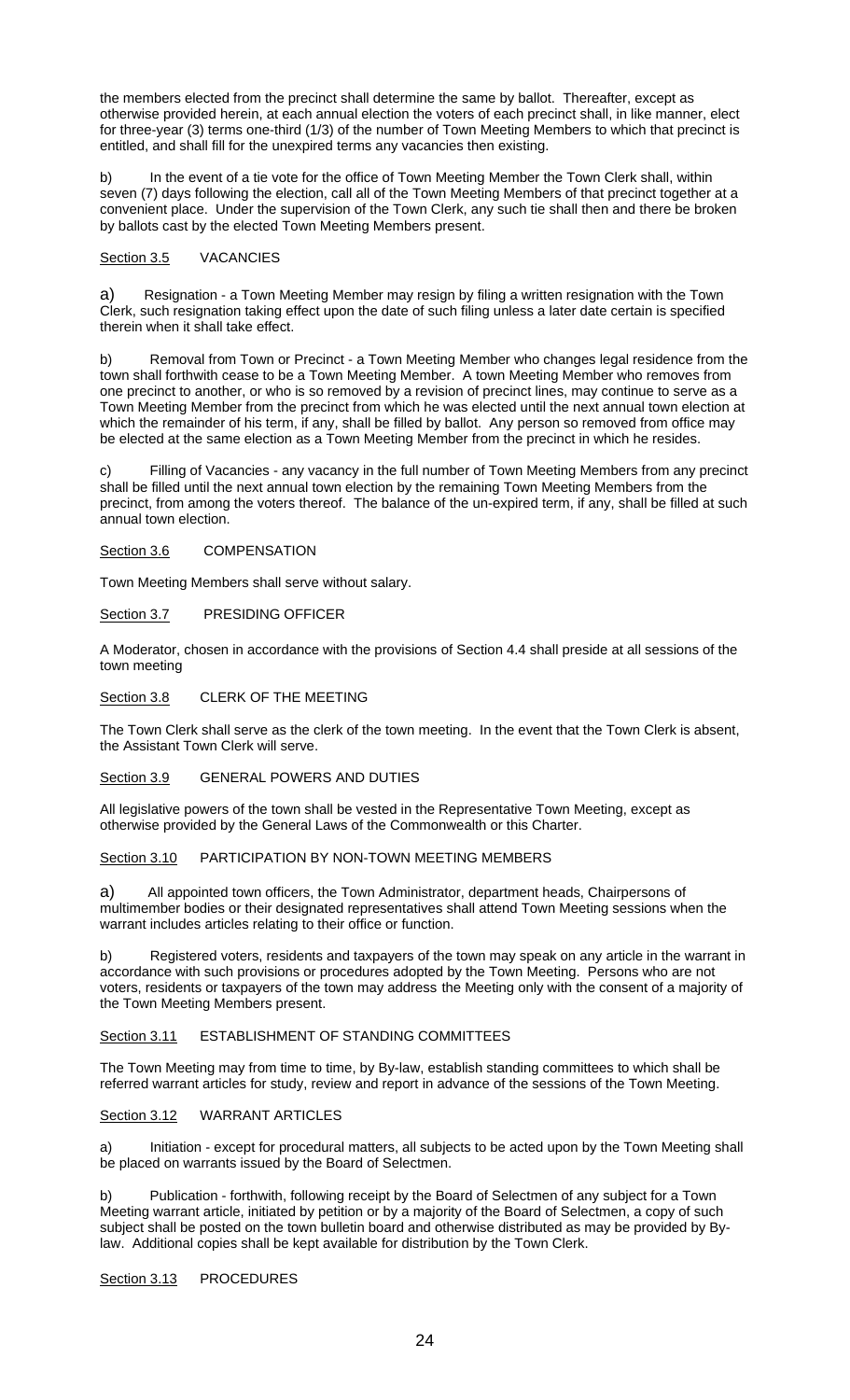a) Time of Meeting - the Town Meeting shall meet at least twice in each calendar year. The first such meeting shall be held during the first six (6) calendar months, at a time fixed by By-law, and shall be primarily concerned with the determination of matters that have a fiscal effect on the town, including but not limited to the adoption of an annual operating budget for all town agencies. The second such meeting, the powers of which shall be deemed those of an annual town meeting, shall be held during the last four (4) calendar months, at a time fixed by By-law. In addition to the two (2) meetings required by this section the Board of Selectmen may, in any manner provided under the General Laws of the Commonwealth or this Charter, for the purpose of acting upon the legislative business of the town in an orderly and expeditious manner, call the Town Meeting into session at other times by the issuance of warrants there for.

b) Quorum - Seventy-five (75) Town Meeting Members shall constitute a quorum.

Section 3.14 REFERENDUM PROCEDURES

a) Effective Date of final Votes - no final affirmative vote of a Town Meeting on any warrant article, except a vote to adjourn or dissolve, or votes appropriating money for the payment of notes or bonds of the town and interest thereon becoming due with the then current fiscal year, or votes for the temporary borrowing of money in anticipation of revenue, or a vote declared by preamble by a two-thirds (2/3) vote of the Town Meeting to be an emergency measure necessary for the immediate preservation of the peace, health, safety or convenience of the town, shall be operative until after the expiration of five (5) days from the dissolution of the Town Meeting. If a referendum petition, as defined in (c) of this section, is not filed within the said five (5) days, the votes of the Town Meeting shall then become operative.

b) Votes not subject to Referendum - no article which was defeated or otherwise failed to receive the necessary quantum of vote for approval shall be subject to a referendum petition pursuant to subsection (c) below. Any article disposed of by a vote to lay on the table, to postpone indefinitely or similar vote, shall be deemed to have been defeated for purposes of Section 3.14.

c) Referendum Petition to rescind - if, within said five (5) days, a petition signed by not less than three percent (3%) of the voters containing their names and addresses, is filed with the Board of Selectmen requesting that any question, not yet operative as defined in (a) above, be submitted to the voters, then the operation of such vote shall be further suspended pending its determination as provided below. The Board of Selectmen shall, within ten (10) days after the filing of such petition, call a special election that shall be held within thirty-five (35) days after issuing the call, for the purpose of presenting to the voters any such question. If, however, a regular or special town election is to be held not more than sixty (60) days following the date the petition is filed, the Board of Selectmen may provide that any such question be presented to the voters at that same election.

d) Referendum Election to Rescind - all votes upon any question so submitted shall be taken by ballot, and the conduct of such election shall be in accordance with the provisions of law relating to elections, unless otherwise provided in this section. Any questions so submitted shall be determined by a majority vote of the voters voting thereon, but no action of the town meeting shall be rescinded unless at least twenty percent (20%) of the registered voters vote on the question.

e) Format of Questions - any question so submitted shall be stated on the ballot in substantially the same language and form in which it was stated when presented by the Moderator to the Town Meeting, as appears in the records of the clerk of the meeting.

# **ARTICLE IV**  ELECTED TOWN OFFICES

### Section 4.1 ELECTED TOWN OFFICES, IN GENERAL

The offices to be filled by the voters shall be: a Board of Selectmen, five (5) members; a School Committee, seven (7) members; a Moderator; a Board of Assessors, three (3) members; a Board of Health, three (3) members; a Planning Board, seven (7) members; Trustees of the Sandwich Library, nine (9) members; Trustees of the Weston Memorial Fund, three (3) members; Sandwich Historic District, five (5) members; and such other regional authorities, districts, or committees as may be required by the General Laws of the Commonwealth or inter-local agreement. All elected or appointed multiple member boards shall be arranged so that as nearly an equal number of terms as possible shall expire each year.

### Section 4.2 BOARD OF SELECTMEN

The Board of Selectmen shall be composed of five (5) members. Each member shall be elected from the town at-large to a three (3) year term.

## Section 4.2.1 QUALIFICATIONS

In addition to any other qualifications prescribed by law, each Selectman shall be a qualified voter of the town, and shall reside within the town while in office.

Section 4.2.2 COMPENSATION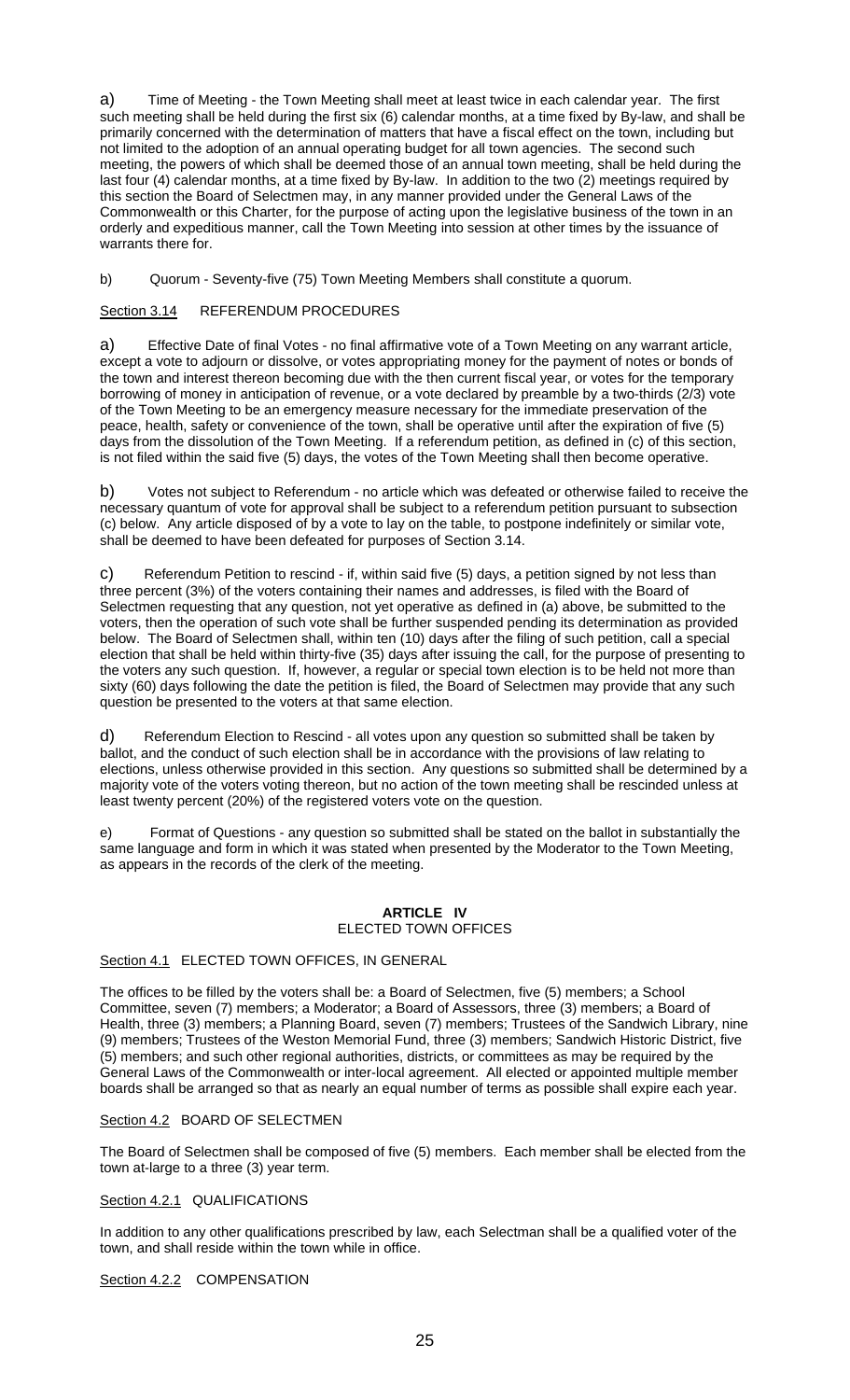Selectmen shall receive such compensation as may be specified in the annual budget, provided, however, that they shall be entitled to all necessary expenses incurred in the performance of their official duties upon approval by the Board of Selectmen.

# Section 4.2.3 CHAIRMAN AND VICE CHAIRMAN

a) A chairman shall be elected by the Board of Selectmen at the first meeting following each regular town election. The chairman shall preside at all meetings of the Board. The chairman shall perform such other duties consistent with this Charter, or as may be imposed on him by the Board.

A vice chairman shall be elected by the Board of Selectmen at the first meeting following each regular town election. The vice chairman shall act as chairman during the disability or absence of the chairman, and in this capacity shall have the rights and duties conferred upon the chairman.

# Section 4.2.4 VACANCIES

In the event of a vacancy in the office of Selectman, if such vacancy occurs more than six months before the next scheduled annual Town election, the remaining members of the Board of Selectmen shall call a special election to fill the vacancy for the balance of the unexpired term. If such vacancy occurs six months or less before the next scheduled annual Town election, the Board of Selectmen may, but are not required to, call a special election to fill the vacancy. If no special election is called, the unexpired term shall be filled at the annual Town election. Any special election shall be conducted in accordance with the Massachusetts General Laws.

# Section 4.2.5 GENERAL POWERS AND DUTIES

a) Except as otherwise provided by the General Laws of the Commonwealth or this Charter, all executive powers of the Town shall be vested in the Board of Selectmen. The Board of Selectmen shall provide for the exercise thereof and for the performance of all duties and obligations imposed on the Town by law.

b) At least a majority of the Board of Selectmen shall sign all official documents, and approve the financial warrants.

The Board of Selectmen shall serve as the Board of Directors and policy making body of the Town. They shall appoint a Town Administrator to carry out the day-to-day operations of the Town within the policies set by the Board of Selectmen. The Board of Selectmen shall appoint members of committees.

d) No member of the Board of Selectmen may serve in any other elected and/or appointed Town office or committee during his or her term as Selectman, excluding ex-officio positions. Service as a representative from the Town to another body other than the Town shall not be prohibited by this provision.

e) The Board of Selectmen shall set guidelines for the preparation of the annual budget and present the budget to the Town Meeting. The Board of Selectmen shall set the date and Warrant Articles for the Town Meeting and any Special Town Meeting. The Board of Selectmen shall make available sufficient copies of the warrant for the Town Meeting for all registered voters. The Board of Selectmen shall either provide direct mailings to households, or publish notice of the availability of said warrants at town facilities and other common locations throughout the town at least two (2) weeks prior to the Town Meeting.

The Board of Selectmen shall be a licensing board for the Town and shall have the power to issue licenses as authorized by law, to make all necessary rules and regulations regarding the issuance of such licenses, and to impose restrictions on any such license as it deems to be in the public interest, and to enforce all laws, rules, regulations, and restrictions relating to all such businesses for which it issues licenses.

g) The Board shall require bonds for all municipal officers and employees who receive or pay out any moneys of the Town. The amount of such bonds shall be determined by the Board and the cost thereof shall be borne by the Town.

h) The Board of Selectmen shall exercise any other responsibilities as set forth in the General Laws of the Commonwealth.

### Section 4.2.6 MEETINGS OF THE BOARD

a) The Board of Selectmen shall hold at least two regular meetings each month. The board shall fix, by resolution, the days, times and location of its regular meetings.

b) The Board of Selectmen may hold such special meetings as it deems necessary and appropriate, which may be called for by three members of the Board. In no event shall a regular or special meeting be held in any facility or at any locations which is not readily accessible to the public.

Section 4.2.7 RULES OF PROCEDURE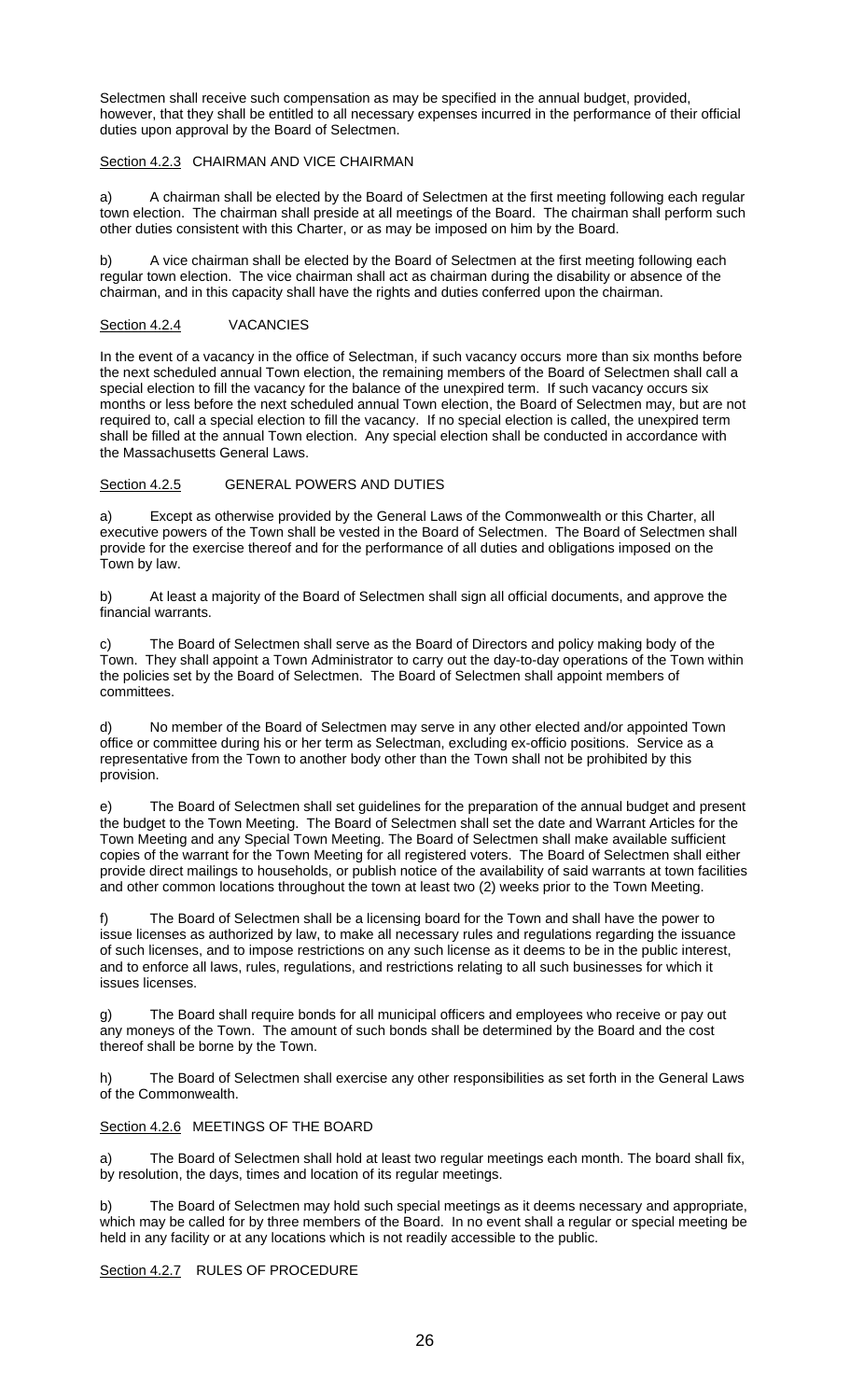a) The Board of Selectmen shall by resolution, determine its own rules and order of business; however, the rules shall provide that citizens of the town shall have a reasonable opportunity to be heard at any meeting in regard to any matter under consideration.

- b) Voting except on procedural motions, shall be by roll call if requested by a Selectman, and the ayes and nays shall be recorded in the minutes.
- c) Three Selectmen shall constitute a quorum for the purposes of transaction of business.
- d) No action of the Board of Selectmen shall be valid or binding unless adopted by the affirmative vote of three or more members of the Board.

# Section 4.2.8 PROHIBITIONS

a) Except where authorized by law, no Selectman shall hold any other town office or town employment during his term as Selectman, nor any former Selectman shall hold any compensated appointed town office or town employment until one year after the expiration of his term as Selectman.

b) The Selectmen shall not in any manner dictate the appointment or removal of any town administrative officers or employees whom the Town Administrator or any of his subordinates are empowered to appoint. The Board of Selectmen may express its views and fully and freely discuss with the administrator anything pertaining to appointments and removal of such officers and employees.

c) Except for the purpose of inquiries and investigations, the Board of Selectmen and its members shall deal with town officers and employees who are subject to the direction and supervision of the Town Administrator, solely through the Town Administrator, and neither the Board of Selectmen nor any of its members shall give orders to any such officer or employee, either publicly or privately.

# Section 4.3 SCHOOL COMMITTEE

The School Committee shall be composed of seven (7) members. Each member shall be elected from the town at-large to a three (3) year term. The three (3) year terms of office for school committee shall be staggered.

# Section 4.3.1 GENERAL POWERS AND DUTIES

The School Committee shall have all the powers and duties given to school committees by the General Laws of the Commonwealth, except for those powers and duties as outlined in Section 5.3 of this Charter. The School Committee shall have the power to select, oversee, and to terminate the Superintendent of Schools, establish educational goals and policies for the schools consistent with requirements of the General Laws of the Commonwealth and standards established by the Commonwealth.

# Section 4.3.2 VACANCIES

In the event of a vacancy in the office of School Committee, the remaining members of the Committee shall notify the Town Clerk and the Board of Selectmen. If such vacancy occurs more than six months before the next scheduled annual Town election, the Board of Selectmen shall call a special election to fill the vacancy for the balance of the unexpired term. If such vacancy occurs six months or less before the next scheduled annual Town election, the Board of Selectmen may, but is not required to, call a special election to fill the vacancy. If no special election is called, the unexpired term shall be filled at the annual Town election. Any special election shall be conducted in accordance with the Massachusetts General Laws.

### Section 4.4 MODERATOR

A Moderator shall be elected by the voters for a term of three years. In the event of absence of the Moderator the Town Meeting may elect a temporary moderator, for the purpose of presiding over the Town Meeting.

# Section 4.4.1 POWERS AND DUTIES

(a) The Moderator shall have the powers and duties provided by the General Laws of the Commonwealth, by this Charter, by Bylaw or by any other Town Meeting vote.

(b) The Moderator shall appoint members of the Finance Committee which shall consist of nine (9) members. Should the Moderator fail to fill a vacancy on the Finance Committee within forty-five (45) days of having been notified in writing by the Town Clerk of said vacancy a majority of the remaining members of the Finance Committee may nominate a person for each such vacancy. Should the Moderator fail to take action on said nomination within 21 days, the nominee shall become a member of the Finance Committee.

(c) The Moderator shall appoint members to other committees as directed by Town Meeting.

Section 4.5 BOARDS, COMMITTEES AND OFFICERS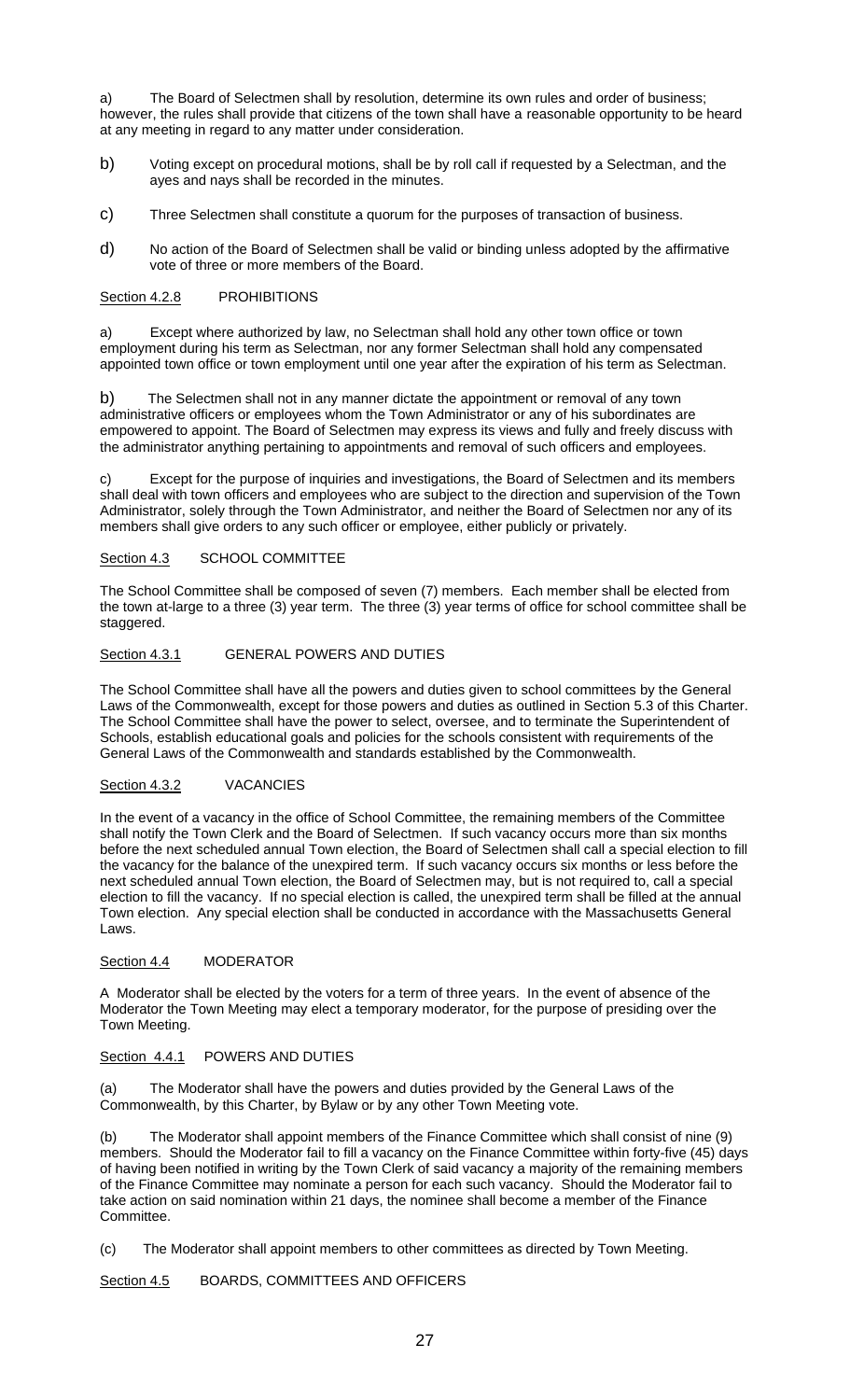a) Each Board or Committee will be organized and charged with the powers and duties specified in the General Laws and Special Acts of the Commonwealth, Town Bylaw or elsewhere in this Charter. The Board of Selectmen may also, from time to time, establish boards or committees to address specific needs or issues. Each board or committee shall, at its annual organization meeting, elect a presiding officer and shall cause the Board of Selectmen and the Town Clerk to be notified of its selection. Such boards and committees shall make a written annual report of its activities to the Board of Selectmen.

Members of permanent committees shall be elected for a staggered term of three years unless otherwise provided for by the General Laws of the Commonwealth or this Charter. Appointees to temporary and special committees shall be appointed by the Board of Selectmen for the duration of the charge of the board or committee. Boards, committees or officers specifically provided for by the General Laws of the Commonwealth or this Charter may be continued or terminated only by the Board of Selectmen.

### **ARTICLE V**  ADMINISTRATIVE SERVICES

# Section 5.1 TOWN ADMINISTRATOR

# Section 5.1.1 APPOINTMENT AND QUALIFICATIONS

The Board of Selectmen by majority vote of the entire Board shall appoint a Town Administrator. The method of selection shall be left to the discretion of the Board of Selectmen so long as the method of selection insures orderly, nonpartisan action toward securing a competent and qualified person to fill the position. The Town Administrator shall be chosen solely upon the basis of his/her executive and administrative training, experience and ability and need not, when appointed, be a resident of the Town of Sandwich; however, during the tenure of his/her office he/she shall reside within the town. The Town Administrator shall be bonded at town expense.

# Section 5.1.2 COMPENSATION

The Town Administrator shall receive compensation as may be fixed by the Board of Selectmen according to his/her expertise, education and training. Any contract between the Board of Selectmen and the Town Administrator shall be made pursuant to Massachusetts General Law, Chapter 41, Sec. 108N.

### Section 5.1.3 TERM AND REMOVAL

The Town Administrator may be appointed for a definite term but may be removed at the discretion of the Board of Selectmen, by vote of the majority of the entire Board. The action of the Board of Selectmen in suspending or removing the Town Administrator shall be final. It is the intention of this Charter to invest all authority and fix all responsibilities of such suspension or removal in the Board of Selectmen.

# Section 5.1.4 POWERS AND DUTIES

The Town Administrator shall be responsible to the Board of Selectmen for the proper administration of all the affairs of the town consistent with the General Laws of the Commonwealth and this Charter, and shall:

a) appoint, discipline, suspend, or remove Town employees, including Civil Service positions, except that the approval of the Board of Selectmen shall be required for appointment of Department Heads;

b) supervise and direct all Department Heads appointed by the Town Administrator;

c) administer and enforce all provisions of General Laws of the Commonwealth or Special Acts of the Commonwealth, or Town Bylaws, and all regulations established by the Board of Selectmen;

d) coordinate activities of all town departments;

e) attend all sessions of the Town Meeting and answer all questions addressed to the Town Administrator which are related to the warrant articles and to matters under the general supervision of the Town Administrator;

keep the Board of Selectmen fully informed as to the needs of the town, and recommend to the Selectmen for adoption such measures requiring action by them or by the town as the Town Administrator deems necessary or expedient;

g) ensure that complete and full records of the financial and administrative activity of the town are maintained and render reports to the Board Selectmen as may be required;

h) be responsible for the rental, use, maintenance, repair and the development of a comprehensive maintenance program for all town facilities;

serve as the chief procurement officer and be responsible for the purchase of all supplies, materials, and equipment, and approve the award of all contracts. Any contract over \$500,000 will require approval by the Board of Selectmen;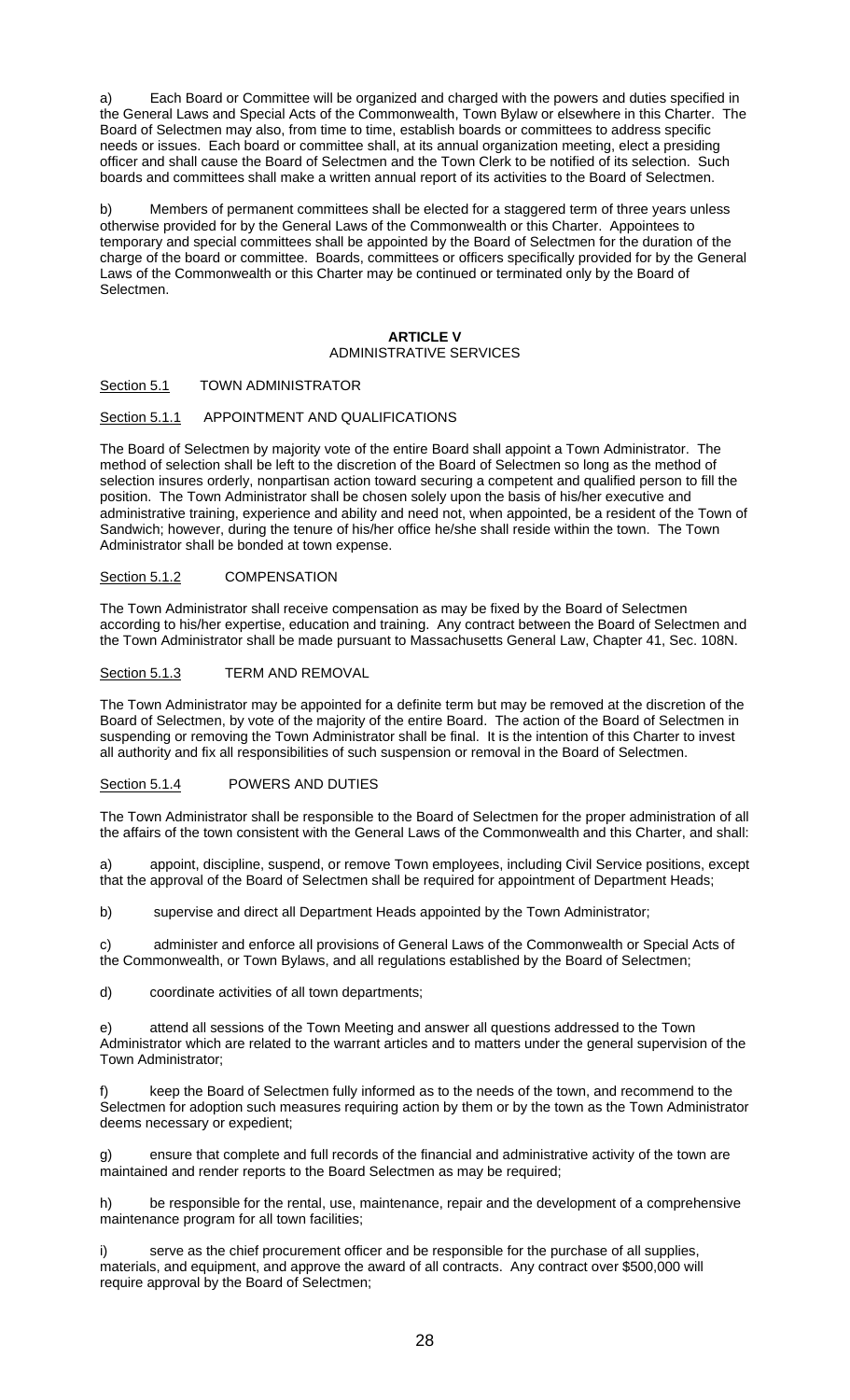j) develop and maintain a formal and complete inventory of all town owned real and personal property and equipment;

k) administer personnel policies, practices, rules and regulations, any compensation plan and any related matters for all municipal employees and to administer all collective bargaining agreements entered into by the town;

fix the compensation of all town employees and officers appointed by the Town Administrator within the limits established by appropriation and any applicable compensation plan and collective bargaining agreements;

m) be responsible for the negotiation of all contracts with town employees regarding wages, and other terms and conditions of employment, except employees of the School Department. The Town Administrator may, subject to the approval of the Board Selectmen, employ special counsel to assist in the performance of these duties. Collective bargaining agreements shall be subject to the approval of the Board Selectmen, and the provisions of Massachusetts General Law, Chapter 150E;

prepare and submit an annual operating budget and capital improvement program as provided in Section 7.1 (b) of this Charter and be responsible for its administration after its adoption. The Town Administrator may transfer funds between individual line items within a department account;

o) keep the Board Selectmen and the Finance Committee fully informed as to the financial condition of the town and make recommendations to the Board of Selectmen;

p) prepare and submit to the Board of Selectmen at the end of the fiscal year a comprehensive report on the finances and the activities and operations of all departments, boards and committees of the town;

q) investigate or inquire into the affairs of any town department or office;

r) delegate, authorize or direct any subordinate or employee in the town to exercise any power, duty, or responsibility which the office of Town Administrator is authorized to exercise, provided, that all acts performed under such delegation shall be deemed the acts of the Town Administrator; and

s) perform such other duties as necessary or as may be assigned by this Charter, Town Bylaw, Town Meeting vote, or vote of the Board of Selectmen.

# Section 5.1.5 ACTING TOWN ADMINISTRATOR

The Town Administrator shall designate, by letter filed with the Board of Selectmen, a qualified administrative officer of the town to perform the duties of Town Administrator in his/her absence. In the event of long-term disability, resignation, or termination of the Town Administrator, the Board of Selectmen shall appoint an acting Town Administrator for the duration of any such disability, or until appointment of a permanent Town Administrator. No member of the Board of Selectmen shall serve as acting Town Administrator.

Section 5.2 TOWN COUNSEL

The Board of Selectmen shall appoint a competent and duly qualified and licensed attorney practicing in the Commonwealth, who shall be the counsel for the town. He/she shall receive for his/her services such compensation as may be fixed by the Board of Selectmen and shall hold his/her office at the pleasure of the Board. The Town Counsel shall be the legal adviser of all of the offices and departments of the town, and he/she shall represent the town in all litigation and legal proceedings; provided, that the Board of Selectmen may retain special counsel at any time they deem appropriate and necessary. He/she shall review and concur or dissent upon all documents, contracts, and legal instruments in which the town may have an interest. The Town Counsel shall perform other duties prescribed by this Charter, Town By-law, or as directed by the Board of Selectmen.

Section 5.3 PUBLIC FACILITIES

The Town Administrator shall, under the provisions of Section 5.1.4 (a) of this Charter, appoint or designate an individual as Director of Public Facilities. The Director shall, under the general supervision and direction of the Town Administrator, have general care of all town buildings and property, including but not limited to schools, fire, police, highway, cemetery, recreation and other municipal buildings and property. The Director shall be responsible for the repair and preventive maintenance of all municipal buildings and facilities and shall prepare maintenance plans and budgets in consultation with department heads, boards and the Capital Planning Committee. The Director shall be charged with the administration of all maintenance funds appropriated for this purpose.

# **ARTICLE VI**

# PUBLIC RECORDS AND OPEN MEETINGS

All boards, committees, and commissions shall comply with Chapter 39, sections A, B and C of the General Laws of the Commonwealth, popularly known as the "Open Meeting Law", in the conduct of any town business.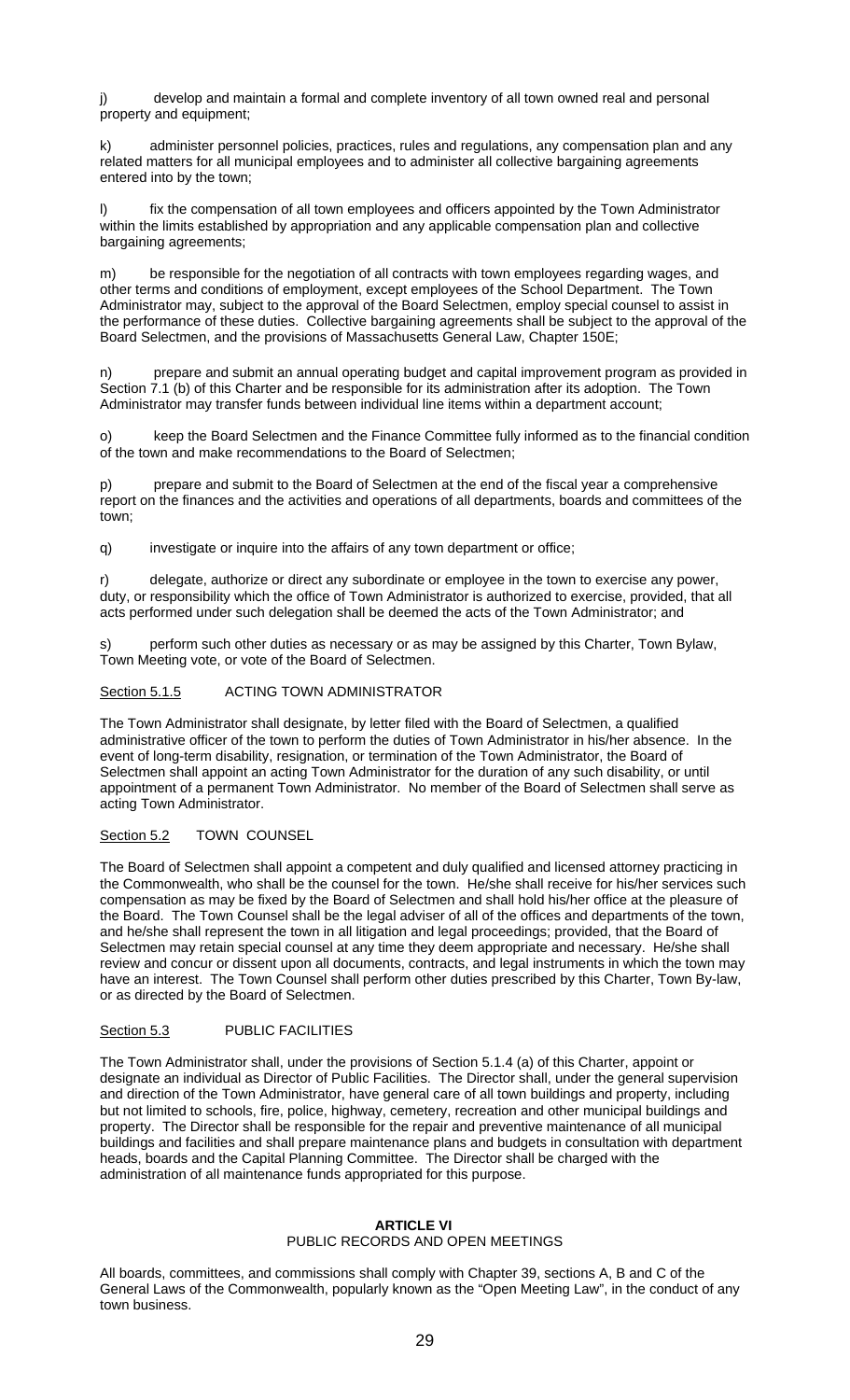### **ARTICLE VII**  FINANCIAL PROVISIONS AND ADMINISTRATION

# Section 7.1 SUBMISSION OF BUDGET AND BUDGET MESSAGE

Annually, prior to the first day of November, the Town Administrator shall establish and issue a budget schedule which shall set forth the calendar dates for developing the annual budget for the next fiscal year.

b) On or before the first day of February, the Town Administrator shall submit to the Board of Selectmen and Finance Committee a proposed budget and accompanying message.

c) The Budget shall provide a complete financial plan of all town funds and activities, including details on debt and debt service, anticipated income, and proposed expenditures. The Budget shall include proposals for capital improvements for the next five (5) years. The budget message shall begin with a clear general summary of its content, and explain in both fiscal terms and work program objectives, proposed expenditures for each department, capital expenditures, and the projected tax rate.

The Board of Selectmen shall review the proposed Town Budget and refer it, including the School Department Budget and recommendations, to the Finance Committee, on or before the first day of March.

# Section 7.2 FINANCE COMMITTEE

a) There shall be a permanent committee known as the Finance Committee, composed of nine (9) registered voters of the town appointed by the Moderator. They shall serve for three (3) year terms. Terms shall be staggered. Members shall serve without compensation and no member shall be an employee of the Town nor hold an elected or appointed town position during their term of office.

b) It shall be the duty of the Finance Committee to report at the annual Town Meeting or at a special Town Meeting its advisory recommendations on all financial articles in the warrant for such Town Meetings, and the projected tax rate consistent with their recommendations.

c) The Finance Committee may require that the Town Administrator, any town department, office, board, commission or committee furnish appropriate additional financial information, as needed.

Section 7.3 PUBLIC NOTICE AND PUBLIC HEARING

a) The Finance Committee shall within sixty (60) days following the submission of the draft budget by the Town Administrator, review the proposed budget, and shall return it to the Board of Selectmen with their recommendations.

b) The Board of Selectmen shall conduct at least one public hearing on the proposed budget, including the school budget, prior to the Town Meeting, and include the recommendations of the Finance Committee.

c) The Board of Selectmen shall post in the Town Hall and publish in a daily newspaper of general circulation, a summary of the proposed budget and notice stating:

(1) the times and places where copies of the message and budget are available for inspection by the public, and

(2) the date, time and place where the Board of Selectmen shall conduct the public hearing on the budget.

# Section 7.4 BUDGET ADOPTION

Town meeting shall adopt the annual operating budget, with or without amendments prior to the beginning of the fiscal year.

# Section 7.5 ANNUAL AUDIT

At the close of each fiscal year, and at such times as it may be deemed necessary, the Board of Selectmen shall cause an independent audit to be made of all accounts of the Town by a certified public accountant. The certified public accountant so selected shall have no personal interest, directly or indirectly in the financial affairs of the Town or any of its offices. Upon completion of the audit, the results in a summary form shall be placed on file in the Town Clerk's office as a public record and in the Sandwich Public Library for public information.

# Section 7.6 EMERGENCY APPROPRIATIONS, REDUCTIONS, and TRANSFERS

Any and all emergency appropriations, reductions, and transfers will be made in accordance with the provisions of the General Laws of the Commonwealth and the Town By-laws.

# **ARTICLE VIII**  RECALL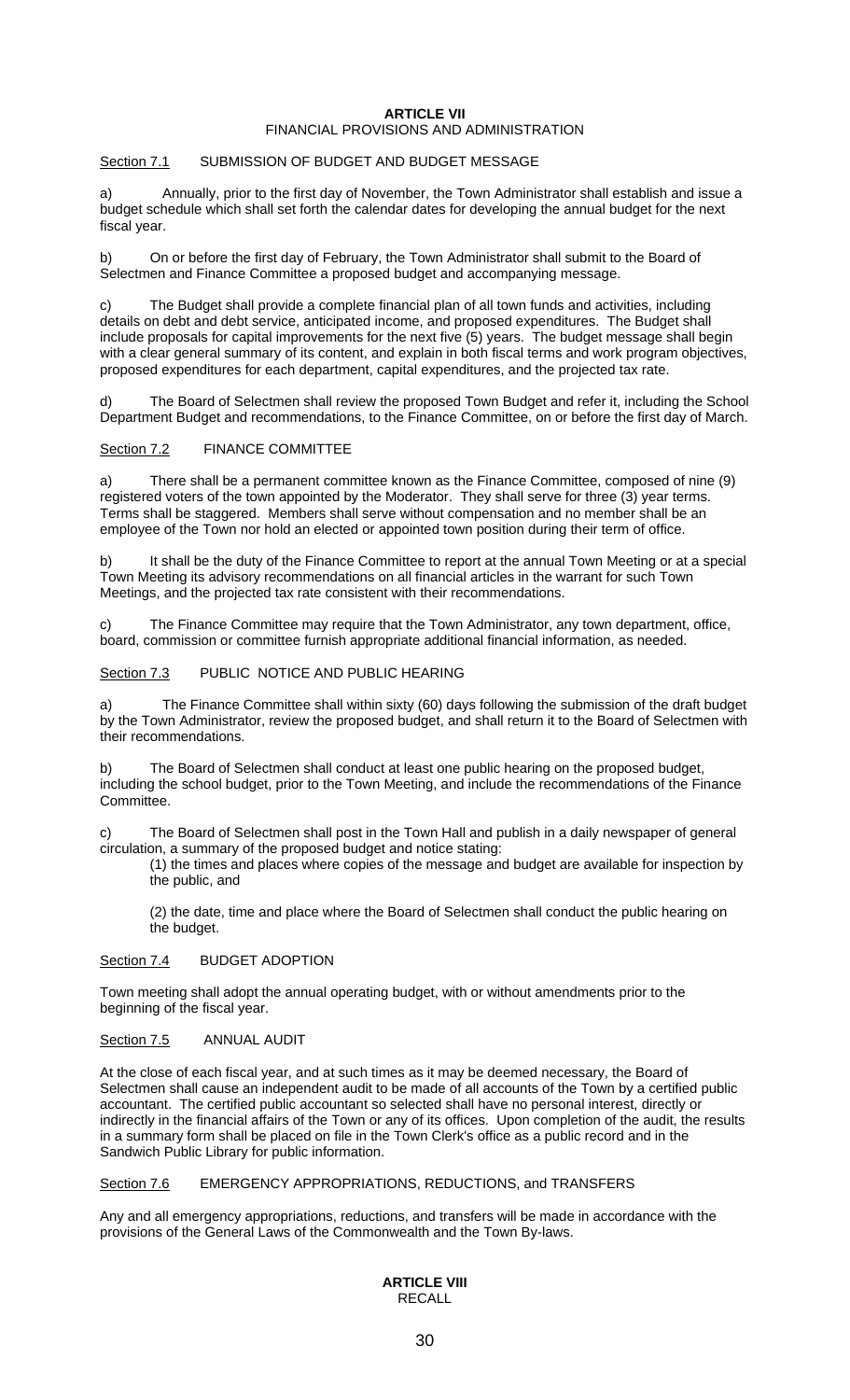# Section 8.1 RECALL

Any holder of an elected office in the Town of Sandwich may be recalled there from by the qualified voters of the Town as provided in Chapter 408 of the Acts of 1987 for reasons which include but are not limited to the following: embezzlement; influence peddling; refusal to abide by or not comply with the Conflict of Interest Law, Open Meeting Law, Public Records Law, rules and regulations thereto, and the By-Laws of the Town of Sandwich which pertains to same; destruction or alteration of public records; nepotism; conviction for a felony; failure to perform the duties of the elected office; or other willful acts of omission or commission which betray the public trust.

#### Section 8.2 RECALL PETITION

A recall petition shall be initiated by request of ten (10) qualified voters. The recall petition shall be signed by twenty-five percent (25%) of the qualified voters and returned within twenty (20) days in accordance with the aforementioned Special Legislative Act.

### **ARTICLE IX CHARTER**

#### Section 9.1 SEVERABILITY

If any section, or part of a section of this Charter, shall be held invalid by a court of competent jurisdiction, such holding shall not affect the remainder of this Charter.

### Section 9.2 CHARTER REVIEW COMMITTEE

At least every five (5) years the Selectmen shall appoint a Charter Review Committee to be composed of seven (7) members for a period not longer than six (6) months, who shall submit their recommendations to the Board of Selectmen and shall file proceedings of their deliberations.

### Section 9.3 AMENDMENT TO CHARTER

a) Nothwithstanding and in addition to the provisions of this section, this Charter may be amended or revised by special act of the General Court, upon the recommendation of Town Meeting, and/or pursuant to the provisions of General Laws Chapter 43B.

b) This charter may be amended pursuant to an initiative petition filed in accordance with this section. To commence the initiative petition process, any ten (10) registered Town voters may file an affidavit with the Town Clerk, containing the substance of the proposed charter amendment. The Town Clerk shall thereupon deliver to the voters filing the affidavit a sufficient number of initiative petition blanks, which shall be stamped with the date of issuance and contain the signature and official seal of the Town Clerk.

c) The petitioners shall print the text of the proposed charter amendment on the petition blanks or affix the text firmly thereto. The petition shall identify by section or subsection, where applicable, that provision(s) proposed for amendment, or shall state that the proposed amendment is a new provision. Signed petition forms must be filed with the Town Clerk's office by 5:00 p.m. on the twentieth day after issuance.

d) Initiative petition forms must be signed by no less than ten percent (10%) of the registered voters as appears on the registered voter list at the most recent annual Town election. Any petition forms received after the twentieth day shall be rejected by the Town Clerk. Upon receipt of the petitions, the Town Clerk shall transmit said petitions to the Board of Voter Registrars, who shall within five (5) days certify those signatures that are names of registered voters of the Town. In the event that the number of certified signatures is less than ten percent of the registered voters, the Board of Voter Registrars shall so notify the Board of Selectmen and the voters who filed the affidavit, and such petitions shall be void and shall not count towards any other petition. If the petitions do contain a sufficient number of signatures, the Board of Registrars shall submit the petitions with the Town Clerk's certificate to the Board of Selectmen.

e) The Board of Selectmen shall provide a copy of the certified initiative petition to Town Counsel to conduct a review of the proposed charter amendment for consistency with the Constitution and laws of the Commonwealth. If the opinion of Town Counsel is that the initiative petition is consistent with the Constitution and laws of the Commonwealth, the Board of Selectmen shall thereafter declare that the proposed charter amendment shall appear as a ballot question at the next subsequent annual Town election ballot, provided that the Board of Selectmen receives the certified petitions no later than thirtyfive (35) days before said election. If the opinion of Town Counsel is that the initiative petition is not consistent with the Constitution and laws of the Commonwealth, the Board of Selectmen shall so notify the voters who filed the affidavit and the initiative petition shall not be placed on the annual Town election ballot.

f) The ballot question shall be worded substantially as follows: "Shall the Town approve an amendment to the Town Charter, as proposed by initiative petition of the Town's registered voters, summarized below?"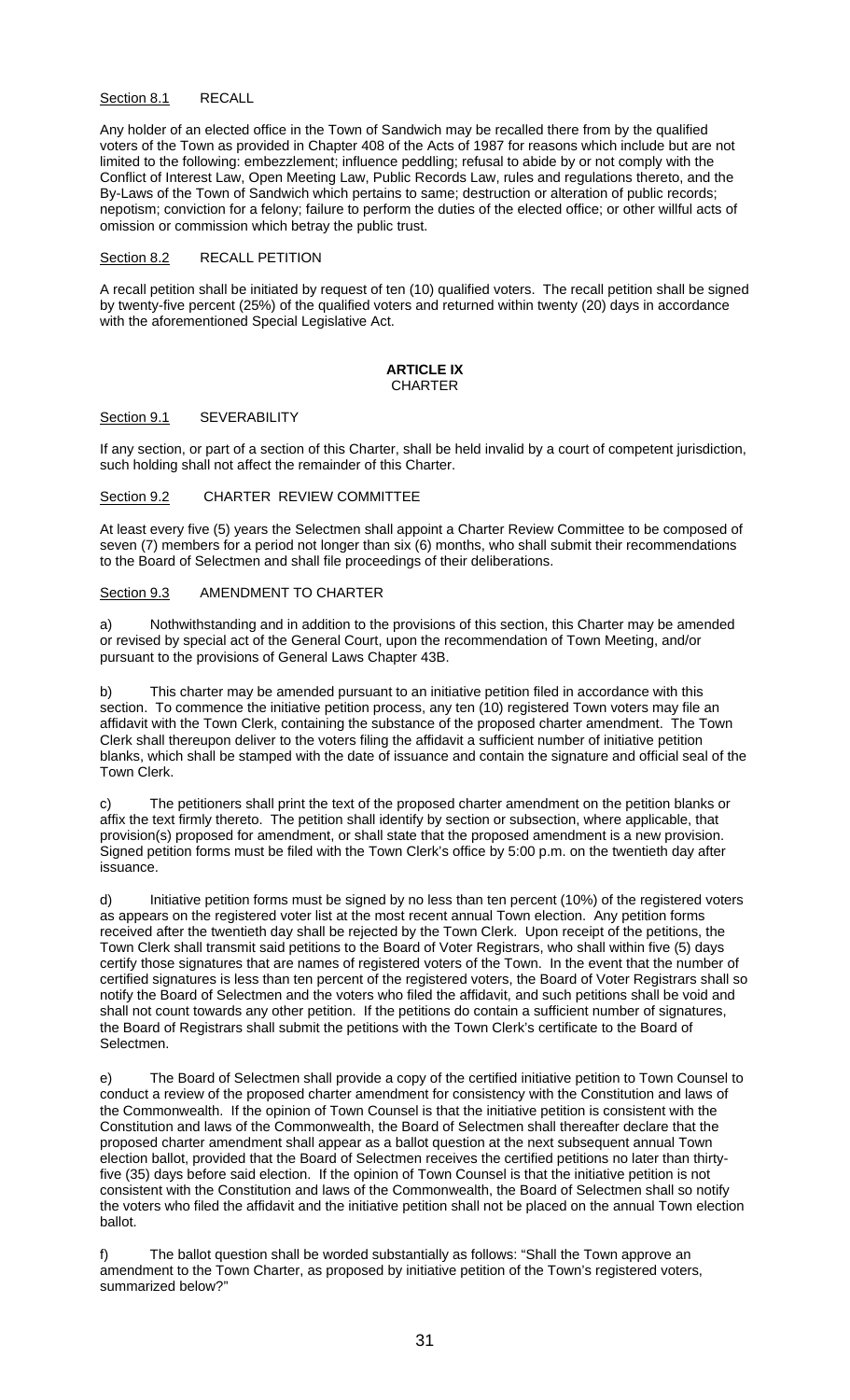Town Counsel shall prepare a summary description of the proposed amendment. If the ballot question receives a favorable majority vote, the proposed charter amendment shall take effect thirty (30) days after such election results are certified by the Town Clerk, provided that at least thirty-five percent (35%) of the registered voters cast ballots at the election. If the ballot question does not receive a favorable majority vote, or if less than thirty-five percent of the registered voters cast ballots at the election, the proposed amendment shall not take effect.

**VOTED**: To indefinitely postpone Article 18. This was a voice vote and declared carried by the Moderator.

Town Meeting was adjourned at 10:45 P.M.

I certify that this is a true record of the Special Town Meeting held on March 19, 2001.

Barbara J. Walling Town Clerk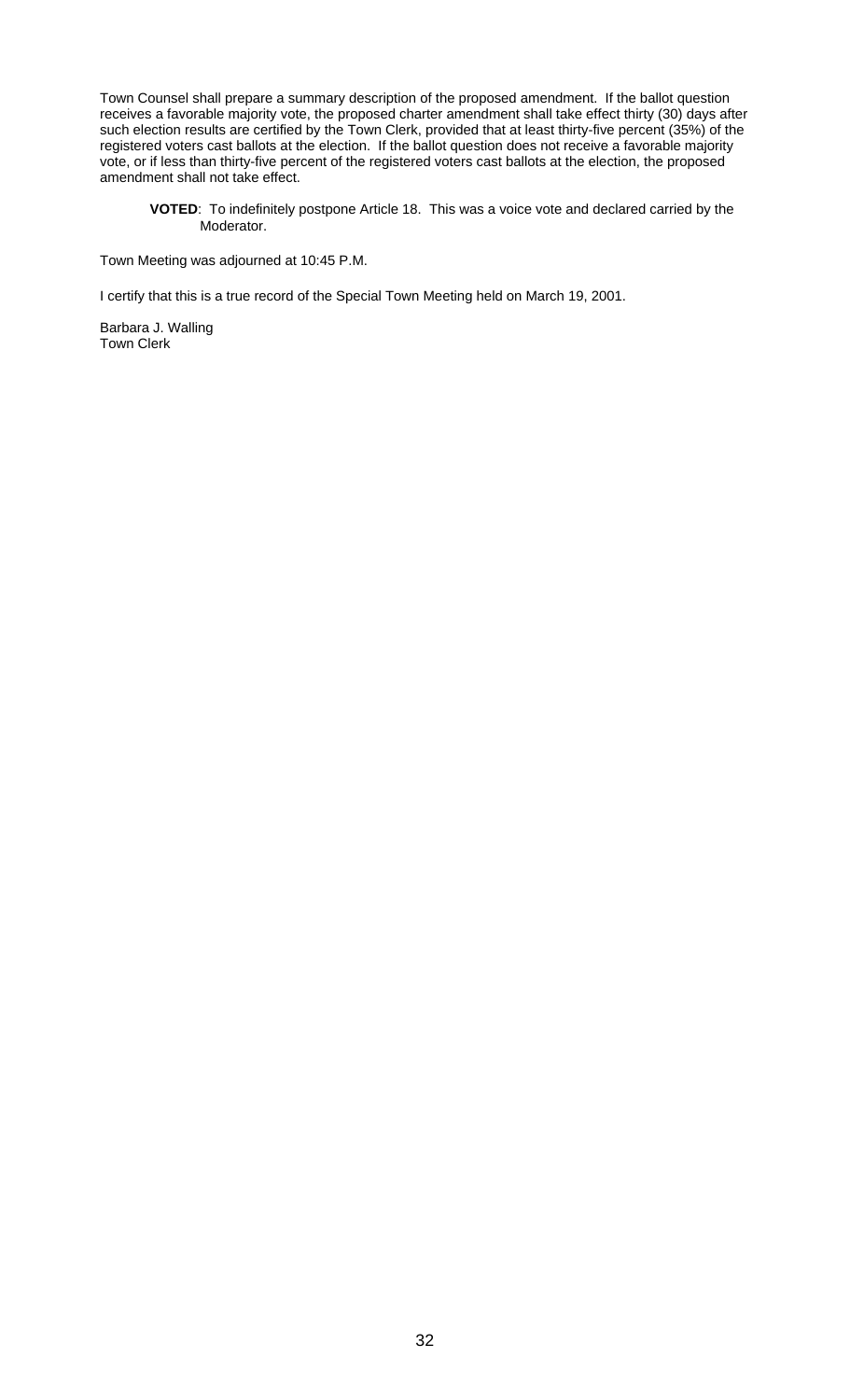#### **TOWN OF SANDWICH 2001 ANNUAL TOWN MEETING May 7, 2001**

The Annual Town Meeting was called to order by Moderator Garry Blank at 7:10 p.m. after ascertaining a quorum was present. A total of 509 voters were checked in by the clerks. Selectman John S. Jillson led the Pledge of Allegiance. Reverend Bruce Bardon, pastor of the Covenant Baptist Church, gave the Invocation.

The Moderator swore in the following persons as tellers: Diane T. Tucker, Alan D. MacKay, Douglas S. Dexter, John E. Howell, Dale S. Forest, and Frank F. Knippenberg. Craig Sanderson was designated as timekeeper.

William F. Moore, Jr. paid tribute to James M. Foley, who is retiring from the School Committee. Selectman Ron Larkin paid homage to Jan Teehan and John S. Jillson, who are not running for reelection as members of the Board of Selectmen.

Benjamin D. Fleet recognized the many years of service by Barbara J. Walling, who is retiring as Tax Collector, as follows: I rise, for a few moments to remind this Annual Town Meeting of the near retirement of a valued town employee, Barbara Gage Walling.

Having been a 56-year neighbor of Barbara, I would wish to remind all here this evening of the total dedication and stewardship in office that Barbara has given us over the past thirty-one years. It was a bucolic place and time when I returned from the Pacific in 1945 and had the opportunity to become acquainted with the only three families living year round on Ploughed Neck Road—the Stenroos Family, the Elvander Family and the Gage Family.

In the summertime the children from these families, along with my own, wandered and played in the woods, hunting wild blueberries in July, playing in Scorton Creek, swimming in Cape Cod Bay, and skating on adjacent cranberry bogs in the wintertime. Barbara was in the older group of neighbor youngsters who helped the younger group on and off the bus,

as all grades one through twelve rode the same bus to Henry T. Wing School and back in the afternoon.

After graduation from Henry T. Wing, she enrolled in Fisher College in downtown Boston and graduated from there proficient in office procedures, accounting, and the use of office machinery. Once while she was home from college, I asked her how she enjoyed being in the big city. Her response was positive enough, but I knew in a second that Barbara was still the girl from Ploughed Neck.

In 1970 Barbara took a position in the offices of Town Hall and in 1971 was certified as a permanent employee of the Tax Collector's and Town Clerk's office under the tutelage of Channing Hoxie. In 1982, Channing retired and Barbara was elected and has served to this time. This lady has served us well with professionalism in office and a keen understanding of the stewardship necessary to have her offices held in high respect by all town officials.

This community thanks you for your years of leadership in a time when handwritten ledgers gave way to the necessity of computers, as the explosive growth of Sandwich brought with it greater and greater needs in the keeping of records. We congratulate you for your decision in moving away from some ancient time of hand counting of election ballots. No longer are our employees forced to stay up until 2-3- 4-5 or 6 o'clock the next morning to determine who was elected to office on the day before.

We have known you as good mother and wept silently as you were forced to care and nurse your husband, John, in his final illness, in addition to all your other responsibilities. Barbara, we love you, we will miss you and your wonderful smile and great sense of humor. We wish you the very best in retirement and know that you will always remain in our thoughts as Barbara from Ploughed Neck.

I request that this Annual Town Meeting assembled rise and give Barbara a portion of our thanks for her service.

Moderator Blank announced that Newcomers Day would be held on Saturday, May 19, 2001 from 10 a.m. to 1 p.m. at the Henry T. Wing School on Route 130.

Selectman Teehan moved that articles could be summarized rather than read totally as printed in the warrant. It was seconded and carried unanimously.

Mrs. Teehan made a motion to allow the Moderator discretion to call a voice vote a two-thirds vote or unanimous vote where it is obvious the "ayes" have it. This motion was seconded and carried unanimously.

### **ARTICLE 1**

To see if the Town will vote to hear the reports of all Town Officers and Committees and to act thereon, or take any action relative thereto.

**UNANIMOUSLY VOTED:** That the Town accept the reports of all Town Officers and Committees as printed in the 2000 annual town report.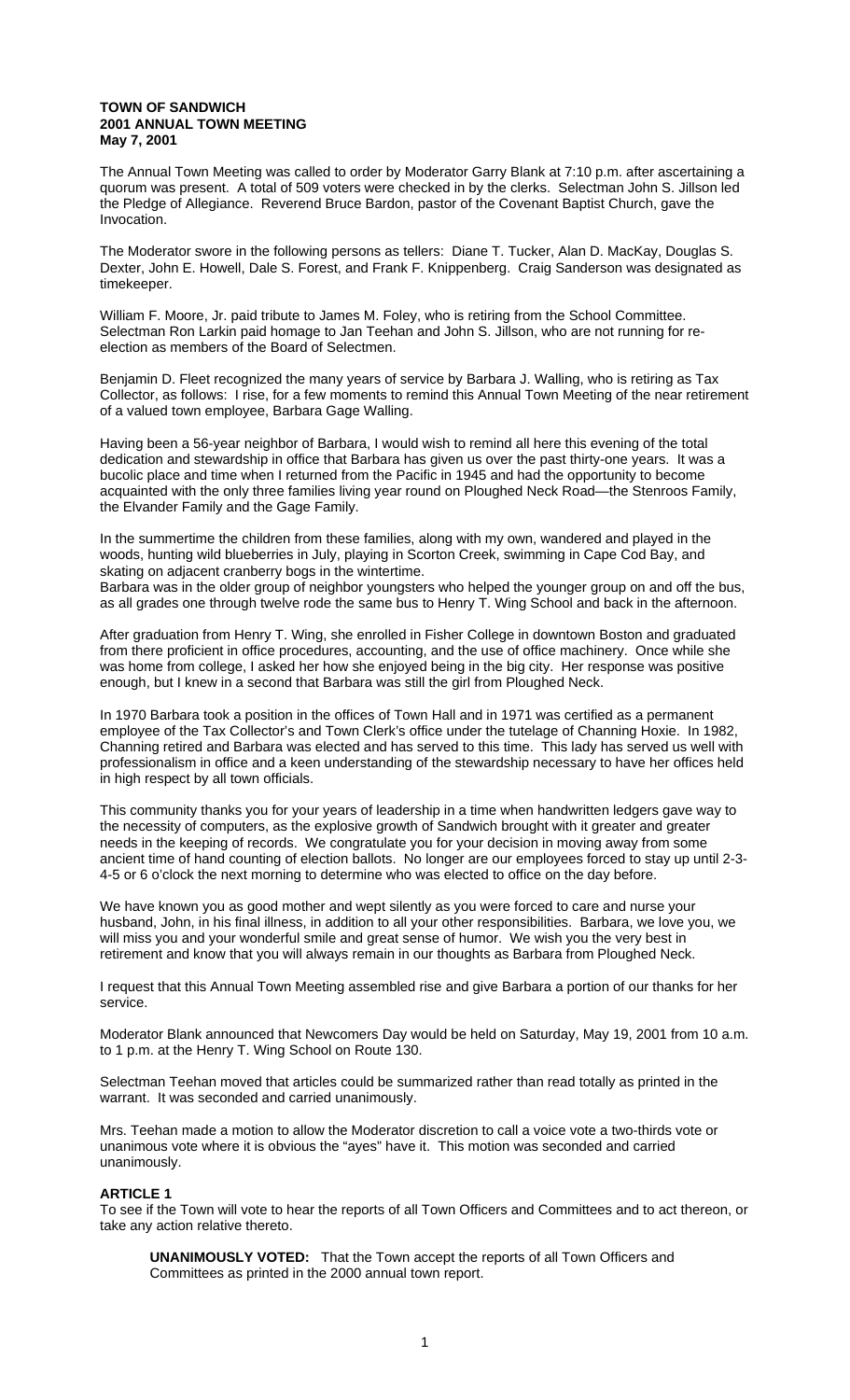# **ARTICLE 2**

To see if the Town will vote to authorize the Board of Selectmen to apply for and expend any available grants during Fiscal Year 2002, or take any action relative thereto.

**UNANIMOUSLY VOTED:** That the Town authorize the Board of Selectmen to apply for and expend any available grants during Fiscal Year 2002.

# **ARTICLE 3**

To see if the Town will vote to fix the salaries of all Elected Officers for Fiscal Year 2002 in accordance with the following list, as provided in M.G.L. c. 41, §108, or take any action relative thereto.

| Moderator            | 450.00        |
|----------------------|---------------|
| Selectmen (4)        | 1,500.00 each |
| Chairman - Selectmen | 2,000.00      |
| Assessors (2)        | 1,000.00 each |
| Chairman - Assessors | 1,500.00      |
| <b>Tax Collector</b> | 40,000.00     |
| <b>Town Clerk</b>    | 42,500.00     |
|                      |               |

**UNANIMOUSLY VOTED:** That the Town fix the salaries of all elected officers for Fiscal Year 2002 according to the following:

| Moderator            | 450.00        |
|----------------------|---------------|
| Selectmen (4)        | 1,500.00 each |
| Chairman - Selectmen | 2,000.00      |
| Assessors (2)        | 1,000.00 each |
| Chairman - Assessors | 1.500.00      |
| <b>Tax Collector</b> | 40,000.00     |
| <b>Town Clerk</b>    | 42,500.00     |
|                      |               |

# **ARTICLE 4**

To see if the Town will vote to hear the report of the Finance Committee and to see if the Town will vote to raise and appropriate the sum of \$29,528,955.00 to defray Town expenses for the Fiscal Year July 1, 2001 to June 30, 2002 as itemized below in the column entitled FY'02 Total, or take any action relative thereto. The amounts set forth herein shall not be exceeded except upon the reduction of a corresponding amount from elsewhere within the budget.

### **Finance Committee Budget Message:**

**The Finance Committee recommends approval of the FY 2002 budget in the amount of \$29,528,955, as presented in the Annual Town Meeting warrant. Included in the total is a 7% increase in the School Department appropriation and a 9% increase in the amount provided for General Government. This proposal represents the joint efforts of the Finance Committee, the Board of Selectmen, the School Committee, the Town Administrator and Department Heads in arriving at a budget that provides quality services to the public while being sensitive to the needs of the taxpayers.** 

**The School Committee has presented a budget that attempts to keep pace with higher operating expenses for items such as electricity, gas and maintenance, increasing enrollments, and the rising cost of special education. Despite the fact that Sandwich spends better than 70% of its overall budget on the public schools, we continue to rank last among Cape Cod towns in per pupil expenditures for education and well below the state average, a situation we are unlikely to be able to remedy without additional state aid.** 

**The increase in the general government budget is the result of the Town's continuing effort to reverse years of operating budgets that have been essentially level-funded during a time when the Town has grown dramatically. To that end \$125,000 has been allocated in the Selectmen's budget to provide salary adjustments for non-union personnel to bring them in line with wages arrived at through negotiation with union employees. Negotiated increases are already reflected in departmental budgets. The Legal Services budget has been increased by \$20,000 to cover additional costs and fund a comprehensive review of the Protective Zoning By-laws. Expanded use of computers in government operations has necessitated a \$48,500 increase in the Data Processing budget to cover annual network oversight expenses, web-site maintenance and associated networking costs. The amount of \$52,000 has been added to the Library budget for salary adjustments, additional automation expenses resulting in part from a change in state requirements, purchases of books and periodicals and funding for the young adult program. Amounts budgeted for Human Resources, Town Clerk and Board of Appeals have been increased to fully fund positions previously approved but only partially funded in the prior year. No personnel additions are proposed in this budget owing to the large increase in debt service in FY'02 and its effect on the tax rate. The Snow and Ice account, which has been chronically underfunded for years, has been increased by \$130,000 to more accurately reflect the Town's actual costs. The overall increase in the operating budget of 7.5% has been partially offset by anticipated increases in local receipts and other income, resulting in a net increase of 4.3% in the amount needed for the School Department, the Upper Cape Cod Regional Technical School and**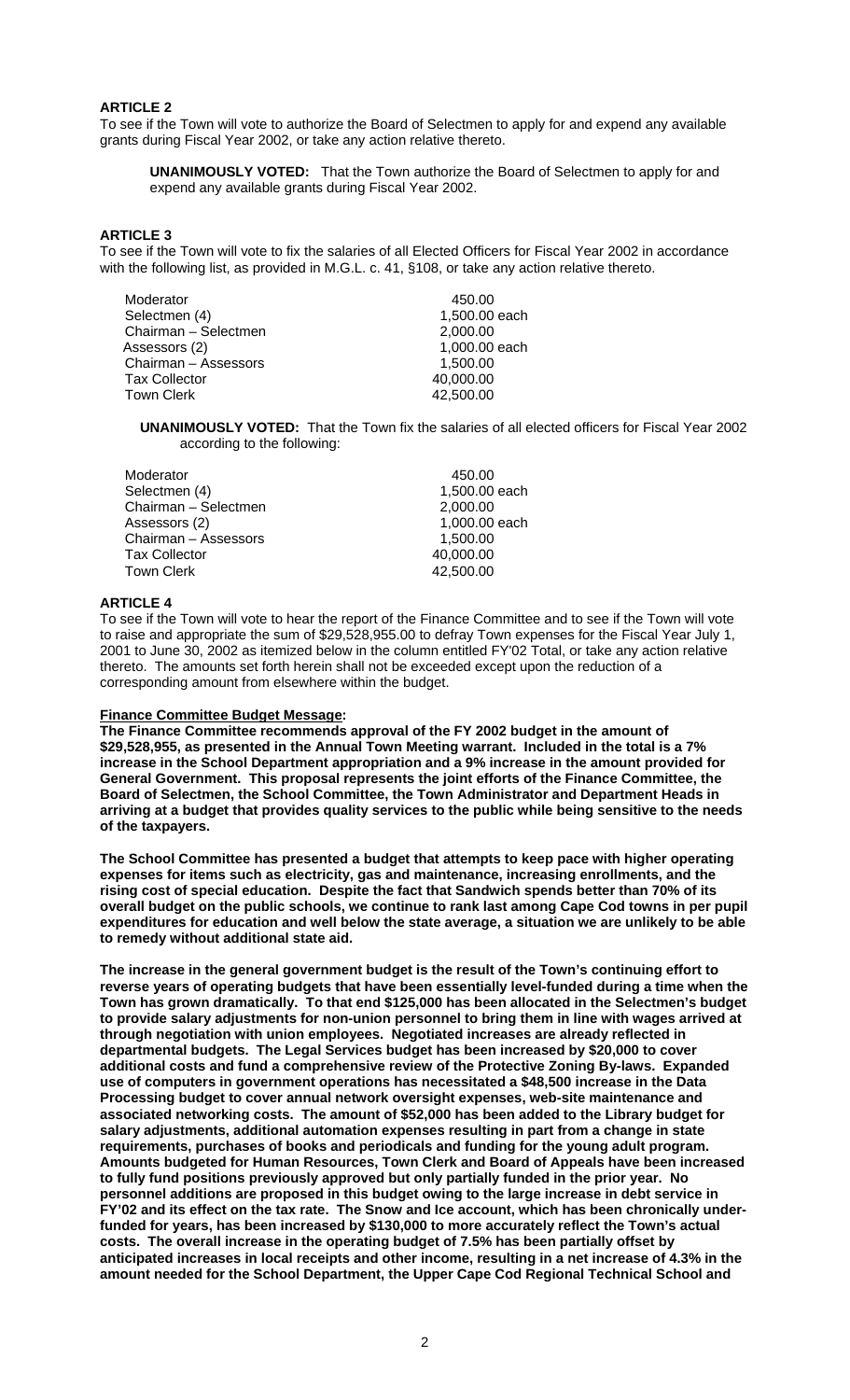**General Government. If the Town's total valuation stayed the same, that would add an estimated \$0.57 to the tax rate.** 

**The Finance Committee also recommends approval of a number of other financial warrant articles. The Capital Improvement Planning Committee is requesting a capital budget of \$399,800, equal to the amount approved in FY'01. The article authorizing short and long-term debt service in the amount of \$6.8 million is \$3.7 million higher than debt service in FY'01. This increase reflects the impact of the High School bond issue and the Land Bank program, both previously approved by voters, and the need to provide for debt service for the Sandwich Hollows golf course.** 

**The Capital Improvement Planning Committee has also initiated an override request in the amount of \$500,000 to fund a long-needed program to repair and properly maintain the Town's neglected facilities. This request, if approved, would add an estimated \$0.24 to the present tax rate, an addition of about \$45 on the annual tax bill of the average homeowner. The Fire Department is asking approval of a \$775,000 article to provide additional manpower to a department that has been unable to keep pace with the Town's growing population. This proposal, to be funded in equal amounts over a two-year period, would add approximately \$0.19 to the tax rate each year, for a total of \$0.38. This would ultimately add a projected \$70 to the average annual tax bill. The Finance Committee unanimously supported both of these articles.**

# **FY'02 BUDGET TOTALS**

| <u>No.</u> | <b>Department</b>               | <b>APPROPRIATION</b><br>FY'01 Total | <b>RECOMMENDED</b><br>FY'02 Total |
|------------|---------------------------------|-------------------------------------|-----------------------------------|
| 114        | Moderator                       | 450                                 | 450                               |
| 122        | Selectmen                       | 97,537                              | 89,356                            |
|            | Wage Adjust./Personnel          | 5,628                               | 125,000                           |
| 123        | <b>Town Administrator</b>       | 158,334                             | 158,909                           |
| 131        | <b>Finance Committee</b>        | 2,200                               | 2,200                             |
| 135        | Accounting                      | 154,677                             | 161,834                           |
| 141        | Assessing                       | 266,988                             | 261,792                           |
| 145        | Treasurer                       | 131,452                             | 140,020                           |
| 146        | <b>Tax Collector</b>            | 157,198                             | 159,581                           |
| 147        | <b>Tax Title</b>                | 30,000                              | 30,000                            |
| 151        |                                 | 137,000                             |                                   |
| 152        | Legal<br><b>Human Resources</b> |                                     | 157,000                           |
|            |                                 | 54,300                              | 83,706                            |
| 161        | <b>Town Clerk</b>               | 70,048                              | 101,718                           |
| 162        | Elections & Registrations       | 63,770                              | 39,820                            |
| 171        | Conservation                    | 96,214                              | 101,504                           |
| 175        | Planning & Development          | 92,369                              | 80,248                            |
| 176        | Appeals Board                   | 57,403                              | 71,179                            |
| 188        | <b>Recreation Center</b>        | 6,750                               | 7,450                             |
| 189        | <b>JSD Building</b>             | 23,540                              | 24,245                            |
| 190        | <b>Town Buildings</b>           | 7,400                               | 7,500                             |
| 193        | <b>Town Hall</b>                | 19,840                              | 19,840                            |
| 194        | <b>Town Hall Annex</b>          | 19,640                              | 19,640                            |
| 195        | <b>Town Reports</b>             | 10,000                              | 10,000                            |
| 196        | <b>Bind Town Records</b>        | 1,500                               | 1,500                             |
| 197        | Data Processing                 | 102,500                             | 151,000                           |
|            | <b>Total 100s</b>               | 1,766,738                           | 2,015,492                         |
| 210        | Police Department               | 2,069,836                           | 2,287,574                         |
| 220        | <b>Fire Department</b>          | 1,743,884                           | 1,893,984                         |
| 241        | Inspections                     | 166,273                             | 171,149                           |
| 244        | Weights & Measures              | 2,545                               | 2,545                             |
| 291        | <b>Emergency Management</b>     | 945                                 | 945                               |
| 292        | <b>Animal Control</b>           | 39,897                              | 40,897                            |
| 294        | Forest Warden                   | 1,200                               | 1,200                             |
| 297        | <b>Bourne Shellfish</b>         | 4,000                               | 4,000                             |
| 299        | <b>Greenhead Fly</b>            | 1,500                               | 1,500                             |
|            | Total 200s                      | 4,030,080                           | 4,403,794                         |
| 300        | <b>School Department</b>        | 17,410,203                          | 18,628,917                        |
| 313        | <b>UCCRTS</b>                   | 770,236                             | 770,973                           |
|            | Total 300s                      | 18,180,439                          | 19,399,890                        |
| <u>No.</u> | <b>Department</b>               | FY'01 Total                         | FY'02 Total                       |
| 410        | DPW - Engineering               | 113,426                             | 135,920                           |
| 420        | DPW - Highways                  | 767,197                             | 792,452                           |
| 421        | Snow & Ice                      | 120,003                             | 250,000                           |
| 424        | Streetlights                    | 32,500                              | 32,500                            |
| 435        | DPW - Sanitation                | 929,417                             | 887,775                           |
|            | Total 400s                      | 1,962,543                           | 2,098,647                         |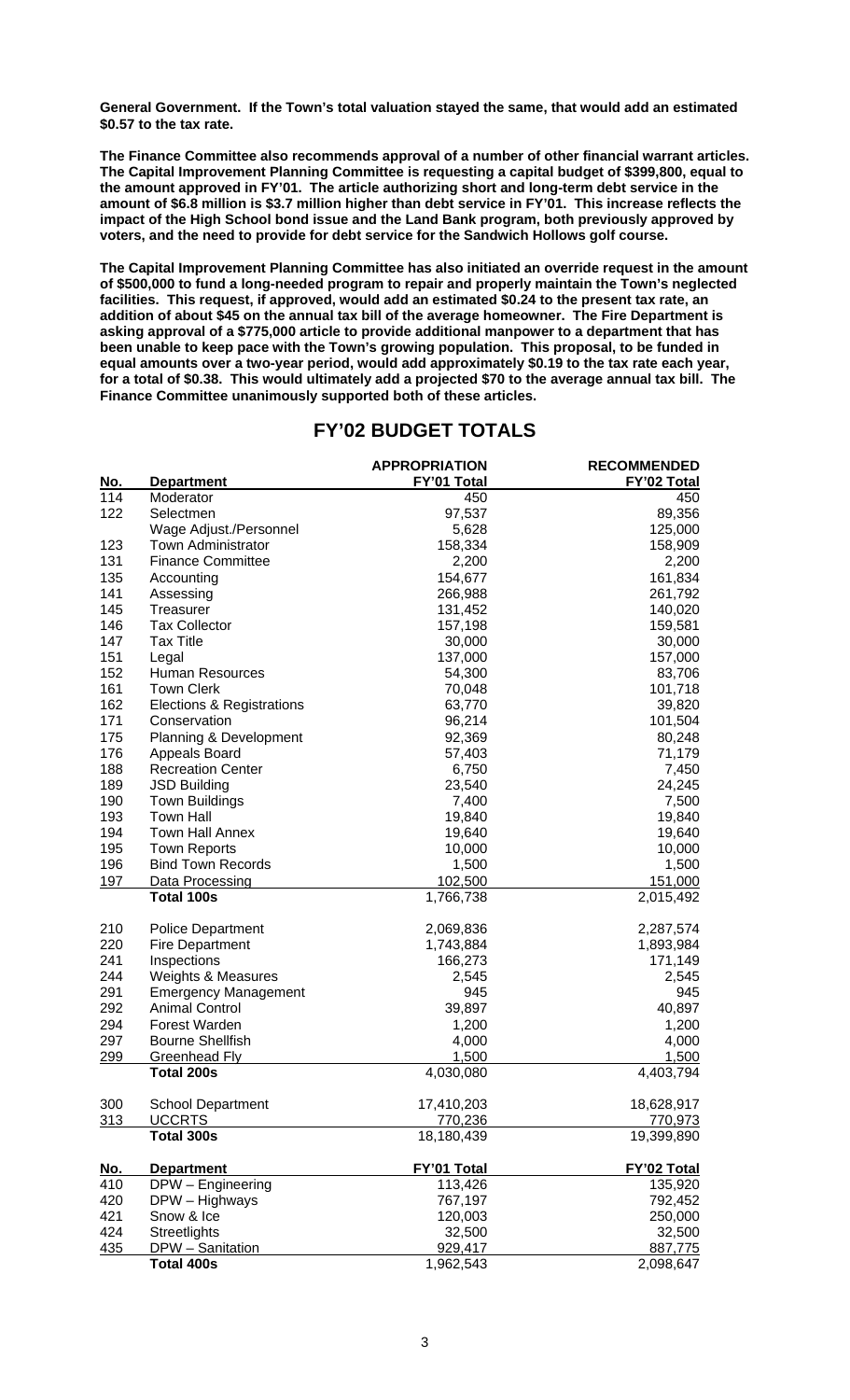| 510 | <b>Health Department</b>       | 124,566    | 128,797      |
|-----|--------------------------------|------------|--------------|
| 522 | <b>Nursing Department</b>      | 109,678    | 113,907      |
| 541 | Council on Aging               | 90,525     | 93,575       |
| 543 | <b>Veterans Services</b>       | 26,723     | 29,233       |
| 544 | Human Services Building        | 23,950     | 23,950       |
| 547 | <b>Disabilities Commission</b> | 1,500      | <u>1,500</u> |
|     | Total 500s                     | 376,942    | 390,962      |
| 610 | Library                        | 557,081    | 608,878      |
| 629 | Youth Task Force               | 2,000      | 2,000        |
| 630 | <b>Recreation Department</b>   | 63,349     | 66,686       |
| 650 | DPW - Parks                    | 207,443    | 217,291      |
| 670 | Archives                       | 8,000      | 8,000        |
| 671 | Hoxie House / Grist Mill       | 7,865      | 12,115       |
| 693 | Memorial Day                   | 1,200      | 1,200        |
| 694 | Historic District              | 9,233      | 9,500        |
|     | Total 600s                     | 856,171    | 925,670      |
| 940 | Insurance                      | 294,500    | 294,500      |
|     | Total 900s                     | 294,500    | 294,500      |
|     | <b>TOTAL TOWN BUDGET</b>       | 27,467,413 | 29,528,955   |

**VOTED:** That the Town hear the report of the Finance Committee and raise and appropriate \$29,528,955.00 to defray Town expenses for the Fiscal Year 2002, to be divided among the various departments as printed in the warrant. This was a voice vote and declared carried by the Moderator.

# **ARTICLE 5**

To see if the Town will vote to raise and appropriate or transfer from available funds the sum of \$775,000.00 to be expended under the direction of the Board of Selectmen to provide Fire Department services, including benefits, subject to a favorable vote to override Proposition Two and One-half, socalled, pursuant to M.G.L. c.59, §21C(g), on May 10, 2001, or take any action relative thereto.

 **VOTED:** That the Town raise and appropriate \$775,000.00 to be expended under the direction of the Board of Selectmen to provide Fire Department Services, including benefits, subject to a favorable vote to override Proposition two and one-half, so called, pursuant to M.G.L. Chapter 59, Section 21C(g) on May 10, 2001. This was a voice vote and declared carried by the Moderator.

At 7:45 P.M. the meeting was temporarily recessed and the Special Town Meeting was convened by Moderator Blank.

# **ARTICLE 1**

To see if the Town will vote to raise and appropriate or transfer from available funds a sum of money, to be expended under the direction of the Board of Selectmen, for the purpose of reducing a projected FY'01 deficit in the Snow and Ice Account, or take any action relative thereto.

**UNANIMOUSLY VOTED:** That the Town transfer and appropriate \$95,000.00 from Surplus Revenue and the following amounts from Fiscal Year 2001 Budgets:

| \$60,000.00 from the DPW-Sanitation Budget   |
|----------------------------------------------|
| 5,000.00 from the DPW-Highway Budget         |
| 20,000.00 from the DPW-Park Budget           |
| 20,000.00 from the Data Processing Budget    |
| 15,000.00 from the Tax Title Budget          |
| 5,000.00 from the Elections and Registration |
| 5,000.00 from the Inspections Budget         |
|                                              |

for a total of \$225,000.00 to reduce the FY 2001 deficit in the Snow and Ice Account.

The Moderator then adjourned the Special Town Meeting at 8:50 P.M. and reconvened the Annual Town Meeting.

# **ARTICLE 6**

To see if the Town will vote to hear the report of the Capital Improvement Planning Committee, and further, to see if the Town will vote to raise and appropriate or transfer from available funds a sum of \$399,800.00, to be expended under the direction of the Board of Selectmen, for the purpose of purchasing and repairing equipment, vehicles, and buildings, and providing related services in accordance with the following list, or take any action relative thereto.

| <b>Town Hall Copier</b>      | 12,000.00 |
|------------------------------|-----------|
| Fire Department Water Tanker | 61,000.00 |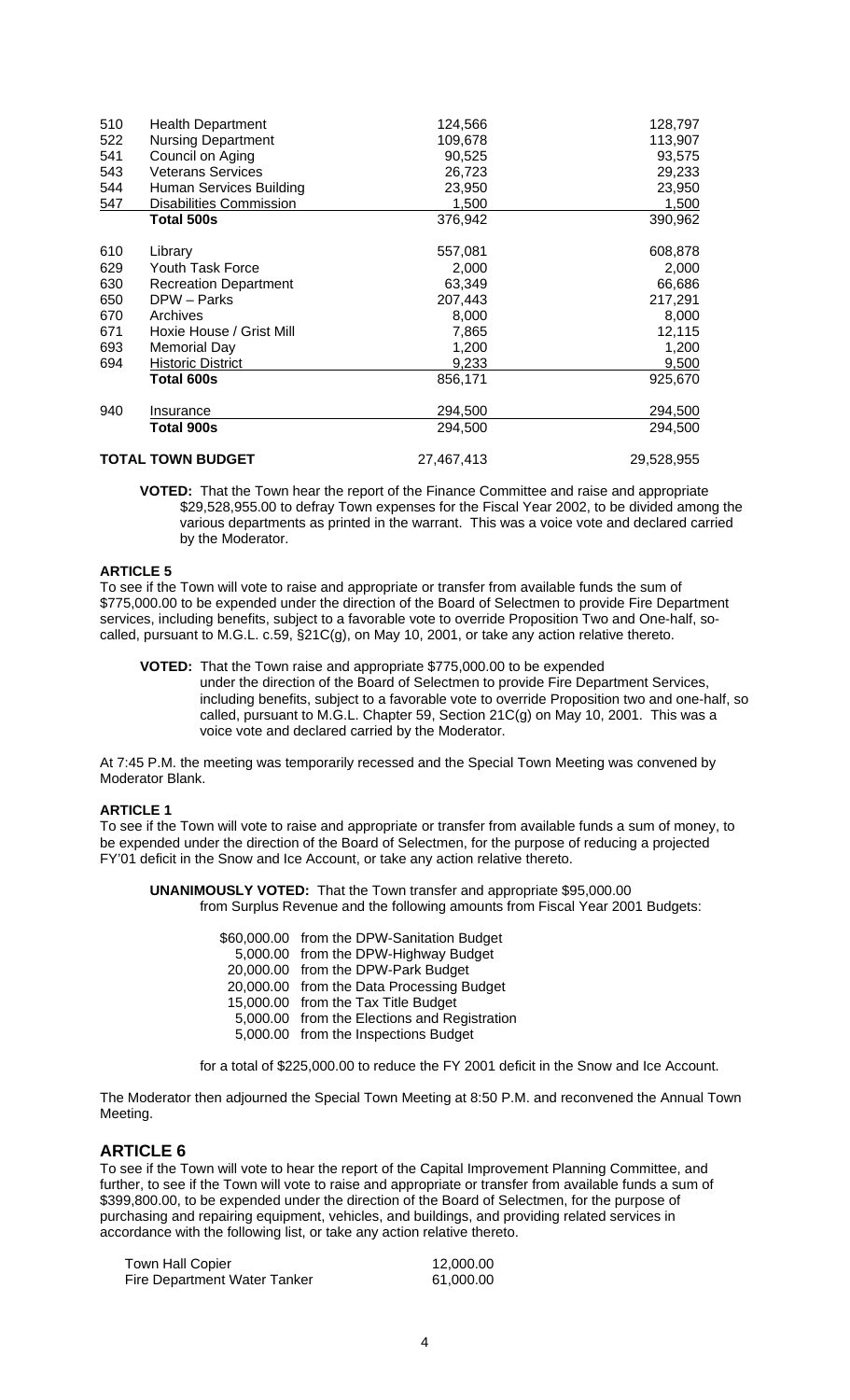| <b>Inspections Vehicle</b>              | 28,000.00  |
|-----------------------------------------|------------|
| <b>DPW Street Sweeper</b>               | 105,000.00 |
| DPW Aerial Lift (Lease Purchase)        | 40,000.00  |
| DPW Mower & Trailer                     | 12,000.00  |
| Oak Ridge / Forestdale Parking Lots     | 25,000.00  |
| <b>Inspections Copier</b>               | 9,500.00   |
| <b>Conservation Land Improvements</b>   | 16,000.00  |
| <b>JSD Storage Shed</b>                 | 5,000.00   |
| <b>Police Station Bathroom</b>          | 9,500.00   |
| <b>Nursing Department Improvements</b>  | 1,800.00   |
| <b>Recreation Tennis Court Lights</b>   | 5,000.00   |
| <b>Recreation Sailboat Replacements</b> | 5,000.00   |
| <b>Building / Capital Purchases</b>     | 65,000.00  |
|                                         |            |

**UNANIMOUSLY VOTED:** That the Town hear the report of the Capital Improvement Planning Committee, and further, raise and appropriate \$399,800.00, to be expended under the direction of the Board of Selectmen, for the purpose of purchasing and repairing equipment, vehicles, and buildings and providing related services in accordance with the list printed in the warrant under Article 6.

## **ARTICLE 7**

To see if the Town will vote to raise and appropriate or transfer from available funds the sum of \$500,000.00 to be expended under the direction of the Board of Selectmen to secure professional services and complete building repairs, maintenance and improvements subject to a favorable vote to override Proposition Two and One-half, so-called, pursuant to M.G.L. c.59, §21C(g), on May 10, 2001, or take any action relative thereto.

**VOTED:** That the Town raise and appropriate \$500,000.00 to be expended under the direction of the Board of Selectmen, to secure professional services and complete building repairs, maintenance and improvements, subject to a favorable vote to override proposition two and one-half, so called, pursuant to M.G.L., Chapter 59, Section 21C(g) on May 10, 2001. This was a voice vote and declared carried by the Moderator.

## **ARTICLE 8**

To see if the Town will vote to transfer and appropriate a sum of \$214,746.00 from the Ambulance Fund, to be expended under the direction of the Board of Selectmen, for the purpose of purchasing equipment for the Fire Department in accordance with the following list, and further, to see if the Town will vote to transfer and appropriate a sum of \$136,853.00 from the Ambulance Fund, to be expended under the direction of the Board of Selectmen, for the purpose of providing Fire Department services, supplies, and equipment in accordance with the following list, or take any action relative thereto.

| <b>Quint Payment</b>                 | 41,900.00  |
|--------------------------------------|------------|
| Replace Ambulance Chassis            | 87,500.00  |
| Replace Fire Chief Cruiser           | 27,000.00  |
| Purchase AEDs for Town Departments   | 39,846.00  |
| <b>Replace Pagers</b>                | 18,500.00  |
|                                      | 214,746.00 |
|                                      |            |
| Ambulance Billing Service & Training | 55,000.00  |
| <b>Ambulance Supplies</b>            | 81,853.00  |
|                                      | 136.853.00 |

**UNANIMOUSLY VOTED:** That the Town transfer and appropriate \$214,746.00 from the Ambulance Income Account, to be expended under the direction of the Board of Selectmen for purchasing equipment for the Fire Department, and further, to transfer and appropriate \$136,853.00 from the Ambulance Income Account, to be expended under the direction of the Board of Selectmen, for providing Fire Department services, supplies and equipment in accordance with the list as printed in the warrant under Article 8.

#### **ARTICLE 9**

To see if the Town will vote to raise and appropriate or transfer from available funds a sum of money for the payment of Interest on Loans, or take any action relative thereto.

**UNANIMOUSLY VOTED:** That the Town raise and appropriate \$2,134,844.63, transfer and appropriate \$365,662.37 from Overlay Surplus, transfer and appropriate from School Construction Interest \$321,000.00 and transfer and appropriate \$1,900.00 from the Ambulance Income Account for the payment of Interest in Loans in FY 2002.

#### **ARTICLE 10**

To see if the Town will vote to raise and appropriate or transfer from available funds a sum of money for the payment of Principal on Loans, or take any action relative thereto.

**UNANIMOUSLY VOTED:** That the Town raise and appropriate \$1,555,871.00, transfer and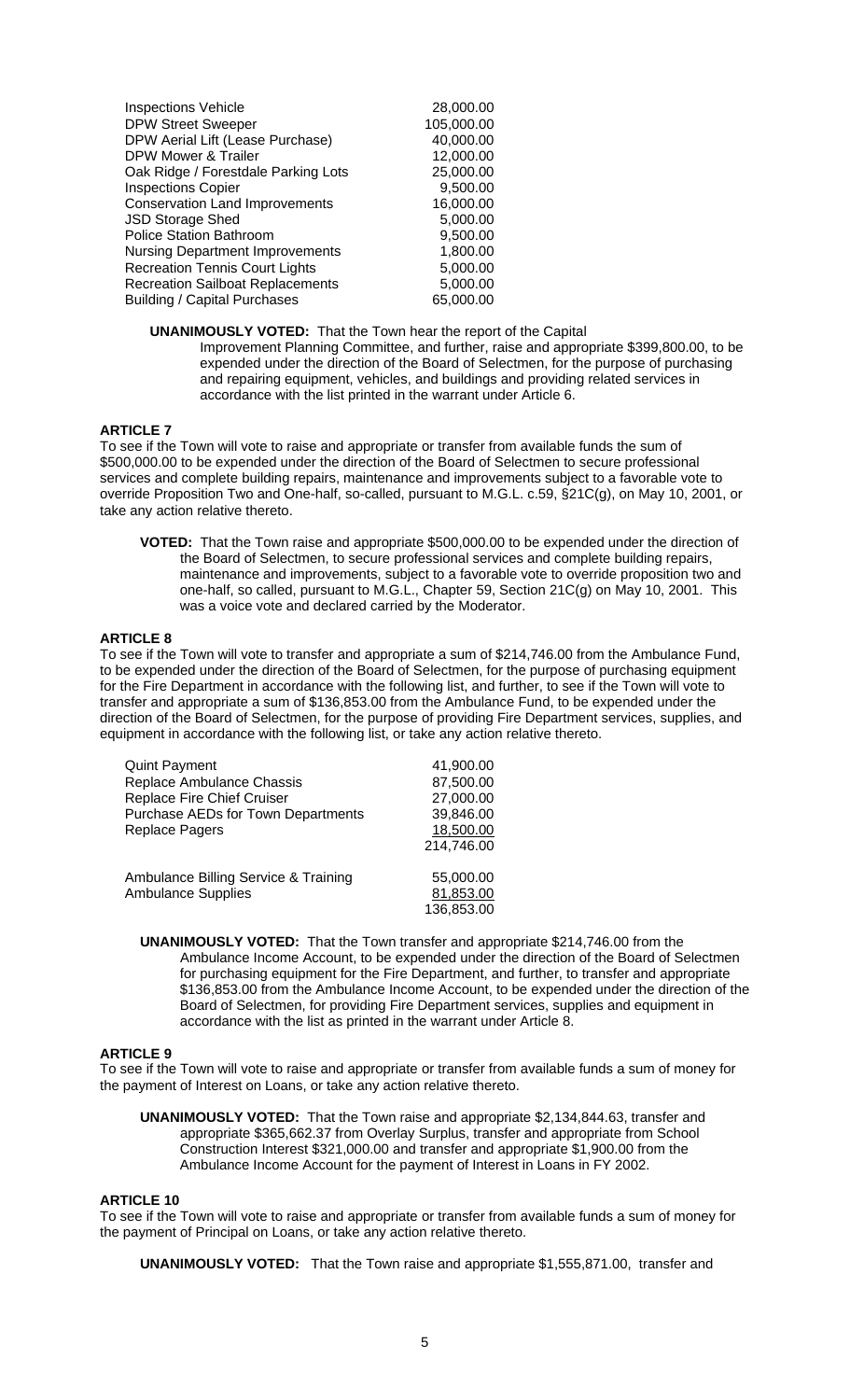appropriate \$1,689,129.00 from Surplus Revenue, transfer and appropriate \$110,000.00 from the Golf Course Income Account, and transfer and appropriate \$40,000.00 from the Ambulance Income Account for the payment of principal on loans for FY 2002.

## **ARTICLE 11**

To see if the Town will vote to raise and appropriate or transfer from available funds a sum of money for the payment of Interest on Loans and Principal on Loans from the Cape Cod Land Bank account as authorized by Chapter 293 of the Acts of 1998, or take any action relative thereto.

 **UNANIMOUSLY VOTED:** That the Town transfer and appropriate from the Land Bank Tax proceeds \$589,050.00 for the payment of Interest and Principal on Loans for FY 2002, as authorized by Chapter 293 of the Acts of 1998.

## **ARTICLE 12**

To see if the Town will vote to appropriate the sum of money, received or to be received, from the Chapter 90 State Aid to Highways Program for highway construction and/or maintenance on any State approved road during FY'02, or take any action relative thereto.

**UNANIMOUSLY VOTED:** That the Town appropriate \$370,972.73 from monies received, or to be received from the Chapter 90 State Aid to Highways Program under Chapter 53(B) of the Acts of 1999 and Chapter 150 of the Acts of 2000 for Highway Construction and/or Maintenance on any State-approved road.

## **ARTICLE 13**

To see if the Town will vote to transfer and appropriate \$4,837,430.00, received or to be received, under the Chapter 70 Education Reform Act Program, said funds to be expended under the direction of the School Committee, for School Department purposes during FY'02, or take any action relative thereto.

 **UNANIMOUSLY VOTED:** That the Town transfer and appropriate \$4,837,430.00 received, or to be received, under the Chapter 70 Education Reform Act Program, said funds to be expended under the direction of the School Committee for School Department purposes during FY 2002.

## **ARTICLE 14**

To see if the Town will vote to raise and appropriate or transfer from available funds a sum of \$1,327,747.00 to pay employee benefit assessments as listed below, or take any action relative thereto.

| Medicare / FICA                     | 240,000.00   |
|-------------------------------------|--------------|
| <b>County Retirement Assessment</b> | 1,087,747.00 |

 **UNANIMOUSLY VOTED:** That the Town raise and appropriate \$148,321.00 from additional Lottery aid, said funds to be expended under the direction of the Board of Selectmen, for paying Employee Benefit Assessments as listed in the warrant under Article 14.

#### **ARTICLE 15**

To see if the Town will vote to transfer and appropriate the sum of \$22,000.00 from the Cemetery Trust Fund Account to the FY'02 Department of Public Works Parks, Buildings and Grounds Division operating budget, to be expended under the direction of the Board of Selectmen, for the purpose of maintaining the Town's cemeteries and grounds, or take any action relative thereto.

**UNANIMOUSLY VOTED:** That the Town transfer and appropriate \$22,000.00 from the new Town Cemetery Trust Fund Account to the FY 2002 Department of Public Works, Parks, Buildings and Grounds Division Operating Budget, to be expended under the direction of the Board of Selectmen for maintaining the Town's cemeteries and grounds.

#### **ARTICLE 16**

To see if the Town will vote to transfer and appropriate money received or to be received from the State Aid to Libraries Account to the FY'02 Library operating budget, to be expended under the direction of the Board of Selectmen, or take any action relative thereto.

**UNANIMOUSLY VOTED:** That the Town transfer and appropriate \$24,249.69 received from the State Aid to Libraries Account to the FY 2002 Library Operating Budget, to be expended under the direction of the Board of Selectmen.

#### **ARTICLE 17**

To see of the Town will vote to raise and appropriate or transfer from available funds a sum of \$250,000.00 to establish the Reserve Account for FY'02, or take any action relative thereto.

**UNANIMOUSLY VOTED:** That the Town transfer and appropriate \$250,000.00 from the Overlay Surplus to establish a Reserve Account for Fiscal Year 2002.

#### **ARTICLE 18**

To see if the Town will vote to raise and appropriate or transfer from available funds the sum of \$21,200.00, to be expended under the direction of the Board of Selectmen, to fund various Social Service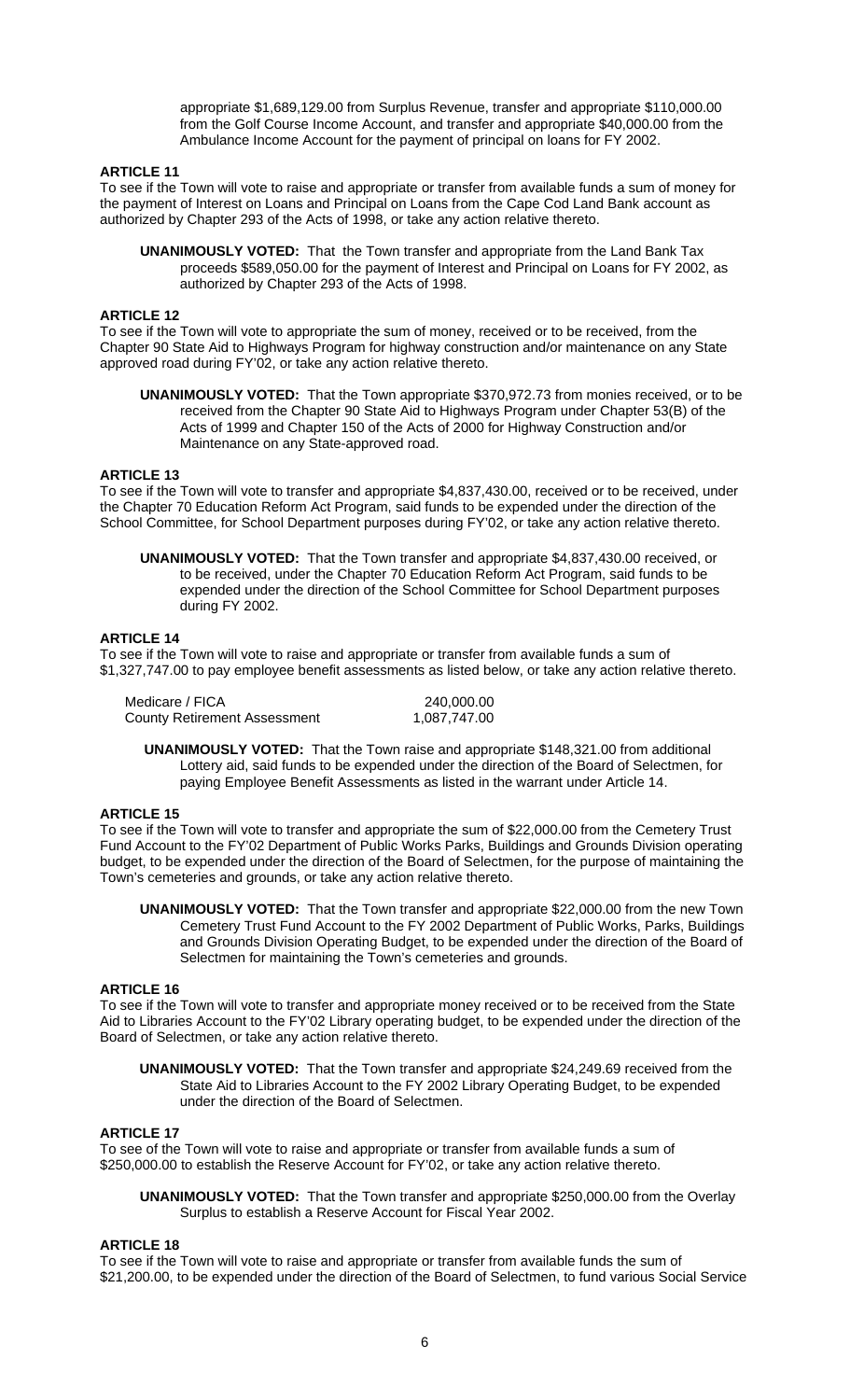Programs for services to be performed for and on behalf of Sandwich residents as listed below, or take any action relative thereto.

| Independence House                 | 6,400.00 |
|------------------------------------|----------|
| Legal Services of Cape Cod         | 2,000.00 |
| Nauset Workshop                    | 1,500.00 |
| Gosnold / Children's Services      | 6,000.00 |
| <b>Special Olympics</b>            | 400.00   |
| Cape Cod Child Development         | 1,200.00 |
| <b>Sight Loss Services</b>         | 600.00   |
| <b>Upper Cape AIDS Council</b>     | 2,000.00 |
| Big Brothers / Big Sisters         | 500.00   |
| <b>Consumer Assistance Council</b> | 100.00   |
| <b>Elder Services</b>              | 500.00   |
|                                    |          |

**UNANIMOUSLY VOTED:** That the Town raise and appropriate \$21,200.00, to be expended under the direction of the Board of Selectmen, to fund various social service programs for services to be performed for and on behalf of Sandwich residents, as listed in the warrant under Article 18.

## **ARTICLE 19**

To see if the Town will vote to transfer and appropriate the FY'01 income from the Hoxie House and Grist Mill for the FY'02 operation and maintenance of the Hoxie House and Grist Mill, including salaries and expenses, to be expended under the direction of the Board of Selectmen, or take any action relative thereto.

**UNANIMOUSLY VOTED:** That the Town transfer and appropriate \$35,000.00 from the Hoxie House and Grist Mill for the operation and maintenance of the Hoxie House and Grist Mill, including salaries and expenses, to be expended under the direction of the Board of Selectmen.

## **ARTICLE 20**

To see if the Town will vote to transfer and appropriate a sum of \$15,018.00, to be expended under the direction of the Board of Selectmen, to be paid to the Town of Barnstable for the residents of Sandwich to have beach privileges at Sandy Neck Beach, or take any action relative thereto.

**UNANIMOUSLY VOTED:** That the Town transfer and appropriate \$15,018.00 from the Beach Parking Account, to be expended under the direction of the Board of Selectmen, to be paid to the Town of Barnstable for the residents of Sandwich to have beach privileges at Sandy Neck Beach.

## **ARTICLE 21**

To see if the Town will vote to transfer and appropriate the sum of \$42,695.00, to be expended under the direction of the Board of Selectmen, from the Beach and Recreation Account for the purpose of providing FY'02 Recreation Department and beach cleaning services, or take any action relative thereto.

**UNANIMOUSLY VOTED:** That the Town transfer and appropriate \$42,695.00 from the Beach Parking Account, to be expended under the direction of the Board of Selectmen for providing FY 2002 Recreation Department and Beach Cleaning Services.

#### **ARTICLE 22**

To see if the Town will vote in accordance with the provisions of M.G.L. c. 44, §53F1/2 to raise and appropriate or transfer from available funds a sum of money, to be expended under the direction of the Board of Selectmen, for the purpose of establishing the FY'02 operating budget for Sandwich Hollows Golf Club, or take any action relative thereto.

**VOTED:** That the Town, in accordance with the provisions of M.G.L. Chapter 44, Section 53F1/2 transfer from available funds received, or to be received by the Sandwich Hollows Golf Club the sum of \$986,869.00, to be expended under the direction of the Board of Selectmen for establishing the FY 2002 operating budget for Sandwich Hollows Golf Club. This was a voice vote and declared carried by the Moderator.

#### **ARTICLE 23**

To see if the Town will vote to raise and appropriate or transfer from available funds a sum of money for the use of the Sandwich School Department, to be expended for the annual ordinary operating costs of the community access cable studio at Sandwich High School, to be offset by an amount not to exceed the amount of said facility's actual FY'01 receipts, or such other amount as may be approved by the Commissioner of Revenue, or take any action relative thereto.

**UNANIMOUSLY VOTED:** That the Town raise and appropriate \$13,125.00, to be expended under the direction of the School Committee, for the Annual Ordinary Operating Costs of the Community Access Cable Studio at Sandwich High School as printed in the warrant.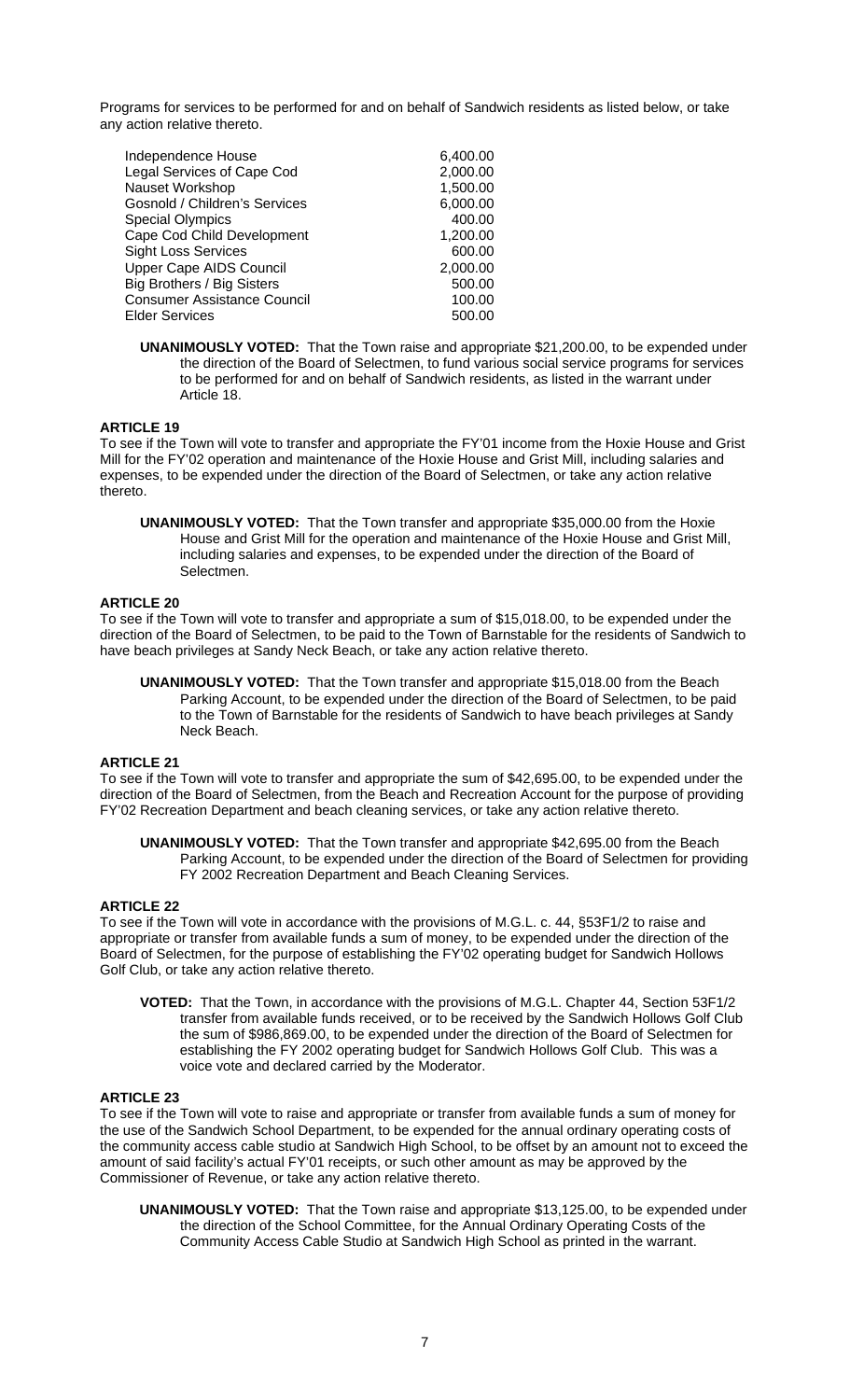## **ARTICLE 24**

To see if the Town will vote to accept the provisions of M.G.L. c. 59, §5K to establish a senior citizen property tax work-off program, and further, to see if the Town will vote to raise and appropriate or transfer from available funds a sum of \$2,500.00, to be expended under the direction of the Board of Selectmen, for the purpose of continuing the Senior Volunteer Tax Credit Program during FY'02, or take any action relative thereto.

**UNANIMOUSLY VOTED:** That the Town accept the provisions of M.G.L. Chapter 59, Section 5K to establish a Senior Citizen Property Tax Work Off Program, and further, raise and appropriate \$2,500.00, to be expended under the direction of the Board of Selectmen, for continuing the Senior Volunteer Tax Credit Program in FY 2002.

#### **ARTICLE 25**

To see if the Town will vote to raise and appropriate or transfer from available funds a sum of \$47,208.00, to be expended under the direction of the Board of Selectmen, for the purpose of funding the FY'02 Sandwich Promotions Fund as established under Chapter 227 of the Acts of 1997, or take any action relative thereto.

**UNANIMOUSLY VOTED:** That the Town transfer and appropriate \$47,208.00, to be expended under the direction of the Board of Selectmen, for funding the FY 2002 Sandwich Promotions Fund as established under Chapter 227 of the Acts of 1997.

### **ARTICLE 26**

To see if the Town will vote to make the office of Town Clerk an appointed office, to be filled by appointment of the Board of Selectmen, in accordance with M.G.L. c.41, §1B, or take any action relative thereto.

**VOTED:** That the Town make the office of Town Clerk an appointed office, to be filled by appointment of the Board of Selectmen, in accordance with M.G.L., Chapter 41, Section 1B. This was a hand vote of 161 Yes and 225 No and declared **not carried** by the Moderator.

#### **ARTICLE 27**

To see if the Town will vote to make the office of Tax Collector an appointed office, to be filled by appointment of the Board of Selectmen, in accordance with M.G.L. c.41, §1B, or take any action relative thereto.

 **VOTED:** That the Town make the office of Tax Collector an appointed office, to be filled by appointment of the Board of Selectmen, in accordance with M.G.L., Chapter 41, Section 1B. This was a voice vote and declared **not carried** by the Moderator.

#### **ARTICLE 28**

To see if the Town will vote to amend the Sandwich Town Bylaws by amending Section 6.00, Temporary Transient Business: Door to Door, by inserting the word "services" after the word "goods" in Part 1, by increasing the fine for any offense from \$200.00 to \$300.00 in Part 4, and by adding the following sentence at the end of Part 4, or take any action relative thereto:

Any violation of this bylaw which involves a person aged 60 or older or a handicapped person as defined by M.G.L. c.265, §13R may be used as evidence in a criminal complaint of larceny as described in M.G.L. c.266, §30.

**UNANIMOUSLY VOTED:** That the Town amend the Sandwich Town ByLaws by amending Section 6.00, Temporary Transient Business: Door to Door, as printed in the warrant under Article 28.

#### **ARTICLE 29**

To see if the Town will vote to amend the Sandwich Town Bylaws by deleting Section 2.96, Personnel Board, or take any action relative thereto.

**UNANIMOUSLY VOTED:** That the Town amend the Sandwich Town ByLaws by deleting Section 2.96, Personnel Board.

#### **ARTICLE 30**

To see if the Town will vote to amend the Sandwich Town Bylaws by deleting Section 3.80, Motor Boat Operations – Snake Pond, or take any action relative thereto.

 **VOTED:** That the Town amend the Sandwich Town ByLaws by deleting Section 3.80, Motor Boat Operations – Snake Pond. This was a voice vote and declared carried by the Moderator.

#### **ARTICLE 31**

To see if the Town will vote to authorize the Board of Selectmen to petition the General Court to the end that legislation be adopted to authorize the Chief of Police or his/her designee to carry out the powers and duties assigned to the Board of Selectmen with respect to dogs under the provisions of M.G.L. c.140, §157, or take any action relative thereto.

**VOTED:** That the Town authorize the Board of Selectmen to petition the General Court to the end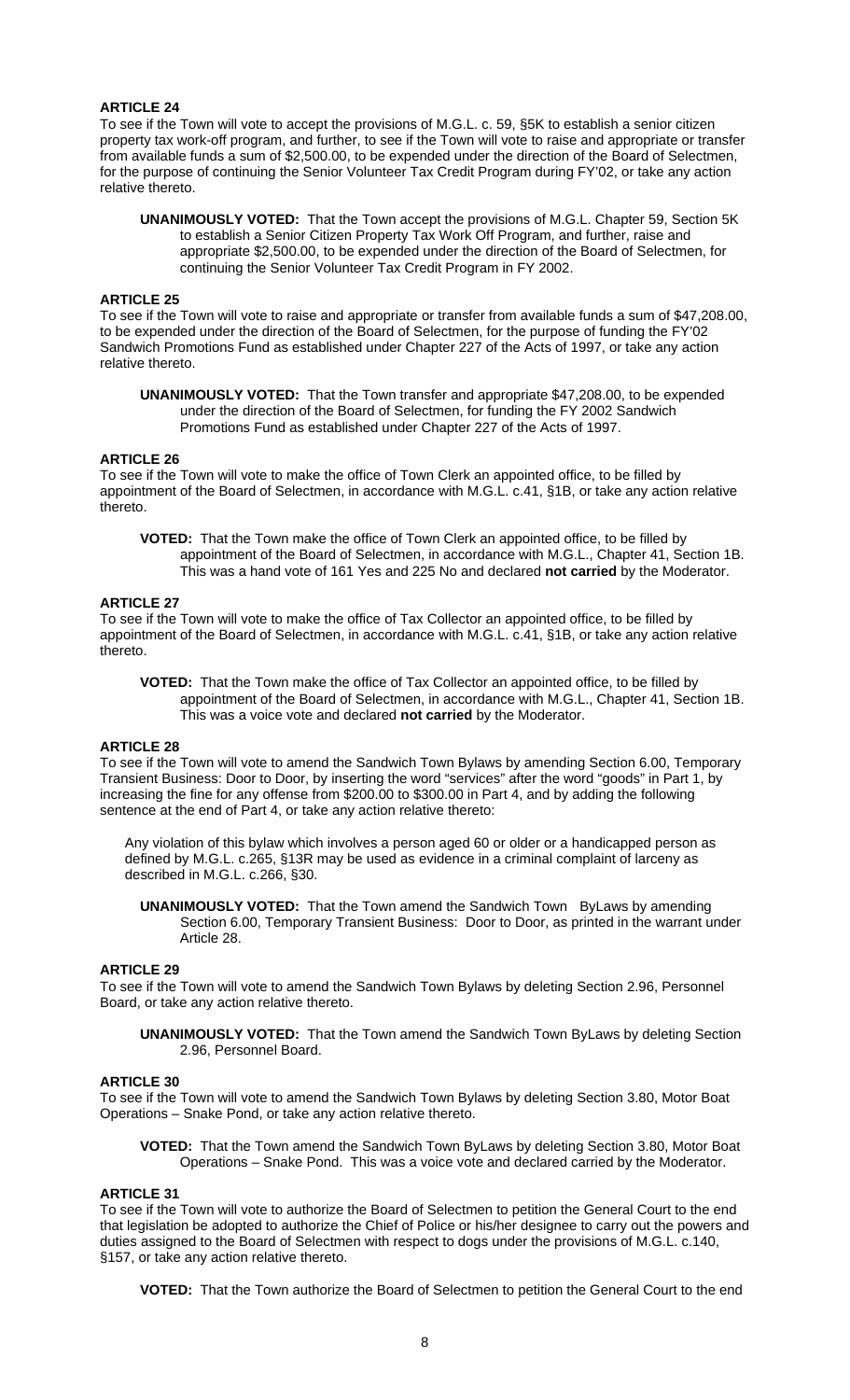that legislation be adopted to authorize the Chief of Police or his/her designee to carry out the powers and duties assigned to the Board of Selectmen with respect to dogs under the provisions of M.G.L., c. 140, §157, or take any action relative thereto. This was a voice vote and declared carried by the Moderator.

## **ARTICLE 32**

To see if the Town will vote to amend the Sandwich Protective Zoning By-laws by adding Section 2440 through 2450 Demolition Delay to Article II Use and Intensity Regulations, or take any action relative thereto.

## **Section 2440. DEMOLITION DELAY**

**Intent and Purpose.** This by-law is adopted to preserve and protect significant buildings within the Town of Sandwich which reflect distinctive features of architectural, cultural, political, economic or social history of the Town and /or Commonwealth; to encourage property owners of significant buildings to seek ways to preserve, rehabilitate or restore such buildings rather than demolish them; and by furthering these purposes, to preserve the historical resources of the Town and promote the public welfare, and to make the Town a more attractive and desirable place in which to live. To achieve these purposes, the Sandwich Historical Commission (Commission) is empowered to advise the Inspector of Buildings with respect to the issuance of demolition permits for significant buildings. The issuance of demolition permits for significant buildings is regulated as provided in this by-law.

# **Section 2441. Exceptions.** If any of the provisions of this by-law conflict

with the special act of the legislature creating the Old King's Highway Historic District Committee, the state act shall prevail.

**Section 2442. Definitions.**<br>**Building -** Any combination of materials forming a shelter for persons, animals, property, or an activity.

**Significant Building -** Any building, or portion thereof, constructed prior to 1950, within the Town that the Commission determines to be in the public interest to be preserved or rehabilitated, and whose demolition would be detrimental to the historical and /or architectural heritage and resources of the Town.

**Demolition -** The act of pulling down, destroying, removing, or razing a building, or commencing the work of total or substantial destruction with the intent of completing the same. A structure shall be considered demolished if it is destroyed due to the owner's failure to maintain a watertight and secure structure. A structure will also be considered demolished if more than twenty-five percent (25%) of the front or side elevations are removed, or covered. Each elevation shall be calculated separately.

**Historic District -** The Old King's Highway Regional Historic District, or any other historic district which from time to time may be established under Massachusetts General Law Chapter 40C.

## **Section 2443. Procedure.** No permit for the demolition of a building shall

be issued other than in conformity with the provisions of Section 2440 through 2449 inclusive of this bylaw, notwithstanding the provisions of other codes and by-laws applicable to demolition of buildings and permits issued therefore.

a. An application to the Building Department for a demolition permit shall be made and co-signed by the owner (s) of record of the subject property at the time of the application.

b. The Inspector of Buildings, on the day of the application for demolition, or within the next five successive business days, shall submit a copy of the application for demolition to the Commission. Within five business days of the receipt by the Inspector of Buildings of said application the Inspector of Buildings shall personally inspect the site and verify that the application:

- 1. Is complete.
- 2. The name, address, telephone number, and any other form of reference information required by the application are correct.
- 3. A map referencing current Assessor's map and parcel numbers showing the location of the building to be demolished is submitted.
- 4. A statement of the reason for the proposed demolition and data supporting said reason to establish justification for the request for demolition is submitted.
- 5. A description of the building, or part thereof, to be demolished, including photographs is submitted.

**Section 2444. Initial Determination.** Within 14 business days of the receipt of the application by the Commission, the members shall make an initial determination as to whether the building is significant. Within 21 days after the receipt of the application, the Commission shall notify the Inspector of Buildings in writing, with copies to the Town Clerk, the Director of Planning & Development, and the owner of record as indicated on the application, of their determination regarding the structure. The Commission shall determine if the building described in the application is significant according to one or more of the following criteria:

1. The building is located within any local, or regional historic district; or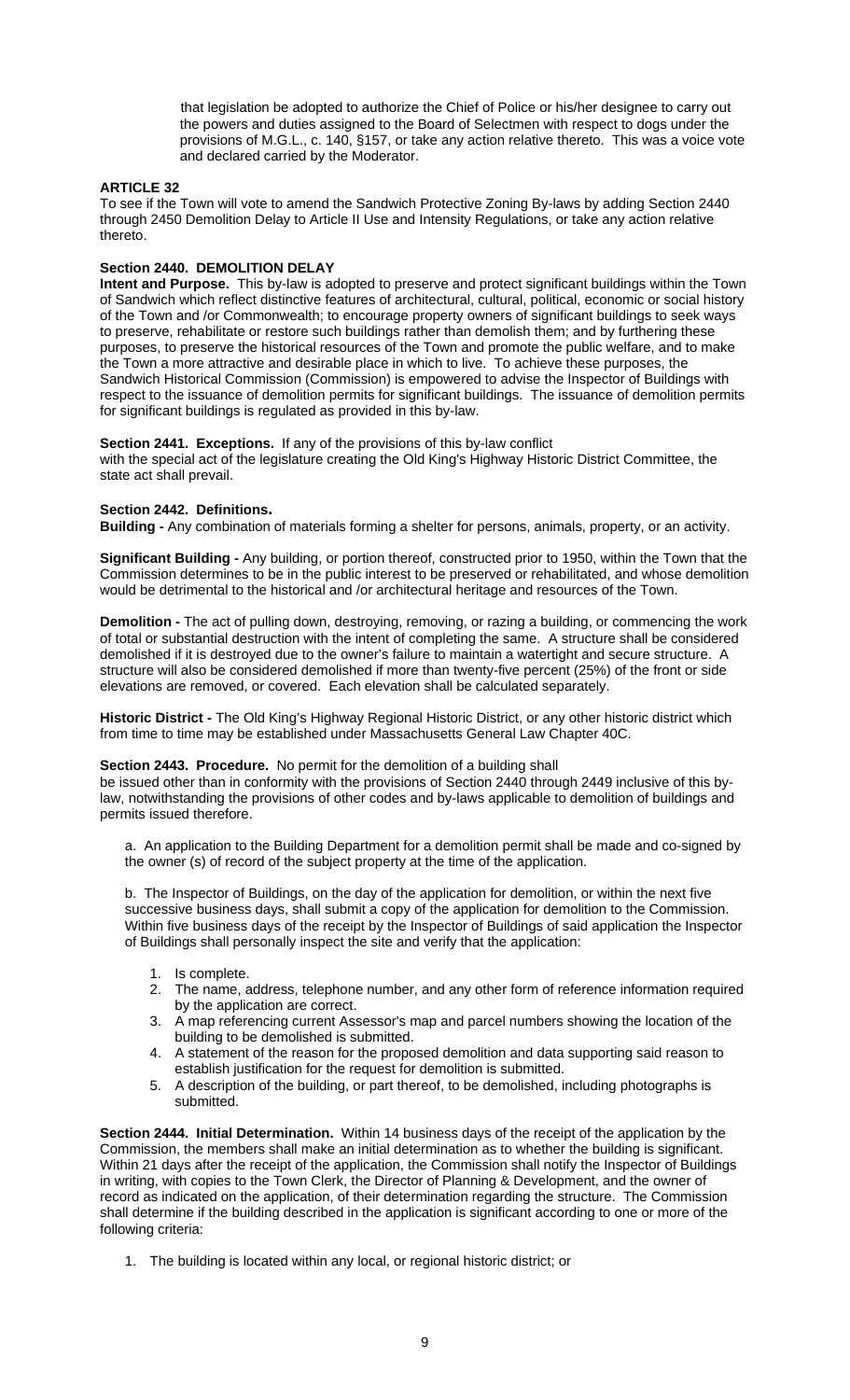- 2. The building is listed on or is within an area listed on the National or State Register of Historic Places; is eligible for listing on the National or State Register of Historic Places; or is a building for which a preliminary determination of eligibility has been made by the Massachusetts Historical Commission; or
- 3. The building, constructed prior to 1950, is associated with one or more significant historic persons or events, or with the broad architectural, cultural, political, economic, or social history of the Town or Commonwealth; or
- 4. The building, constructed prior to 1950, is historically or architecturally significant in terms of period, style, method of building construction, or its association with a significant architect or builder, either by itself or as part of a group of buildings.

**A. Withholding the Demolition Permit.** The Inspector of Buildings shall withhold a demolition permit until the procedural requirements of Section 2444 have been satisfied unless:

- 1. The Inspector of Buildings receives written notice from the Commission that the building does not fall into one or more of the categories described in Section 2444.
- 2. The Inspector of Buildings fails to receive written notice from the Commission of its initial determination as required by Section 2444 within the specified time period; or
- 3. The Inspector of Buildings receives written notice from the Commission that, while the building falls into one or more of the categories described in Section 2444, the Commission clearly could not deem the building significant.

**B. Public Hearing.** If after the Initial Determination Period the Commission determines that the building is significant, the Commission shall hold a public hearing within 45 days after the application is filed with the Inspector of Buildings. The Commission shall give public notice thereof by:

- 1. Publishing notice of time, place and purpose of the hearing in a local newspaper at least 14 days before said hearing.
- 2. Mailing a copy by certified mail of said notice to the applicant; the direct abutters as they appear on a list certified by the Assessors; the Inspector of Buildings; the Director of Planning & Development; to the Old King's Highway Regional Historic District, where applicable; and to the Conservation Commission where applicable; and to any other such persons as the commission shall deem entitled to notice.

**Section 2445. Final Determination.** If, after such hearing, the Commission determines that the demolition of the significant building would not be detrimental to the historical or architectural heritage or resources of the Town, the Commission shall so notify the applicant and the Inspector of Buildings within 10 business days of such determination.

If the Commission determines after a public hearing that the building is significant, and preferably preserved, the Commission shall notify the Inspector of Buildings, Town Clerk, Director of Planning & Development, and the owner of record as indicated on the application of its final determination within 15 business days from the date of the public hearing.

Upon determination by the Commission that a building is a preferably preserved significant building, the owner shall be responsible for properly securing the building, if vacant, to the satisfaction of the Inspector of Buildings. Should the owner fail to secure said building, the loss of it through fire, or other causes shall be considered voluntary demolition for the purposes of Section 2448.

**Section 2446. Extended Withholding of Demolition Permit.** The Inspector of Buildings shall withhold the demolition permit for a period of one year from the date when the final Commission determination of a significant and preferably preserved building was made except as provided in Section 2448.

**Section 2447. Alternatives to Demolition.** If the Commission makes a final determination that the building is "significant and preferably preserved", the Chair of the Commission shall invite the owner of record, the Inspector of Buildings, the Director of Planning & Development, and other persons determined to be directly affected, to participate in an investigation of alternatives to demolition, including, but not limited to, incorporation of the building into future development of the site; adaptive re-use of the building; utilization of financial incentives to rehabilitate the building; seeking a new owner willing to purchase and preserve, restore or rehabilitate the building; or moving the building.

## **Section 2448. Exceptions to Withholding of Demolition Permit/Emergency Demolition**.

- 1. The Inspector of Buildings may issue a demolition permit for a significant building at any time after receipt of written notice from the Commission that it is satisfied that there is no reasonable likelihood that the building can be preserved, restored, rehabilitated, or moved.
- 2. Nothing in this by-law shall restrict the Inspector of Buildings from immediately ordering the demolition of any building in the event of imminent danger to the public's safety or health due to deteriorated conditions. The Inspector of Buildings shall inspect the structure, and findings and reasons for immediate demolition shall be recorded in a written report, a copy of which shall be promptly forwarded to the Commission.

**Section 2449. Enforcement.** The Inspector of Buildings shall institute all actions and proceedings as may be necessary and appropriate to obtain compliance with the requirements of this by-law or to prevent a violation or threatened violation thereof.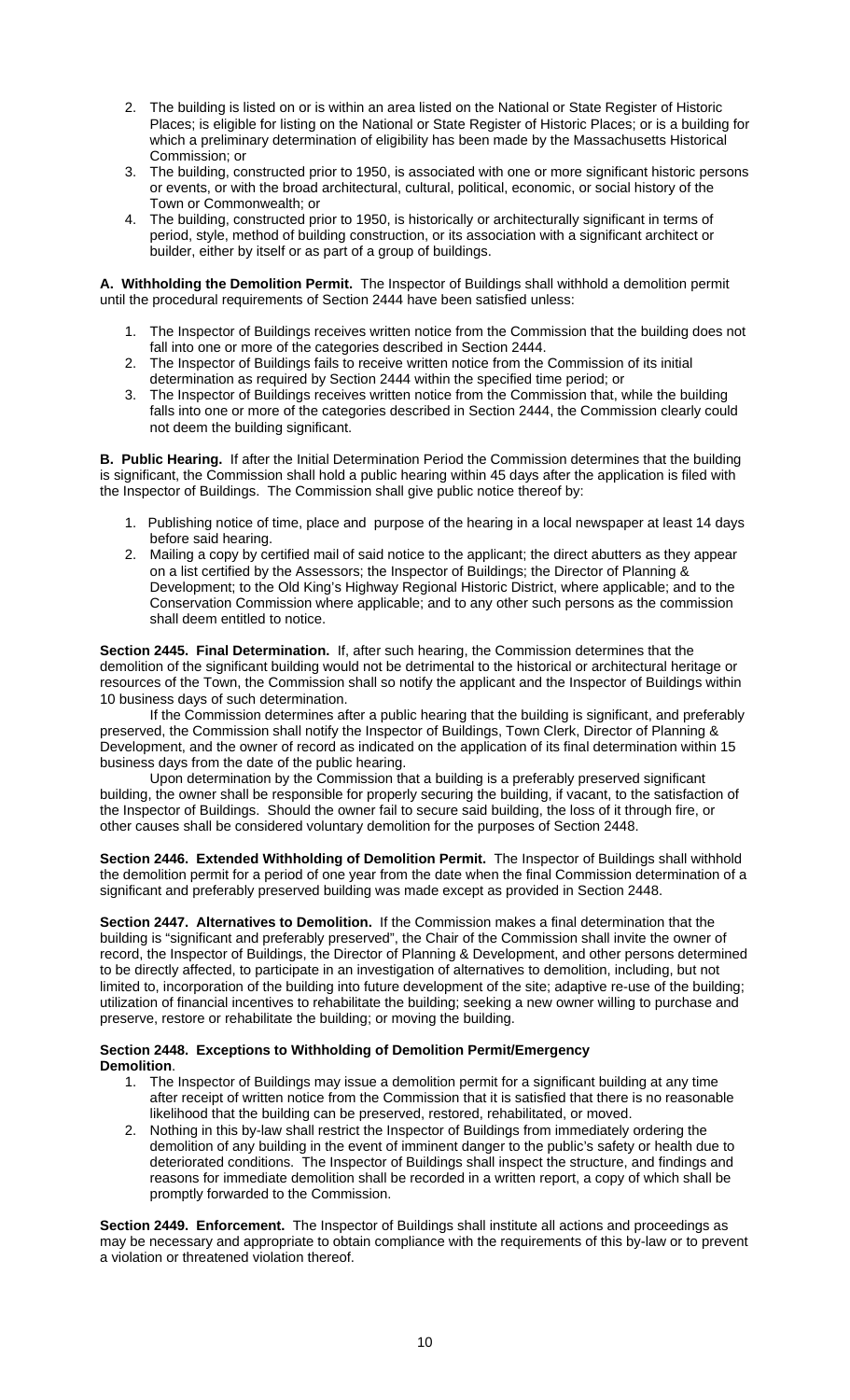**Section 2450. Non-Compliance.** Anyone who demolishes a significant building except pursuant to court order without complying with the provisions of this by-law shall be subject to a fine not to exceed \$300. Each day from the date of the commencement of demolition to the final determination by court of competent jurisdiction shall constitute a separate offense. In no case shall such fines exceed \$3,000.

No building permit shall be issued with respect to any premises upon which a significant building has been voluntarily demolished in violation of the by-law for a period of 2 years after the date of the completion of such demolition. As used herein "premises" includes the parcel of land upon which the demolished significant building was located.

**VOTED:** To indefinitely postpone Article 32. This was a voice vote and declared carried by the Moderator.

## **ARTICLE 33**

To see if the Town will vote to amend the Sandwich Protective Zoning By-law by adding definitions to the Definitions Section as follows, or take any action relative thereto:

**Boat and Watercraft Storage Building -** A structure used for indoor storage of boat and watercraft. The storage of hazardous materials other than those quantities normally associated with boat and watercraft storage shall be prohibited in such structures.

**Medical Services and Technology** - offices and clinics for medical or other health services for the examination and treatment of persons as outpatients, including laboratories that are part of such offices and clinics and pharmaceutical service or technology.

**Natural State -** Land that has not been cleared within the last 20 years, has not been landscaped, or in any way changed from what naturally occurs as a result of remaining undisturbed by human intervention shall be considered to be in a natural state for the purposes of this by-law.

**Other Retail Business Or Service** - An establishment selling or renting goods and services to the general public for personal and household consumption, including but not limited to florist, grocery, or hair styling; stores that offer the following items, including but not limited to antiques, apparel, appliances, art, candy, consignment goods, convenience, crafts, drugs, electronics, liquor, photo supplies, shoes, stationery, video and variety stores. A convenience store that sells gasoline and auto supplies but does not repair, service, or store vehicles shall be considered a retail business.

**Tattoo Establishment / Body Art Establishment -** A location, place, or business where the practices of body art are performed either for profit or not for profit and as further defined by the Sandwich Board of Health Regulations.

**Technology Business or Service** - Such businesses or services include: communications; data warehousing of any media; sales, service, data collection, research, development, assembly and manufacture of communication products, information service products and other electronic technology based business or service.

Mr. Charles Kleekamp moved that the Boat and Watercraft Storage Building section be eliminated from the motion. This was voted by voice vote and declared **not carried** by the Moderator.

 **VOTED:** Voted that the Town amend the Sandwich Protective Zoning ByLaws by adding definitions to the Definitions Section as printed in the warrant under Article 33. This was a voice vote and declared carried by the necessary two-thirds vote by the Moderator.

#### **ARTICLE 34**

To see if the Town will vote to amend the Sandwich Protective Zoning By-laws by adding to Article II, Section 2300, Use Regulation Schedule the following principal uses, or take any action relative thereto:

|                                         | <b>Zoning DISTRICT</b> |                              |            |            |           |   |           |  |  |
|-----------------------------------------|------------------------|------------------------------|------------|------------|-----------|---|-----------|--|--|
|                                         | $R-1$<br>$R-2$         | <b>BL-1</b><br>(6)<br>$BL-2$ | <b>IND</b> | <b>MAR</b> | <b>RD</b> | S | <b>GD</b> |  |  |
| <b>PRINCIPAL USES</b><br>2310.          |                        |                              |            |            |           |   |           |  |  |
| <b>COMMERCIAL USE</b>                   |                        |                              |            |            |           |   |           |  |  |
|                                         |                        |                              |            |            |           |   |           |  |  |
| Boat and watercraft storage<br>building | N                      | N                            | N          | S          | N         | N | N         |  |  |
| Medical Services and                    | N                      | S                            | S          | N          | N         | N | N         |  |  |
| Technology                              |                        |                              |            |            |           |   |           |  |  |
| <b>Technology Business or Service</b>   | N                      | N                            | S          | N          | N         | N | N         |  |  |
| Tattoo/Body Art Establishment           | N                      | N                            | S          | N          | N         | N | N         |  |  |

**and further,**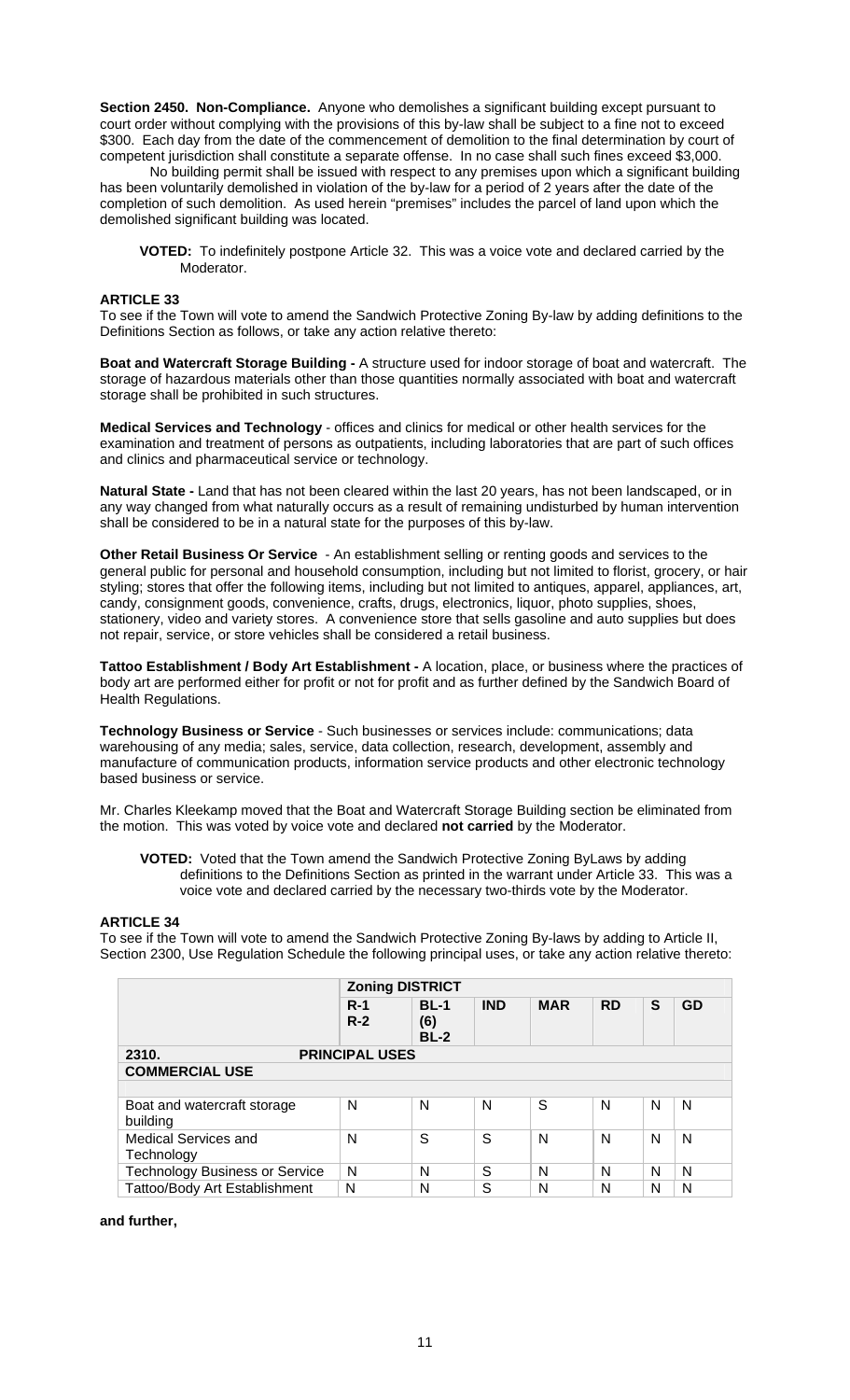by adding note 12 to Section 2320 Accessory Uses, Home Occupation

| 2320.                              | <b>ACCESSORY USES</b> |  |  |  |  |
|------------------------------------|-----------------------|--|--|--|--|
| Home occupation (see Sec. 4110) 12 |                       |  |  |  |  |

12. Tattoo/Body Art Establishments shall be prohibited as home occupations.

Mr. Paul Donoghue moved that Article 33 be amended to change Principal Use of Technology Business or Service in Zone BL-1, BL-2 from N to S.

The amendment was voted by voice vote and declared **carried** by the Moderator.

**UNANIMOUSLY VOTED:** That the Town amend the Sandwich Protective Zoning ByLaws by adding to Article II, Section 2300, Use Regulation Schedule, The Principal Uses as printed in the warrant under Article 34 and as amended to change Principal Use of Technology Business in Zone BL-1, BL-2 from N to S.

#### **ARTICLE 35**

To see if the Town will vote to amend the Sandwich Protective Zoning By-law by adding Article III, General Regulations, Section 3120, Table of Requirements the following parking requirement, or take any action relative thereto:

Supermarket, grocery Store, Convenience Store: One (1) space per 200 square feet of gross floor area.

#### **and further,**

Delete from Section 3120 the requirement for Restaurant (with no seating)

#### **and further,**

Change Section 3120 requirement for Restaurant (with seating) to read as follows: Restaurants: A minimum of five (5) spaces or one (1) space for three (3) seats, plus five (5) spaces per take-out area.

 **UNANIMOUSLY VOTED:** That the Town amend the Sandwich Protective Zoning ByLaw by adding Article III, General Regulations, Section 3120, Table of Requirements, The Parking Requirements as printed in the warrant under Article 35.

#### **ARTICLE 36**

To see if the Town will vote to amend the Sandwich Protective Zoning By-laws, Article III General Regulations, by enumerating existing Section 3510 as subsection a. and subsection b. and adding subsection 3510 c. as follows, or take any action relative thereto:

**c. Vegetation Restoration.** Where a lot or a portion of a lot has been previously cleared and does not currently support any vegetation, the 30% requirement described in Section 3510b shall be met by replanting an area that alone or in combination with existing natural state vegetation shall constitute 30% of the lot area.

- 1. Lots that do not meet the requirements of Section 3510 b shall be planted with a mixture of trees, shrubs, and groundcover species chosen to replicate natural state growth in nearby undisturbed areas.
- 2. Any permit application for a lot that does not meet the requirements of Section 3510 b shall submit, as part of the permit application, a planting plan stamped by a Registered Landscape Architect that shall be acted upon as part of the approval process for the permit.
- 3. The permitting board or agency, as a condition of their permit approval, shall require surety in a form acceptable to the permitting agency or board and the Town Treasurer in an amount sufficient to guarantee the survival of the plantings depicted on the approved restoration planting plan for two growing seasons after planting.
- 4. After such restoration, the restored area shall not be mowed, cleared, or otherwise disturbed.

#### **and further,**

Change the existing paragraph in Section 3510 as follows: (bolding indicates new text to be inserted, strikethrough indicates text to be deleted)

Variations from these two three standards shall require special permits from the Board of Appeals as provided for in Section 1380 herein**.** 

**VOTED:** That the Town amend the Sandwich Protective Zoning ByLaws, Article III General Regulations, by enumerating existing Section 3510 as Subsection a. and Subsection b. and adding Subsection c. and further, to change the existing paragraph in Section 3510 by deleting "two" and adding "three" as printed in the warrant under Article 36. This was a hand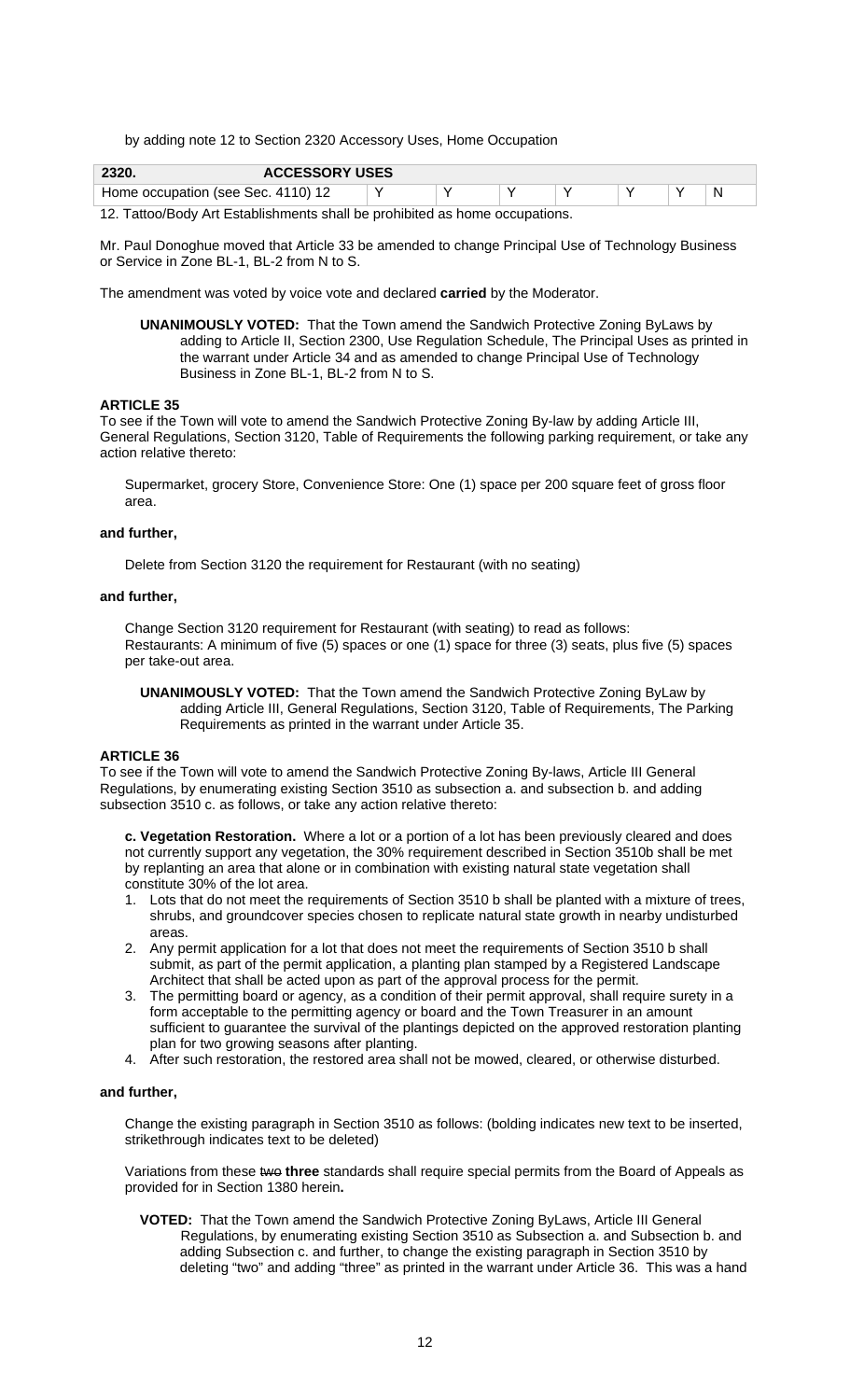vote of 207 Yes and 74 No and declared passed by the necessary two-thirds majority by the Moderator.

## **ARTICLE 37**

To see if the Town will vote to amend the Sandwich Protective Zoning By-law by amending Article II, Use and Intensity Regulations, Section 2540, Multiple Principal Buildings as follows, or take any action relative thereto:

Delete Section 2540 in its entirety.

Add new Section 2540 as follows:

#### **2540. Multiple Principal Buildings on the Same Lot.**

- **a. Residential Districts.** Up to two principal dwellings may be allowed in R-1, R-2, and Ridge zoning districts on the same lot, but only upon issuance of a special permit by the Zoning Board of Appeals. Such a special permit shall not be issued unless the subject lot has at least twice the minimum lot area required for one principal dwelling, at least the required frontage for one principal dwelling; and then only if both proposed dwellings satisfy all of the minimum yard, lot coverage and other dimensional requirements set forth under Section 2600.
- **b. Commercial Districts.** Multiple principal buildings may be allowed in the BL-1, BL-2, Industrial Limited, and Marine Limited Districts, but only upon issuance of a special permit by the Zoning Board of Appeals. Such a special permit shall not be issued unless the subject lot satisfies the minimum requirements set forth in Section 2600 for one building and unless each building satisfies all of the minimum yard and lot requirements set forth in Section 2600.
- **c. Affordable Housing.** In the BL-1 and BL-2 Districts, one dwelling unit may be located within a structure which has a principal non-residential use, but only upon issuance of a special permit by the Zoning Board of Appeals. Additional dwelling units may thereafter be authorized by special permit; however, to be eligible for a special permit for additional dwelling units, a 1:1 ratio of market rate units to affordable units shall be established and maintained. A special permit for such additional dwelling units shall not be issued until after an accessory dwelling unit special permit has been issued by the Planning Board in accordance with Sections 4135-4139 of this Protective Zoning By-law. In addition, no special permit for more than one such unit shall be issued unless adequate parking is provided; appropriate site provisions have been made for both the residential and non-residential uses; and all of the criteria of Section 1330 have been shown to be satisfied.
	- **VOTED:** That the Town amend the Sandwich Protective Zoning ByLaws by amending Article II, Use and Intensity Regulations, Section 2540, Multiple Principal Buildings by deleting Section 2540 in its entirety and adding a new Section 2540 as printed in the warrant under Article 37. This was a voice vote and declared a two-thirds majority by the Moderator.

#### **ARTICLE 38**

To see if the Town will vote to accept the layout of the street listed below, in accordance with Chapter 80 of the General Laws relating to street betterments, as laid out and recommended by the Board of Selectmen, in accordance with the plans thereof, and as approved by the Town Engineer, and further, to see if the Town will vote to authorize and instruct the Board of Selectmen to take by eminent domain on behalf of the Town such land as may be necessary therefore, and to raise and appropriate or transfer from available funds a sum of money for said purpose, or take any action relative thereto.

 Sheriff's Lane Castle Lane Sherwood Lane Nottingham Drive (a portion)

**UNANIMOUSLY VOTED:** That the Town accept the layout of Sheriff's Lane, Castle Lane, Sherwood Lane and a portion of Nottingham Drive in accordance with Chapter 80 of the General Laws, as laid out and recommended by the Board of Selectmen and to raise and appropriate \$4.00 for said purpose, as printed in the warrant under Article 38.

## **ARTICLE 39**

To see if the Town will vote to discontinue the rights of the Town of Sandwich under M.G.L. Chapter 82, Section 21 by discontinuing and abandoning that certain portion of West Meetinghouse Road from the end of the Town owned paved portion extending in an easterly direction to the Barnstable Town Line and as shown on Plan entitled "Definitive Plan of Land of Great Hills East, Cluster Subdivision in Sandwich, MA for J. Kevin O'Haire, Trustee, Wings Farm Realty Trust, P.O. Box 444, East Sandwich, Mass. 02537 dated May 10, 2000 revised….September 1, 2000, Scale 1"=60', Prepared by Advance Technical Solutions, P.O. Box 99, East Sandwich, Mass. 02537 and recorded in Plan Book 561, Page 14", or take any other action relative thereto.

#### *(By Petition)*

**VOTED:** To indefinitely postpone Article 39. This was a voice vote and declared carried by the Moderator.

**ARTICLE 40** 

To see if the Town will vote to amend the Bylaws of the Town of Sandwich by adding the following Article: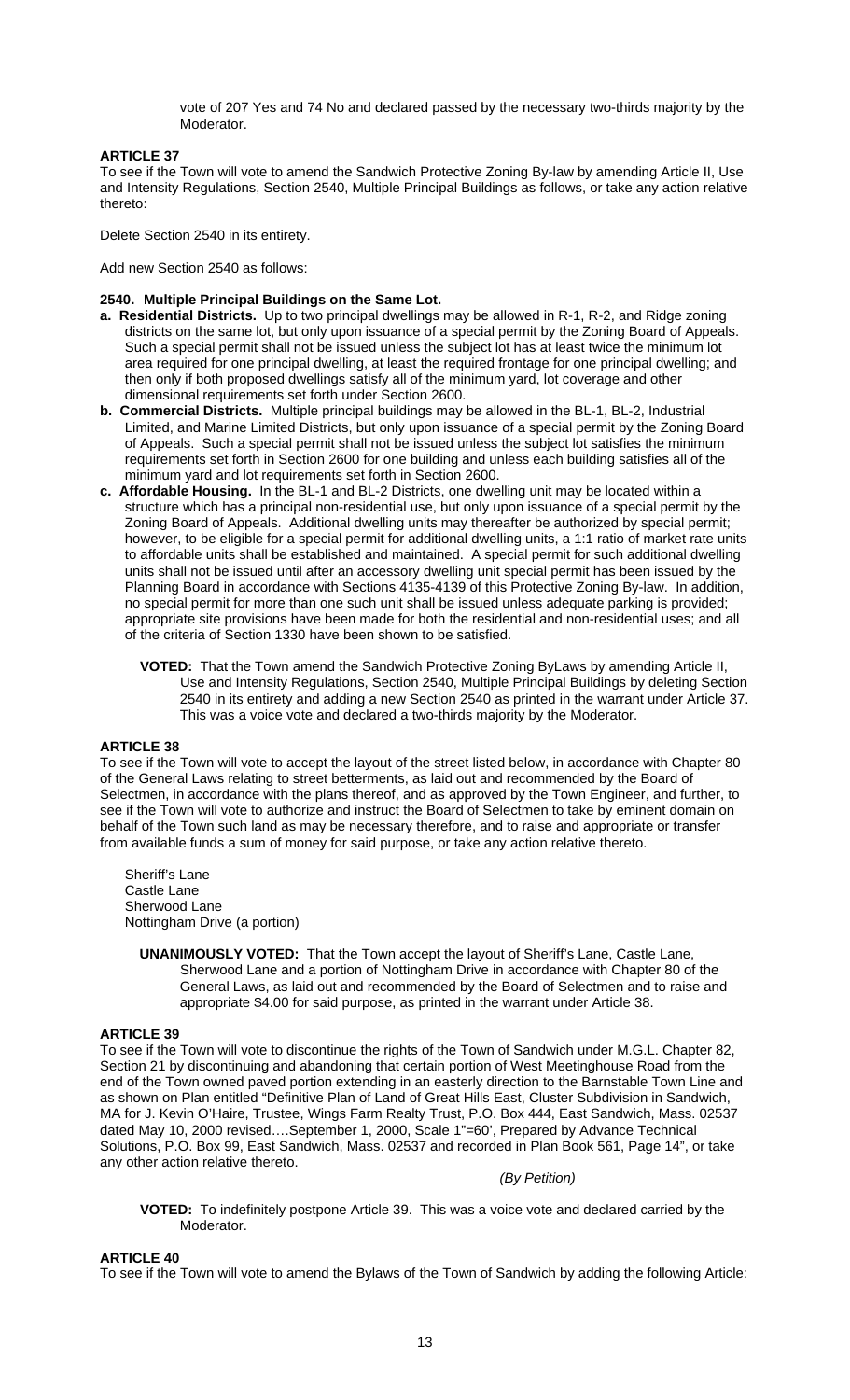# **Prohibition of Smoking in Certain Places within the Town of Sandwich**

**Section 1. Definitions**  As used in this article:

#### Board: The Board of Health of the Town of Sandwich

Bar: An establishment whose business is devoted to the serving of alcoholic beverages for consumption by guests on the premises and in which the serving of food is only incidental to the consumption of such beverages. *(Incidental food is limited to prepackaged snack foods and food that only requires minimum preparation.)* 

Employee: Any person who performs services for an employer.

Health Care Facility: Any office or institution providing care or treatment of diseases, whether physical, mental or emotional, or other medical, physiological or psychological conditions including but not limited rehabilitation hospitals or other clinics, including weight control clinics, nursing homes, homes for the aging or chronically ill, laboratories, offices of any surgeon, chiropractor, physical therapist, physician, dentist and all specialists within these professions.

Indoor Sports Arena: Any sports pavilions, gymnasiums, health spas, boxing arenas, swimming pools, roller and ice rinks, bowling alleys and other similar recreational facilities where members of the general public assemble either to engage in physical exercise, participate in athletic competition, or witness sports events.

Person: Any person, firm, partnership, association, corporation, company or organization of any kind including, but not limited to an owner, operator, manager proprietor or person in charge of any building, establishment, business, or restaurant or retail store, or the agents or designees of the foregoing.

Public Place: Any building or facility owned, leased, operated or occupied by the municipality, including school buildings or grounds; any area open to the general public including, but not limited to, libraries, museums, theaters, auditoriums, indoor sports arenas, and/or recreational facilities, inns, hotel and motel lobbies, educational facilities, shopping malls, public restrooms, lobbies, staircases, halls, exits, entrances, elevators accessible to the public, and licensed child-care locations.

Public Transportation: Buses, taxis, and other means of transportation available to the general public while such means of transportation is operating within the boundaries of the town including indoor platforms by which such means of transportation may be accessed.

Restaurant: Any coffee shop, cafeteria, sandwich shop, private and public school cafeteria and other eating establishment which gives or offers food for sale to the public, guests, or employees for onpremises consumption, as well as kitchens in which food is prepared on the premises for serving elsewhere, including catering facilities.

Retail Food Store: Any establishment commonly known as a supermarket, grocery store, bakery, or convenience store in which the primary activity is the sale of food items to the public for off-premises consumption.

Retail Store: Any establishment whose primary purpose is to sell or offer for sale to consumers, but not for resale, any goods, wares, merchandise, articles or other things, including retail food stores. "Retail store" shall not include restaurants as defined herein.

Smoking: Inhaling, exhaling, burning or carrying any lighted cigar, cigarette, or other tobacco product in any form.

#### Town: The Town of Sandwich

Work Place: Any enclosed area of a structure or portion thereof at which one (1) or more employees perform services for their employer.

#### **Section 2. Notice of Prohibition.**

Every person having control of premises upon which smoking is prohibited by and under the authority of this article shall conspicuously display upon the premises "No Smoking" signs provided by the Massachusetts Department of Public Health and available from the Sandwich Board of Health.

#### **Section 3. Smoking Prohibited.**

No person shall smoke nor shall any person, employer, or other person having control of the premises upon which smoking is prohibited by this article, or the agent or designee of such person, permit a person to smoke in any of the following places as defined, herein: bars, health care facilities, public places, public transportation, restaurants, retail stores, and work places except as otherwise provided in Section 4 of this article.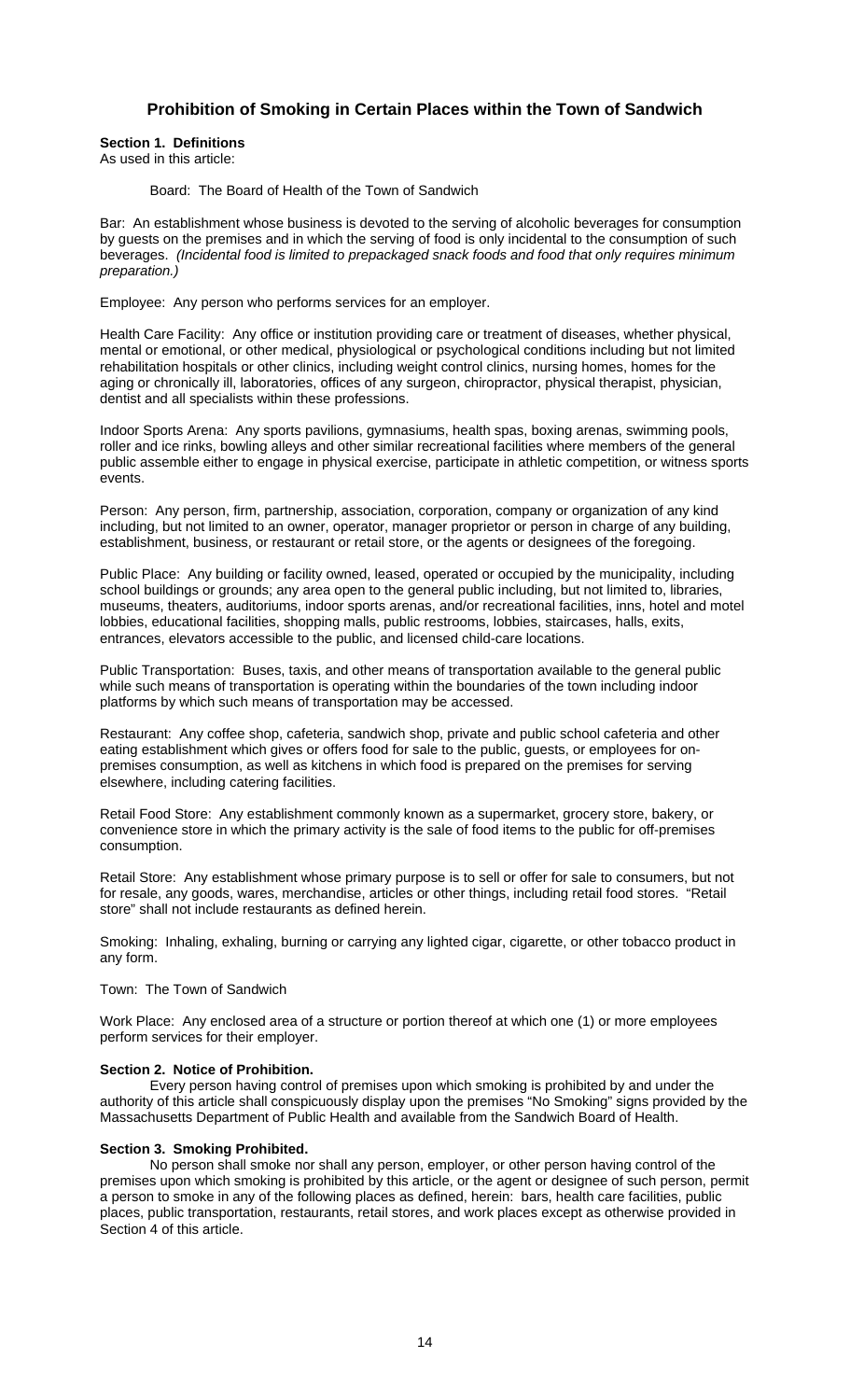Additionally, no person shall smoke in any place in which a sign conforming to the requirement of Section 2 of this article is posted. No person shall remove a sign posted under the authority of Section 2 of this article.

#### **Section 4. Exceptions.**

Notwithstanding the provision of Section 3, smoking may be permitted in the following places and/or circumstances:

a) Private residences, except those portions used as a childcare or health care office when operating as such.

b) Hotel and motel rooms rented to guests that are designated as smoking rooms.

c) Private or semi-private rooms of nursing homes and long term care facilities, occupied by one (1) or more patients, which are separately ventilated and all of whom are smokers who have requested in writing to be placed in rooms where smoking is permitted.

d) Retail tobacco stores, which are solely for the sale of tobacco products, prohibit minors from entering the establishment, and which are not required to possess a retail food permit.

## **Section 5. Violations.**

It shall be a violation for any employer or other person having control of the premises upon which smoking is prohibited by this article, or the agent or designee of such person to permit a violation of this article.

 It shall be a violation for any person to smoke in any area where smoking is prohibited by the provisions of this article.

 Any person who violates any provision of this article shall be subject to a fine of fifty (\$50.00) dollars for the first violation, one hundred (\$100.00) dollars for the second violation, and two hundred (\$200.00) dollars for a third or subsequent violations during any one calendar year.

## **Section 6. Enforcement.**

The Sandwich Board of Health or its agent shall enforce this article.

 One method of enforcement may be periodic, unannounced inspections of those establishments subject to these regulations.

 Any citizen who desires to register a complaint under these regulations may do so by contacting the Sandwich Board of Health.

 Whoever violates any provision of this article, the violation of which is subject to a specific penalty, may be penalized by the non-criminal method of disposition as provided in Massachusetts General Laws, Chapter 40, Section 21D or by filing a criminal complaint. Any fines imposed under the provisions of this article shall inure to the Town of Sandwich for such use as the Town may direct.

Each day on which any violation exists shall be deemed to be a separate offense.

## **Section 7. Severability.**

 If any paragraph or provision of this article is found to be illegal or against public policy or unconstitutional, it shall not affect the legality of any remaining paragraphs or provisions.

#### **Section 8. Other Applicable Laws.**

 This article shall not be interpreted or construed to permit smoking where it is otherwise restricted by other applicable health, safety or fire codes, regulations or statutes.

#### **Section 9. Effective Date.**

 This article will be effective on July 1, 2001 or upon approval by the Office of the Attorney General of the Commonwealth of Massachusetts, whichever date is the later.

Or to take any other action in relation thereto.

## *(By Petition)*

Dr. Anna A. Manatis-Lornell moved that the words "indoor enclosed" be inserted between "any" and "area" in the definition of Public Place. This was a voice vote and declared carried by the Moderator. Mrs. Kathryn M. Kleekamp moved the question, which was a voice vote and declared carried by the Moderator.

**VOTED:** That the Town amend the ByLaws of the Town of Sandwich by adding the article: "Prohibition of Smoking in Certain Places Within the Town of Sandwich" Section 1 through Section 9 as printed in the warrant under Article 40 and as amended above. This was a hand vote 183 Yes and 105 No and declared carried by the Moderator.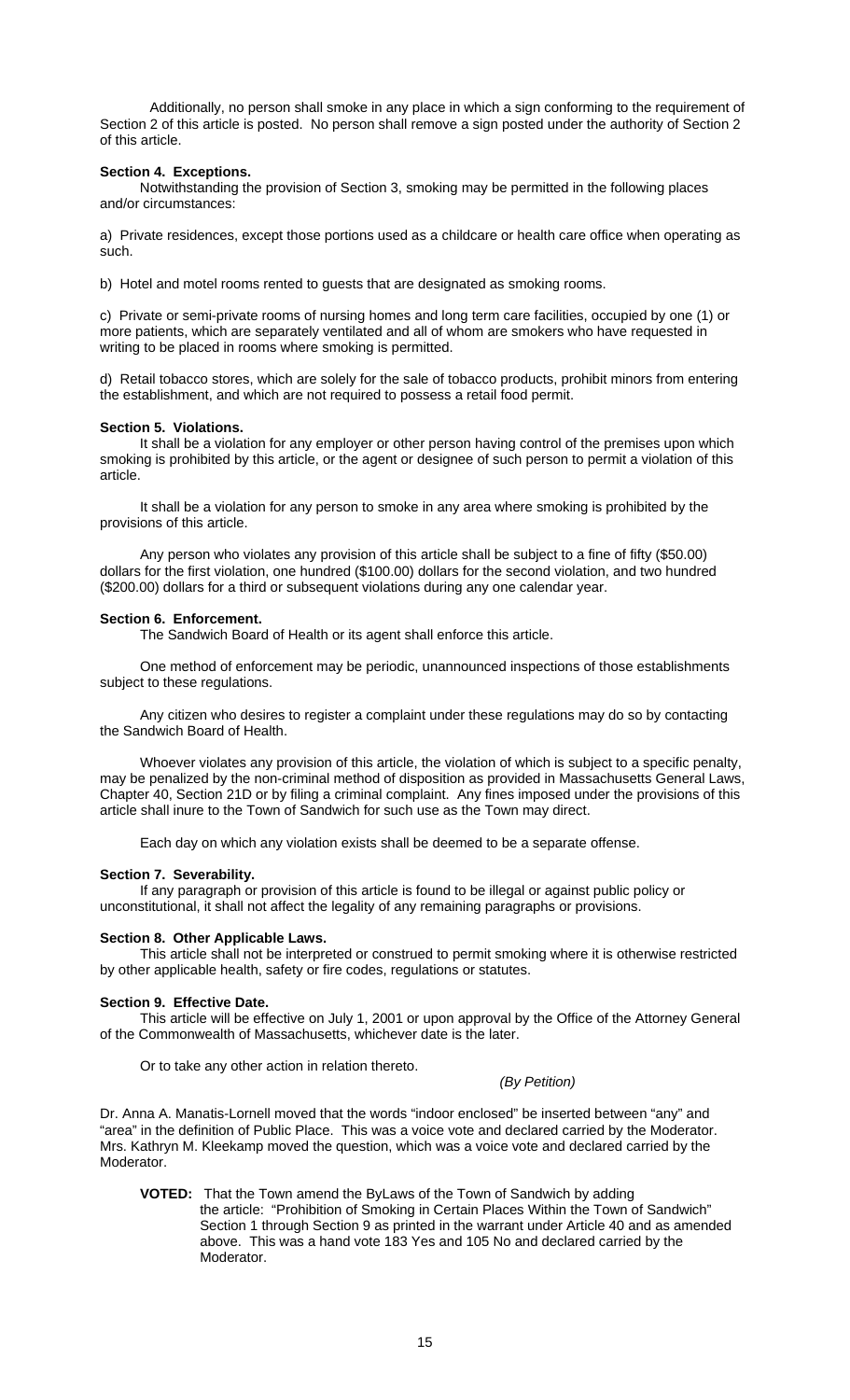## **ARTICLE 41**

We, the undersigned, petition to have the NOAH Rehabilitation Facility, proposed by the Hyannis Housing Assistance Corporation, relocated to an area out of town which would better serve their rehabilitative needs, as well as preserve the integrity of the surrounding neighborhoods. There is a genuine need for housing for the elderly and housing for low income families here in Sandwich. However, an experimental Rehabilitation Facility for ex-offenders and substance abusers does not meet that criteria, nor is it fiscally responsible to the taxpayers of Sandwich who will lose 47 acres to "Tax Exempt" status. Currently 40% of Sandwich land is now exempt from real estate taxes. The citizens and taxpayers of Sandwich cannot afford to support another tax-free endeavor, which will primarily benefit people from other parts of the state.

#### *(By Petition)*

 **VOTED:** That the Town Meeting vote to adopt a non-binding, non-enforceable resolution, as printed in the warrant under Article 41. This was a voice vote of 122 Yes and 119 No, and declared carried by the Moderator.

#### **ARTICLE 42**

To see if the Town will delete section 2550 of the Sandwich Protective Zoning By-Law in its entirety and replace it as follows, or take any action relative thereto:

2550. NON-CONFORMING LOTS. Application of amended intensity of Use Regulations to previously created lots is limited by Section 6, Chapter 40A, Massachusetts General Law. In addition, any lot area, width, depth, frontage, yard or coverage requirements of this by-law shall not apply to erection, extension, alterations, or moving of a structure on a lot not meeting current requirements, provided that either the lot is in an exempted subdivision (see Section 2560) or the applicant documents that:

- (a) At the time such requirement became applicable to it, the lot:
	- 1. had at least 5,000 square feet of area and frontage on a street; or

2. conformed to the dimensions required; if any, at the time of creation, and shows recorded rights of access to a street.

(b) The lot is to be used for a single dwelling unit or for non-residential use, provided that no side yard shall be less than 20 feet on a lot having frontage of more than 100 feet but less than 200 feet and that no side yard shall be less than the greater of ten (10) percent of the lot's frontage or six (6) feet on one side and eight (8) feet on the other on a lot having frontage of 100 feet or less.

Such non-conforming lots may be changed in size or shape or their land area recombined without losing this exemption, so long as the change does not increase the actual or potential number of buildable lots. *(By Petition)* 

Article 42 was moved but not acted upon by the Town Meeting. Julie C. Molloy, Chairman of the Planning Board stated that under the Chapter 40A, Section 5, the Planning Board had up to twenty-one days to issue an opinion after the public hearing on the Article. Since the public hearing was held less than twenty-one days before Town Meeting, the Planning Board voted 4-3 not to issue an opinion, so the article could not be acted upon by Town Meeting.

The Moderator adjourned the Town Meeting at 11:40 p.m. to the election held on Thursday, May 10, 2001 from 8 a.m. to 8 p.m.

#### **ARTICLE 43**

To Elect the following Officers:

Two Selectmen for a term of three years; One Assessor for a term of three years; One Assessor for a term of two years; One Town Clerk for a term of three years; One Tax Collector for a term of three years; One Constable for a term of three years; Two School Committee members for a term of three years; One Board of Health member for a term of three years; Three Trustees of the Sandwich Public Library for a term of three years; One Trustee of the Weston Memorial Fund for a term of three years; Three Planning Board members for a term of three years; One Planning Board member for a term of two years; One Planning Board member for a term of one year; One Sandwich Housing Authority member for a term of five years; and all other candidates that may appear on the official ballot,

And to vote YES or NO on the following questions: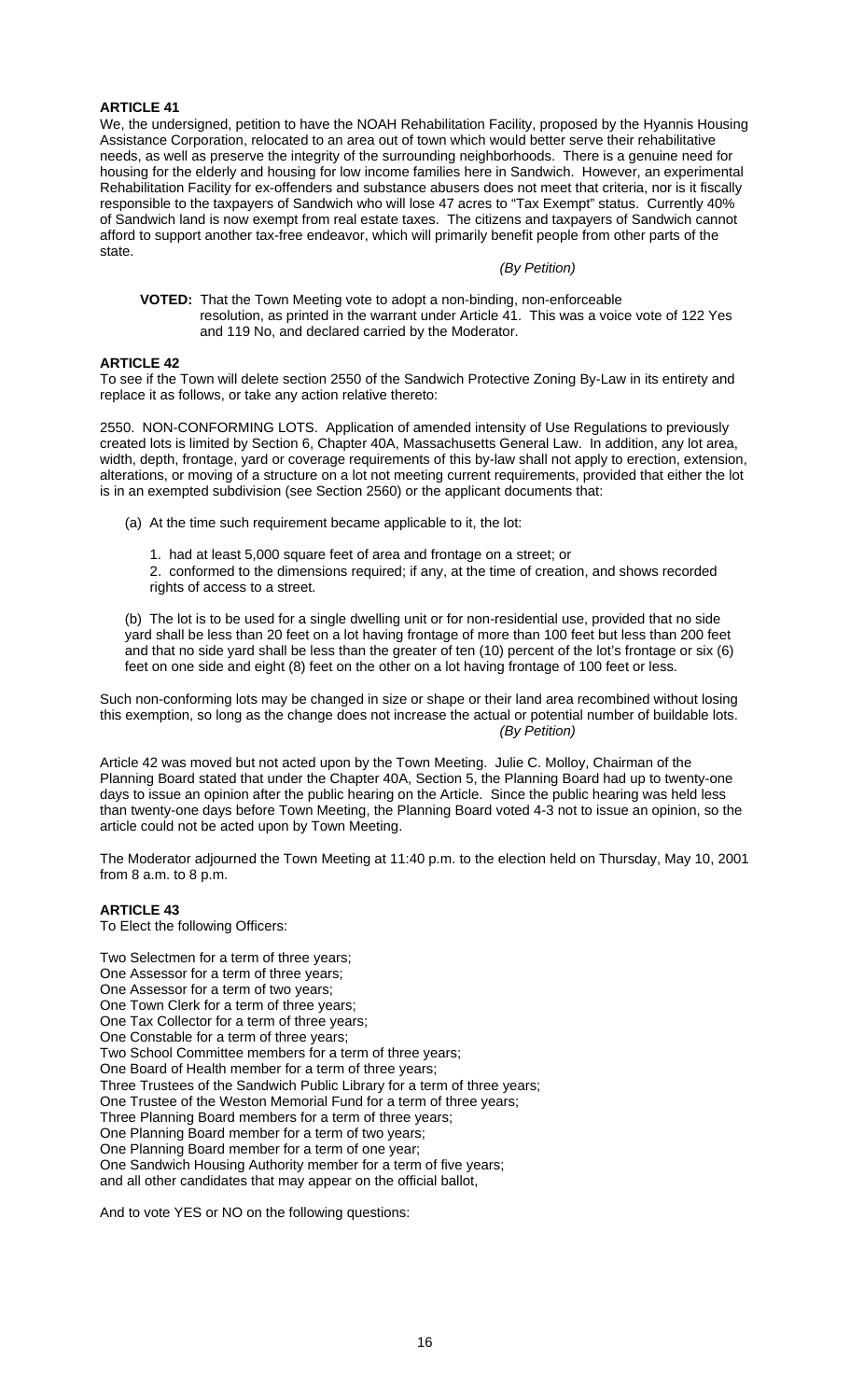#### **BALLOT QUESTION #1**

Shall the Town of Sandwich be allowed to assess an additional **\$500,000.00** in real estate and personal property taxes for the purposes of securing professional services and completing **BUILDING REPAIRS, MAINTENANCE AND IMPROVEMENTS** for the fiscal year beginning July first two thousand and one?

**YES** \_\_\_\_\_ **NO** \_\_\_\_\_

## **BALLOT QUESTION #2**

Shall the Town of Sandwich be allowed to assess an additional **\$775,000.00** in real estate and personal property taxes for the purpose of providing **FIRE DEPARTMENT SERVICES**, including benefits, for the fiscal year beginning July first two thousand and one?

**YES** \_\_\_\_\_ **NO** \_\_\_\_\_

#### **BALLOT QUESTION #3**

Shall the town vote to have its elected Town Clerk become an appointed Town Clerk of the town?

**YES** \_\_\_\_\_ **NO** \_\_\_\_\_

## **BALLOT QUESTION #4**

Shall the town vote to have its elected Tax Collector become an appointed Tax Collector of the town?

**YES** \_\_\_\_\_ **NO** \_\_\_\_\_

The polls for the election will be open at 8:00 o'clock in the forenoon on said THURSDAY, THE TENTH DAY OF MAY, 2001

The results of this election are as follows:

| BOARD OF SELECTMEN, For Three Years               | <b>P1</b>      | P <sub>2</sub> | P <sub>3</sub> | <b>P4</b> | P <sub>5</sub> | P6    | P7             | <b>TOTAL</b>    |
|---------------------------------------------------|----------------|----------------|----------------|-----------|----------------|-------|----------------|-----------------|
| Vote for not more than two                        |                |                |                |           |                |       |                |                 |
| Dick Cranky Yankee Bradley                        | 107            | 104            | 78             | 59        | 102            | 155   | 67             | 672             |
| Paul B. Donoghue                                  | 93             | 112            | 79             | 81        | 152            | 89    | 88             | 694             |
| Julie C. Molloy                                   | 117            | 154            | 113            | 73        | 110            | 98    | 50             | 715             |
| Hank Sennott                                      | 180            | 175            | 155            | 135       | 177            | 158   | 100            | 1080            |
| Pamela E. Terry                                   | 279            | 269            | 246            | 228       | 311            | 193   | 157            | 1683            |
| All Others                                        | 1              | 0              | 1              | 1         | 1              | 0     | 2              | 6               |
| <b>Blanks</b>                                     | 129            | 152            | 90             | 109       | 125            | 119   | 84             | 808             |
| Total                                             | 906            | 966            | 762            | 686       | 978            | 812 - | 548            | 5658            |
| BOARD OF ASSESSORS, For Three Years               |                |                |                |           |                |       |                |                 |
| Vote for not more than one                        |                |                |                |           |                |       |                |                 |
| Lawrence B. Harrington                            | 337            | 318            | 297            | 236       | 378            | 302   | 206            | 2074            |
| All Others                                        | 3              | 0              | 2              | 1         | $\overline{2}$ | 2     | 1              | 11              |
| <b>Blanks</b>                                     | 113            | 165            | 82             | 106       | 109            | 102   | 67             | 744             |
| Total                                             | 453            | 483            | 381            | 343       | 489            | 406   | 274            | 2829            |
| BOARD OF ASSESSORS, For Two Years, Unexpired Term |                |                |                |           |                |       |                |                 |
| Vote for not more than one                        |                |                |                |           |                |       |                |                 |
| James Vincent Toner III                           | 302            | 301            | 260            | 225       | 361            | 282   | 194            | 1925            |
| All Others                                        | $\overline{2}$ | 0              | $\overline{2}$ | 1         | 1              | 4     | $\overline{2}$ | 12 <sup>2</sup> |
| <b>Blanks</b>                                     | 149            | 182            | 119            | 117       | 127            | 120   | 78             | 892             |
| Total                                             | 453            | 483            | 381            | 343       | 489            | 406   | 274            | 2829            |
| TOWN CLERK, For Three Years                       |                |                |                |           |                |       |                |                 |
| Vote for not more than one                        |                |                |                |           |                |       |                |                 |
| Barbara J. Walling                                | 371            | 363            | 305            | 262       | 394            | 316   | 221            | 2232            |
| <b>All Others</b>                                 | 1              | 1              | 3              | 0         | 2              | 3     | 1              | 10              |
| <b>Blanks</b>                                     | 81             | 119            | 73             | 81        | 93             | 88    | 52             | 587             |
| Total                                             | 453            | 483            | 381            | 343       | 489            | 406   | 274            | 2829            |
| TAX COLLECTOR, For Three Years                    |                |                |                |           |                |       |                |                 |
| Vote for not more than one                        |                |                |                |           |                |       |                |                 |
| E. Susan Flynn                                    | 341            | 333            | 280            | 240       | 377            | 305   | 206            | 2082            |
| All Others                                        | 1              | 3              | 2              | 0         | 5              | 3     | $\Omega$       | 14              |
| <b>Blanks</b>                                     | 111            | 147            | 99             | 103       | 107            | 98    | 68             | 733             |
| Total                                             | 453            | 483            | 381            | 343       | 489            | 406   | 274            | 2829            |
| <b>CONSTABLE, For Three Years</b>                 |                |                |                |           |                |       |                |                 |
| Vote for not more than one                        |                |                |                |           |                |       |                |                 |
| Joseph M. Cotter                                  | 336            | 318            | 286            | 232       | 368            | 299   | 198            | 2037            |
| <b>All Others</b>                                 | 4              | 2              | 1              | 0         | 1              | 2     | 1              | 11              |
| <b>Blanks</b>                                     | 113            | 163            | 94             | 111       | 120            | 105   | 75             | 781             |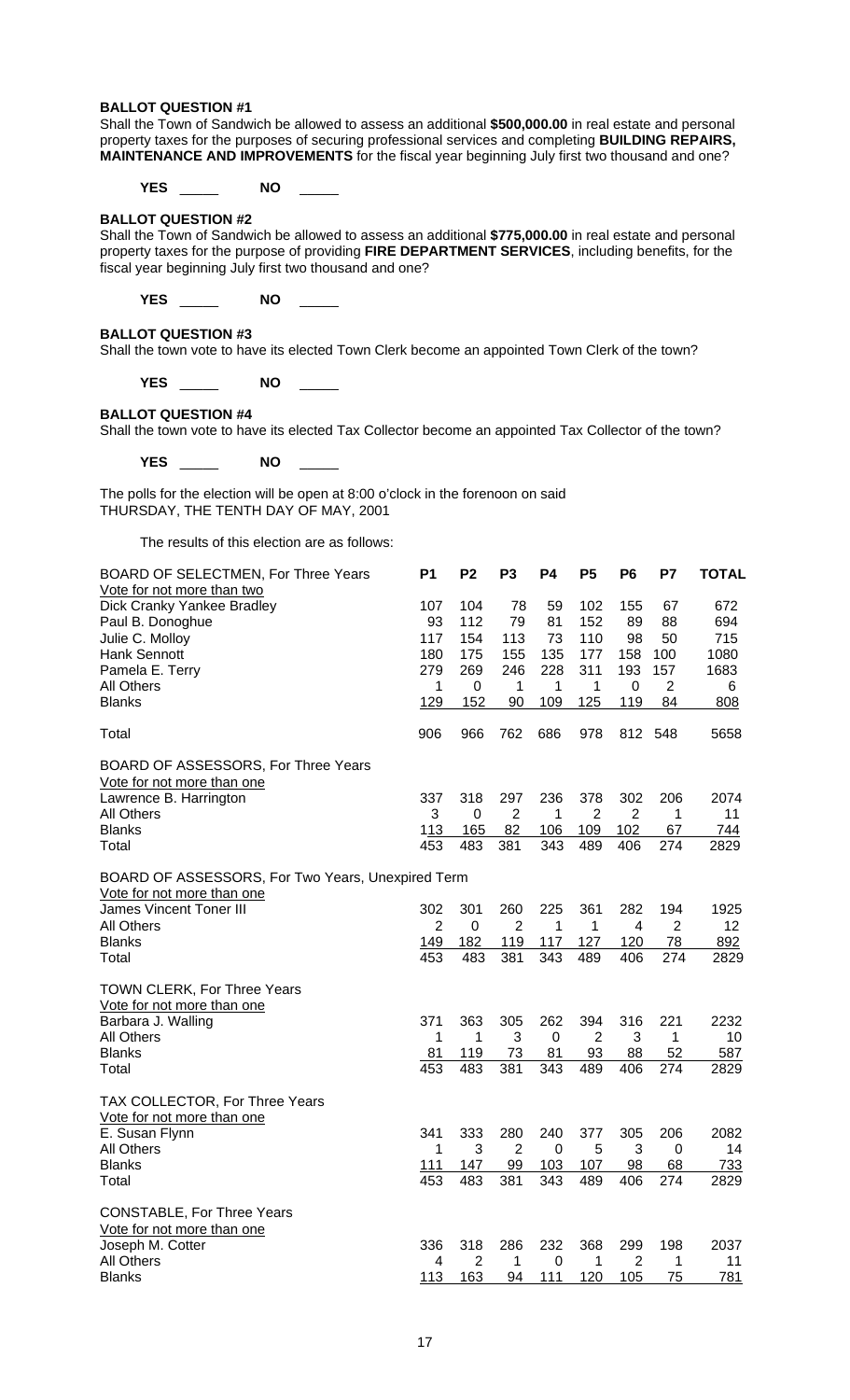| Total                                                                                                                                                                                                        | 453         | 483              | 381            | 343                   | 489         | 406         | 274        | 2829           |
|--------------------------------------------------------------------------------------------------------------------------------------------------------------------------------------------------------------|-------------|------------------|----------------|-----------------------|-------------|-------------|------------|----------------|
| SCHOOL COMMITTEE, For Three Years                                                                                                                                                                            |             |                  |                |                       |             |             |            |                |
| Vote for not more than two                                                                                                                                                                                   |             |                  |                |                       |             |             |            |                |
| Eleanor M. Gaffney                                                                                                                                                                                           | 275         | 309              | 250            | 204                   | 309         | 243         | 164        | 1754           |
| Penelope Jane Blackwell                                                                                                                                                                                      | 207         | 207              | 178            | 175                   | 257         | 193         | 140        | 1357           |
| Edward W. Gallagher, Jr.                                                                                                                                                                                     | 164         | 223              | 175            | 116                   | 208         | 180         | 115        | 1181           |
| <b>All Others</b>                                                                                                                                                                                            | 1           | 0                | 1              | 1                     | 2           | 3           | 1          | 9              |
| <b>Blanks</b>                                                                                                                                                                                                | 259         | 227              | 158            | 190                   | 202         | 193         | 128        | 1357           |
| Total                                                                                                                                                                                                        | 906         | 966              | 762            | 686                   | 978         | 812         | 548        | 5658           |
| BOARD OF HEALTH, For Three Years                                                                                                                                                                             |             |                  |                |                       |             |             |            |                |
| <u>Vote for not more than one</u>                                                                                                                                                                            |             |                  |                |                       |             |             |            |                |
| Sandra Lee Tompkins                                                                                                                                                                                          | 288         | 268              | 236            | 201                   | 294         | 260         | 182        | 1729           |
| Johnnie Franklin Morris                                                                                                                                                                                      | 76          | 112              | 84             | 52                    | 111         | 71          | 55         | 561            |
| <b>All Others</b>                                                                                                                                                                                            | 0           | $\overline{2}$   | 1              | 1                     | 1           | 1           | 1          | $\overline{7}$ |
| <b>Blanks</b>                                                                                                                                                                                                | 89          | 101              | 60             | 89                    | 83          | 74          | 36         | 532            |
| Total                                                                                                                                                                                                        | 453         | 483              | 381            | 343                   | 489         | 406         | 274        | 2829           |
| TRUSTEE, SANDWICH PUBLIC LIBRARY, For Three Years                                                                                                                                                            |             |                  |                |                       |             |             |            |                |
| Vote for not more than three                                                                                                                                                                                 |             |                  |                |                       |             |             |            |                |
| Janet E. Czarnetski                                                                                                                                                                                          | 317         | 300              | 261            | 214                   | 333         | 272         | 192        | 1889           |
| Carolyn A. Weimar                                                                                                                                                                                            | 302         | 300              | 260            | 212                   | 351         | 269         | 190        | 1884           |
| Alice F. Baker                                                                                                                                                                                               | 293         | 298              | 260            | 205                   | 338         | 248         | 185        | 1827           |
| <b>All Others</b>                                                                                                                                                                                            | $\Omega$    | 0                | 1              | 0                     | 0           | 4           | 1          | 7              |
| <b>Blanks</b><br>Total                                                                                                                                                                                       | 447<br>1359 | 551<br>1449 1143 | 361            | 398<br>1029           | 445<br>1467 | 425<br>1218 | 254<br>822 | 2881<br>8487   |
|                                                                                                                                                                                                              |             |                  |                |                       |             |             |            |                |
| TRUSTEE, WESTON MEMORIAL FUND, For Three Years                                                                                                                                                               |             |                  |                |                       |             |             |            |                |
| Vote for not more than one                                                                                                                                                                                   |             |                  |                |                       |             |             |            |                |
| Charles E. Scribner<br><b>All Others</b>                                                                                                                                                                     | 320<br>0    | 309<br>1         | 263<br>2       | 217<br>0              | 350         | 279<br>1    | 198<br>0   | 1936           |
| <b>Blanks</b>                                                                                                                                                                                                | <u>133</u>  | <u>173</u>       | 116            | 126                   | 0<br>139    | 126         | 76         | 4<br>889       |
| Total                                                                                                                                                                                                        | 453         | 483              | 381            | 343                   | 489         | 406         | 274        | 2829           |
|                                                                                                                                                                                                              |             |                  |                |                       |             |             |            |                |
| PLANNING BOARD, For Three Years                                                                                                                                                                              |             |                  |                |                       |             |             |            |                |
| Vote for not more than three<br>Daniel J. Fortier                                                                                                                                                            | 274         | 263              | 245            | 207                   | 320         | 236         | 169        | 1714           |
| Sarah M. Regan                                                                                                                                                                                               | 276         | 265              | 244            | 217                   | 327         | 267         | 182        | 1778           |
| Joseph A. Vaudo                                                                                                                                                                                              | 285         | 292              | 255            | 198                   | 325         | 235         | 176        | 1766           |
| <b>All Others</b>                                                                                                                                                                                            | 1           | 1                | 3              | 0                     | 0           | 5           | 1          | 11             |
| <b>Blanks</b>                                                                                                                                                                                                | 523         | 628              | 396            | 407                   | 495         | 475         | 294        | 3218           |
| Total                                                                                                                                                                                                        | 1319        | 1449 1143 1029   |                |                       | 1467 1218   |             | 822        | 8487           |
|                                                                                                                                                                                                              |             |                  |                |                       |             |             |            |                |
| PLANNING BOARD, For Two Years, Unexpired Term                                                                                                                                                                |             |                  |                |                       |             |             |            |                |
| Vote for not more than one<br>Barbara S. Kirsch                                                                                                                                                              | 307         | 304              | 269            | 220                   | 356         | 277         | 195        | 1928           |
| <b>All Others</b>                                                                                                                                                                                            | 1           | 0                | 1              | 0                     | 1           | 1           | 0          | 4              |
| <b>Blanks</b>                                                                                                                                                                                                | 145         | 179              | 111            | 123                   | 132         | 128         | 79         | 897            |
| Total                                                                                                                                                                                                        | 453         | 483              | 381            | 343                   | 489         | 406         | 274        | 2829           |
|                                                                                                                                                                                                              |             |                  |                |                       |             |             |            |                |
| PLANNING BOARD, For One Year, Unexpired Term                                                                                                                                                                 |             |                  |                |                       |             |             |            |                |
| Vote for not more than one                                                                                                                                                                                   | 303         | 293              | 260            |                       |             |             |            |                |
| John L. Holmgren, Jr.<br>All Others                                                                                                                                                                          | 1           | 0                | 1              | 217<br>1              | 355<br>0    | 274<br>1    | 190<br>0   | 1892<br>4      |
| <b>Blanks</b>                                                                                                                                                                                                | 149         | 190              | 120            | 125                   | 134         | 131         | 84         | 1892           |
| Total                                                                                                                                                                                                        | 453         | 483              | 381            | 343                   | 489         | 406         | 274        | 2829           |
|                                                                                                                                                                                                              |             |                  |                |                       |             |             |            |                |
| SANDWICH HOUSING AUTHORITY, For Five Years                                                                                                                                                                   |             |                  |                |                       |             |             |            |                |
| Vote for not more than one<br>John E. McGinn                                                                                                                                                                 | 313         |                  | 262            |                       | 347         | 275         |            | 1900           |
| <b>All Others</b>                                                                                                                                                                                            | 3           | 293<br>2         | $\overline{2}$ | 221<br>$\overline{2}$ | 3           | 1           | 189<br>2   | 15             |
| <b>Blanks</b>                                                                                                                                                                                                | 137         | 188              | 117            | 120                   | 139         | 130         | 83         | 914            |
| Total                                                                                                                                                                                                        | 453         | 483              | 381            | 343                   | 489         | 406         | 274        | 2829           |
|                                                                                                                                                                                                              |             |                  |                |                       |             |             |            |                |
| <b>BALLOT QUESTION NO. 1</b>                                                                                                                                                                                 |             |                  |                |                       |             |             |            |                |
| Shall the Town of Sandwich be allowed to assess an additional \$500,000.00 in real estate and personal<br>property taxes for the purposes of securing professional services and completing BUILDING REPAIRS, |             |                  |                |                       |             |             |            |                |

MAINTENANCE AND IMPROVEMENT for the fiscal year beginning July first two thousand and one?

| <b>YES</b>    | 200 | 165     |     | 181 137 201 |         | 148         | 103  | 1135 |
|---------------|-----|---------|-----|-------------|---------|-------------|------|------|
| <b>NO</b>     |     | 233 302 | 186 |             |         | 188 280 245 | -162 | 1596 |
| <b>Blanks</b> | 20. | 16.     | 14  | 18 -        | - 8 - 1 | -13         | -9   | 98   |
| Total         | 453 | 483 381 |     | 343         | 489     | 406 274     |      | 2829 |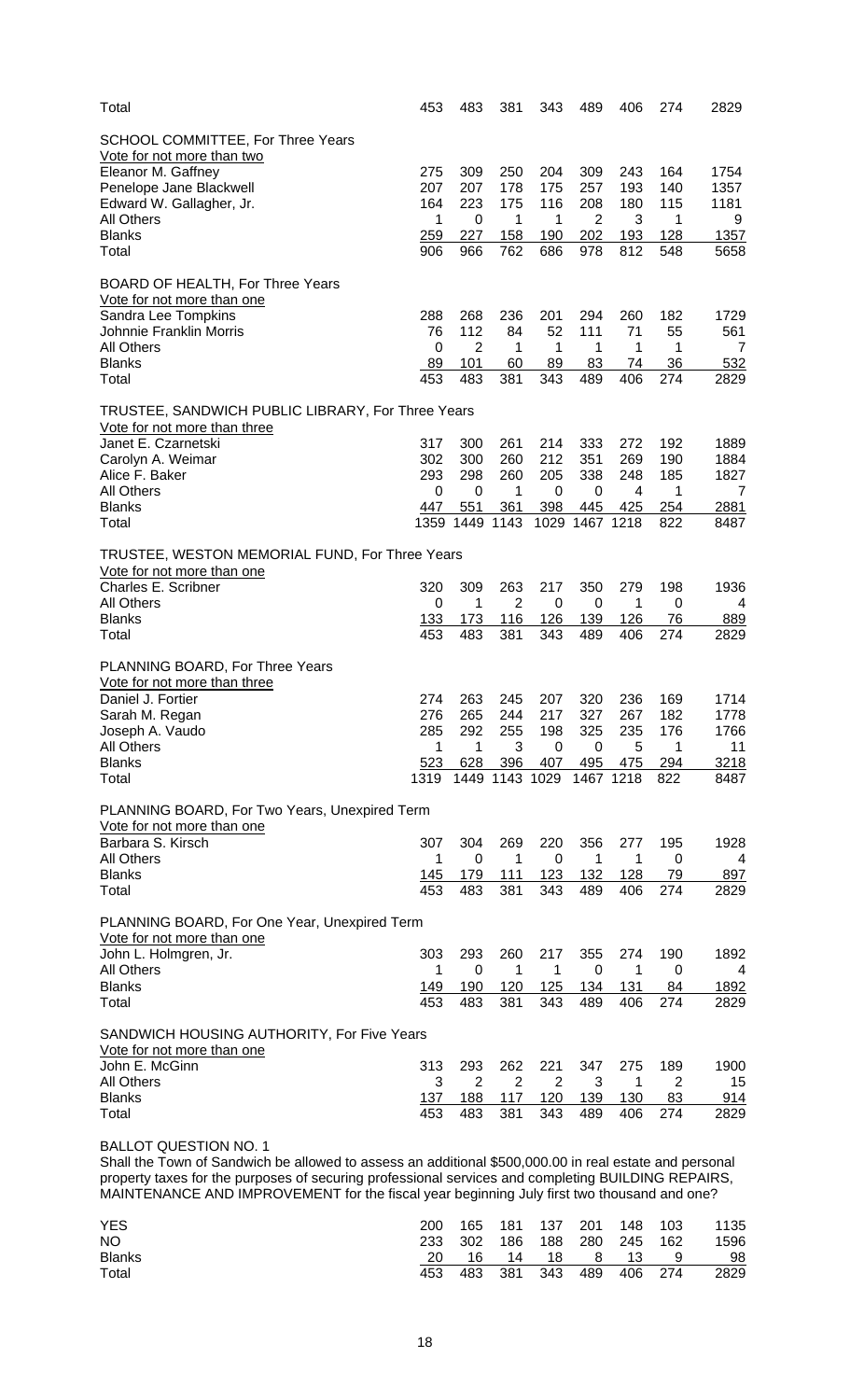## BALLOT QUESTION NO. 2

Shall the Town of Sandwich be allowed to assess an additional \$775,000.00 in real estate and personal property taxes for the purpose of providing FIRE DEPARTMENT SERVICES, including benefits, for the fiscal year beginning July first two thousand and one?

| <b>YES</b>    |     | 272 215 222 214 311 263 160 |              |                 |  |                                   | 1657           |
|---------------|-----|-----------------------------|--------------|-----------------|--|-----------------------------------|----------------|
| NO.           |     |                             |              |                 |  | 172  261  149  121  172  138  108 | 1121           |
| <b>Blanks</b> |     |                             | 7 10 8 6 5 6 |                 |  |                                   | 5 <sup>1</sup> |
| Total         | 453 |                             | 483 381      | 343 489 406 274 |  |                                   | 2829           |

BALLOT QUESTION NO. 3

Shall the town vote to have its elected Town Clerk become an appointed Town Clerk of the town?

| <b>YES</b>    |      | 138 131 103 119 138 103 |                   |  |                 | - 87 | 819  |
|---------------|------|-------------------------|-------------------|--|-----------------|------|------|
| NO.           |      | 269 310 241 194 312 271 |                   |  |                 | 166  | 1763 |
| <b>Blanks</b> | 46 — |                         | 42 37 30 39 32 21 |  |                 |      | -247 |
| Total         | 453. |                         | 483 381           |  | 343 489 406 274 |      | 2829 |

## BALLOT QUESTION NO. 4

Shall the town vote to have its elected Tax Collector become an appointed Tax Collector of the town?

| <b>YES</b>    |     | 135 132 101 120 136 109     |         |                    |             | - 80 | 813  |
|---------------|-----|-----------------------------|---------|--------------------|-------------|------|------|
| NO.           |     | 271 308 239 191 309 265 173 |         |                    |             |      | 1756 |
| <b>Blanks</b> |     |                             | 43 41   | $\cdot$ 32 $\cdot$ | 44 32 21    |      | 274  |
| Total         | 453 |                             | 483 381 | 343                | 489 406 274 |      | 2829 |

The Polls were closed at 8:00 P.M. The total vote cast was 2829. The total number of voters at the close of registration prior to the election was 13,386. The voting lists of Checkers and Ballot Clerks were checked and found in order and agreed with Ballot Box totals.

The total number of absentee ballots was 142, which included  $P1 - 27$ ,  $P2 - 23$ ,  $P3 - 27$ ,  $P4 - 11$ , P5 – 27, P6 – 17, and P7 – 10.

I certify that this is a true record of the Annual Town Meeting and Election held on May 7 and May 10, 2001.

Barbara J. Walling Town Clerk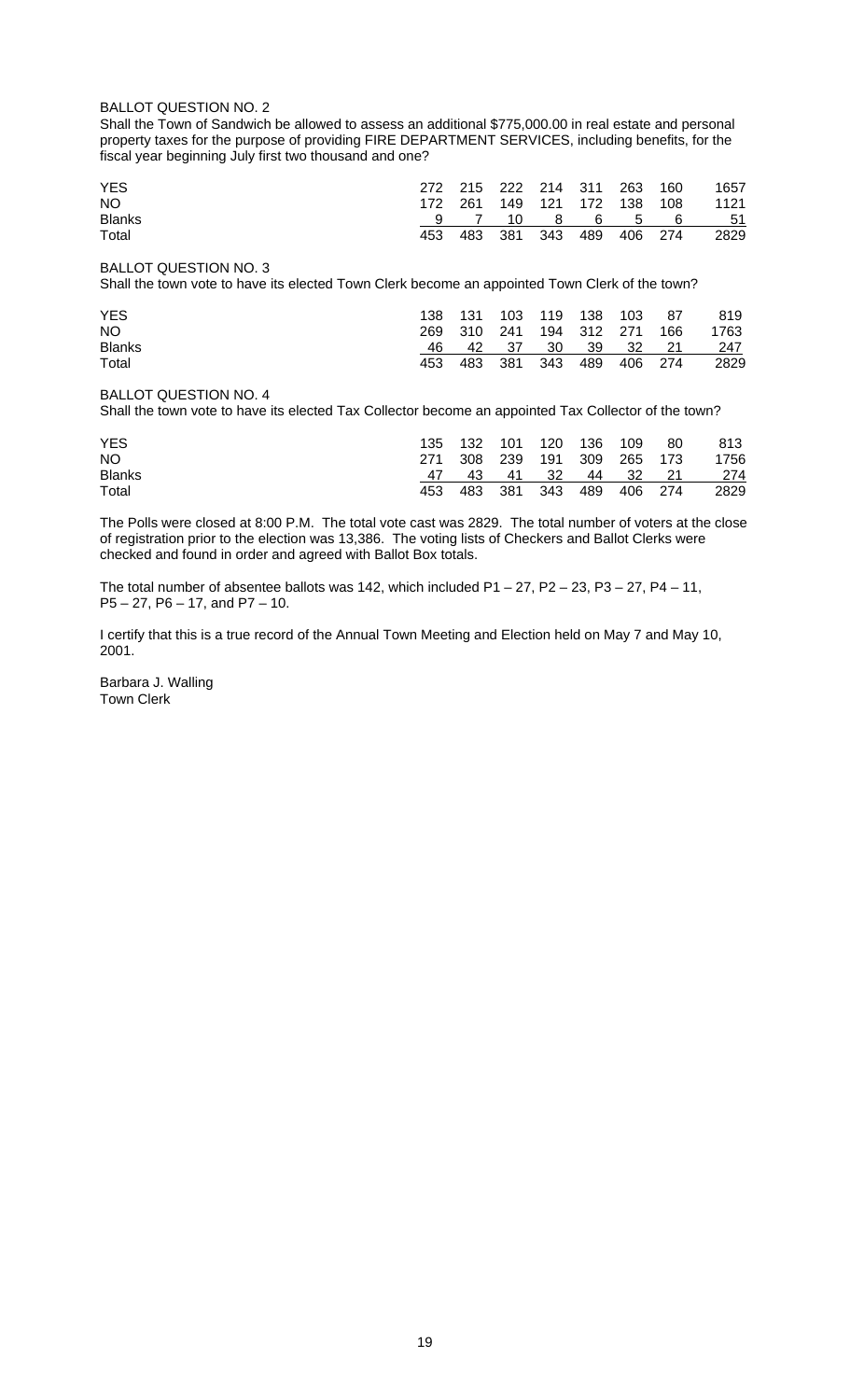#### **TOWN OF SANDWICH 2001 SPECIAL TOWN MEETING September 24, 2001**

The Special Town meeting was called to order by Moderator Garry Blank at 7:10 p.m. after ascertaining a quorum was present. A total of 383 voters was checked in by the clerks. Firefighter/EMT Scott F. Ames of the Sandwich Fire Department and member of the Beverly FEMA team led the Pledge of Allegiance. Mr. Ames had recently returned from responding to the World Trade Center disaster. The Reverend John M. Murray, Parochial Vicar of Corpus Christi Church, gave the Invocation.

The Moderator swore in the following persons as tellers: Douglas S. Dexter, Walter T. Fagnant, Jr., Wayne G. Sellin, and Jan L. Teehan. Town Administrator George H. Dunham was designated as timekeeper.

Jeanne G. Prendergast, accompanied on the piano by James DeFrancesco, sang "America, The Beautiful."

Selectman Ron Larkin moved that Article 3 be taken out of order, and the Moderator so directed.

## **ARTICLE 3**

To see if the Town will vote to accept the layout of Route 130 and easements adjacent to Route 130 for the Route 130 improvement project as laid out and recommended by the Board of Selectmen, in accordance with the plans thereof entitled "County of Barnstable, Massachusetts, Plan of Route 130 (North Section) in the Town of Sandwich, as altered, August 10, 2001, Sheets 1 thru 2" and "County of Barnstable, Massachusetts, Plan of Route 130 (South Section) in the Town of Sandwich, as altered, August 10, 2001, Sheets 1 thru 6" as prepared by Vanasse Hangen Brustlin, Inc., as approved by the Town Engineer, and further, to see if the Town will vote to authorize and instruct the Board of Selectmen to take by eminent domain on behalf of the Town such land as may be necessary therefore, and to raise and appropriate a sum of \$1.00 for said purpose, or take any action relative thereto.

**UNANIMOUSLY VOTED:** That the Town accept the layout of Route 130 and easements adjacent to Route 130 for the Route 130 improvement project as laid out and recommended by the Board of Selectmen as printed in the warrant under Article 3, and to authorize and instruct the Board of Selectmen to take by eminent domain on behalf of the Town such land as may be necessary therefore and to raise and appropriate \$1.00 for said purpose.

## **ARTICLE 1**

To see if the Town will vote to hear the report of the Charter Review Committee, or take any action relative thereto.

**VOTED:** That the Town hear the report of the Charter Review Committee. This was a voice vote and declared carried by the Moderator.

#### REPORT OF THE CHARTER COMMITTEE TO SPECIAL TOWN MEETING September 24, 2001

The Board of Selectmen appointed an 11-member Charter Committee in March 1998 from a group of volunteers. The Committee was instructed to review Town By-laws and methods of operation and, if appropriate, prepare a charter for Town Meeting consideration. Over two and half years, the Committee met with elected and appointed town officials, as well as representatives from communities of similar size or those that have recently addressed charter related issues. The Committee met on a regular schedule with all meetings posted and open to the public. These meetings were also noted in the local press on a regular basis. The Committee welcomed comments from those who attended meetings.

In addition, the Committee conducted three public forums, including one on a Saturday morning for those residents unable to attend meetings on weeknights. A draft copy of the Charter was also distributed at the 2000 Annual Town Meeting. In November 2000 the Committee presented the Charter to the Board of Selectmen, and the Committee was discharged. The Charter was on the warrant for the Special Town Meeting on March 19, 2001.

Following the action of the Special Town Meeting on March 19, 2001 to postpone indefinitely consideration of the Charter, the Board of Selectmen re-appointed the Charter Committee.

At the first meeting of the reconstituted Committee, Hank Sennott, Chairman, resigned from the Committee because of his election to the Board of Selectmen. The Board of Selectmen has since then appointed Hank as an ex officio liaison to the Committee. All other members of the Committee accepted the re-appointment and voted the following Committee re-organization: Chair, Barbara Durland; Vice Chair, David Gilmartin; Secretary, Paul Schrader.

Since the re-organization the Committee has met to discuss various questions with the Town Administrator, the Finance Committee and the School Committee. In light of these discussions and the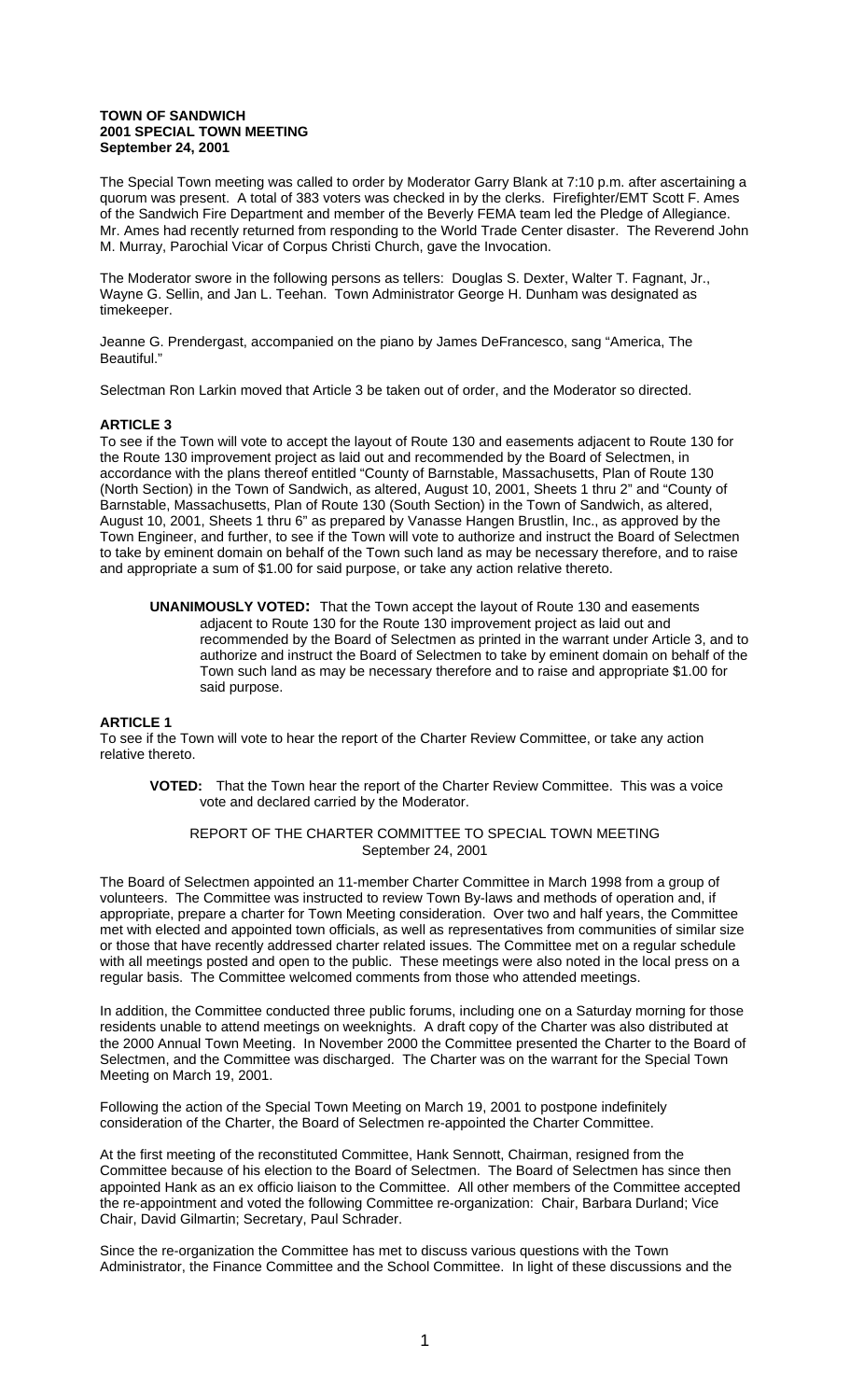debate and actions taken at the Special Town Meeting and the Annual Town Meeting, the Committee has made several revisions to the Charter as it was originally proposed.

The major revisions are:

- Retain the Town Clerk and Tax Collector as elected positions, based on the actions taken at the Annual Town Meeting and the non-binding referendum at the Town Election (Article IV, Sections 4.5 and 4.6)
- Clarification of the role of the Finance Committee in the budget process (Article VII, Section 7.2.b)
- Clarification of the role of the Director of Public Facilities (Article V, Section 5.3)

The most significant change in the original charter proposal submitted to Town Meeting on March 19,2001, was to institute a Representative Town Meeting for the legislative branch of town government (Article III). This change also became the most controversial in discussions at Selectmen's meetings and in media reports.

The highest priority for the Charter Committee is the adoption of a charter for the Town of Sandwich. Responding to the perception of opposition to the Representative Town Meeting, and the possible defeat of the charter, the Committee decided to revise the proposed Charter to an Open Town Meeting form. However, a majority of the Committee is convinced that a Representative Town Meeting is the right direction for the town at this time. Given that the Charter is subject to amendment at Town Meeting, we believe it may be most appropriate to offer an amendment constructed to be consistent with the remainder of the Charter. Therefore, the Committee intends to move an amendment on the floor of the Special Town Meeting on September 24, 2001 to substitute a Representative Town Meeting form for the legislative branch so that both options can be fully debated, allowing the citizens of the town to make a choice in this important matter.

The Charter Committee wishes to express its thanks to all of the members of town government who have assisted us in preparing this Charter. The proposed Charter should in no way be construed as a reflection on the conduct of government responsibilities by any of those presently involved.

In developing the proposed Charter we have had open and frank expressions of opinion by each of us and by those who have appeared at our meetings. While the members of the Committee have not always agreed on every detail, they endorse this proposed Charter.

The members of the Committee believe that this Charter with provisions for moving to a policy-setting Board of Selectmen, a strong Town Administrator, and a Town Meeting will provide an improved town government with accountability of leadership, and sound administration in a time of increasing costs and growing complexity of town business.

Respectfully submitted,

The Charter Committee: Barbara A. Durland, Chair David M. Gilmartin, Vice Chair Paul W. Schrader, Secretary Richard J. Bradley Patrick J. Clougher Elizabeth F. Desaulniers Mark F. Ellis Allen E. Peterson, Jr. Lawrence S. Spiegel Robert D. Whearty Hank Sennott, ex officio

## **ARTICLE 2**

To see if the Town will vote to adopt a charter for the Town of Sandwich as follows, and further, to authorize the Board of Selectmen to petition the General Court to the end that legislation be adopted precisely as follows in accordance with the special act charter process, such special legislation shall be effective upon acceptance by the voters at the next subsequent annual or special election. The General Court may make clerical or editorial changes of form only to the bill, unless the Board of Selectmen approves amendments to the bill before enactment by the General Court. The Board of Selectmen is hereby authorized to approve amendments which shall be within the scope of the general public objectives of this petition, or take any action relative thereto:

#### **CHARTER TOWN OF SANDWICH**  PREAMBLE

Good government can only be defined as that which is wholly and justly participated in by the people who are under its jurisdiction. For that purpose the citizens of Sandwich, in exercising their rights of selfgovernment, do ordain the provisions set forth in the ensuing Charter of this town.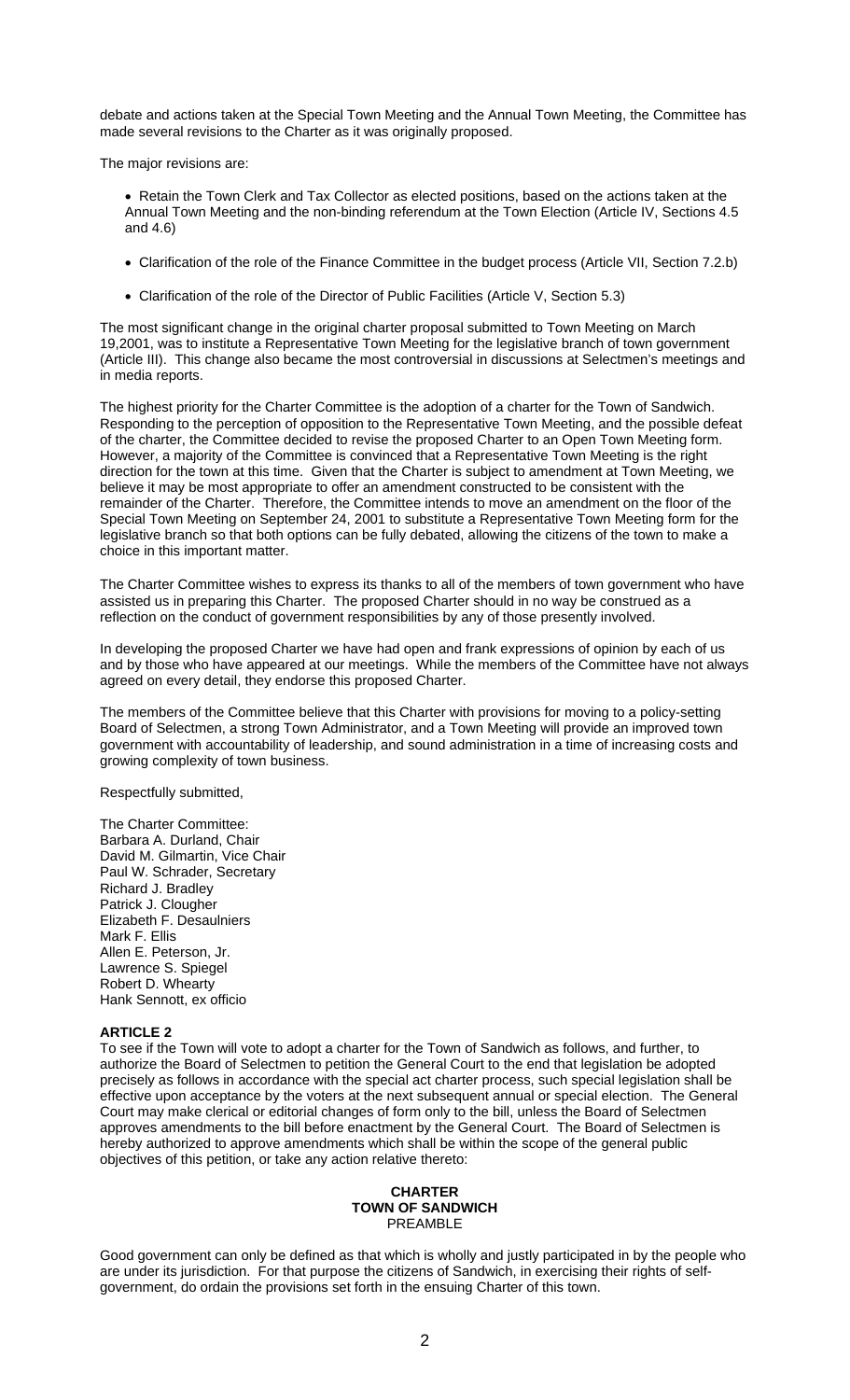#### **ARTICLE I**  INCORPORATION, FORM OF GOVERNMENT

## Section 1.1 **INCORPORATION**

The inhabitants of the Town of Sandwich, Barnstable County, Massachusetts, residing within its corporate boundaries as heretofore established, are hereby constituted and shall continue to be a body politic and corporate in perpetuity under the name of "The Town of Sandwich."

## Section 1.2 FORM OF GOVERNMENT

The municipal form of government provided by this Charter shall consist of a Town Meeting open to all voters; a Board of Selectmen, elected by the people and accountable to the people; and a Town Administrator, appointed by and accountable to the Board of Selectmen for proper administration of the affairs of the town.

## **ARTICLE II** POWERS OF THE TOWN

a) The town shall have all the powers granted to towns by the Constitution and General Laws of the Commonwealth of Massachusetts together with all of the implied powers necessary to execute such granted powers.

b) The powers of the town under the Charter shall be construed and interpreted liberally in favor of the town, and the specific mention of any particular power is not intended to limit in any way the general powers.

c) The town may enter into agreements with any other agency of municipal government, agency of the Commonwealth, other states, or the United States government to perform jointly, by contract, or otherwise, any of its powers or functions and may participate in the financing thereof.

#### **ARTICLE III** LEGISLATIVE BRANCH

## Section 3.1 OPEN TOWN MEETING

The legislative powers of the town shall be exercised by a Town Meeting open to all voters.

Section 3.2 PRESIDING OFFICER

All sessions of the Town Meeting shall be presided over by a Moderator, elected as provided in Section 4.4 of the Charter. The Moderator shall regulate the proceedings, decide questions of order, and make public declarations of all votes. The Moderator shall have all of the powers and duties given to Moderators under the Constitution and the General Laws of the Commonwealth, and such additional powers and duties as may be authorized by the Charter, by By-law or by other Town Meeting vote.

Section 3.3 ANNUAL TOWN MEEETING

The Annual Town Meeting shall be held on such date or dates as may be fixed by the Board of Selectmen as provided in Section 4.2.5.e of the Charter.

#### Section 3.4 SPECIAL TOWN MEETINGS

Special Town Meetings shall be held at the call of the Board of Selectmen at such times, as it may deem appropriate and whenever a special meeting is requested by the voters in accordance with procedures made available by the General Laws of the Commonwealth.

#### Section 3.5 QUORUM

The quorum for both the Annual Town Meeting and any Special Town Meeting shall be set by By-law and to the extent practical shall reflect a reasonable representation of the town registered voters. In no event, however, shall this number be less than two hundred fifty (250) registered voters.

Section 3.6 CLERK OF THE MEETING

The Town Clerk shall serve as the clerk to the Town Meeting. In the event that the Town Clerk is absent, the Assistant Town Clerk will serve.

Section 3.7 WARRANT ARTICLES

a) Except for procedural matters all subjects to be acted on by Town Meeting shall be placed on warrants issued by the Board of Selectmen.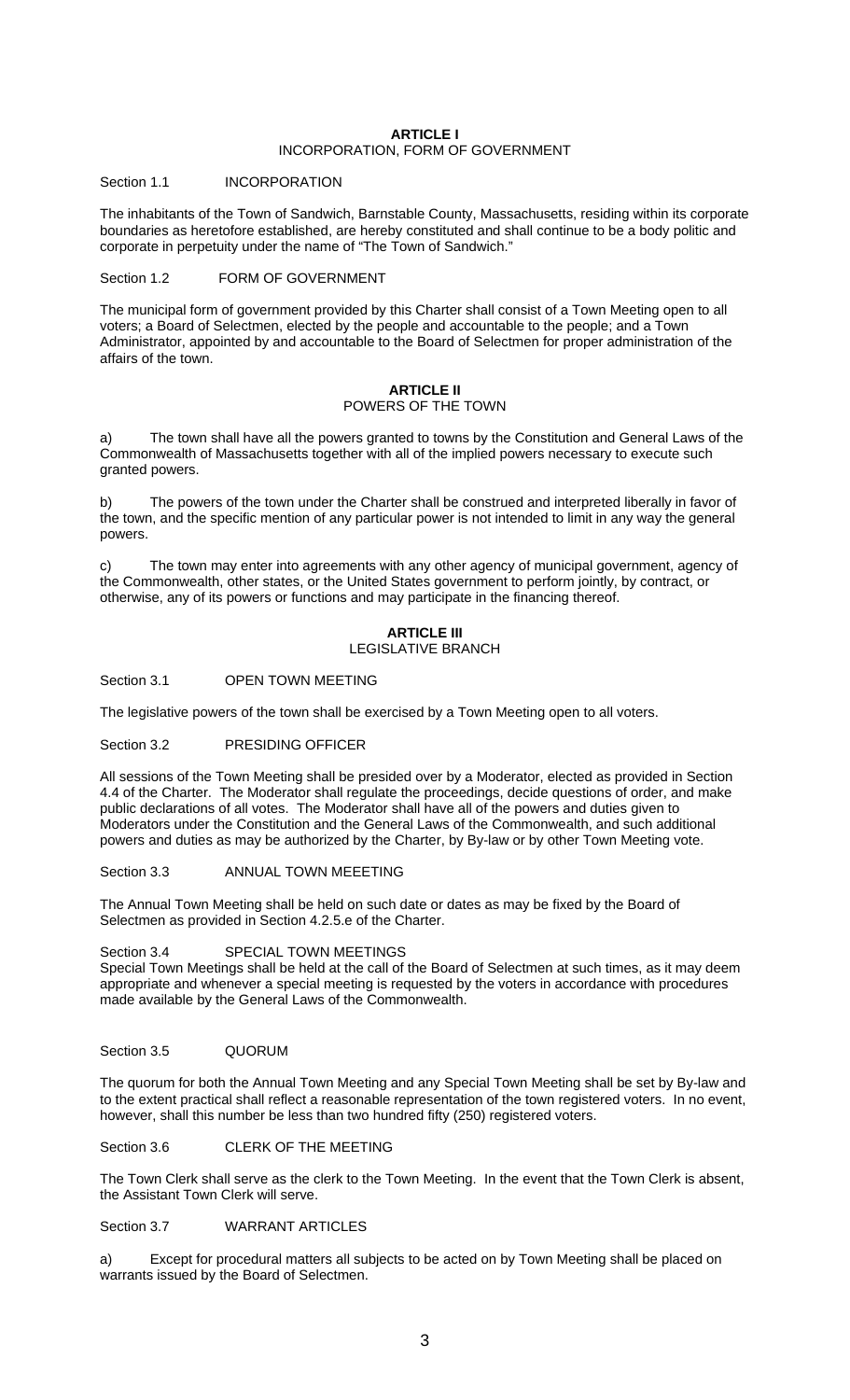b) The Board of Selectmen shall receive all petitions addressed to it which require the submission of particular subject matter to the Town Meeting in accordance with the General Laws of the Commonwealth. Petitioner's warrant articles shall be submitted to the Selectmen in written form. Ten (10) signatures shall be required on a petition to have an article inserted in the warrant for an Annual Town Meeting, and one hundred (100) signatures shall be required on a petition to have an article inserted in a warrant for a Special Town Meeting.

Any warrant article that seeks to raise, transfer, appropriate or expend any funds shall show comparative figures including actual figures for the preceding year, appropriations for the current year, requests for the next fiscal year and amounts recommended by the Finance Committee.

Section 3.8 PUBLICATION AND DISTRIBUTION OF THE WARRANT

In addition to any notice required by the General Laws of the Commonwealth, the Board of Selectmen shall cause the Annual Town Meeting warrant to be posted on the town bulletin board and otherwise distributed as provided by Section 4.2.5.e of the Charter. Additional copies shall be kept available for distribution by the Town Clerk.

## **ARTICLE IV**

Section 4.1 **ELECTED TOWN OFFICES, IN GENERAL** 

The offices to be filled by the voters shall be: a Board of Selectmen, five (5) members; a School Committee, seven (7) members; a Moderator; a Town Clerk; a Tax Collector; a Board of Assessors, three (3) members; a Board of Health, three (3) members; a Planning Board, seven (7) members; Trustees of the Sandwich Library, nine (9) members; Trustees of the Weston Memorial Fund, three (3) members; Sandwich Historic District, five (5) members; Housing Authority, 5 members, 4 elected 1 appointed by the Governor; and such other regional authorities, districts, or committees as may be required by the General Laws of the Commonwealth or inter-local agreement. All elected or appointed multiple member boards shall be arranged so that as nearly an equal number of terms as possible shall expire each year. Notwithstanding any other provision of the Charter, all elected officials and officers shall have the powers and duties as prescribed by the General Laws of the Commonwealth.

Section 4.2 **BOARD OF SELECTMEN** 

The Board of Selectmen shall be composed of five (5) members. Each member shall be elected from the town at-large to a three (3) year term.

Section 4.2.1 QUALIFICATIONS

In addition to any other qualifications prescribed by law, each Selectman shall be a qualified voter of the town, and shall reside within the town while in office.

Section 4.2.2 COMPENSATION

Selectmen shall receive such compensation as may be specified in the annual budget, provided, however, that they shall be entitled to all necessary expenses incurred in the performance of their official duties upon approval by the Board of Selectmen.

#### Section 4.2.3 CHAIRMAN AND VICE CHAIRMAN

a) A chairman shall be elected by the Board of Selectmen at the first meeting following each regular town election. The chairman shall preside at all meetings of the Board. The chairman shall perform such other duties consistent with this Charter, or as may be imposed on him by the Board.

b) A vice chairman shall be elected by the Board of Selectmen at the first meeting following each regular town election. The vice chairman shall act as chairman during the disability or absence of the chairman, and in this capacity shall have the rights and duties conferred upon the chairman.

Section 4.2.4 VACANCIES

Vacancies in the office of Selectman shall be filled by special election if there is more than six (6) months remaining for the term of that position. The Board of Selectmen shall, within ten (10) days after the occurrence of a vacancy, call a special election that shall be held not less than sixty-five (65) days nor more than ninety (90) days after issuing the call.

## Section 4.2.5 GENERAL POWERS AND DUTIES

a) Except as otherwise provided by the General Laws of the Commonwealth or this Charter, all executive powers of the Town shall be vested in the Board of Selectmen. The Board of Selectmen shall provide for the exercise thereof and for the performance of all duties and obligations imposed on the Town by law.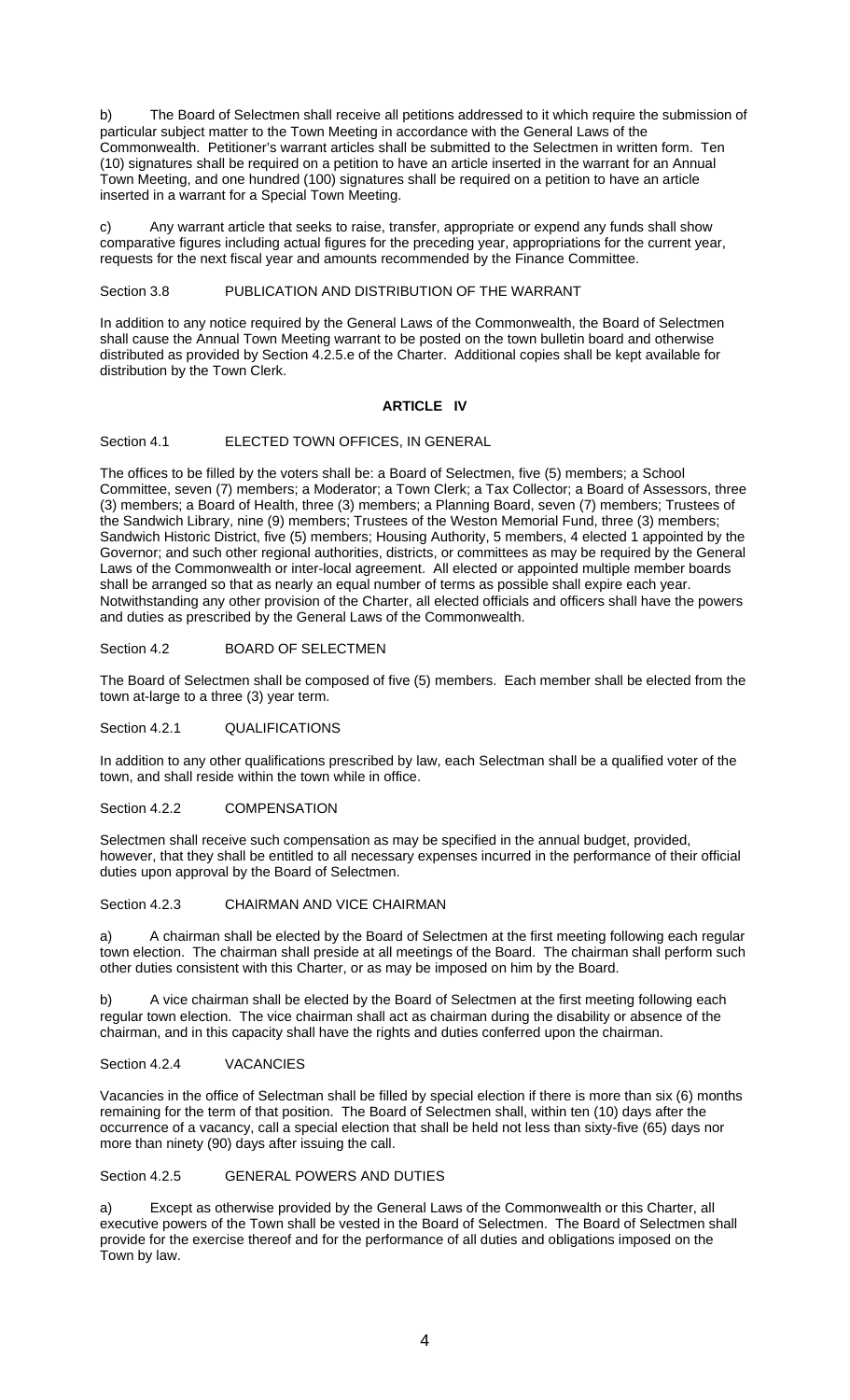b) At least a majority of the Board of Selectmen shall sign all official documents, and approve the financial warrants.

The Board of Selectmen shall serve as the Board of Directors and policymaking body of the Town. They shall appoint a Town Administrator to carry out the day-to-day operations of the Town within the policies set by the Board of Selectmen. The Board of Selectmen shall appoint members of committees.

d) No member of the Board of Selectmen may serve in any other elected and/or appointed Town office or committee during his or her term as Selectman, excluding ex-officio positions. Service as a representative from the Town to another body other than the Town shall not be prohibited by this provision.

e) The Board of Selectmen shall set guidelines for the preparation of the annual budget and present the budget to the Town Meeting. The Board of Selectmen shall set the date and Warrant Articles for the Town Meeting and any Special Town Meeting. The Board of Selectmen shall make available sufficient copies of the warrant for the Town Meeting for all registered voters. The Board of Selectmen shall either provide direct mailings to households, or publish notice of the availability of said warrants at town facilities and other common locations throughout the town at least two (2) weeks prior to the Town Meeting.

The Board of Selectmen shall be a licensing board for the Town and shall have the power to issue licenses as authorized by law, to make all necessary rules and regulations regarding the issuance of such licenses, and to impose restrictions on any such license as it deems to be in the public interest, and to enforce all laws, rules, regulations, and restrictions relating to all such businesses for which it issues licenses.

g) The Board shall require bonds for all municipal officers and employees who receive or pay out any moneys of the town. The amount of such bonds shall be determined by the Board and the cost thereof shall be borne by the town.

h) The Board of Selectmen shall be authorized to institute, prosecute, compromise or defend any claim, action, suit or other proceeding in the name of the Town and to settle any claim, action, suit or other proceeding brought by or on behalf or against the Town. In the event that a settlement requires the issuance of a permit or license or the transfer of property, and such matter is not within the Board of Selectmen's jurisdiction, the Town board or officer with legal jurisdiction over the matter shall retain sole authority to act on behalf of the Town.

The Board of Selectmen shall exercise any other responsibilities as set forth in the General Laws of the Commonwealth.

Section 4.2.6 MEETINGS OF THE BOARD

a) The Board of Selectmen shall hold at least two regular meetings each month. The board shall fix, by resolution, the days, times and location of its regular meetings.

b) The Board of Selectmen may hold such special meetings as it deems necessary and appropriate, which may be called for by three members of the Board. In no event shall a regular or special meeting be held in any facility or at any locations which are not readily accessible to the public.

Section 4.2.7 RULES OF PROCEDURE

a) The Board of Selectmen shall by resolution, determine its own rules and order of business; however, the rules shall provide that citizens of the town shall have a reasonable opportunity to be heard at any meeting in regard to any matter under consideration.

b) Voting, except on procedural motions, shall be by roll call if requested by a Selectman, and the ayes and nays shall be recorded in the minutes.

c) Three Selectmen shall constitute a quorum for the purposes of transaction of business.

d) No action of the Board of Selectmen shall be valid or binding unless adopted by the affirmative vote of three or more members of the Board.

## Section 4.2.8 PROHIBITIONS

a) Except where authorized by law, no Selectman shall hold any other town office or town employment during his term as Selectman, nor any former Selectman shall hold any compensated appointed town office or town employment until one year after the expiration of his term as Selectman.

b) The Selectmen shall not in any manner dictate the appointment or removal of any town administrative officers or employees whom the Town Administrator or any of his subordinates are empowered to appoint. The Board of Selectmen may express its views and fully and freely discuss with the Town Administrator anything pertaining to appointments and removal of such officers and employees.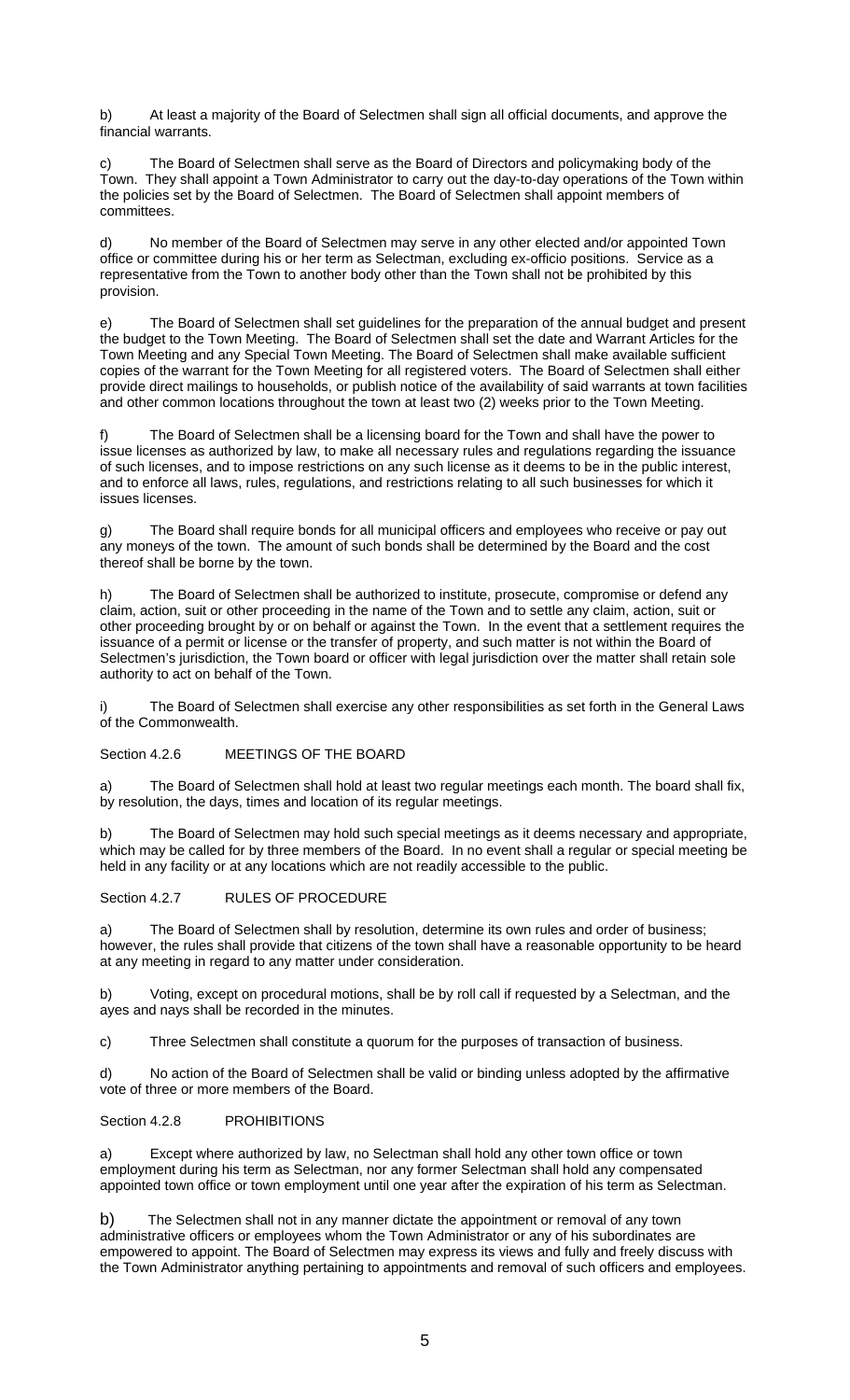c) Except for the purpose of inquiries and investigations, the Board of Selectmen and its members shall deal with town officers and employees who are subject to the direction and supervision of the Town Administrator, solely through the Town Administrator, and neither the Board of Selectmen nor any of its members shall give orders to any such officer or employee, either publicly or privately.

## Section 4.3 SCHOOL COMMITTEE

The School Committee shall be composed of seven (7) members. Each member shall be elected from the town at-large to a three (3) year term. The three (3) year terms of office for school committee shall be staggered.

#### Section 4.3.1 GENERAL POWERS AND DUTIES

The School Committee shall have all the powers and duties given to school committees by the General Laws of the Commonwealth. The School Committee shall have the power to select, oversee, and to terminate the Superintendent of Schools, establish educational goals and policies for the schools consistent with requirements of the General Laws of the Commonwealth and standards established by the Commonwealth.

## Section 4.3.2 VACANCIES

Vacancies in the School Committee shall be filled by special election if there is more than six (6) months remaining for the term of that position. The Board of Selectmen shall, within ten (10) days after the occurrence of a vacancy, call a special election that shall be held not less than sixty-five (65) days nor more than ninety (90) days after issuing the call.

#### Section 4.4 MODERATOR

 A Moderator shall be elected by the voters for a term of three years. In the event of absence of the Moderator the Town Meeting may elect a temporary Moderator, for the purpose of presiding over the Town Meeting.

## Section 4.4.1 POWERS AND DUTIES

(a) The Moderator shall have the powers and duties provided by the General Laws of the Commonwealth, by this Charter, by By-law or by any other Town Meeting vote.

(b) The Moderator shall appoint members of the Finance Committee, which shall consist of nine (9) members. Should the Moderator fail to fill a vacancy on the Finance Committee within forty-five (45) days of having been notified in writing by the Town Clerk of said vacancy a majority of the remaining members of the Finance Committee may nominate a person for each such vacancy. Should the Moderator fail to take action on said nomination within 21 days, the nominee shall become a member of the Finance Committee.

(c) The Moderator shall appoint members to other committees as directed by Town Meeting.

Section 4.5 TOWN CLERK

A Town Clerk shall be elected by the voters at the annual town election, for a term of three years.

Section 4.6 TAX COLLECTOR

A Tax Collector shall be elected by the voters at the annual town election, for a term of three years.

Section 4.7 BOARDS, COMMITTEES AND OFFICERS

a) Each Board or Committee will be organized and charged with the powers and duties specified in the General Laws and Special Acts of the Commonwealth, Town By-law or elsewhere in this Charter. The Board of Selectmen may also, from time to time, establish boards or committees to address specific needs or issues. Each board or committee shall, at its annual organization meeting, elect a presiding officer and shall cause the Board of Selectmen and the Town Clerk to be notified of its selection. Such boards and committees shall make a written annual report of its activities to the Board of Selectmen.

b) Members of permanent committees shall be elected for a staggered term of three years unless otherwise provided for by the General Laws of the Commonwealth or this Charter. Appointees to temporary and special committees shall be appointed by the Board of Selectmen for the duration of the charge of the board or committee. Boards, committees or officers specifically provided for by the General Laws of the Commonwealth or this Charter may be continued or terminated only by the Board of Selectmen.

# **ARTICLE V**

#### ADMINISTRATIVE SERVICES

Section 5.1 TOWN ADMINISTRATOR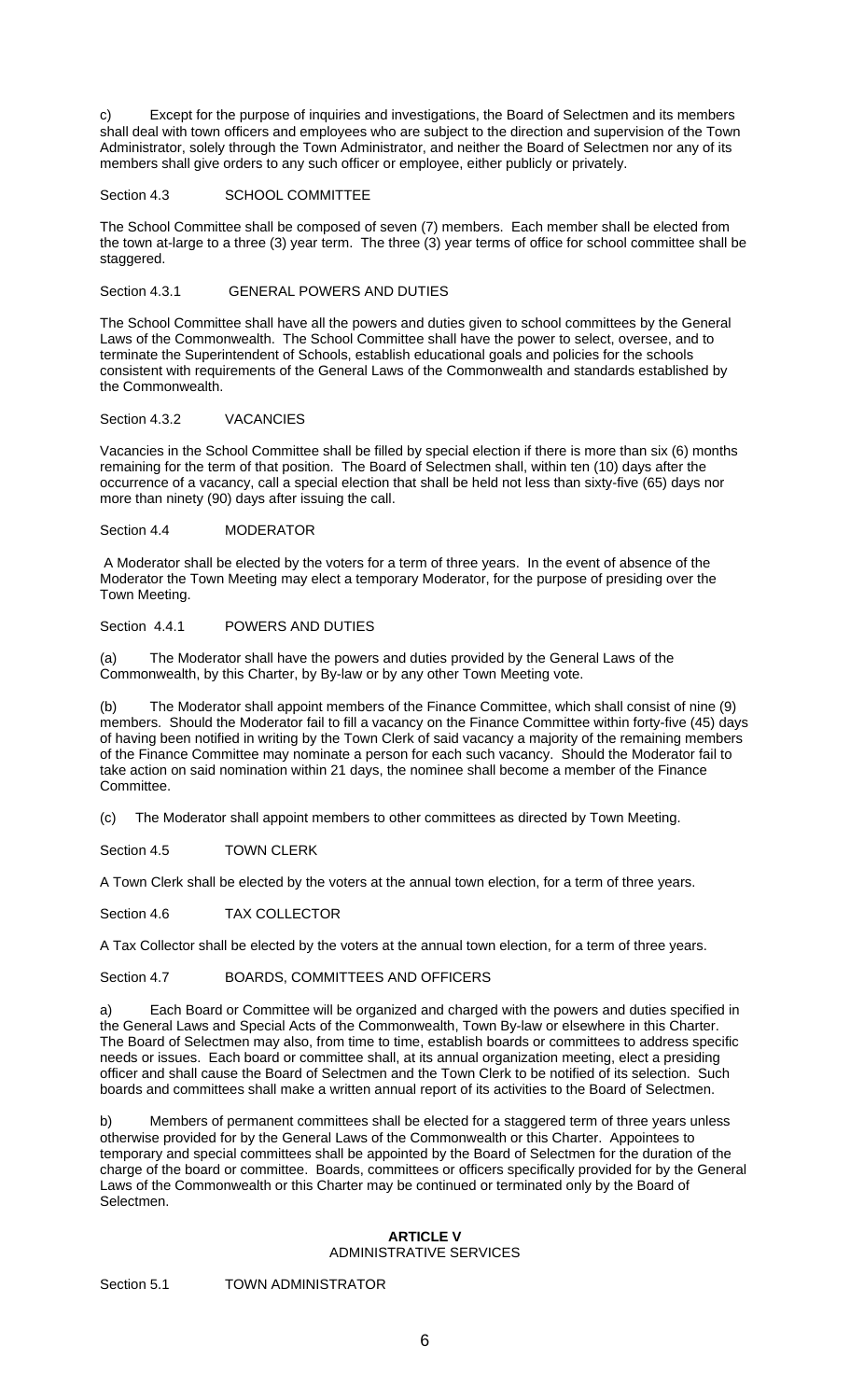## Section 5.1.1 APPOINTMENT AND QUALIFICATIONS

The Board of Selectmen by majority vote of the entire Board shall appoint a Town Administrator. The method of selection shall be left to the discretion of the Board of Selectmen so long as the method of selection insures orderly, nonpartisan action toward securing a competent and qualified person to fill the position. The Town Administrator shall be chosen solely upon the basis of his/her executive and administrative training, experience and ability and need not, when appointed, be a resident of the Town of Sandwich; however, during the tenure of his/her office he/she shall reside within the town. The Town Administrator shall be bonded at town expense.

#### Section 5.1.2 COMPENSATION

The Town Administrator shall receive compensation as may be fixed by the Board of Selectmen according to his/her expertise, education and training. Any contract between the Board of Selectmen and the Town Administrator shall be made pursuant to Massachusetts General Law, Chapter 41, Sec. 108N.

#### Section 5.1.3 TERM AND REMOVAL

The Town Administrator may be appointed for a definite term but may be removed at the discretion of the Board of Selectmen, by vote of the majority of the entire Board. The action of the Board of Selectmen in suspending or removing the Town Administrator shall be final. It is the intention of this Charter to invest all authority and fix all responsibilities of such suspension or removal in the Board of Selectmen.

## Section 5.1.4 POWERS AND DUTIES

The Town Administrator shall be responsible to the Board of Selectmen for the proper administration of all the affairs of the town consistent with the General Laws of the Commonwealth and this Charter, and shall:

a) appoint, discipline, suspend, or remove Town employees, including Civil Service positions, except that the approval of the Board of Selectmen shall be required for appointment of Department Heads and the Assistant Town Administrator;

b) supervise and direct all appointed Department Heads;

c) administer and enforce all provisions of General Laws of the Commonwealth or Special Acts of the Commonwealth, or Town By-laws, and all regulations established by the Board of Selectmen;

d) coordinate activities of all town departments;

e) attend all sessions of the Town Meeting and answer all questions addressed to the Town Administrator which are related to the warrant articles and to matters under the general supervision of the Town Administrator;

keep the Board of Selectmen fully informed as to the needs of the town, and recommend to the Selectmen for adoption such measures requiring action by them or by the town as the Town Administrator deems necessary or expedient;

g) ensure that complete and full records of the financial and administrative activity of the town are maintained and render reports to the Board Selectmen as may be required;

h) be responsible for the rental, use, maintenance, repair and the development of a comprehensive maintenance program for all town facilities;

i) serve as the chief procurement officer and be responsible for the purchase of all supplies, materials, and equipment, and approve the award of all contracts. Any contract over \$500,000 will require approval by the Board of Selectmen;

develop and maintain a formal and complete inventory of all town owned real and personal property and equipment;

k) administer personnel policies, practices, rules and regulations, any compensation plan and any related matters for all municipal employees and to administer all collective bargaining agreements entered into by the town;

fix the compensation of all town employees and officers appointed by the Town Administrator within the limits established by appropriation and any applicable compensation plan and collective bargaining agreements;

m) be responsible for the negotiation of all contracts with town employees regarding wages, and other terms and conditions of employment, except employees of the School Department. The Town Administrator may, subject to the approval of the Board of Selectmen, employ special counsel to assist in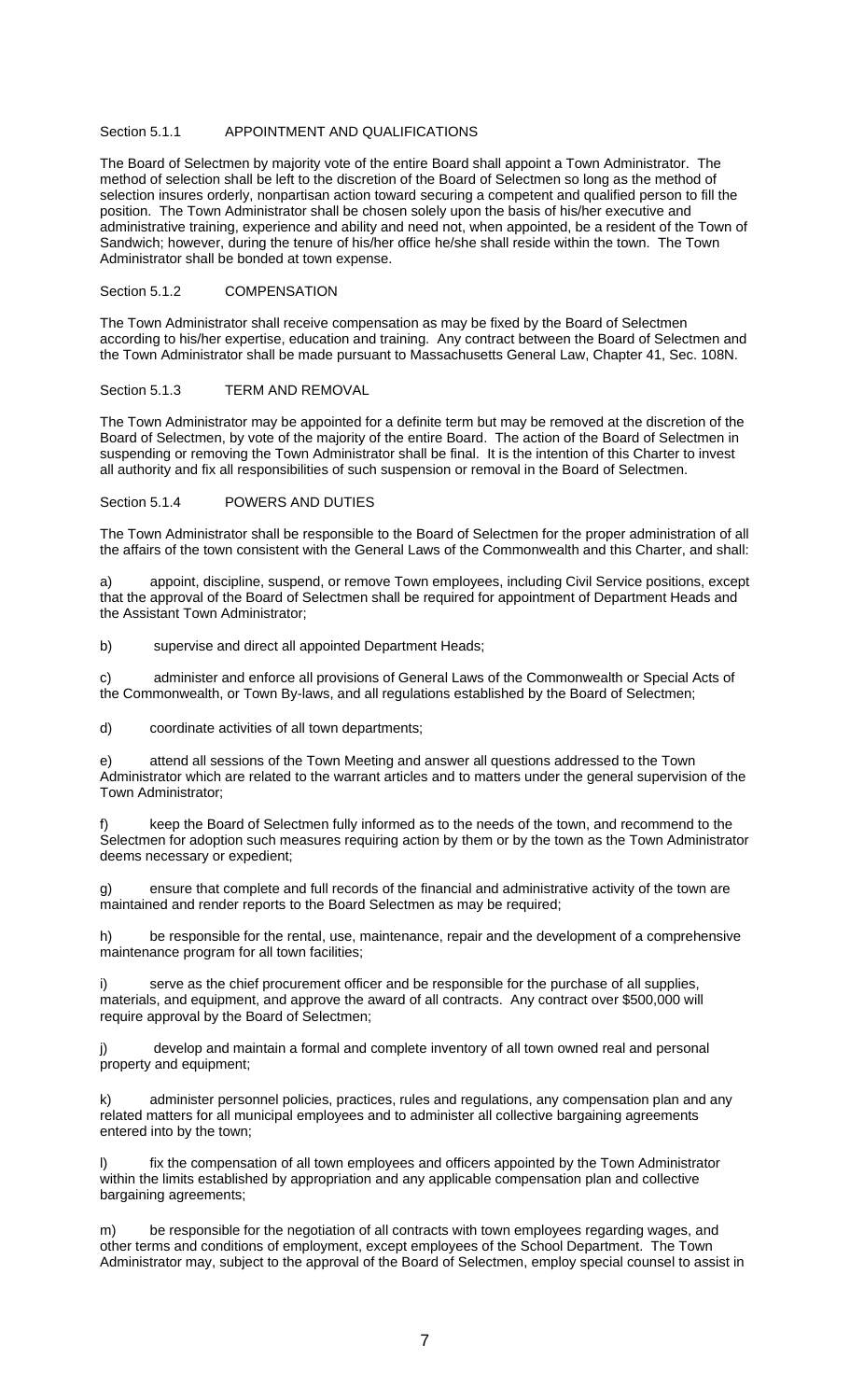the performance of these duties. Collective bargaining agreements shall be subject to the approval of the Board of Selectmen, and the provisions of Massachusetts General Law, Chapter 150E;

n) prepare and submit an annual operating budget and capital improvement program as provided in Section 7.1 (b) of this Charter and be responsible for its administration after its adoption. The Town Administrator may transfer funds between individual line items within a department account;

o) keep the Board of Selectmen and the Finance Committee fully informed as to the financial condition of the town and make recommendations to the Board of Selectmen;

p) prepare and submit to the Board of Selectmen at the end of the fiscal year a comprehensive report on the finances and the activities and operations of all departments, boards and committees of the town;

q) investigate or inquire into the affairs of any town department or office;

r) delegate, authorize or direct any subordinate or employee in the town to exercise any power, duty, or responsibility which the office of Town Administrator is authorized to exercise, provided, that all acts performed under such delegation shall be deemed the acts of the Town Administrator; and

perform such other duties as necessary or as may be assigned by this Charter, Town By-law, Town Meeting vote, or vote of the Board of Selectmen.

Section 5.1.5 ACTING TOWN ADMINISTRATOR

The Assistant Town Administrator shall perform the duties of the Town Administrator in his/her absence. In the event of long-term disability, resignation, termination, or vacancy of both the Town Administrator and the Assistant Town Administrator at the same time, the Board of Selectmen shall appoint an Acting Town Administrator for the duration of any such disability, or until appointment of a permanent Town Administrator or Assistant Town Administrator. No member of the Board of Selectmen shall serve as Acting Town Administrator.

## Section 5.2 TOWN COUNSEL

The Board of Selectmen shall appoint a competent and duly qualified and licensed attorney practicing in the Commonwealth, who shall be the counsel for the town. He/she shall receive for his/her services such compensation as may be fixed by the Board of Selectmen and shall hold his/her office at the pleasure of the Board. The Town Counsel shall be the legal adviser of all of the offices and departments of the town, and he/she shall represent the town in all litigation and legal proceedings; provided, that the Board of Selectmen may retain special counsel at any time they deem appropriate and necessary. He/she shall review and concur or dissent upon all documents, contracts, and legal instruments in which the town may have an interest. The Town Counsel shall perform other duties prescribed by this Charter, Town By-law, or as directed by the Board of Selectmen.

Section 5.3 PUBLIC FACILITIES

The Town Administrator shall, under the provisions of Section 5.1.4 (a) of this Charter, appoint an individual as Director of Public Facilities. The Director shall, under the general supervision and direction of the Town Administrator, have general care of all town buildings and property, including but not limited to schools, fire, police, highway, cemetery, recreation and other municipal buildings and property. The Director shall in consultation with department heads, boards and the Capital Planning Committee develop and implement scheduled maintenance and repair of all public properties, excepting that daily maintenance and janitorial duties shall remain the responsibility of each department. The Director shall have overall supervision of all funds specifically appropriated for the purpose of extraordinary maintenance of town property.

## **ARTICLE VI**

# PUBLIC RECORDS AND OPEN MEETINGS

All boards, committees, and commissions shall comply with Chapter 39, sections 23A, B and C of the General Laws of the Commonwealth, popularly known as the "Open Meeting Law", in the conduct of any town business.

## **ARTICLE VII**  FINANCIAL PROVISIONS AND ADMINISTRATION

Section 7.1 SUBMISSION OF BUDGET AND BUDGET MESSAGE

a) Annually, prior to the first day of November, the Town Administrator shall establish and issue a budget schedule which shall set forth the calendar dates for developing the annual budget for the next fiscal year.

b) On or before the first day of February, the Town Administrator shall submit to the Board of Selectmen and Finance Committee a proposed budget and accompanying message.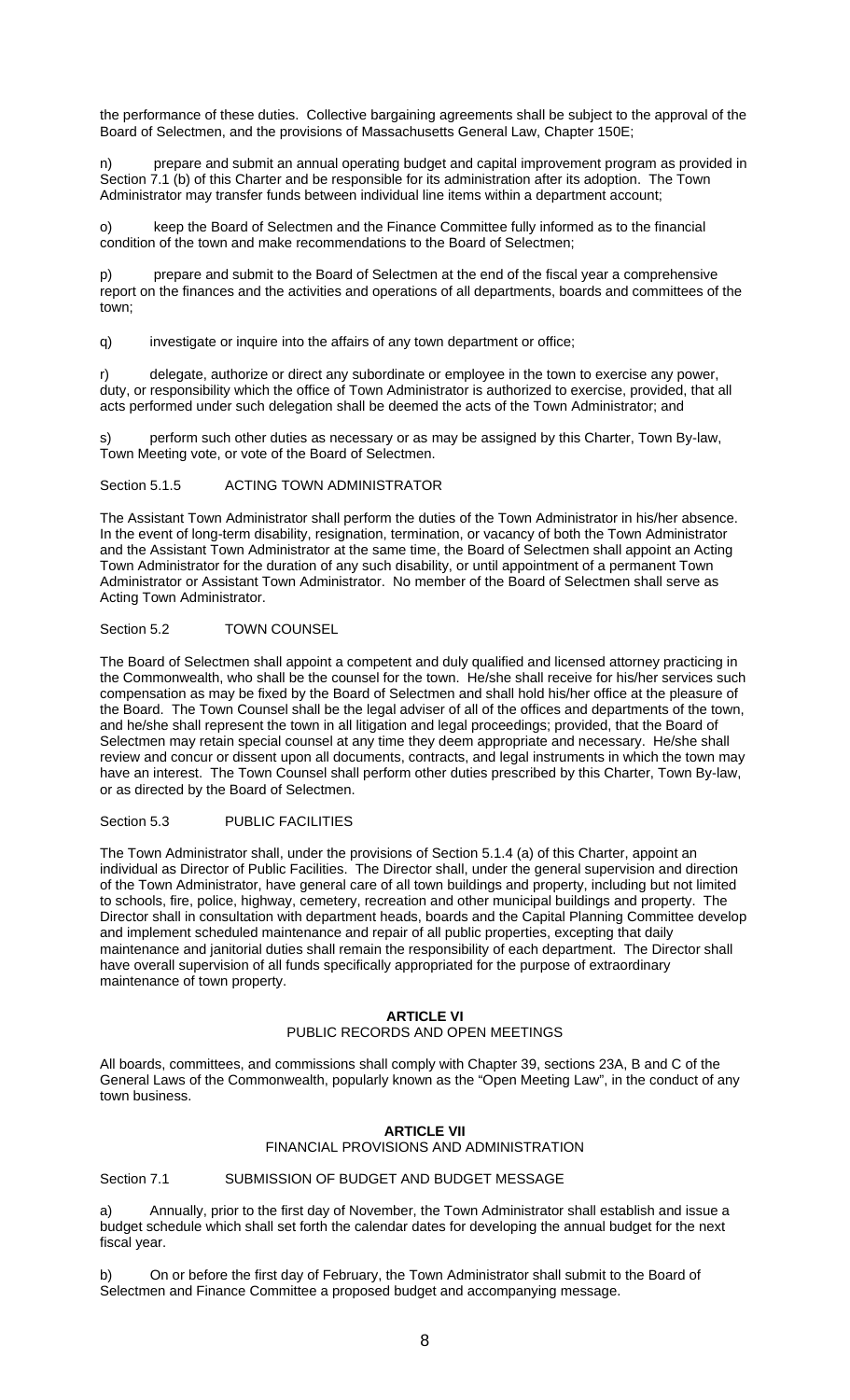c) The Budget shall provide a complete financial plan of all town funds and activities, including details on debt and debt service, anticipated income, and proposed expenditures. The Budget shall include proposals for capital improvements for the next five (5) years. The budget message shall begin with a clear general summary of its content, and explain in both fiscal terms and work program objectives, proposed expenditures for each department, capital expenditures, and the projected tax rate.

d) The Board of Selectmen shall review the proposed Town Budget and refer it, including the School Department Budget and recommendations, to the Finance Committee, on or before the first day of March.

Section 7.2 FINANCE COMMITTEE

a) There shall be a permanent committee known as the Finance Committee, composed of nine (9) registered voters of the town appointed by the Moderator. They shall serve for three (3) year terms. Terms shall be staggered. Members shall serve without compensation and no member shall be an employee of the Town nor hold an elected or appointed town position during their term of office.

b) The Finance Committee shall submit a written budget report to the Annual Town Meeting and a written report to the Annual Town Meeting and any Special Town Meeting with its advisory recommendations on all financial warrant articles, and the projected tax impact consistent with its recommendations.

c) The Finance Committee may require that the Town Administrator, any town department, office, board, commission or committee furnish appropriate additional financial information, as needed.

Section 7.3 PUBLIC NOTICE AND PUBLIC HEARING

a) The Finance Committee shall within sixty (60) days following the submission of the draft budget by the Town Administrator, review the proposed budget, and shall return it to the Board of Selectmen with their recommendations.

b) The Board of Selectmen shall conduct at least one public hearing on the proposed budget, including the school budget, prior to the Town Meeting, and include the recommendations of the Finance Committee.

c) The Board of Selectmen shall post in the Town Hall and publish in a daily newspaper of general circulation, a summary of the proposed budget and notice stating:

1) the times and places where copies of the message and budget are available for inspection by the public, and

2) the date, time and place where the Board of Selectmen shall conduct the public hearing on the budget.

Section 7.4 BUDGET ADOPTION

Town Meeting shall adopt the annual operating budget, with or without amendments prior to the beginning of the fiscal year.

#### Section 7.5 ANNUAL AUDIT

At the close of each fiscal year, and at such times as it may be deemed necessary, the Board of Selectmen shall cause an independent audit to be made of all accounts of the Town by a certified public accountant. The certified public accountant so selected shall have no personal interest, directly or indirectly in the financial affairs of the Town or any of its offices. Upon completion of the audit, the results in a summary form shall be placed on file in the Town Clerk's office as a public record and in the Sandwich Public Library for public information.

Section 7.6 **EMERGENCY APPROPRIATIONS, REDUCTIONS, and TRANSFERS** 

Any and all emergency appropriations, reductions, and transfers will be made in accordance with the provisions of the General Laws of the Commonwealth and the Town By-laws.

#### **ARTICLE VIII**  RECALL

Section 8.1 RECALL

Any holder of an elected office in the Town of Sandwich may be recalled there from by the qualified voters of the Town as provided in Chapter 408 of the Acts of 1987 for reasons which include but are not limited to the following: embezzlement; influence peddling; refusal to abide by or not comply with the Conflict of Interest Law, Open Meeting Law, Public Records Law, rules and regulations thereto, and the By-laws of the Town of Sandwich which pertains to same; destruction or alteration of public records; nepotism; conviction for a felony; failure to perform the duties of the elected office; or other willful acts of omission or commission which betray the public trust.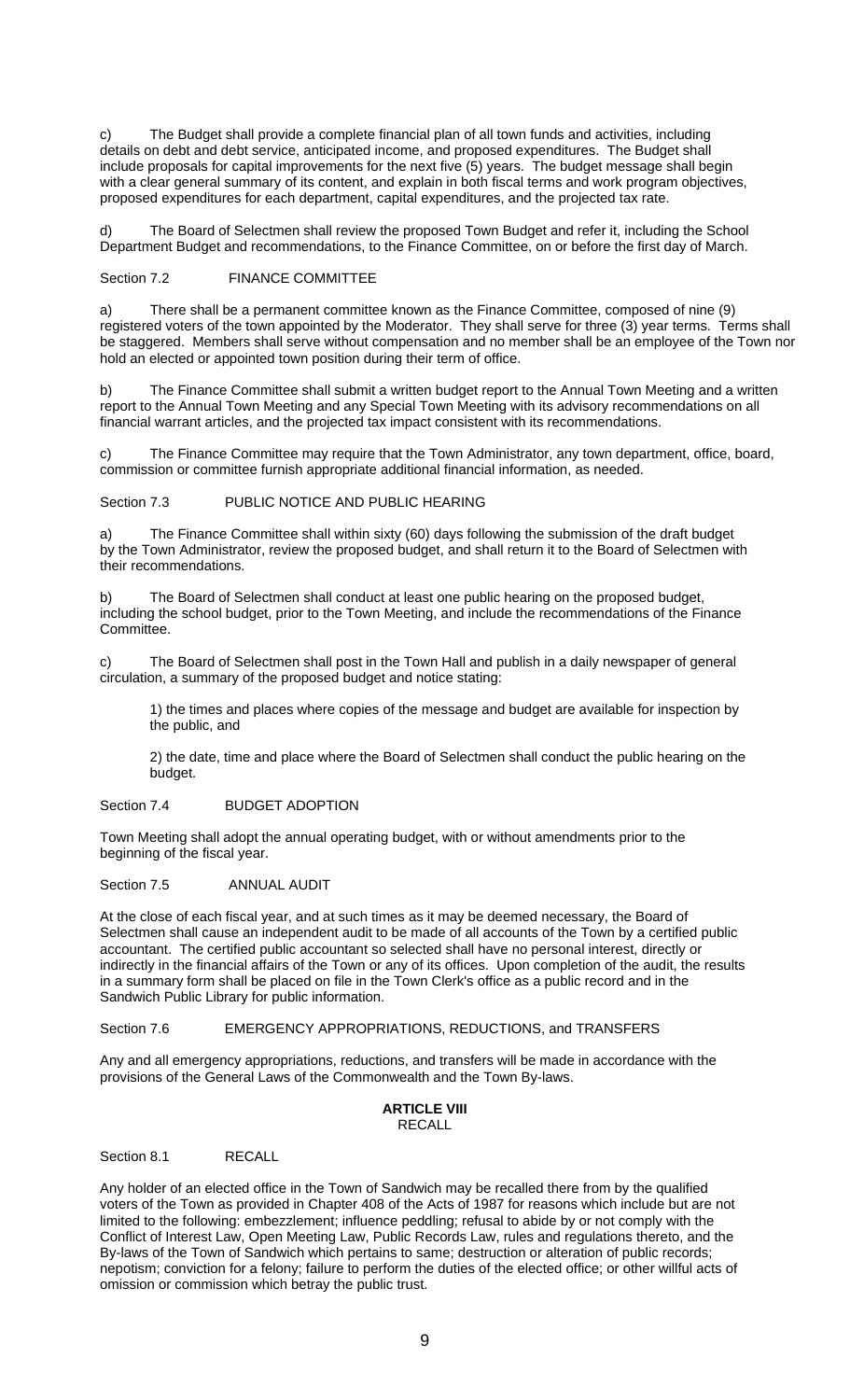#### Section 8.2 RECALL PETITION

A recall petition shall be initiated by request of ten (10) qualified voters. The recall petition shall be signed by twenty-five percent (25%) of the qualified voters and returned within twenty (20) days in accordance with the aforementioned Special Legislative Act.

#### **ARTICLE IX CHARTER**

#### Section 9.1 SEVERABILITY

If any section, or part of a section of this Charter, shall be held invalid by a court of competent jurisdiction, such holding shall not affect the remainder of this Charter.

#### Section 9.2 CHARTER REVIEW COMMITTEE

At least every five (5) years the Selectmen shall appoint a Charter Review Committee to be composed of seven (7) members for a period not longer than six (6) months, who shall submit their recommendations to the Board of Selectmen and shall file proceedings of their deliberations.

#### Section 9.3 AMENDMENT TO CHARTER

a) Notwithstanding and in addition to the provisions of this section, this Charter may be amended or revised by special act of the General Court, upon the recommendation of Town Meeting, and/or pursuant to the provisions of General Laws Chapter 43B.

b) This Charter may be amended pursuant to an initiative petition filed in accordance with this section. To commence the initiative petition process, any ten (10) registered town voters may file an affidavit with the Town Clerk, containing the substance of the proposed charter amendment. The Town Clerk shall thereupon deliver to the voters filing the affidavit a sufficient number of initiative petition blanks, which shall be stamped with the date of issuance and contain the signature and official seal of the Town Clerk.

c) The petitioners shall print the text of the proposed charter amendment on the petition blanks or affix the text firmly thereto. The petition shall identify by section or subsection, where applicable, that provision(s) proposed for amendment, or shall state that the proposed amendment is a new provision. Signed petition forms must be filed with the Town Clerk's office by 4:30 PM on the twentieth  $(20<sup>th</sup>)$  day after issuance.

d) Initiative petition forms must be signed by no less than ten percent (10%) of the registered voters as appears on the registered voter list at the most recent annual town election. Any petition forms received after the twentieth (20<sup>th</sup>) day shall be rejected by the Town Clerk. Upon receipt of the petitions, the Town Clerk shall transmit said petitions to the Board of Voter Registrars, who shall within five (5) days certify those signatures that are names of registered voters of the Town. In the event that the number of certified signatures is less than ten percent (10%) of the registered voters, the Board of Voter Registrars shall so notify the Board of Selectmen and the voters who filed the affidavit, and such petitions shall be void and shall not count towards any other petition. If the petitions do contain a sufficient number of signatures, the Board of Registrars shall submit the petitions with the Town Clerk's certificate to the Board of Selectmen.

e) The Board of Selectmen shall provide a copy of the certified initiative petition to Town Counsel to conduct a review of the proposed charter amendment for consistency with the Constitution and the General Laws of the Commonwealth. If the opinion of Town Counsel is that the initiative petition is consistent with the Constitution and the General Laws of the Commonwealth, the Board of Selectmen shall thereafter declare that the proposed charter amendment shall appear as a ballot question at the next subsequent annual Town election ballot, provided that the Board of Selectmen receives the certified petitions no later than thirty-five (35) days before the election. If the opinion of Town Counsel is that the initiative petition is not consistent with the Constitution and the General Laws of the Commonwealth, the Board of Selectmen shall so notify the voters who filed the affidavit and the initiative petition shall not be placed on the annual Town election ballot.

f) The ballot question shall be worded substantially as follows: "Shall the town approve an amendment to the Town Charter, as proposed by initiative petition of the Town's registered voters, summarized below?" Town Counsel shall prepare a summary description of the proposed amendment.

g) If the ballot question receives a favorable majority vote, the proposed charter amendment shall take effect thirty (30) days after such election results are certified by the Town Clerk, provided that at least thirty-five percent (35%) of the registered voters cast ballots at the election. If the ballot question does not receive a favorable majority vote, or if less than thirty-five percent (35%) of the registered voters cast ballots at the elections, the proposed amendment shall not take effect.

Mrs. Durland moved to amend Article III and Article I, Section 1.2 as follows: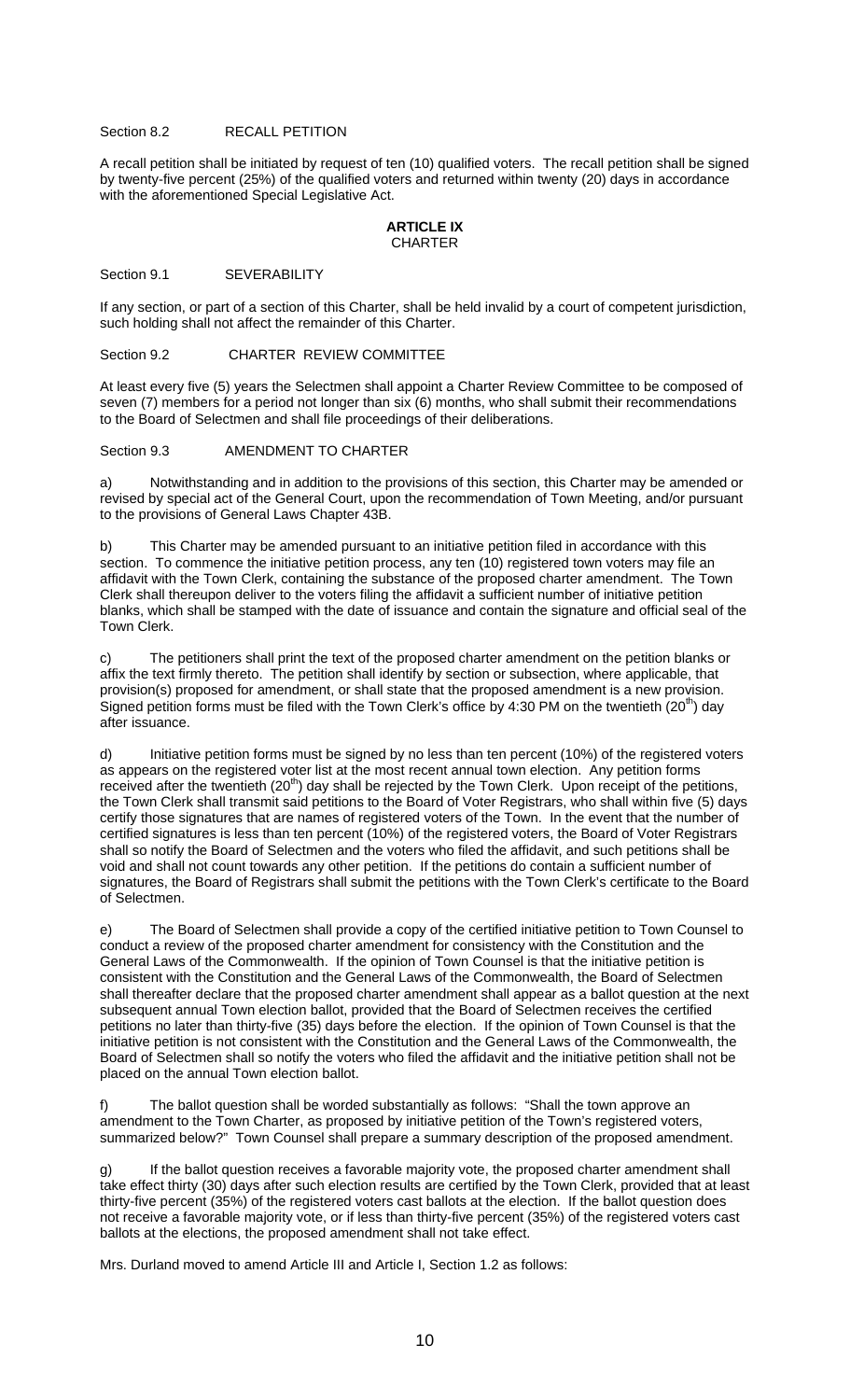Amendment is substitution of entire Article III in bold

## **ARTICLE III LEGISLATIVE BRANCH**

## **Section 3.1 COMPOSITION**

**a) The legislative body of the town shall be a Representative Town Meeting. The members shall be elected to meet, deliberate, act and vote in the exercise of the corporate powers of the town.** 

**b) There shall be twenty-one (21) Town Meeting Members from each Precinct in the town. They shall be so elected that the term of office of one-third of the members shall expire each year.** 

**Section 3.2 ESTABLISHMENT OF PRECINCTS** 

**The Board of Selectmen shall divide the town into a number of voting precincts in accordance with the provisions of the General Laws of the Commonwealth.** 

**Section 3.3 TOWN MEETING MEMBERSHIP** 

**a) Eligibility - any registered voter shall be eligible to be a candidate, to be elected, and to serve as a Town Meeting Member.** 

**b) Nomination Procedures - nomination of candidates for Town Meeting Member shall be made by nomination papers signed by not less than ten (10) voters of the precinct in which the candidate resides and from which he seeks election. The nomination papers shall be filed with the Town Clerk at least forty-nine (49) days preceding the date of the town election.** 

## **Section 3.4 ELECTION AND TERMS**

**a) The voters in every precinct shall, at the first annual town election held following any precinct revision that affects them, elect by ballot the number of voters of the precinct prescribed in this article to be Town Meeting Members. The first third in order of votes received shall serve for three years; the second third in such order shall serve for two years; and the remaining third in such order shall serve for one year from the date of the annual town election. In case of a tie vote affecting the division into thirds, the members elected from the precinct shall determine the same by ballot. Thereafter, except as otherwise provided herein, at each annual election the voters of each precinct shall, in like manner, elect for three-year (3) terms one-third (1/3) of the number of Town Meeting Members to which that precinct is entitled, and shall fill for the unexpired terms any vacancies then existing.** 

**b) In the event of a tie vote for the office of Town Meeting Member the Town Clerk shall, within seven (7) days following the election, call all of the Town Meeting Members of that precinct together at a convenient place. Under the supervision of the Town Clerk, any such tie shall then and there be broken by ballots cast by the elected Town Meeting Members present.** 

#### **Section 3.5 VACANCIES**

**a) Resignation - a Town Meeting Member may resign by filing a written resignation with the Town Clerk, such resignation taking effect upon the date of such filing unless a later date certain is specified therein when it shall take effect.** 

**b) Removal from Town or Precinct - a Town Meeting Member who changes legal residence from the town shall forthwith cease to be a Town Meeting Member. A town Meeting Member who removes from one precinct to another, or who is so removed by a revision of precinct lines, may continue to serve as a Town Meeting Member from the precinct from which he was elected until the next annual town election at which the remainder of his term, if any, shall be filled by ballot. Any person so removed from office may be elected at the same election as a Town Meeting Member from the precinct in which he resides.** 

**c) Filling of Vacancies - any vacancy in the full number of Town Meeting Members from any precinct shall be filled until the next annual town election by the remaining Town Meeting Members from the precinct, from among the voters thereof. The balance of the un-expired term, if any, shall be filled at such annual town election.** 

## **Section 3.6 COMPENSATION**

**Town Meeting Members shall serve without salary.** 

## **Section 3.7 PRESIDING OFFICER**

**A Moderator, chosen in accordance with the provisions of Section 4.4 shall preside at all sessions of the town meeting**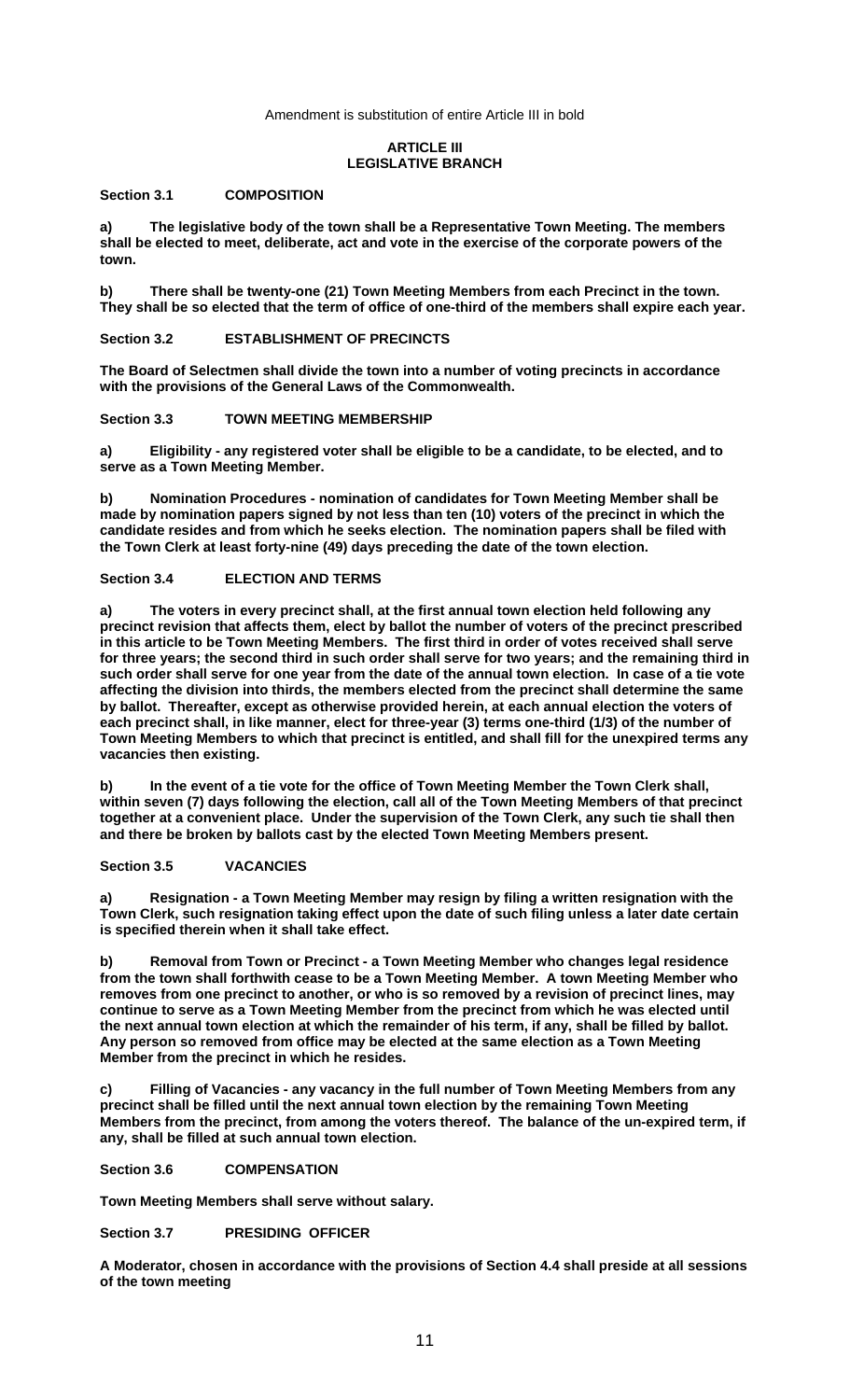## **Section 3.8 CLERK OF THE MEETING**

**The Town Clerk shall serve as the clerk of the town meeting. In the event that the Town Clerk is absent, the Assistant Town Clerk will serve.** 

## **Section 3.9 GENERAL POWERS AND DUTIES**

**All legislative powers of the town shall be vested in the Representative Town Meeting, except as otherwise provided by the General Laws of the Commonwealth or this Charter.** 

#### **Section 3.10 PARTICIPATION BY NON-TOWN MEETING MEMBERS**

**a) All appointed town officers, the Town Administrator, department heads, Chairpersons of multimember bodies or their designated representatives shall attend Town Meeting sessions when the warrant includes articles relating to their office or function.** 

**b) Registered voters, residents and taxpayers of the town may speak on any article in the warrant in accordance with such provisions or procedures adopted by the Town Meeting. Persons who are not voters, residents or taxpayers of the town may address the Meeting only with the consent of a majority of the Town Meeting Members present.** 

## **Section 3.11 ESTABLISHMENT OF STANDING COMMITTEES**

**The Town Meeting may from time to time, by By-law, establish standing committees to which shall be referred warrant articles for study, review and report in advance of the sessions of the Town Meeting.** 

# **Section 3.12 WARRANT ARTICLES**

**a) Initiation - except for procedural matters, all subjects to be acted upon by the Town Meeting shall be placed on warrants issued by the Board of Selectmen.** 

**b) Publication - forthwith, following receipt by the Board of Selectmen of any subject for a Town Meeting warrant article, initiated by petition or by a majority of the Board of Selectmen, a copy of such subject shall be posted on the town bulletin board and otherwise distributed as may be provided by By-law. Additional copies shall be kept available for distribution by the Town Clerk.** 

**c) Any warrant article that seeks to raise, transfer, appropriate or expend any funds shall show comparative figures including actual figures for the preceding year, appropriations for the current year, requests for the next fiscal year and amounts recommended by the Finance Committee.** 

#### **Section 3.13 PROCEDURES**

**a) Time of Meeting - the Town Meeting shall meet at least twice in each calendar year. The first such meeting shall be held during the first six (6) calendar months, at a time fixed by By-law, and shall be primarily concerned with the determination of matters that have a fiscal effect on the town, including but not limited to the adoption of an annual operating budget for all town agencies. The second such meeting, the powers of which shall be deemed those of an annual town meeting, shall be held during the last four (4) calendar months, at a time fixed by By-law. In addition to the two (2) meetings required by this section the Board of Selectmen may, in any manner provided under the General Laws of the Commonwealth or this Charter, for the purpose of acting upon the legislative business of the town in an orderly and expeditious manner, call the Town Meeting into session at other times by the issuance of warrants therefore.** 

**b) Quorum - Seventy-five (75) Town Meeting Members shall constitute a quorum.** 

**Section 3.14 REFERENDUM PROCEDURES** 

**a) Effective Date of Final Votes - no final affirmative vote of a Town Meeting on any warrant article, except a vote to adjourn or dissolve, or votes appropriating money for the payment of notes or bonds of the town and interest thereon becoming due with the then current fiscal year, or votes for the temporary borrowing of money in anticipation of revenue, or a vote declared by preamble by a two-thirds (2/3) vote of the Town Meeting to be an emergency measure necessary for the immediate preservation of the peace, health, safety or convenience of the town, shall be operative until after the expiration of five (5) days from the dissolution of the Town Meeting. If a referendum petition, as defined in (c) of this section, is not filed within the said five (5) days, the votes of the Town Meeting shall then become operative.** 

**b) Votes Not Subject to Referendum - No article which was defeated or otherwise failed to receive the necessary quantum of vote for approval shall be subject to a referendum petition pursuant to subsection (c) below. Any article disposed of by a vote to lay on the table, to**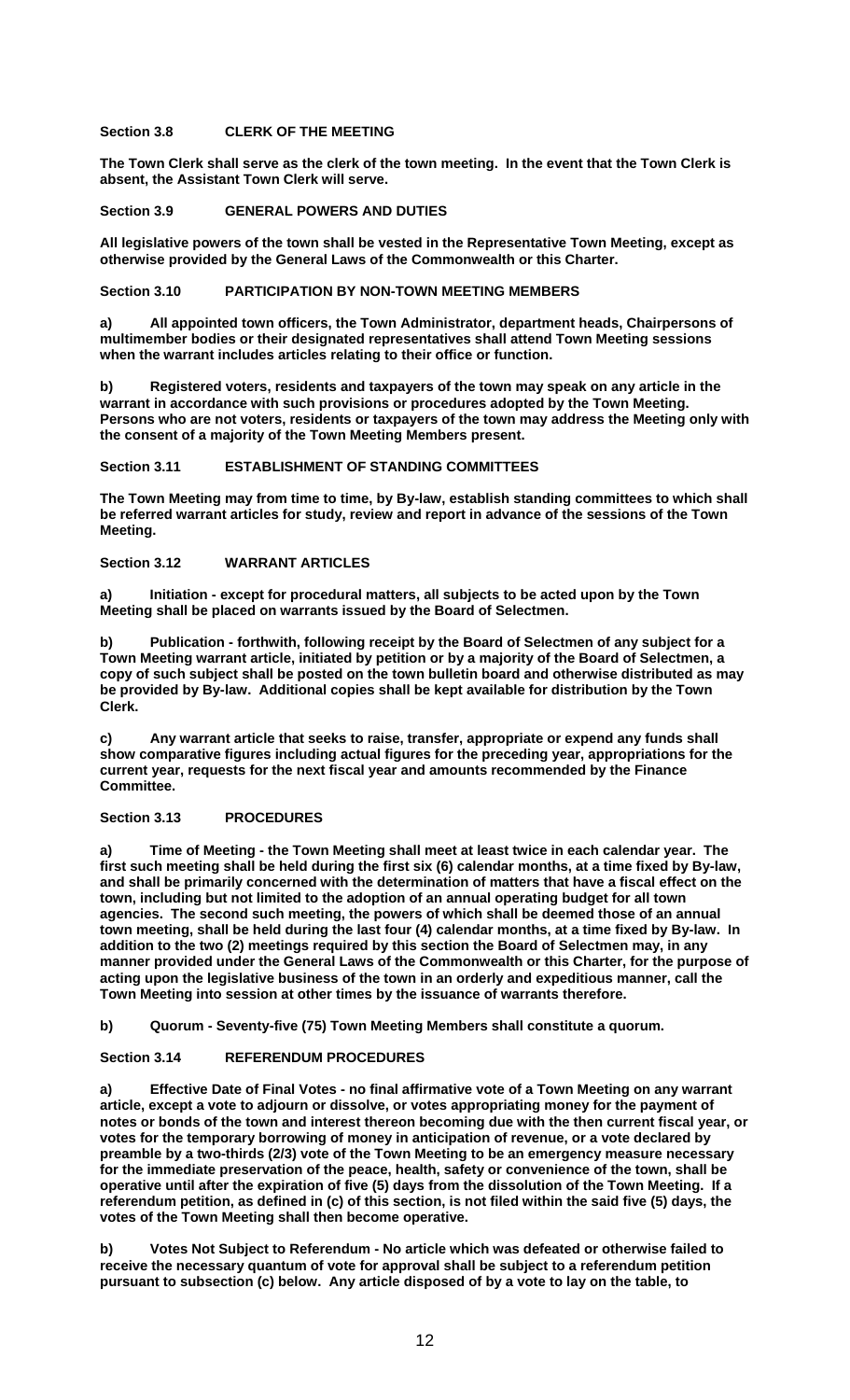**postpone indefinitely or similar vote, shall be deemed to have been defeated for purposes of Section 3.14.** 

**c) Referendum Petition to Rescind - if, within said five (5) days, a petition signed by not less than three percent (3%) of the voters containing their names and addresses, is filed with the Board of Selectmen requesting that any question, not yet operative as defined in (a) above, be submitted to the voters, then the operation of such vote shall be further suspended pending its determination as provided below. The Board of Selectmen shall, within ten (10) days after the filing of such petition, call a special election that shall be held within thirty-five (35) days after issuing the call, for the purpose of presenting to the voters any such question. If, however, a regular or special town election is to be held not more than sixty (60) days following the date the petition is filed, the Board of Selectmen may provide that any such question be presented to the voters at that same election.** 

**d) Referendum Election to Rescind - all votes upon any question so submitted shall be taken by ballot, and the conduct of such election shall be in accordance with the provisions of law relating to elections, unless otherwise provided in this section. Any questions so submitted shall be determined by a majority vote of the voters voting thereon, but no action of the Town Meeting shall be rescinded unless at least twenty percent (20%) of the registered voters vote on the question.** 

**e) Format of Questions - any question so submitted shall be stated on the ballot in substantially the same language and form in which it was stated when presented by the Moderator to the Town Meeting, as appears in the records of the clerk of the meeting.** 

Amendment in bold underline

Section 1.2 FORM OF GOVERNMENT

The municipal form of government provided by this Charter shall consist of **a Representative Town Meeting, members elected by the people**; a Board of Selectmen, elected by the people and accountable to the people; and a Town Administrator, appointed by and accountable to the Board of Selectmen for proper administration of the affairs of the town.

After several speakers, Charles W. Kleekamp moved the question. The hand vote was Yes 173, No 130. Since the motion to move the question required a two-thirds vote, the motion DID NOT CARRY.

Following further discussion, the entire amendment was declared NOT CARRIED by the Moderator after a voice vote.

Mr. Kleekamp proposed the following amendment: Delete Section 3.5 QUORUM of charter Article III, (page 3 of the Warrant) currently worded as: The quorum for both the Annual Town Meeting and any Special Town Meeting shall be set by ByLaw and to the extent practicable shall reflect a reasonable representation of the town registered voters. In no event, however, shall this number be less than two hundred fifty (250) registered voters.

Replace Section 3.5 QUORUM of Charter Article III, to be worded as follows: The quorum for both the Annual Town Meeting and any Special Town Meeting shall be set by ByLaw.

A voice vote was taken and the amendment was declared CARRIED by the Moderator.

Richard J. Bradley moved the Section 5.2 be amended as follows: The Board of Selectmen shall appoint a competent and duly qualified and licensed attorney residing in and practicing with an office in the Town of Sandwich, who shall be counsel for the Town. He/she shall receive for his/her services such compensation as may be fixed by the Board of Selectmen and shall hold his/her office at the pleasure of the Board. The Town Counsel shall be the legal adviser of all of the offices and departments of the Town, and he/she shall represent the Town in all litigation and legal proceedings; provided that, the Board of Selectmen may retain special counsel at any time they deem appropriate and necessary. He/she shall review and concur or dissent upon all documents, contracts, and legal instruments in which the Town may have an interest. The Town Counsel shall perform other duties prescribed by this Charter, Town ByLaw, or as directed by the Board of Selectmen.

A voice vote was taken and the amendment was declared NOT CARRIED by the Moderator.

Robert A. Burgmann moved that Section 9.3g be amended as follows: Strike the remainder of the paragraph after Town Clerk. The paragraph would then read: If the ballot question receives a favorable majority vote, the proposed charter amendment shall take effect thirty (30) days after such election results are certified by the Town Clerk.

The hand vote was 176 Yes, 87 No and the amendment was declared CARRIED by the Moderator.

Robert L. Deroeck proposed that in Section 9.3d, the per cent be changed from 10 per cent to 5 per cent of the registered voters and change the number of days from twentieth  $(20<sup>th</sup>)$  day to sixtieth  $(60<sup>th</sup>)$  day.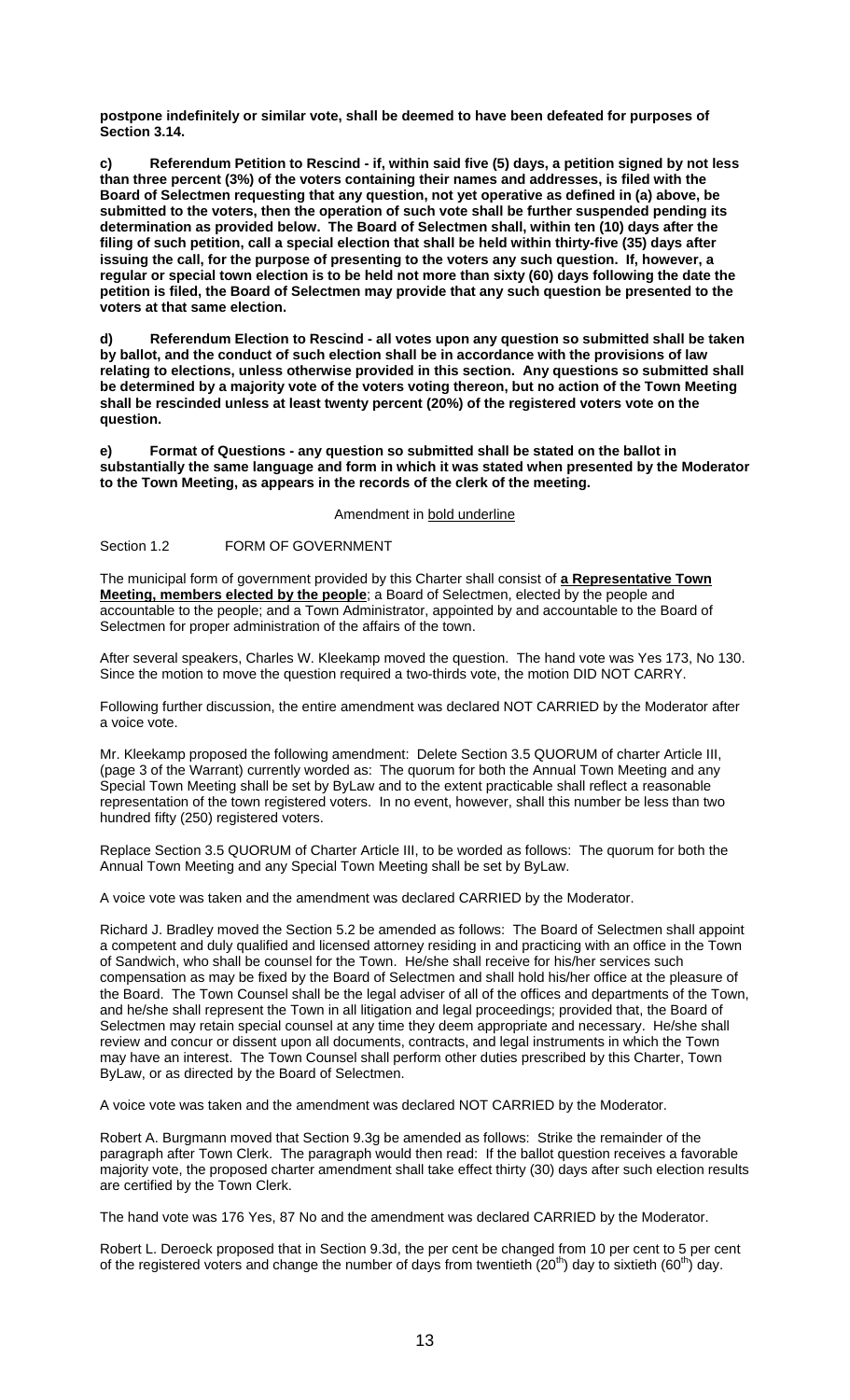The paragraph would then read: d) Initiative petition forms must be signed by no less than five percent (5%) of the registered voters as appears on the registered voter list at the most recent annual town election. Any petition forms received after the sixtieth (60<sup>th</sup>) day shall be rejected by the Town Clerk. Upon receipt of the petitions, the Town Clerk shall transmit said petitions to the Board of Voter Registrars, who shall within five (5) days certify those signatures that are names of registered voters of the Town. In the event that the number of certified signatures is less than ten percent (10%) of the registered voters, the Board of Voter Registrars shall so notify the Board of Selectmen and the voters who filed the affidavit, and such petitions shall be void and shall not count towards any other petition. If the petitions do contain a sufficient number of signatures, the Board of Registrars shall submit the petitions with the Town Clerk's certificate to the Board of Selectmen.

The hand vote was 164 Yes, 98 No and the amendment was declared **CARRIED** by the Moderator.

Mr. Deroeck also proposed that in Section 9.3c, the number of days be changed from twentieth (20<sup>th</sup>) day to sixtieth  $(60<sup>th</sup>)$  day.

The paragraph would then read: The petitioners shall print the text of the proposed charter amendment on the petition blanks or affix the text firmly thereto. The petition shall identify by section or subsection, where applicable, that provision(s) proposed for amendment, or shall state that the proposed amendment is a new provision. Signed petition forms must be filed with the Town Clerk's office by 4:30 PM on the sixtieth  $(60<sup>th</sup>)$  day after issuance.

A voice vote was taken on this amendment and declared **CARRIED** by the Moderator.

A voice vote was then taken on Article 2 as amended above and in the warrant.

**VOTED:** That the Town adopt a Charter for the Town of Sandwich and authorize the Board of Selectmen to petition the General Court that Legislation be adopted in accordance with the Special Act Charter process, and as printed in the warrant under Article 2 with the following amendment: Under Section 7.2, Finance Committee add the phrase "excluding ex-officio positions." at the end of paragraph (a). The hand ballot vote was 169 Yes, 77 No, and declared **CARRIED** by the Moderator. The amended Article will now read as follows:

## **CHARTER TOWN OF SANDWICH**

## PREAMBLE

Good government can only be defined as that which is wholly and justly participated in by the people who are under its jurisdiction. For that purpose the citizens of Sandwich, in exercising their rights of selfgovernment, do ordain the provisions set forth in the ensuing Charter of this town.

## **ARTICLE I**

## INCORPORATION, FORM OF GOVERNMENT

#### Section 1.1 **INCORPORATION**

The inhabitants of the Town of Sandwich, Barnstable County, Massachusetts, residing within its corporate boundaries as heretofore established, are hereby constituted and shall continue to be a body politic and corporate in perpetuity under the name of "The Town of Sandwich."

Section 1.2 FORM OF GOVERNMENT

The municipal form of government provided by this Charter shall consist of a Town Meeting open to all voters; a Board of Selectmen, elected by the people and accountable to the people; and a Town Administrator, appointed by and accountable to the Board of Selectmen for proper administration of the affairs of the town.

## **ARTICLE II**  POWERS OF THE TOWN

The town shall have all the powers granted to towns by the Constitution and General Laws of the Commonwealth of Massachusetts together with all of the implied powers necessary to execute such granted powers.

b) The powers of the town under the Charter shall be construed and interpreted liberally in favor of the town, and the specific mention of any particular power is not intended to limit in any way the general powers.

The town may enter into agreements with any other agency of municipal government, agency of the Commonwealth, other states, or the United States government to perform jointly, by contract, or otherwise, any of its powers or functions and may participate in the financing thereof.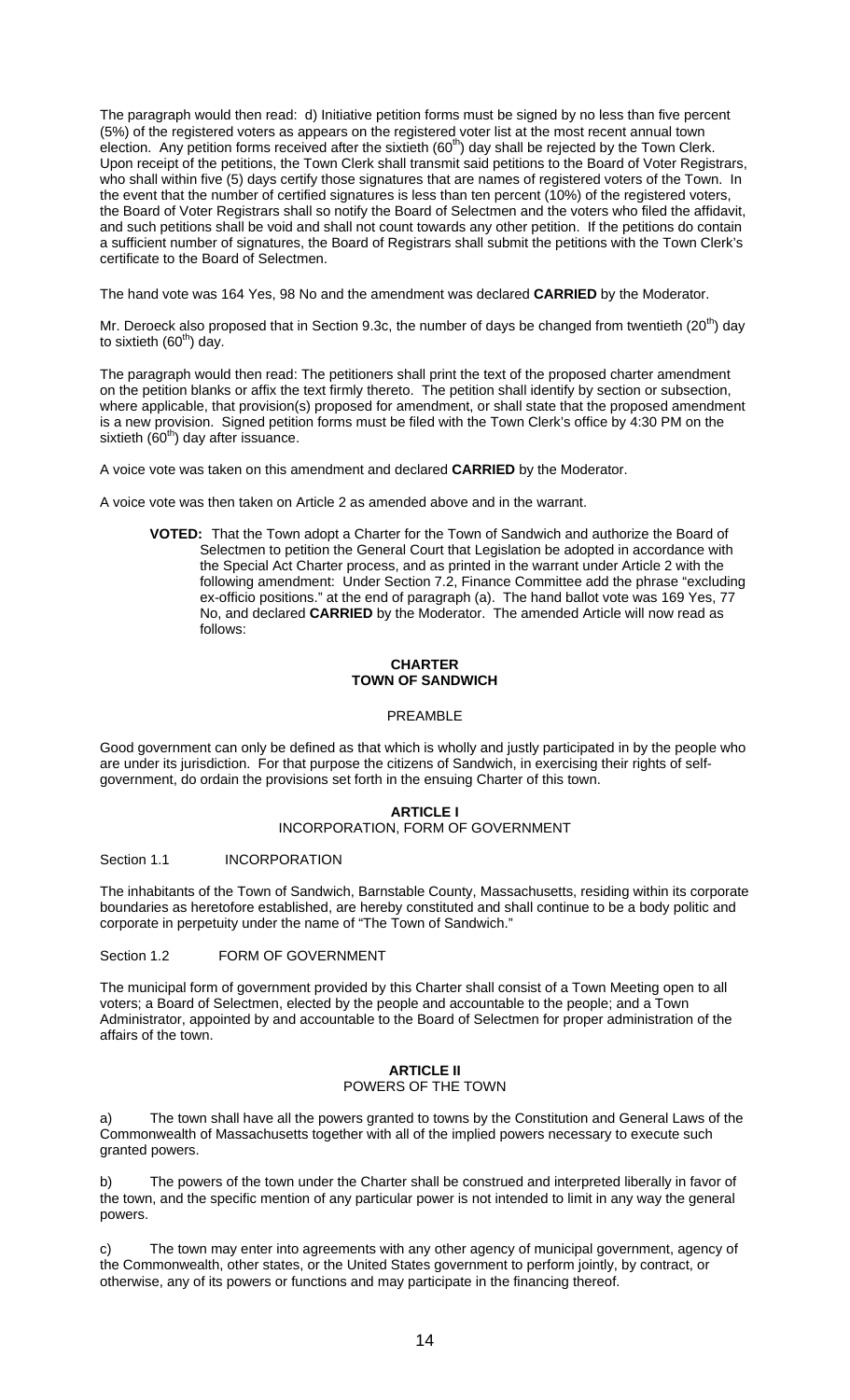#### **ARTICLE III**  LEGISLATIVE BRANCH

## Section 3.1 OPEN TOWN MEETING

The legislative powers of the town shall be exercised by a Town Meeting open to all voters.

Section 3.2 PRESIDING OFFICER

All sessions of the Town Meeting shall be presided over by a Moderator, elected as provided in Section 4.4 of the Charter. The Moderator shall regulate the proceedings, decide questions of order, and make public declarations of all votes. The Moderator shall have all of the powers and duties given to Moderators under the Constitution and the General Laws of the Commonwealth, and such additional powers and duties as may be authorized by the Charter, by By-law or by other Town Meeting vote.

## Section 3.3 ANNUAL TOWN MEEETING

The Annual Town Meeting shall be held on such date or dates as may be fixed by the Board of Selectmen as provided in Section 4.2.5.e of the Charter.

## Section 3.4 SPECIAL TOWN MEETINGS

Special Town Meetings shall be held at the call of the Board of Selectmen at such times, as it may deem appropriate and whenever a special meeting is requested by the voters in accordance with procedures made available by the General Laws of the Commonwealth.

Section 3.5 QUORUM

The quorum for both the Annual Town Meeting and any Special Town Meeting shall be set by By-law.

Section 3.6 CLERK OF THE MEETING

The Town Clerk shall serve as the clerk to the Town Meeting. In the event that the Town Clerk is absent, the Assistant Town Clerk will serve.

Section 3.7 WARRANT ARTICLES

a) Except for procedural matters all subjects to be acted on by Town Meeting shall be placed on warrants issued by the Board of Selectmen.

b) The Board of Selectmen shall receive all petitions addressed to it which require the submission of particular subject matter to the Town Meeting in accordance with the General Laws of the Commonwealth. Petitioner's warrant articles shall be submitted to the Selectmen in written form. Ten (10) signatures shall be required on a petition to have an article inserted in the warrant for an Annual Town Meeting, and one hundred (100) signatures shall be required on a petition to have an article inserted in a warrant for a Special Town Meeting.

c) Any warrant article that seeks to raise, transfer, appropriate or expend any funds shall show comparative figures including actual figures for the preceding year, appropriations for the current year, requests for the next fiscal year and amounts recommended by the Finance Committee.

Section 3.8 PUBLICATION AND DISTRIBUTION OF THE WARRANT

In addition to any notice required by the General Laws of the Commonwealth, the Board of Selectmen shall cause the Annual Town Meeting warrant to be posted on the town bulletin board and otherwise distributed as provided by Section 4.2.5.e of the Charter. Additional copies shall be kept available for distribution by the Town Clerk.

## **ARTICLE IV**  ELECTED TOWN OFFICES

#### Section 4.1 **ELECTED TOWN OFFICES, IN GENERAL**

The offices to be filled by the voters shall be: a Board of Selectmen, five (5) members; a School Committee, seven (7) members; a Moderator; a Town Clerk; a Tax Collector; a Board of Assessors, three (3) members; a Board of Health, three (3) members; a Planning Board, seven (7) members; Trustees of the Sandwich Library, nine (9) members; Trustees of the Weston Memorial Fund, three (3) members; Sandwich Historic District, five (5) members; Housing Authority, 5 members, 4 elected 1 appointed by the Governor; and such other regional authorities, districts, or committees as may be required by the General Laws of the Commonwealth or inter-local agreement. All elected or appointed multiple member boards shall be arranged so that as nearly an equal number of terms as possible shall expire each year. Notwithstanding any other provision of the Charter, all elected officials and officers shall have the powers and duties as prescribed by the General Laws of the Commonwealth.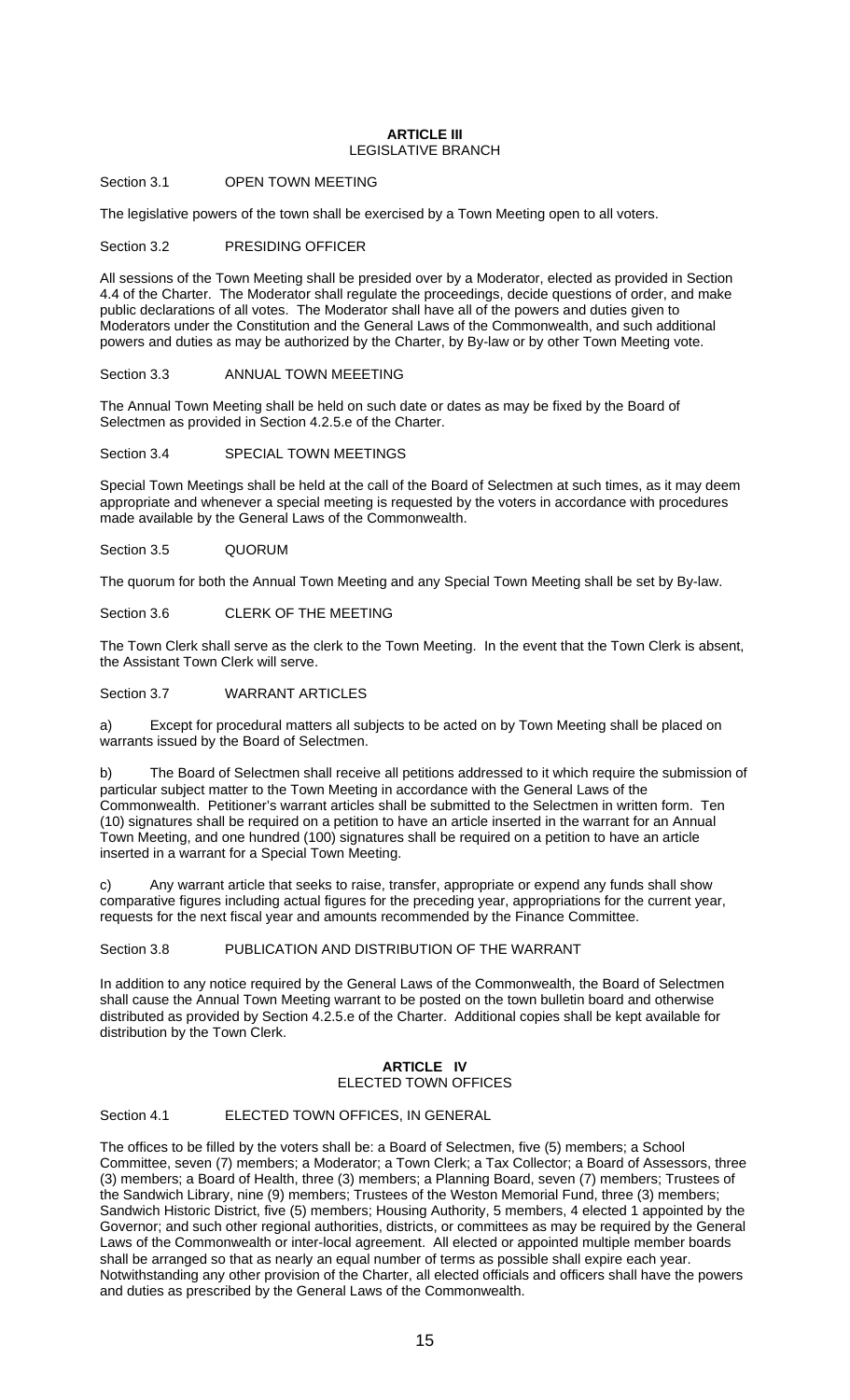## Section 4.2 BOARD OF SELECTMEN

The Board of Selectmen shall be composed of five (5) members. Each member shall be elected from the town at-large to a three (3) year term.

#### Section 4.2.1 QUALIFICATIONS

In addition to any other qualifications prescribed by law, each Selectman shall be a qualified voter of the town, and shall reside within the town while in office.

#### Section 4.2.2 COMPENSATION

Selectmen shall receive such compensation as may be specified in the annual budget, provided, however, that they shall be entitled to all necessary expenses incurred in the performance of their official duties upon approval by the Board of Selectmen.

## Section 4.2.3 CHAIRMAN AND VICE CHAIRMAN

c) A chairman shall be elected by the Board of Selectmen at the first meeting following each regular town election. The chairman shall preside at all meetings of the Board. The chairman shall perform such other duties consistent with this Charter, or as may be imposed on him by the Board.

b) A vice chairman shall be elected by the Board of Selectmen at the first meeting following each regular town election. The vice chairman shall act as chairman during the disability or absence of the chairman, and in this capacity shall have the rights and duties conferred upon the chairman.

## Section 4.2.4 VACANCIES

Vacancies in the office of Selectman shall be filled by special election if there is more than six (6) months remaining for the term of that position. The Board of Selectmen shall, within ten (10) days after the occurrence of a vacancy, call a special election that shall be held not less than sixty-five (65) days nor more than ninety (90) days after issuing the call.

## Section 4.2.5 GENERAL POWERS AND DUTIES

a) Except as otherwise provided by the General Laws of the Commonwealth or this Charter, all executive powers of the Town shall be vested in the Board of Selectmen. The Board of Selectmen shall provide for the exercise thereof and for the performance of all duties and obligations imposed on the Town by law.

b) At least a majority of the Board of Selectmen shall sign all official documents, and approve the financial warrants.

The Board of Selectmen shall serve as the Board of Directors and policy making body of the Town. They shall appoint a Town Administrator to carry out the day-to-day operations of the Town within the policies set by the Board of Selectmen. The Board of Selectmen shall appoint members of committees.

d) No member of the Board of Selectmen may serve in any other elected and/or appointed Town office or committee during his or her term as Selectman, excluding ex-officio positions. Service as a representative from the Town to another body other than the Town shall not be prohibited by this provision.

e) The Board of Selectmen shall set guidelines for the preparation of the annual budget and present the budget to the Town Meeting. The Board of Selectmen shall set the date and Warrant Articles for the Town Meeting and any Special Town Meeting. The Board of Selectmen shall make available sufficient copies of the warrant for the Town Meeting for all registered voters. The Board of Selectmen shall either provide direct mailings to households, or publish notice of the availability of said warrants at town facilities and other common locations throughout the town at least two (2) weeks prior to the Town Meeting.

f) The Board of Selectmen shall be a licensing board for the Town and shall have the power to issue licenses as authorized by law, to make all necessary rules and regulations regarding the issuance of such licenses, and to impose restrictions on any such license as it deems to be in the public interest, and to enforce all laws, rules, regulations, and restrictions relating to all such businesses for which it issues licenses.

h) The Board shall require bonds for all municipal officers and employees who receive or pay out any moneys of the town. The amount of such bonds shall be determined by the Board and the cost thereof shall be borne by the town.

h) The Board of Selectmen shall be authorized to institute, prosecute, compromise or defend any claim, action, suit or other proceeding in the name of the Town and to settle any claim, action, suit or other proceeding brought by or on behalf or against the Town. In the event that a settlement requires the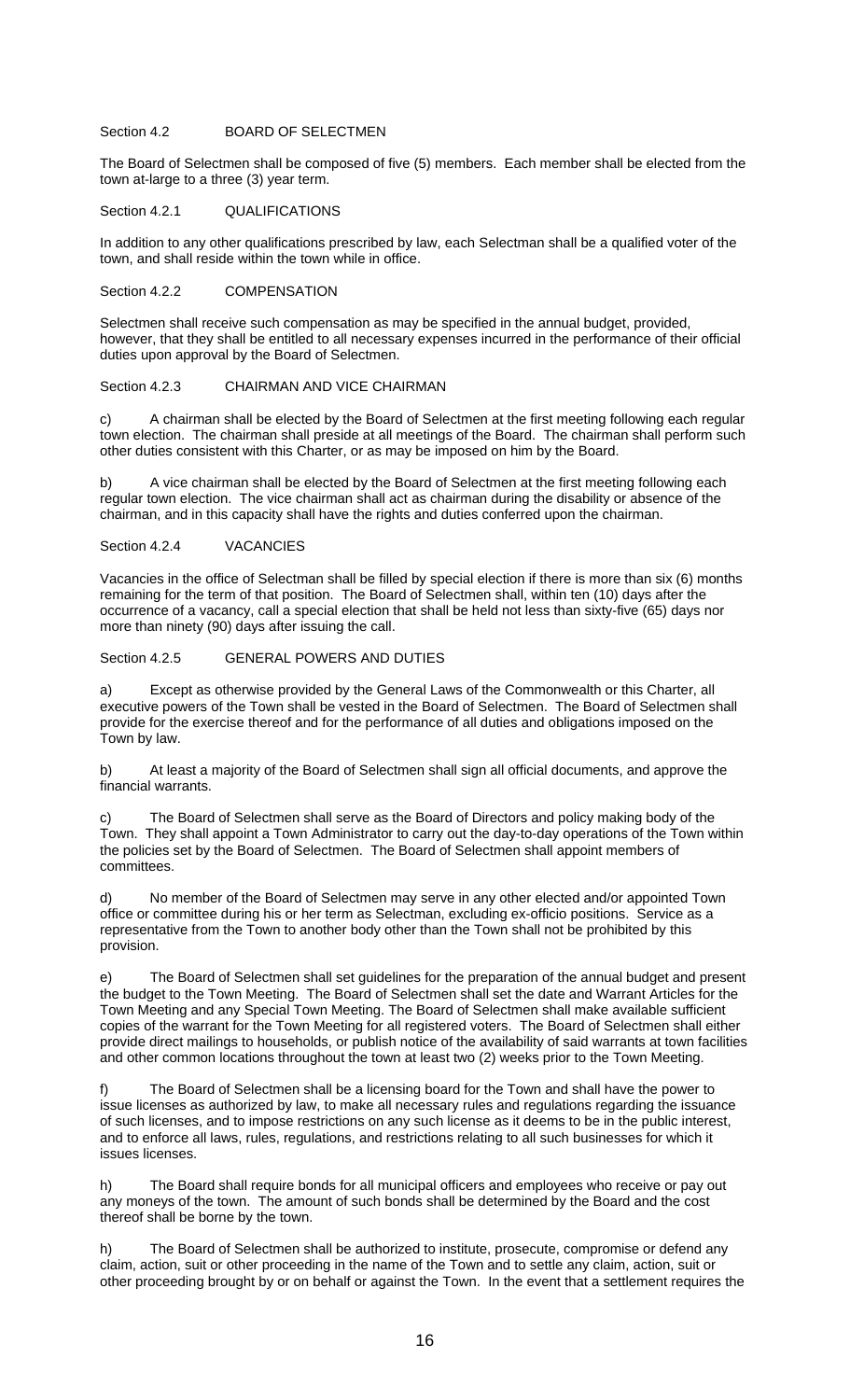issuance of a permit or license or the transfer of property, and such matter is not within the Board of Selectmen's jurisdiction, the Town board or officer with legal jurisdiction over the matter shall retain sole authority to act on behalf of the Town.

The Board of Selectmen shall exercise any other responsibilities as set forth in the General Laws of the Commonwealth.

Section 4.2.6 MEETINGS OF THE BOARD

a) The Board of Selectmen shall hold at least two regular meetings each month. The board shall fix, by resolution, the days, times and location of its regular meetings.

b) The Board of Selectmen may hold such special meetings as it deems necessary and appropriate, which may be called for by three members of the Board. In no event shall a regular or special meeting be held in any facility or at any locations which are not readily accessible to the public.

## Section 4.2.7 RULES OF PROCEDURE

a) The Board of Selectmen shall by resolution, determine its own rules and order of business; however, the rules shall provide that citizens of the town shall have a reasonable opportunity to be heard at any meeting in regard to any matter under consideration.

d) Voting except on procedural motions, shall be by roll call if requested by a Selectman, and the ayes and nays shall be recorded in the minutes.

c) Three Selectmen shall constitute a quorum for the purposes of transaction of business.

d) No action of the Board of Selectmen shall be valid or binding unless adopted by the affirmative vote of three or more members of the Board.

## Section 4.2.8 PROHIBITIONS

a) Except where authorized by law, no Selectman shall hold any other town office or town employment during his term as Selectman, nor any former Selectman shall hold any compensated appointed town office or town employment until one year after the expiration of his term as Selectman.

c) The Selectmen shall not in any manner dictate the appointment or removal of any town administrative officers or employees whom the Town Administrator or any of his subordinates are empowered to appoint. The Board of Selectmen may express its views and fully and freely discuss with the Town Administrator anything pertaining to appointments and removal of such officers and employees.

Except for the purpose of inquiries and investigations, the Board of Selectmen and its members shall deal with town officers and employees who are subject to the direction and supervision of the Town Administrator, solely through the Town Administrator, and neither the Board of Selectmen nor any of its members shall give orders to any such officer or employee, either publicly or privately.

Section 4.3 SCHOOL COMMITTEE

The School Committee shall be composed of seven (7) members. Each member shall be elected from the town at-large to a three (3) year term. The three (3) year terms of office for school committee shall be staggered.

## Section 4.3.1 GENERAL POWERS AND DUTIES

The School Committee shall have all the powers and duties given to school committees by the General Laws of the Commonwealth. The School Committee shall have the power to select, oversee, and to terminate the Superintendent of Schools, establish educational goals and policies for the schools consistent with requirements of the General Laws of the Commonwealth and standards established by the Commonwealth.

## Section 4.3.2 VACANCIES

Vacancies in the School Committee shall be filled by special election if there is more than six (6) months remaining for the term of that position. The Board of Selectmen shall, within ten (10) days after the occurrence of a vacancy, call a special election that shall be held not less than sixty-five (65) days nor more than ninety (90) days after issuing the call.

Section 4.4 **MODERATOR** 

 A Moderator shall be elected by the voters for a term of three years. In the event of absence of the Moderator the Town Meeting may elect a temporary Moderator, for the purpose of presiding over the Town Meeting.

Section 4.4.1 POWERS AND DUTIES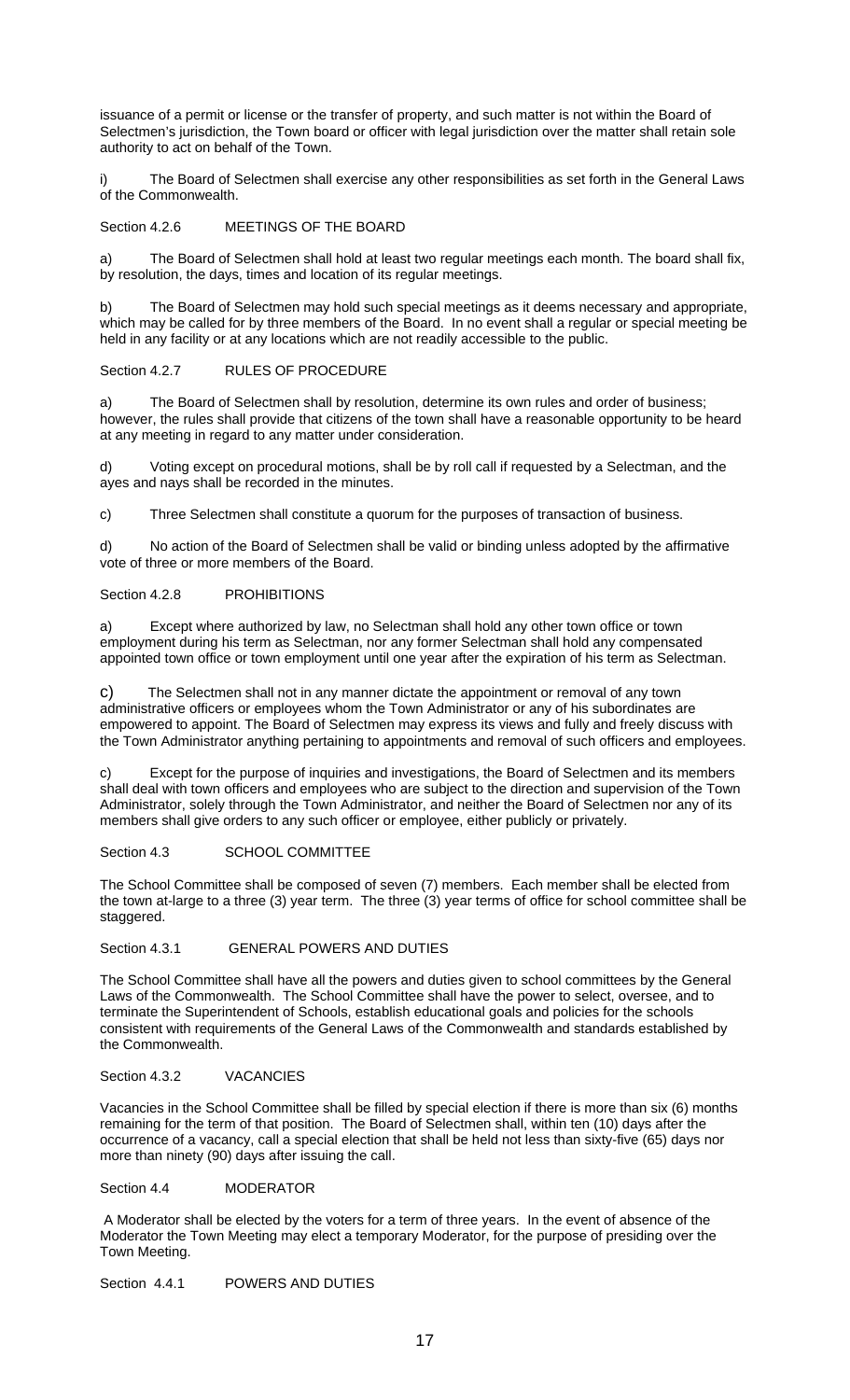(c) The Moderator shall have the powers and duties provided by the General Laws of the Commonwealth, by this Charter, by By-law or by any other Town Meeting vote.

(d) The Moderator shall appoint members of the Finance Committee which shall consist of nine (9) members. Should the Moderator fail to fill a vacancy on the Finance Committee within forty-five (45) days of having been notified in writing by the Town Clerk of said vacancy a majority of the remaining members of the Finance Committee may nominate a person for each such vacancy. Should the Moderator fail to take action on said nomination within 21 days, the nominee shall become a member of the Finance Committee.

(c) The Moderator shall appoint members to other committees as directed by Town Meeting.

Section 4.5 TOWN CLERK

A Town Clerk shall be elected by the voters at the annual town election, for a term of three years.

Section 4.6 TAX COLLECTOR

A Tax Collector shall be elected by the voters at the annual town election, for a term of three years.

Section 4.7 BOARDS, COMMITTEES AND OFFICERS

a) Each Board or Committee will be organized and charged with the powers and duties specified in the General Laws and Special Acts of the Commonwealth, Town By-law or elsewhere in this Charter. The Board of Selectmen may also, from time to time, establish boards or committees to address specific needs or issues. Each board or committee shall, at its annual organization meeting, elect a presiding officer and shall cause the Board of Selectmen and the Town Clerk to be notified of its selection. Such boards and committees shall make a written annual report of its activities to the Board of Selectmen.

b) Members of permanent committees shall be elected for a staggered term of three years unless otherwise provided for by the General Laws of the Commonwealth or this Charter. Appointees to temporary and special committees shall be appointed by the Board of Selectmen for the duration of the charge of the board or committee. Boards, committees or officers specifically provided for by the General Laws of the Commonwealth or this Charter may be continued or terminated only by the Board of Selectmen.

## **ARTICLE V**  ADMINISTRATIVE SERVICES

Section 5.1 TOWN ADMINISTRATOR

## Section 5.1.1 APPOINTMENT AND QUALIFICATIONS

The Board of Selectmen by majority vote of the entire Board shall appoint a Town Administrator. The method of selection shall be left to the discretion of the Board of Selectmen so long as the method of selection insures orderly, nonpartisan action toward securing a competent and qualified person to fill the position. The Town Administrator shall be chosen solely upon the basis of his/her executive and administrative training, experience and ability and need not, when appointed, be a resident of the Town of Sandwich; however, during the tenure of his/her office he/she shall reside within the town. The Town Administrator shall be bonded at town expense.

#### Section 5.1.2 COMPENSATION

The Town Administrator shall receive compensation as may be fixed by the Board of Selectmen according to his/her expertise, education and training. Any contract between the Board of Selectmen and the Town Administrator shall be made pursuant to Massachusetts General Law, Chapter 41, Sec. 108N.

Section 5.1.3 TERM AND REMOVAL

The Town Administrator may be appointed for a definite term but may be removed at the discretion of the Board of Selectmen, by vote of the majority of the entire Board. The action of the Board of Selectmen in suspending or removing the Town Administrator shall be final. It is the intention of this Charter to invest all authority and fix all responsibilities of such suspension or removal in the Board of Selectmen.

Section 5.1.4 POWERS AND DUTIES

The Town Administrator shall be responsible to the Board of Selectmen for the proper administration of all the affairs of the town consistent with the General Laws of the Commonwealth and this Charter, and shall:

b) appoint, discipline, suspend, or remove Town employees, including Civil Service positions, except that the approval of the Board of Selectmen shall be required for appointment of Department Heads and the Assistant Town Administrator;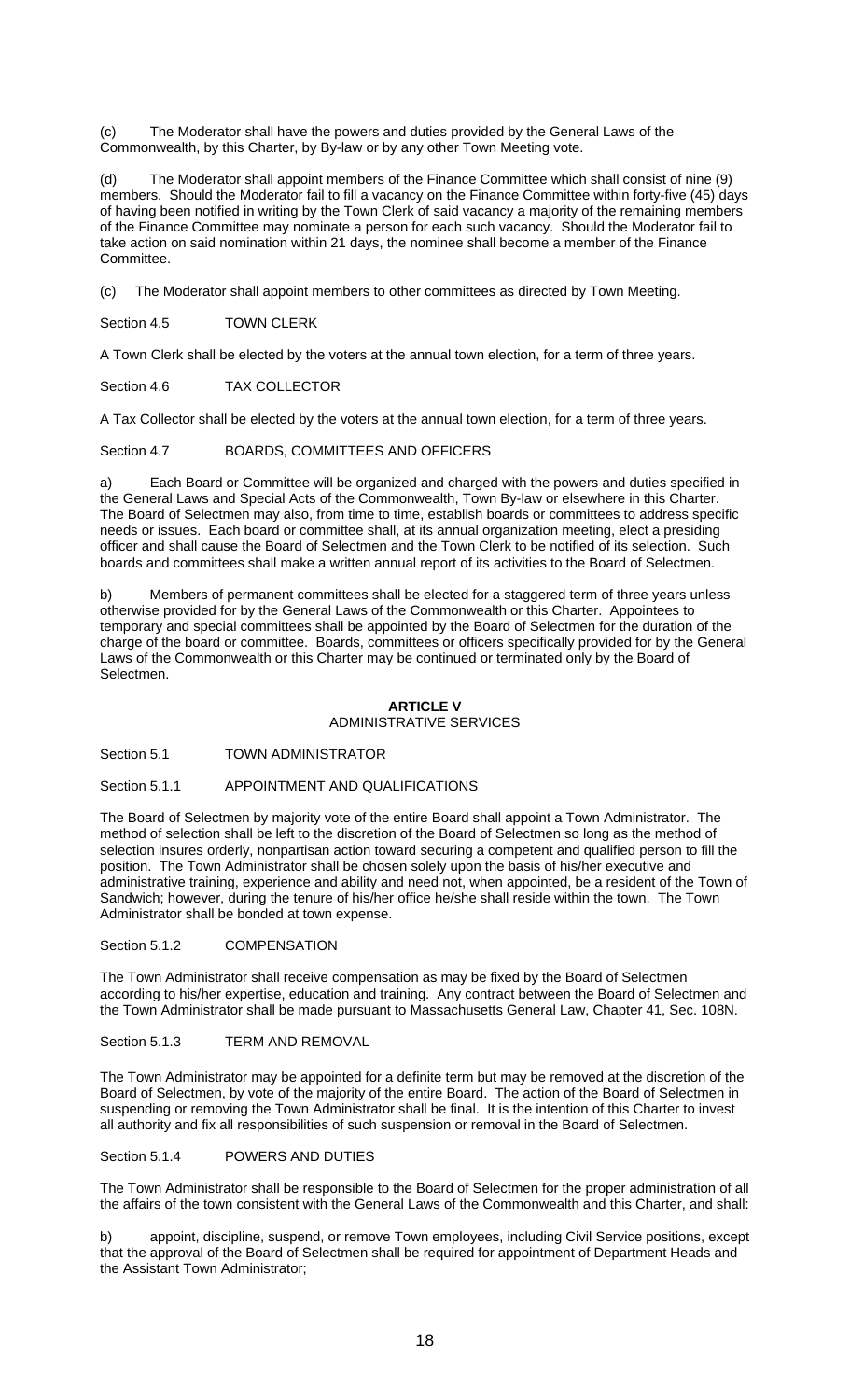b) supervise and direct all appointed Department Heads;

c) administer and enforce all provisions of General Laws of the Commonwealth or Special Acts of the Commonwealth, or Town By-laws, and all regulations established by the Board of Selectmen;

d) coordinate activities of all town departments;

attend all sessions of the Town Meeting and answer all questions addressed to the Town Administrator which are related to the warrant articles and to matters under the general supervision of the Town Administrator;

f) keep the Board of Selectmen fully informed as to the needs of the town, and recommend to the Selectmen for adoption such measures requiring action by them or by the town as the Town Administrator deems necessary or expedient;

g) ensure that complete and full records of the financial and administrative activity of the town are maintained and render reports to the Board Selectmen as may be required;

h) be responsible for the rental, use, maintenance, repair and the development of a comprehensive maintenance program for all town facilities;

serve as the chief procurement officer and be responsible for the purchase of all supplies, materials, and equipment, and approve the award of all contracts. Any contract over \$500,000 will require approval by the Board of Selectmen;

j) develop and maintain a formal and complete inventory of all town owned real and personal property and equipment;

administer personnel policies, practices, rules and regulations, any compensation plan and any related matters for all municipal employees and to administer all collective bargaining agreements entered into by the town;

l) fix the compensation of all town employees and officers appointed by the Town Administrator within the limits established by appropriation and any applicable compensation plan and collective bargaining agreements;

m) be responsible for the negotiation of all contracts with town employees regarding wages, and other terms and conditions of employment, except employees of the School Department. The Town Administrator may, subject to the approval of the Board of Selectmen, employ special counsel to assist in the performance of these duties. Collective bargaining agreements shall be subject to the approval of the Board of Selectmen, and the provisions of Massachusetts General Law, Chapter 150E;

n) prepare and submit an annual operating budget and capital improvement program as provided in Section 7.1 (b) of this Charter and be responsible for its administration after its adoption. The Town Administrator may transfer funds between individual line items within a department account;

o) keep the Board of Selectmen and the Finance Committee fully informed as to the financial condition of the town and make recommendations to the Board of Selectmen;

prepare and submit to the Board of Selectmen at the end of the fiscal year a comprehensive report on the finances and the activities and operations of all departments, boards and committees of the town;

q) investigate or inquire into the affairs of any town department or office;

delegate, authorize or direct any subordinate or employee in the town to exercise any power, duty, or responsibility which the office of Town Administrator is authorized to exercise, provided, that all acts performed under such delegation shall be deemed the acts of the Town Administrator; and

perform such other duties as necessary or as may be assigned by this Charter, Town By-law, Town Meeting vote, or vote of the Board of Selectmen.

## Section 5.1.5 ACTING TOWN ADMINISTRATOR

The Assistant Town Administrator shall perform the duties of the Town Administrator in his/her absence. In the event of long-term disability, resignation, termination, or vacancy of both the Town Administrator and the Assistant Town Administrator at the same time, the Board of Selectmen shall appoint an Acting Town Administrator for the duration of any such disability, or until appointment of a permanent Town Administrator or Assistant Town Administrator. No member of the Board of Selectmen shall serve as Acting Town Administrator.

Section 5.2 TOWN COUNSEL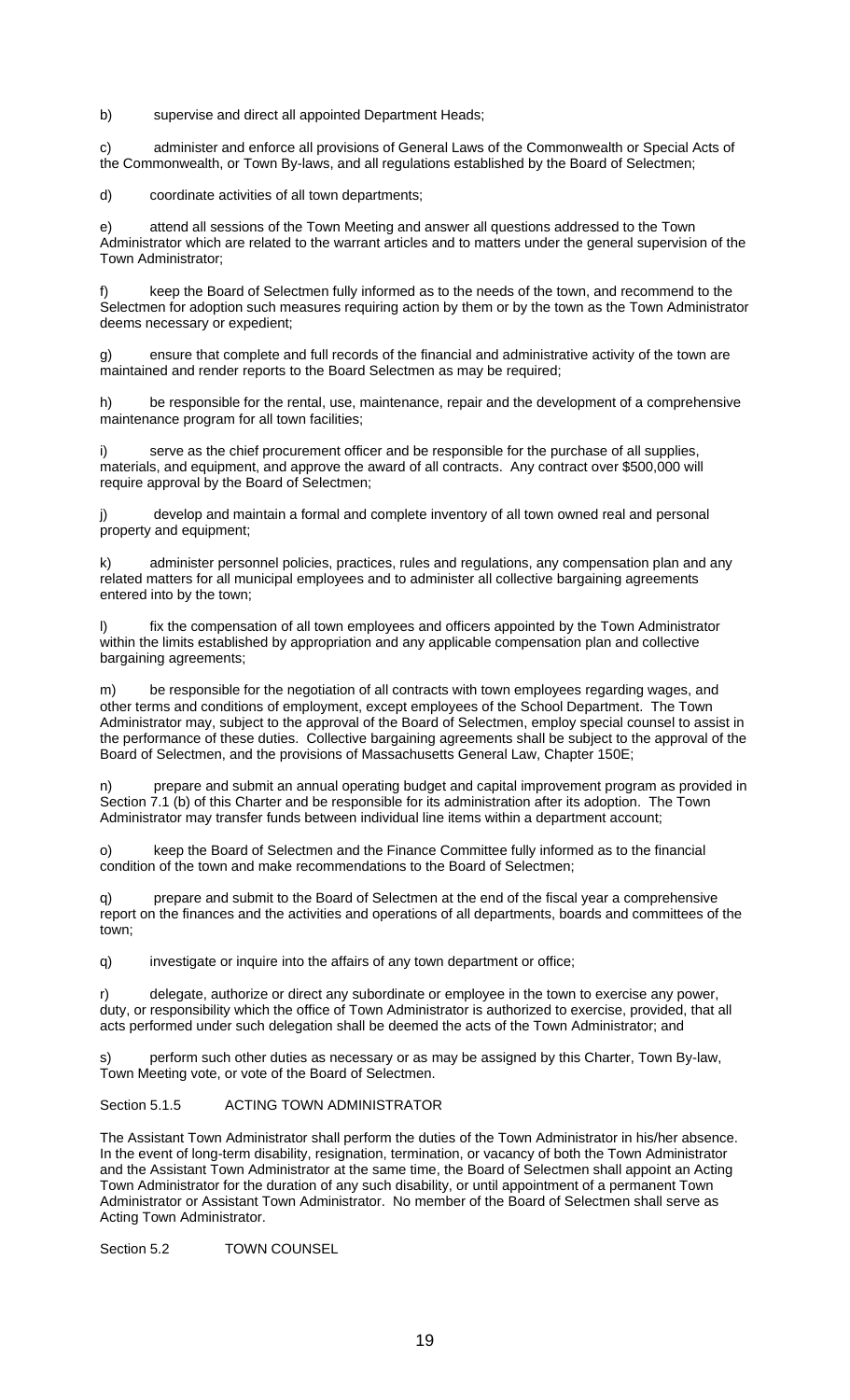The Board of Selectmen shall appoint a competent and duly qualified and licensed attorney practicing in the Commonwealth, who shall be the counsel for the town. He/she shall receive for his/her services such compensation as may be fixed by the Board of Selectmen and shall hold his/her office at the pleasure of the Board. The Town Counsel shall be the legal adviser of all of the offices and departments of the town, and he/she shall represent the town in all litigation and legal proceedings; provided, that the Board of Selectmen may retain special counsel at any time they deem appropriate and necessary. He/she shall review and concur or dissent upon all documents, contracts, and legal instruments in which the town may have an interest. The Town Counsel shall perform other duties prescribed by this Charter, Town By-law, or as directed by the Board of Selectmen.

## Section 5.3 PUBLIC FACILITIES

The Town Administrator shall, under the provisions of Section 5.1.4 (a) of this Charter, appoint an individual as Director of Public Facilities. The Director shall, under the general supervision and direction of the Town Administrator, have general care of all town buildings and property, including but not limited to schools, fire, police, highway, cemetery, recreation and other municipal buildings and property. The Director shall in consultation with department heads, boards and the Capital Planning Committee develop and implement scheduled maintenance and repair of all public properties, excepting that daily maintenance and janitorial duties shall remain the responsibility of each department. The Director shall have overall supervision of all funds specifically appropriated for the purpose of extraordinary maintenance of town property.

#### **ARTICLE VI**  PUBLIC RECORDS AND OPEN MEETINGS

All boards, committees, and commissions shall comply with Chapter 39, sections 23A, B and C of the General Laws of the Commonwealth, popularly known as the "Open Meeting Law", in the conduct of any town business.

# **ARTICLE VII**

# FINANCIAL PROVISIONS AND ADMINISTRATION

## Section 7.1 SUBMISSION OF BUDGET AND BUDGET MESSAGE

b) Annually, prior to the first day of November, the Town Administrator shall establish and issue a budget schedule which shall set forth the calendar dates for developing the annual budget for the next fiscal year.

b) On or before the first day of February, the Town Administrator shall submit to the Board of Selectmen and Finance Committee a proposed budget and accompanying message.

c) The Budget shall provide a complete financial plan of all town funds and activities, including details on debt and debt service, anticipated income, and proposed expenditures. The Budget shall include proposals for capital improvements for the next five (5) years. The budget message shall begin with a clear general summary of its content, and explain in both fiscal terms and work program objectives, proposed expenditures for each department, capital expenditures, and the projected tax rate.

d) The Board of Selectmen shall review the proposed Town Budget and refer it, including the School Department Budget and recommendations, to the Finance Committee, on or before the first day of March.

#### Section 7.2 FINANCE COMMITTEE

a) There shall be a permanent committee known as the Finance Committee, composed of nine (9) registered voters of the town appointed by the Moderator. They shall serve for three (3) year terms. Terms shall be staggered. Members shall serve without compensation and no member shall be an employee of the Town nor hold an elected or appointed town position during their term of office, excluding ex-officio positions.

b) The Finance Committee shall submit a written budget report to the Annual Town Meeting and a written report to the Annual Town Meeting and any Special Town Meeting with its advisory recommendations on all financial warrant articles, and the projected tax impact consistent with its recommendations.

c) The Finance Committee may require that the Town Administrator, any town department, office, board, commission or committee furnish appropriate additional financial information, as needed.

Section 7.3 PUBLIC NOTICE AND PUBLIC HEARING

a) The Finance Committee shall within sixty (60) days following the submission of the draft budget by the Town Administrator, review the proposed budget, and shall return it to the Board of Selectmen with their recommendations.

b) The Board of Selectmen shall conduct at least one public hearing on the proposed budget, including the school budget, prior to the Town Meeting, and include the recommendations of the Finance Committee.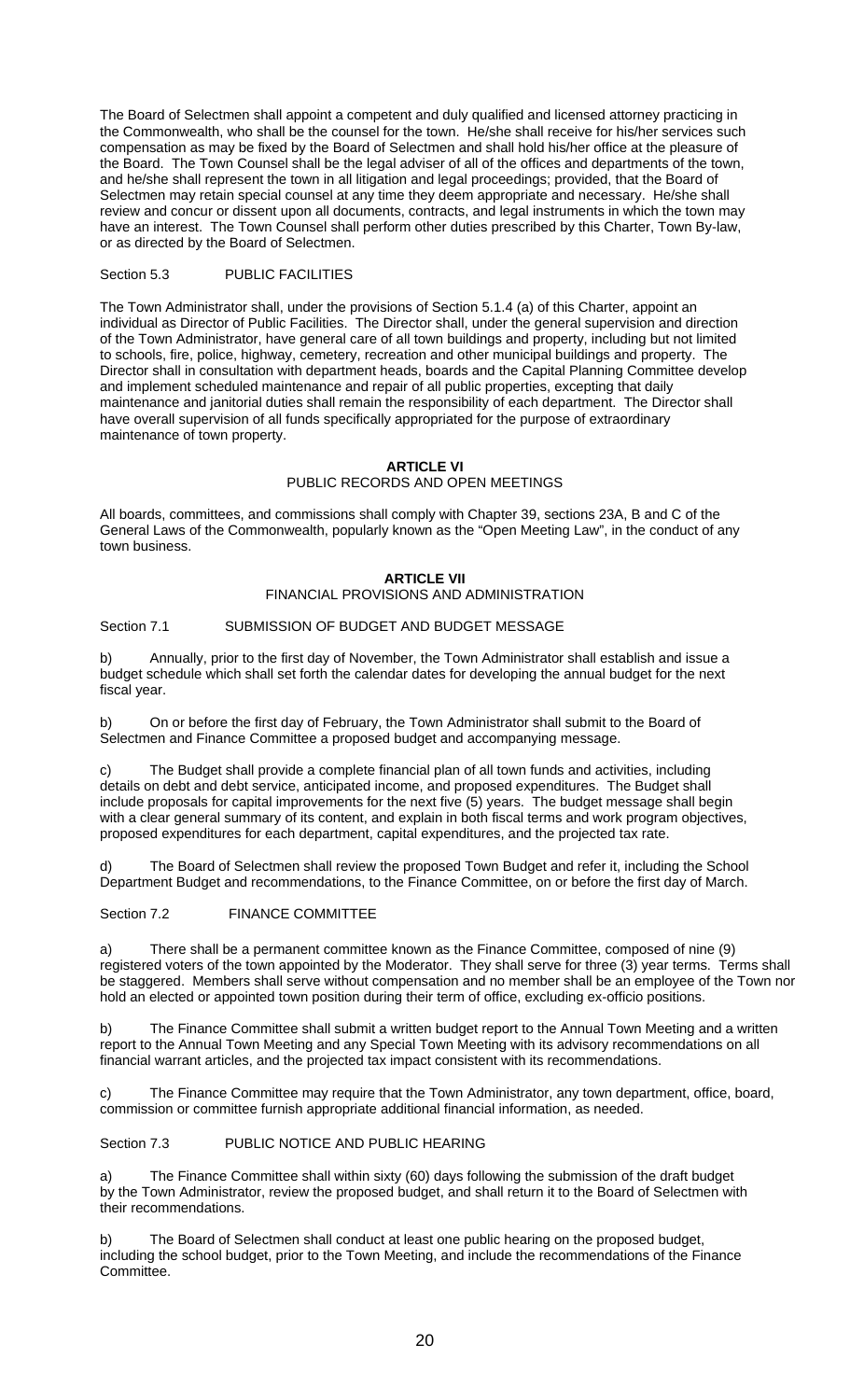c) The Board of Selectmen shall post in the Town Hall and publish in a daily newspaper of general circulation, a summary of the proposed budget and notice stating:

1) the times and places where copies of the message and budget are available for inspection by the public, and

2) the date, time and place where the Board of Selectmen shall conduct the public hearing on the budget.

Section 7.4 BUDGET ADOPTION

Town Meeting shall adopt the annual operating budget, with or without amendments prior to the beginning of the fiscal year.

Section 7.5 ANNUAL AUDIT

At the close of each fiscal year, and at such times as it may be deemed necessary, the Board of Selectmen shall cause an independent audit to be made of all accounts of the Town by a certified public accountant. The certified public accountant so selected shall have no personal interest, directly or indirectly in the financial affairs of the Town or any of its offices. Upon completion of the audit, the results in a summary form shall be placed on file in the Town Clerk's office as a public record and in the Sandwich Public Library for public information.

Section 7.6 **EMERGENCY APPROPRIATIONS, REDUCTIONS, and TRANSFERS** 

Any and all emergency appropriations, reductions, and transfers will be made in accordance with the provisions of the General Laws of the Commonwealth and the Town By-laws.

#### **ARTICLE VIII**  RECALL

Section 8.1 RECALL

Any holder of an elected office in the Town of Sandwich may be recalled there from by the qualified voters of the Town as provided in Chapter 408 of the Acts of 1987 for reasons which include but are not limited to the following: embezzlement; influence peddling; refusal to abide by or not comply with the Conflict of Interest Law, Open Meeting Law, Public Records Law, rules and regulations thereto, and the By-laws of the Town of Sandwich which pertains to same; destruction or alteration of public records; nepotism; conviction for a felony; failure to perform the duties of the elected office; or other willful acts of omission or commission which betray the public trust.

Section 8.2 RECALL PETITION

A recall petition shall be initiated by request of ten (10) qualified voters. The recall petition shall be signed by twenty-five percent (25%) of the qualified voters and returned within twenty (20) days in accordance with the aforementioned Special Legislative Act.

#### **ARTICLE IX**  CHARTER

Section 9.1 SEVERABILITY

If any section, or part of a section of this Charter, shall be held invalid by a court of competent jurisdiction, such holding shall not affect the remainder of this Charter.

Section 9.2 CHARTER REVIEW COMMITTEE

At least every five (5) years the Selectmen shall appoint a Charter Review Committee to be composed of seven (7) members for a period not longer than six (6) months, who shall submit their recommendations to the Board of Selectmen and shall file proceedings of their deliberations.

Section 9.3 AMENDMENT TO CHARTER

Notwithstanding and in addition to the provisions of this section, this Charter may be amended or revised by special act of the General Court, upon the recommendation of Town Meeting, and/or pursuant to the provisions of General Laws Chapter 43B.

b) This Charter may be amended pursuant to an initiative petition filed in accordance with this section. To commence the initiative petition process, any ten (10) registered town voters may file an affidavit with the Town Clerk, containing the substance of the proposed charter amendment. The Town Clerk shall thereupon deliver to the voters filing the affidavit a sufficient number of initiative petition blanks, which shall be stamped with the date of issuance and contain the signature and official seal of the Town Clerk.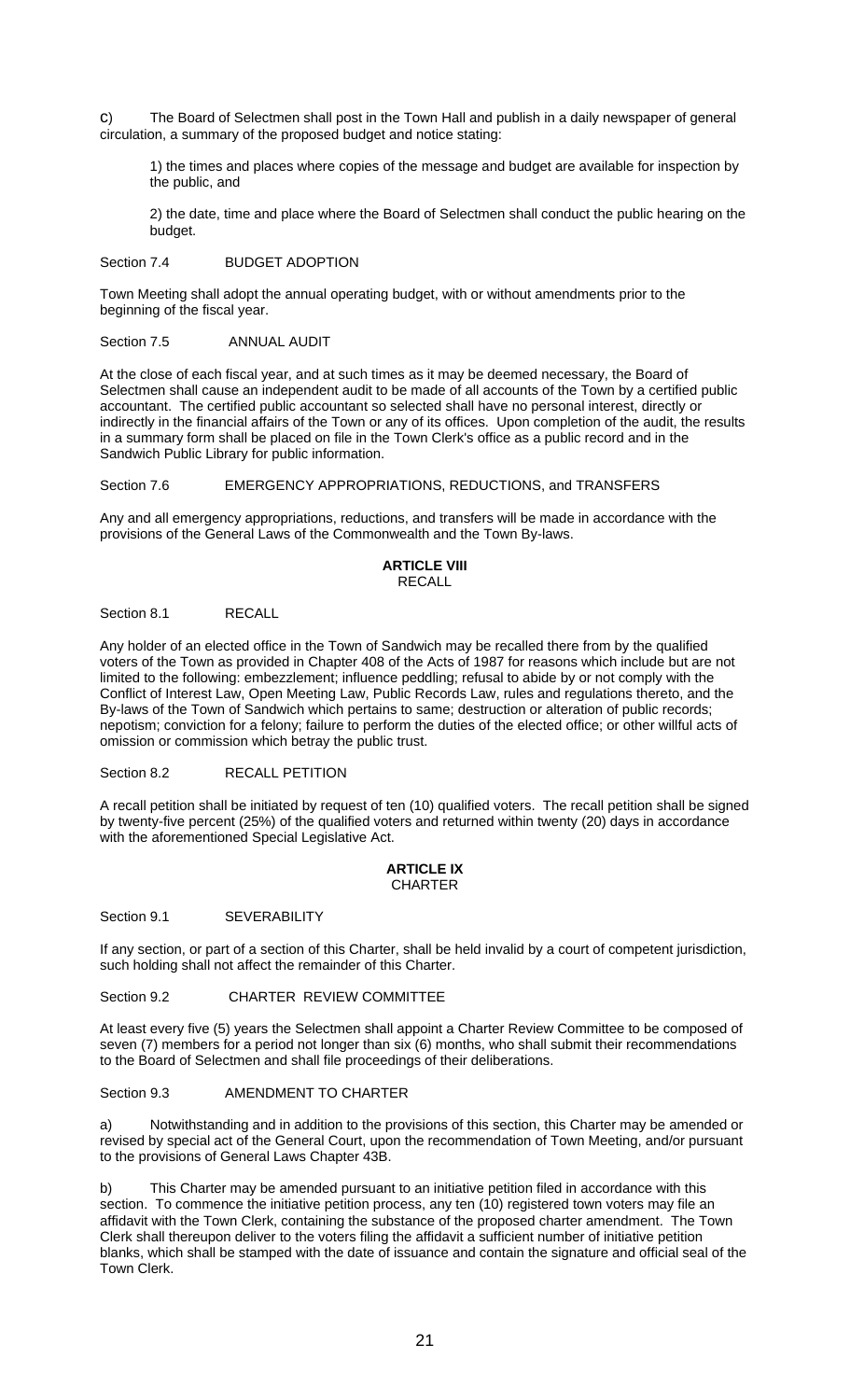The petitioners shall print the text of the proposed charter amendment on the petition blanks or affix the text firmly thereto. The petition shall identify by section or subsection, where applicable, that provision(s) proposed for amendment, or shall state that the proposed amendment is a new provision. Signed petition forms must be filed with the Town Clerk's office by 4:30 PM on the sixtieth  $(60<sup>th</sup>)$  day after issuance.

d) Initiative petition forms must be signed by no less than five percent (5%) of the registered voters as appears on the registered voter list at the most recent annual town election. Any petition forms received after the sixtieth (60<sup>th</sup>) day shall be rejected by the Town Clerk. Upon receipt of the petitions, the Town Clerk shall transmit said petitions to the Board of Voter Registrars, who shall within five (5) days certify those signatures that are names of registered voters of the Town. In the event that the number of certified signatures is less than five percent (5%) of the registered voters, the Board of Voter Registrars shall so notify the Board of Selectmen and the voters who filed the affidavit, and such petitions shall be void and shall not count towards any other petition. If the petitions do contain a sufficient number of signatures, the Board of Registrars shall submit the petitions with the Town Clerk's certificate to the Board of Selectmen.

e) The Board of Selectmen shall provide a copy of the certified initiative petition to Town Counsel to conduct a review of the proposed charter amendment for consistency with the Constitution and the General Laws of the Commonwealth. If the opinion of Town Counsel is that the initiative petition is consistent with the Constitution and the General Laws of the Commonwealth, the Board of Selectmen shall thereafter declare that the proposed charter amendment shall appear as a ballot question at the next subsequent annual Town election ballot, provided that the Board of Selectmen receives the certified petitions no later than thirty-five (35) days before the election. If the opinion of Town Counsel is that the initiative petition is not consistent with the Constitution and the General Laws of the Commonwealth, the Board of Selectmen shall so notify the voters who filed the affidavit and the initiative petition shall not be placed on the annual Town election ballot.

f) The ballot question shall be worded substantially as follows: "Shall the town approve an amendment to the Town Charter, as proposed by initiative petition of the Town's registered voters, summarized below?" Town Counsel shall prepare a summary description of the proposed amendment.

g) If the ballot question receives a favorable majority vote, the proposed charter amendment shall take effect thirty (30) days after such election results are certified by the Town Clerk.

# **ARTICLE 4**

To see if the Town will vote to authorize the Board of Selectmen, in accordance with Chapter 80 of the General Laws relating street betterments, to assess a betterment charge to the abutters of the streets listed below as taken at the 2000 Annual Town Meeting under Articles 38, 39, and 40, provided that a majority of the abutters of said streets have agreed to assume a combined betterment assessment of not more than \$107,000.00 in accordance with the following list, and further, to authorize the Town Treasurer, with the approval of the Board of Selectmen, to borrow said amount to be repaid through the betterment process, or take any action relative thereto.

| <b>Vineyard Circle</b>                | \$12,000.00 | Article 38, 2000 ATM |  |  |
|---------------------------------------|-------------|----------------------|--|--|
| Overlook Drive<br>Telegraph Hill Road | \$50,000.00 | Article 39, 2000 ATM |  |  |
| Evsun Drive<br>Short Way              | \$45,000.00 | Article 40, 2000 ATM |  |  |

**UNANIMOUSLY VOTED:** That the Town authorize the Board of Selectmen to assess a betterment charge of \$107,000.00 to the abutters of Vineyard Circle, Overlook Drive, Telegraph Hill Road, Evsun Drive and Short Way as printed in the Warrant under Article 4, and further, to authorize the Town Treasurer with the approval of the Board of Selectmen, to borrow said amount to be repaid through the betterment process.

#### **ARTICLE 5**

To see if the Town will vote to raise and appropriate or transfer from available funds a sum of money, to be expended under the direction of the Board of Selectmen, for the purpose of increasing the FY'02 Town Insurance account, or take any action relative thereto.

**UNANIMOUSLY VOTED:** That the Town raise and appropriate \$100,000.00, to be expended under the direction of the Board of Selectmen, for the Fiscal Year 2002 Town Insurance Account.

# **ARTICLE 6**

To see if the Town will vote to transfer the sum of \$52,000.00 from the FY'02 capital budget appropriation originally appropriated for the purpose of purchasing an aerial lift and a mower and trailer for the Department of Public Works as authorized at the 2001 Annual Town Meeting under Article 6 to be used for the purpose of building and capital purchases for the FY'02 capital budget, said funds to be expended under the direction of the Board of Selectmen, or take any action relative thereto.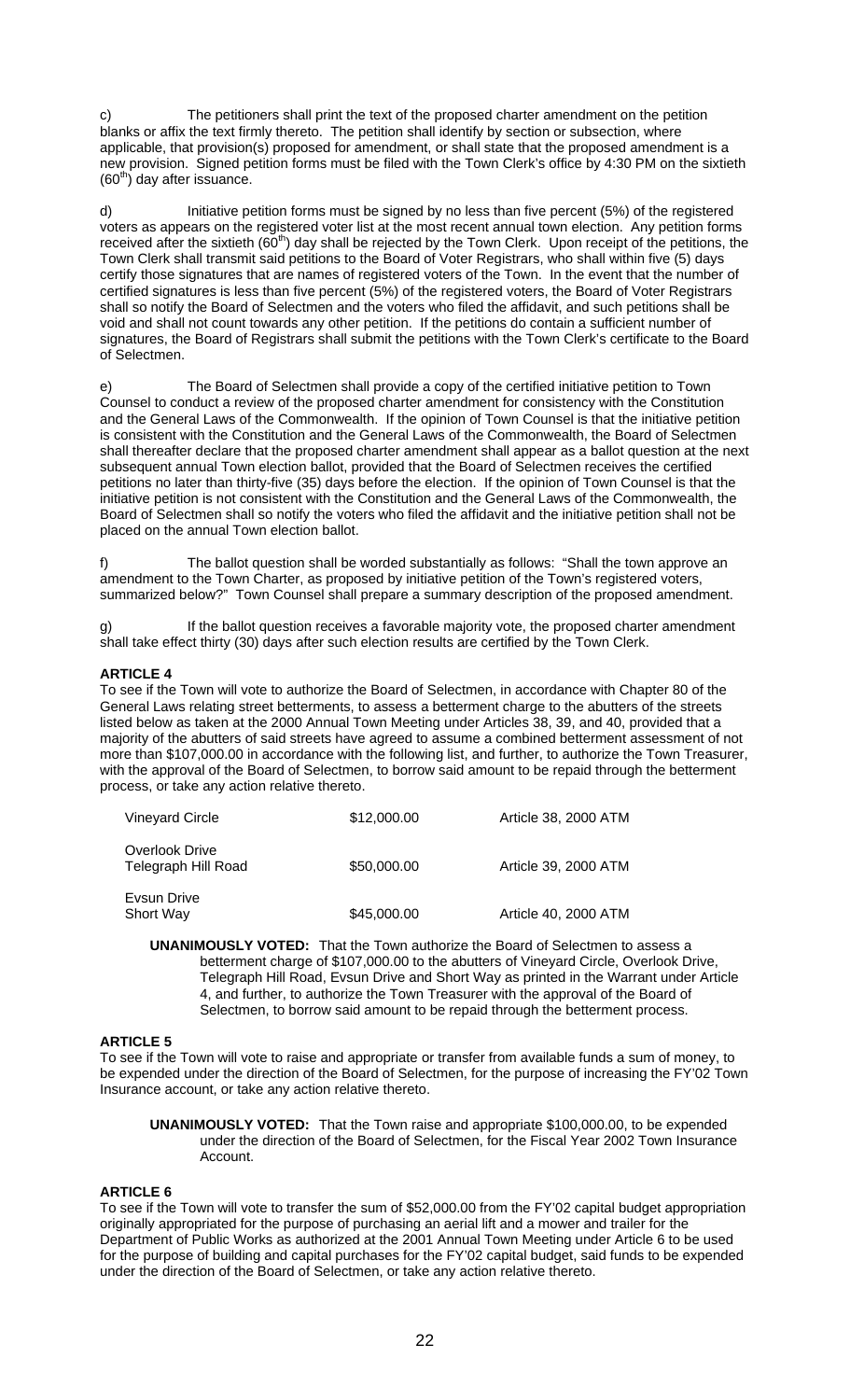**VOTED:** That the Town transfer and appropriate \$52,000.00 from the Fiscal Year 2002 Capital Budget appropriation originally appropriated for the purchase of an aerial lift and a mower and trailer for the Department of Public Works to be reappropriated for building and capital purchases, said funds to be expended under the direction of the Board of Selectmen. This was a voice vote and declared carried by the Moderator.

#### **ARTICLE 7**

To see if the Town will vote to hear the report of the Capital Improvement Planning Committee, or take any action relative thereto.

**VOTED:** That the Town hear the Report of the Capital Improvement Planning Committee. This was a voice vote and declared carried by the Moderator.

The report of the Sandwich Capital Improvement Planning Committee given by Susan James is as follows:

Mr. Moderator, Members of the Board of Selectmen and people of Sandwich, my name is Susan James, and I am the Chairman of the Sandwich Capital Improvement Planning Committee. All of you will remember that my Committee presented a request at the May Annual Town Meeting for a Proposition 2½ override to fund what we believed was a carefully considered and reasonable plan with two major goals: to correct building problems caused by deferred maintenance and to begin to save for future large repairs. After a detailed presentation that summarized findings from an engineering report submitted by Vincent Corsano, the article requesting the funding for the plan passed at Town Meeting, but the authorization for the override failed at the subsequent election.

It is without question that most, if not all, of the plan presented to Town Meeting in May is desperately needed. Because voting is a confidential democratic process, the Committee was not able to definitely determine what factors led to the defeat of the override request. From various comments made to Committee members, three issues emerged as possibly affecting the outcome:

- The requested amount was too high for Townspeople to afford.
- There was no guarantee, despite explanations to the contrary, that the money would always be used for capital expenditures.
- Some people expressed concerns because the repair and renovations to the second floor of Town Hall were included in the plan.

The Committee members take their job very seriously and were unwilling to give up on the process. After much discussion among Committee members, Town administrators and officials, and department heads, we are here tonight to present an alternative approach to accomplishing the goal of beginning a badlyneeded maintenance and repair program.

I would like to briefly summarize how the buildings have come to be in their present condition and what the Committee would like to immediately address. The passage of Proposition 2½ in the early 1980s, along with the recession in the late 1980s and 1990s and the unprecedented growth in Sandwich at the same time, placed tremendous strain on the Town budget. Money was extremely right and priority was given to expenditures related to operating the Town and the schools as the Town population increase required. Very little money was available even for routine maintenance and repair of buildings or other infrastructure. From 1995 to 1999, an average of \$70,000 was spent annually on large building maintenance and repair projects (not including the major expenditure associated with the High School renovation and addition or expenditures on roads). The total value of Town buildings is over \$80 million; the annual maintenance expenditure represents .08% of total value. This would be the equivalent of a homeowner of a \$200,000 home spending only \$160 per year to maintain the structural integrity and cosmetic appearance of the home. The major consequence of this lack of commitment has been that what began as minor, reparable problems, have become major issues.

Both the police building and the central fire station, for example, have structural and energy problems. The concrete and masonry in the police station has sustained major cracks, effectively causing one half of the building to be lower than the other; in turn, this has put additional structural stress on other portions of the building. The heating and air conditioning system is old and insufficient to properly heat and air condition all parts of the building. In some cases, a heating zone on one end of the building is wired to an area on the opposite end, causing overheating in some areas and not enough heat in others. Windows are old, and unusable in some cases; it is necessary to close some of the windows from the outside of the building. The proposed repairs include replacing windows, repairing masonry, removing and replacing fan convection units, installing a roof-mounted gas heater, replacing the boiler, and various wiring and woodwork projects.

The central fire station also has some masonry and exterior wood problems. Pieces of wood siding are lifting away from the underlay, wood areas around windows are rotting, and the garage doors need replacing. Also, there are cracks in the walls and floors that need to be addressed. Proposed repairs include fixing the exterior masonry and trim, replacing windows and garage doors, installing vinyl siding and upgrading the wiring. Several small projects are recommended for the satellite stations as well.

The Town Hall has evidence of water problems in the basement that may be beginning to undermine the structural integrity of the building. Windows are not energy efficient and need repairs in some instances.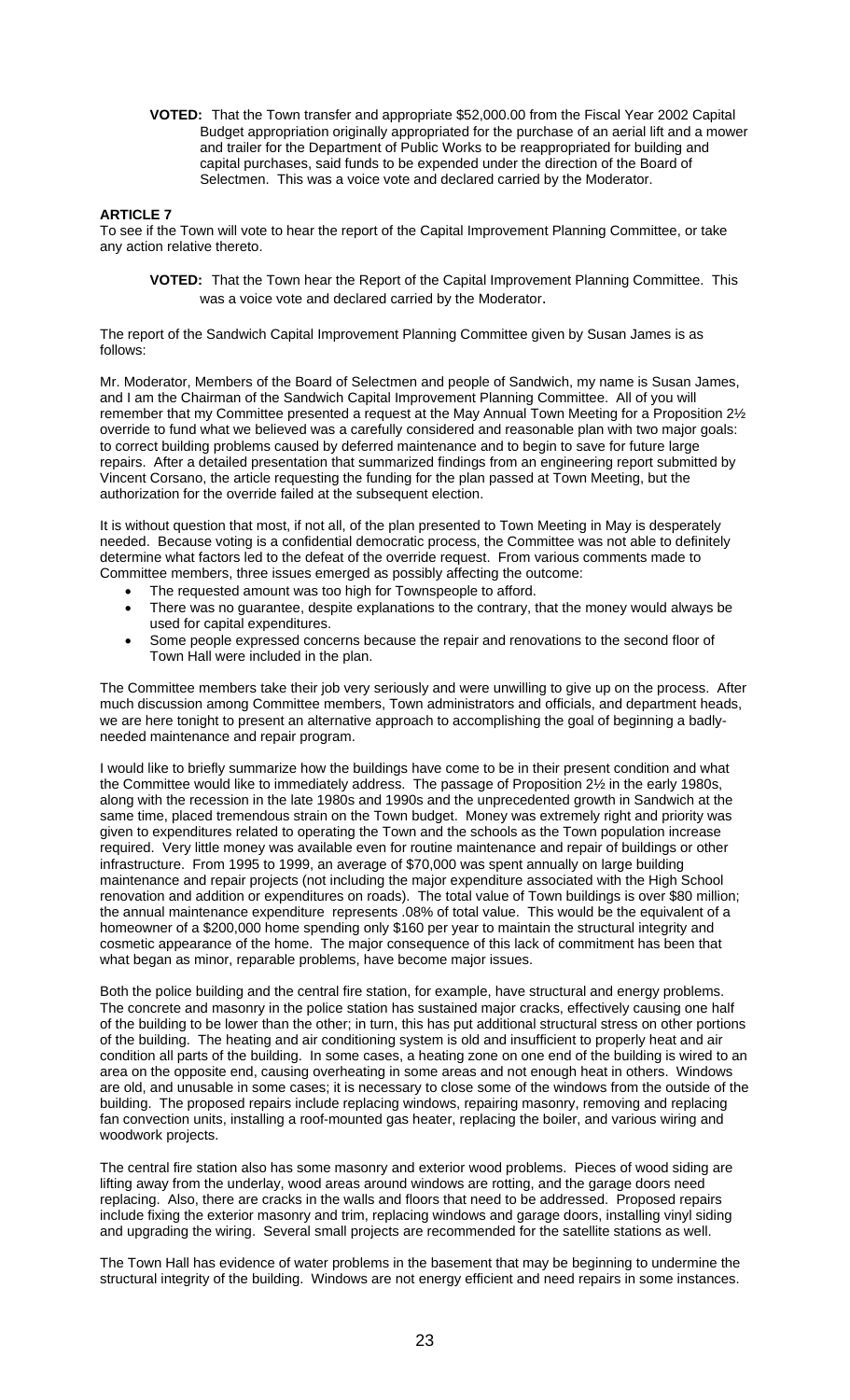Proposed maintenance to the Town Hall include repairing windows, installing a drainage system, replacing the boiler, upgrading the plumbing, refinishing the exterior siding and trim, and repairing damage to support columns.

Projects at the Oak Ridge and Forestdale Schools will address roof fireproofing, insulation, and repairing/replacing exterior doors. The Wing School needs to have repairs to mortar joints, roof flashing, and window storm sashes. Windows need replacing and some lead paint must be removed.

Other buildings included in the proposed plan include the following:

- DPW Facilities repairs to exterior walls and trim.
- Human Services Building roof replacement to prevent additional leaking and repair to concrete walks and platforms.
- Library roof repair, upgrade electrical system and replace oil tanks.
- Annex address water problem through pump and discharge pipe installation; replace boiler; upgrade plumbing; replace windows and refinish exterior trim and mortar; upgrade electrical system; replace flooring.
- Jan Sebastian Way Office replace windows and address ADA compliance issues.

You will notice that my description, and the list you received with your warrants, excludes several buildings. The Committee made a decision to address only principal Town buildings and only projects that address structural integrity, energy efficiency, or safety issues. It is important to note that the original request is what the Committee really believes is needed, and even if this plan is funded, it will be necessary to come back to the Town at a future date to continue with the plan. This plan differs in several respects:

- The request is for \$1.225 million, approximately half of the previous request.
- The funding mechanism will be by debt exclusion instead of an override. The repayment will be over a term of five years and will add approximately \$.14 to the tax rate the first year. On a \$200,000 home, the additional cost to the taxpayer would be \$28. Because the funding is by debt exclusion, by law, the money can only be used for the purpose for which it is borrowed.
- The second floor renovations to the Town Hall are not included in this plan.

The Capital Improvement Planning Committee hopes that you will approve this request this evening and demonstrate your support of the maintenance and repair program by voting for the debt exclusion later this week.

Articles 7 & 8: For informational purposes the Capital Improvement Planning Committee has prepared the following list of proposed municipal building repairs as part of the Committee's report to Town Meeting under Article 7 and the corresponding debt exclusion proposed under Article 8. The actual repairs that will be completed if the debt exclusion is approved may differ from this list depending on the prioritized needs identified as work is undertaken.

#### PROPOSED BUILDING MAINTENANCE DEBT EXCLUSION

| <b>DPW Facilities:</b><br>Repair or replace exterior walls & trim                                                                              | Seal openings as required                                                                                              |
|------------------------------------------------------------------------------------------------------------------------------------------------|------------------------------------------------------------------------------------------------------------------------|
|                                                                                                                                                |                                                                                                                        |
| <b>Fire Department Facilities:</b><br>Repair exterior masonry and trim<br>Replace windows<br>Upgrade wiring                                    | Install vinyl siding and refinish gables<br>Replace garage doors<br>Various repairs at F'dale & E. Sandwich            |
| Forestdale and Oak Ridge Schools:<br>Fireproof roof<br>Seal walls and caulk seams                                                              | Insulate to improve energy efficiency<br>Repair or replace exterior doors                                              |
| Wing School:<br>Replace windows<br>Upgrade electrical system<br>Repair mortar joints<br>Repair roof flashing                                   | Remove lead paint and refinish<br>Install window storm sash<br>Paint exterior trim<br>Remove UST in boiler room        |
| Human Services Building:<br>Replace roof                                                                                                       | Repair concrete walks and platforms                                                                                    |
| <b>Police Station:</b><br>Replace wood gutters and trim<br>Replace windows & garage doors<br>Install wire communication trays<br>Repair boiler | Repair masonry<br>Refinish exterior woodwork<br>Remove/replace fan convection units<br>Install roof-mounted gas heater |
| Public Library:<br>Repair roof<br>Upgrade electrical system                                                                                    | Replace oil tanks                                                                                                      |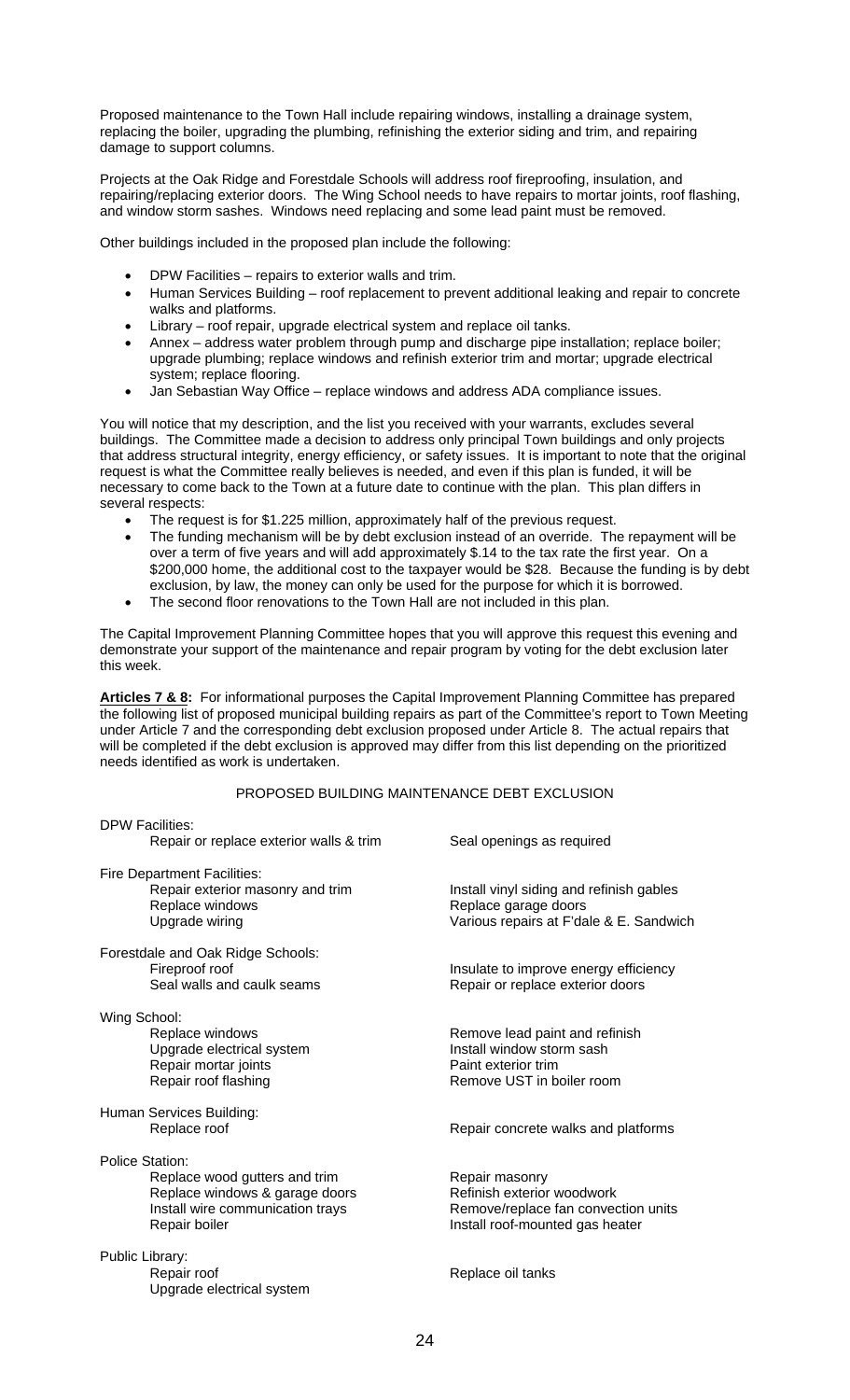Town Hall:

Repair windows **Replace boiler** Upgrade electrical system & plumbing Repair damage to support columns<br>Install drainage loss and the Refinish exterior siding and trim

Town Hall Annex:

Install pump and discharge pipe<br>
Replace windows & boiler
Replace windows & boiler
Bepoint mortar
less Replace windows & boiler Upgrade electrical system & plumbing Replace flooring

Town Office Building (Jan Sebastian Drive): Replace windows **Address ADA** compliance issues

Refinish exterior siding and trim

# **ARTICLE 8**

To see if the Town will vote to raise and appropriate, transfer from available funds or borrow a sum of money for the purpose of constructing improvements and remodeling, reconstructing and making extraordinary repairs to Town buildings, including design, site improvements, equipment, furnishings and costs incidental thereto, and to authorize the Treasurer, with the approval of the Board of Selectmen, to issue any bonds or notes that may be necessary for such purpose pursuant to M.G.L. c.44, §7(3a), or any other general or special law, and further to authorize the Board of Selectmen to enter into any and all contracts necessary to carry out such project; provided that said appropriation shall be contingent upon the passage of a so-called Proposition Two and One-half debt exclusion referendum in accordance with M.G.L. c.59, §21C(k) on September 27, 2001, or take any action relative thereto.

**VOTED:** That the Town hereby appropriates the sum of \$1,255,000.00 for the purpose of of constructing improvements and remodeling, reconstructing and making extraordinary repairs to Town buildings, including design, site improvements, equipment, furnishings and all other costs incidental and related thereto, and that to meet this appropriation, the Treasurer, with the approval of the Board of Selectmen, is hereby authorized to borrow said amount pursuant to Chapter 44, Section 7(3A) of the General Laws, or any other enabling authority, and to issue bonds or notes of the Town therefore, and further that the Board of Selectmen is hereby authorized to enter into any and all contracts necessary to carry out such project; provided that no funds shall be borrowed or expended hereunder unless and until the Town shall have voted to exclude the amounts needed to repay any bonds or notes issued hereunder from the limitations imposed by Chapter 59, Section 21C or the General Laws (Proposition 2½). The vote was a paper ballot, Yes 245, No 14, and declared carried by the Moderator.

# **ARTICLE 9**

To see if the Town will vote to ratify, approve and confirm the vote of the Town taken under Article 1 of the Warrant at the Special Town Meeting held on March 19, 2001, which vote authorized the borrowing of \$2,500,000.00 for the purpose of land acquisition, or take any action relative thereto.

**VOTED:** That the Town hereby ratifies, approves and confirms the vote of the Town taken under Article 1 of the Warrant at the Special Town Meeting held on March 19, 2001, which vote authorized the borrowing of \$2,500,000.00 for the purpose of land acquisition. The vote was a paper ballot, Yes 203, No 23, and declared carried by the Moderator.

At 11:02 P.M., in accordance with the Town ByLaw, the Moderator asked permission to continue the meeting. This was a voice vote and he declared it carried by the necessary two-thirds vote.

# **ARTICLE 10**

To see if the town will vote to amend the Sandwich Protective Zoning By-laws, Article II by deleting Sections 2550 and 2555 and replacing them with new Section 2550 and Section 2560, or take any action relative thereto:

#### **Section 2550. Non - Conforming Vacant Lots**

Any lot that does not qualify under the following provisions shall be governed by MGL Chapter 40A, Section 6.

Any increase in area, width, depth, frontage, yard or coverage requirements of this by-law shall not apply to construction of a single-family home together with all lawful accessory structures on a vacant lot in a residential district provided that the lot meets one of the following requirements or obtains a special permit as follows:

a.) The lot was legally created and has not less than 5,000 SF of area and not less than 50 feet of frontage on a street.

b.) The lot was created on a plan endorsed or approved by the Planning Board prior to 1980 and has not less than 10 feet of frontage on a street.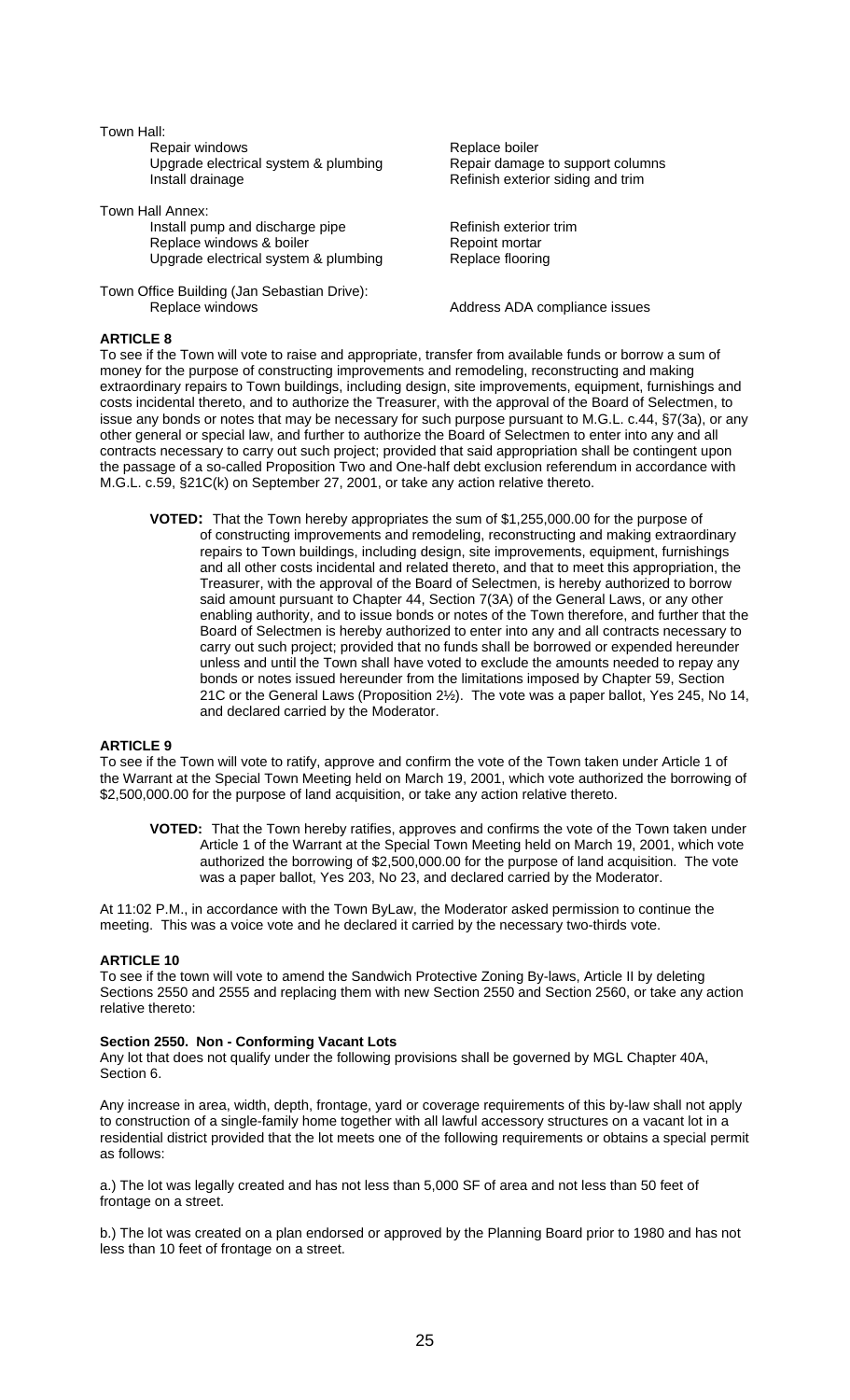c.) If the lot has no frontage on a street and has a minimum of 40,000 SF of area as shown on a plan recorded at the Registry of Deeds the owner may apply for a special permit for the purpose of constructing one single family dwelling together with all lawful accessory structures. For the purpose of Section 2550c, inheritance shall not constitute a change in ownership. The Planning Board shall be the Special Permit Granting Authority for Section 2550c.

All of the following criteria shall be demonstrated and submitted prior to any action on the special permit request.

1. To qualify for a special permit under this section the lot:

- a.) Shall not be less than 40,000 SF in area, and
- b.) Shall have been owned by the applicant since 1990 or before.

2. The lot must be shown on a plan recorded at the Registry of Deeds and not otherwise noted as "not buildable". A copy of the recorded plan shall be submitted with the application materials.

3. A deed restriction running in favor of the Town of Sandwich, in a form acceptable to the SPGA, limiting construction on the subject lot to one single-family dwelling and any accessory structures allowed in the zoning district for the subject lot, shall be submitted. The deed restriction shall be recorded simultaneously with the special permit. An attested copy of each recorded document shall be submitted as part of the building permit application.

4. An easement narrative and easement plan, in a form acceptable to the SPGA, demonstrating the right to pass and re-pass for the purpose of accessing one single-family dwelling including all necessary vehicular access. The length of this easement shall not exceed 1000 feet in length from the subject lot property line to a street. The easement shall be not less than 10 feet wide and shall not exceed 50 feet in width.

Setbacks for non-conforming lots as described in subsections a, b & c above shall be as follows:

1. For lots having frontage of 100 feet or more, the side and rear yard setbacks shall not be less than 20 feet. The front yard setback shall not be less than 30 feet

2. For lots having frontage of less than 100 feet, the side yard shall not be less than 6 feet on one side and 8 feet on the other side, the front and rear yard setbacks shall be not less than 20 feet.

Non-conforming vacant lots may be changed in size or shape or may recombine the land area of vacant lots provided that the change in size or shape does not increase the actual or potential number of buildable lots.

#### **Section 2560. Non - Conforming Lots with Structures**

Any increase in lot area, width, depth, frontage, yard, or coverage requirements of this by-law shall not apply to the extension, alteration, or moving of a structure on a legally created lot not meeting current dimensional requirements provided that:

1. For lots having frontage of 100 feet or more, the side and rear yard shall not be less than 20 feet and the front yard shall be not less than 30 feet.

2. For lots having frontage of less than 100 feet, the side yard shall not be less than 6 feet on one side and 8 feet on the other side, the front and rear yard setbacks shall be not less than 20 feet.

Non-conforming lots with structures may be changed in size or shape or may recombine the land area of the lots provided that the change in size or shape does not increase the actual or potential number of buildable lots.

It was moved that the article be indefinitely postponed. A voice vote was taken and the motion was not carried.

**VOTED:** That the Town amend the Sandwich Protective Zoning ByLaws by deleting Section 2550 and 2555 and replacing them with new Section 2550 and Section 2560 as printed in the warrant under Article 10. It was a hand vote and was **not carried** by a vote of 79 Yes and 118 No.

# **ARTICLE 11**

To see if the town will vote to amend the Sandwich protective zoning bylaws by adding assessors map #6 parcel #296 to the wireless telecommunications overlay district or take any action relative thereto. (By Petition)

During the discussion, Robert A. Burgmann questioned the quorum. Since a count of voters totaled 189 and a quorum is 200, the Town Meeting was adjourned at 11:35 p.m. to the Special Election to be held on Thursday, September 27, 2001 from 7 a.m. to 8 p.m.